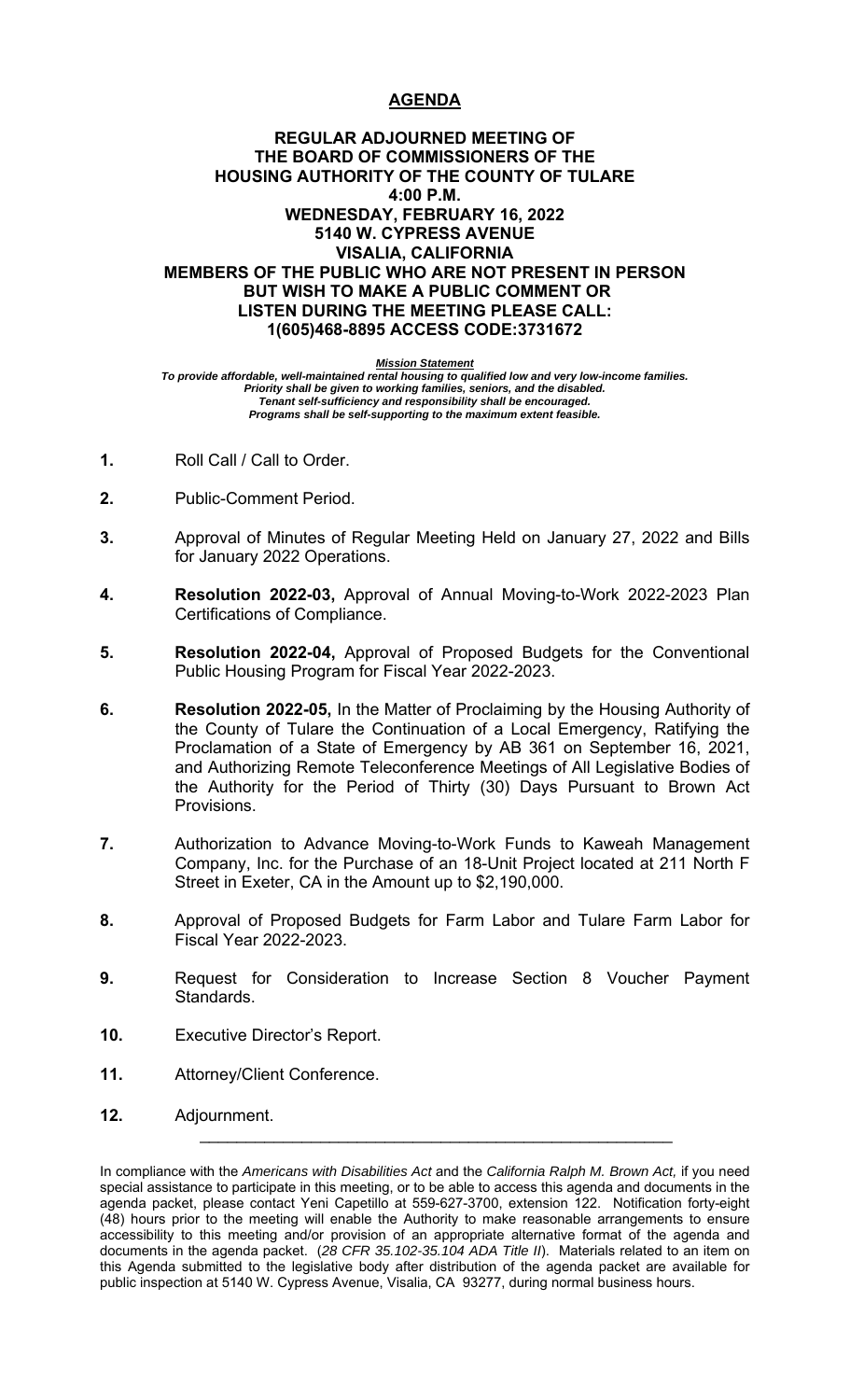# **AGENDA**

# **REUNIÓN CLAUSURADA REGULAR DE LA MESA DE COMISIONADOS DE LA AUTORIDAD DE VIVIENDAS DEL CONDADO DE TULARE 4:00 P.M. MIERCOLES, 16 DE FEBRERO DEL 2022 5140 W. CYPRESS AVENUE VISALIA, CALIFORNIA MIEMBROS DEL PUBLICO QUE NO ESTEN PRESENTES EN PERSONA PERO QUE DESEEN HACER UN COMENTARIO PUBLICO O ESCUCHAR LA REUNION POR FAVOR DE LLAMAR AL: 1(605)468-8895 CODIGO DE ACCESSO:3731672**

### *Nuestra Misión*

*Proveer viviendas habitables y de renta aceptable para familias de bajos o muy bajos ingresos que califiquen. La prioridad es para familias que trabajen, personas de edad avanzada y personas incapacitadas. La responsabilidad y autosuficiencia del inquilino debe ser fomentada. Los programas deben mantener por si solos su máxima extensión factible.* 

- **1.** Pase de Lista / Llamada a Orden.
- **2.** Periodo de Comentario Público.
- **3.** Aprobación de los Minutos de la Reunión Regular del 27 de Enero del 2022 y Aprobación de las Facturas de las Operaciones de Enero del 2022.
- **4. Resolución 2022-03,** Aprobación de las Certificaciones de Cumplimiento de el Plan Anual de Moviéndose-a-Trabajar 2022-2023.
- **5. Resolución 2022-04**, Aprobación del Presupuesto Propuesto para el Programa de Alojamiento Publico Convencional para el Año Fiscal 2022-2023.
- **6. Resolución 2022-05,** En la Materia de la Autoridad de Viviendas del Condado de Tulare Proclamando la Continuación de una Emergencia Local, Ratificando la Proclamación de un Estado de Emergencia por AB 361 el 16 de Septiembre del 2021, y Autorizando Reuniones de Teleconferencia Remota de Todos los Cuerpos Legislativos de la Autoridad por un Periodo de Treinta (30) Días Conforme a las Provisiones del Acta Brown.
- **7.** Autorización para Avanzarle Fondos de Moviéndose-a-Trabajar a Kaweah Management Company, Inc. Par la Compra de un Proyecto de 18 Unidades Localizado en el 211 North F Street, en la Ciudad de Exeter, CA en la Cantidad de Hasta \$2,190,000.
- **8.** Aprobación de los Presupuestos Propuestos para Labor del Campo y Labor del Campo en Tulare para el Año Fiscal 2022-2023.
- **9.** Petición para Considerar un Incremento a los Estándares de Pago de los Vales de Sección 8.
- **10.** Reporte del Director Ejecutivo.
- **11.** Conferencia Abogado/Cliente.
- **12.** Clausura.

 $\mathcal{L}_\text{max}$  , and the contract of the contract of the contract of the contract of the contract of the contract of the contract of the contract of the contract of the contract of the contract of the contract of the contr

En cumplimento con el *Acto de Incapacidad de Americanos* y el *Acto de California Ralph M. Brown*, si Ud. Necesita asistencia especial en participar en esta junta o poder acceder a esta agenda y documentos en el paquete de la agenda, por favor de comunicase con Yeni Capetillo, teléfono 559-627- 3700, extensión 122. Notificación de 48 horas antes de la junta podrá de que la Autoridad pueda hacer arreglos razonables para asegurarse de accesibilidad a esta junta y / o provisión de un formato alternativo apropiado de la agenda y documentos en el paquete de la agenda. (*28 CFR 35.102-35. 104 Titulo de ADA II*) Materiales Relacionados con los objetos en esta Agenda sometidos al cuerpo legislativo después de la distribución de este paquete de Agenda estarán disponibles para inspección del público en el 5140 W. Cypress Ave, Visalia, CA 93277 durante las horas normales de trabajo.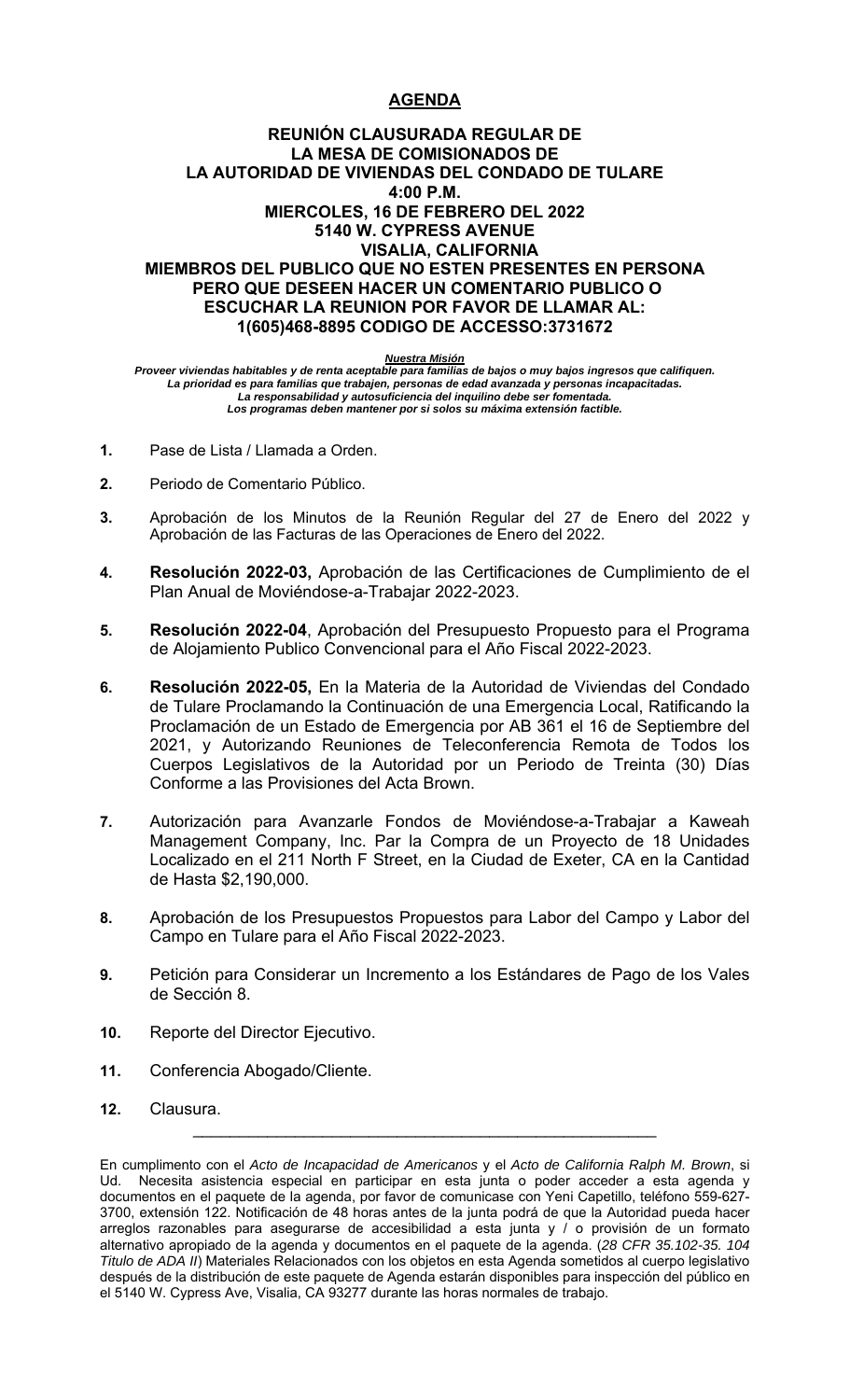# **MINUTES OF THE REGULAR MEETING OF THE HOUSING AUTHORITY OF THE COUNTY OF TULARE**

# **WEDNESDAY, JANUARY 27, 2022**

**1. ROLL CALL/CALL TO ORDER:** Chairperson Hess called the meeting to

order at 4:00 P.M., and a roll call showed the following members in attendance:

COMMISSIONERS PRESENT:

Joanne Walters, Commissioner

COMMISSIONERS VIA TELECONFERENCE:

 John Hess, Chairperson Judy Silicato, Vice Chairperson Sharon Chavarria, Commissioner

COMMISSIONERS ABSENT:

Tomas Velasquez, Commissioner

STAFF MEMBERS PRESENT:

 Ken Kugler, Executive Director Yeni Capetillo, Executive Assistant Susan Alegria, Office Assistant

STAFF MEMBERS VIA TELECONFERENCE:

Amy Powell, Human Resources Manager Julia M. Lew, Attorney

There being a quorum present Via Teleconference, Chairperson Hess declared

the meeting ready to transact business.

**2. PUBLIC-COMMENT PERIOD:** Chairperson Hess declared the public-

comment period open. There was no one present via teleconference from the public to comment.

**3. OATH OF OFFICE FOR BOARD COMISSIONER TOMAS VELASQUEZ:** 

Mr. Kugler informed the Board that Commissioner Velasquez took his Oath of Office at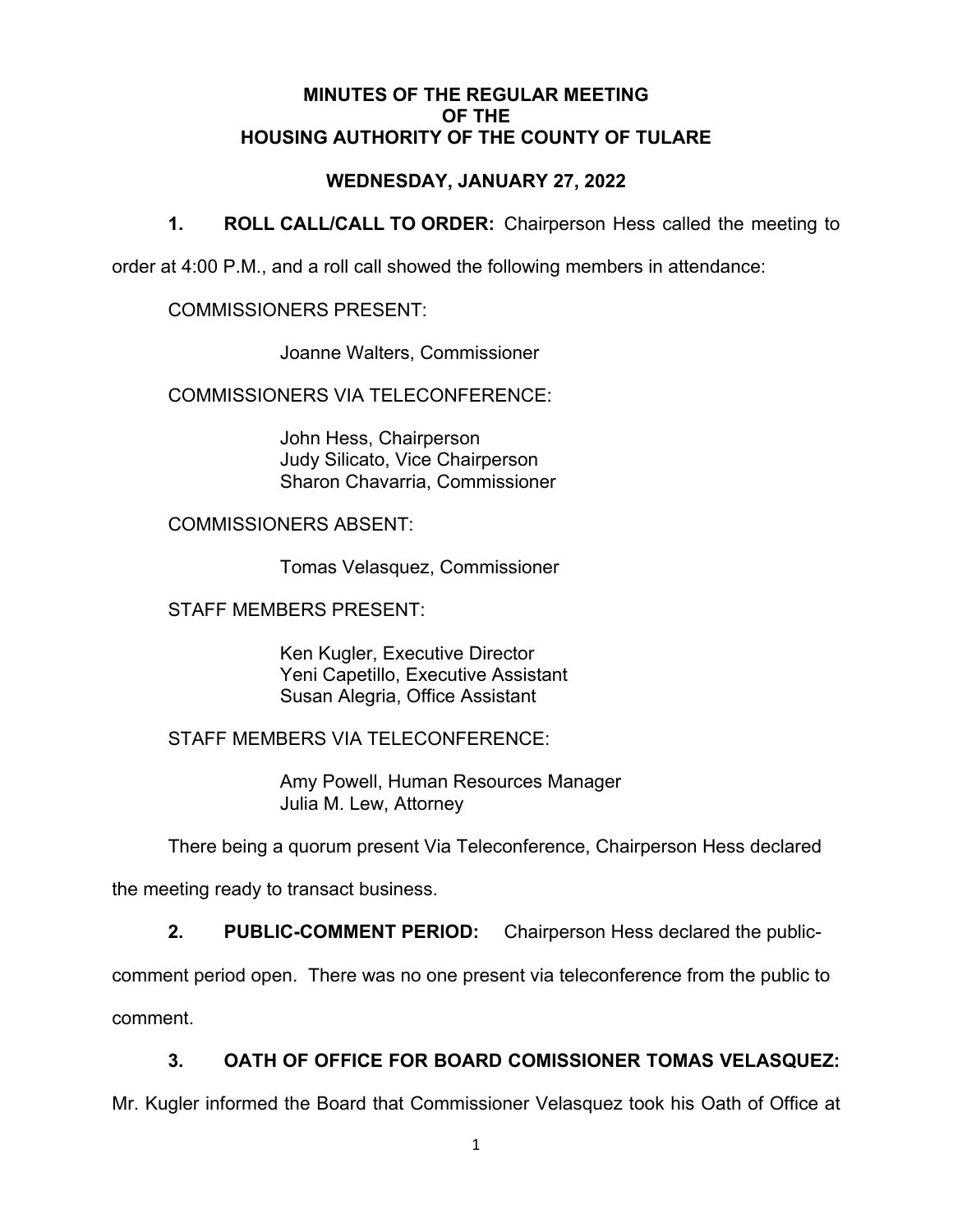our Porterville Area Office on Wednesday, January 19, 2022 in front of a Notary Public. Mr. Kugler stated that at this point we just want to acknowledge that Commissioner Velasquez was sworn in as Commissioner for another four-year term.

**4. APPROVAL OF MINUTES OF REGULAR MEETING HELD DECEMBER 15, 2021 AND BILLS FOR DECEMBER 2021 OPERATIONS:** Mr. Kugler made a comment on a line item in the bills for almost \$570,000 that was listed paid to Chicago Title Company. This is a transfer for the purchase of the fourplex at 801 S. Conyer Street. Mr. Kugler mentioned that he spoke to Commissioner Velasquez prior to the Board meeting, and Commissioner Velasquez told him that he didn't have any questions based on what was listed on the agenda.

Commissioner Silicato presented a motion to approve as a consent item the minutes of the regular meeting held December 15, 2021, and the bills for December 2021 as presented. Commissioner Chavarria seconded the motion, which passed by the following roll call vote:

| AYES:         | Hess, Silicato, Walters, Chavarria |
|---------------|------------------------------------|
| NAYES:        | None                               |
| ABSTAIN: None |                                    |
|               | ABSENT: Velasquez                  |

**5. RESOLUTION 2022-01, IN THE MATTER OF PROCLAIMING BY THE HOUSING AUTHORITY OF THE COUNTY OF TULARE THE CONTINUATION OF A LOCAL EMERGENCY, RATIFYING THE PROCLAMATION OF A STATE OF EMERGENCY BY AB 361 ON SEPTEMBER 16, 2021, AND AUTHORIZING REMOTE TELECONFERENCE MEETINGS OF ALL LEGISLATIVE BODIES OF THE AUTHORITY FOR THE PERIOD OF THIRTY (30) DAYS PURSUANT TO BROWN ACT**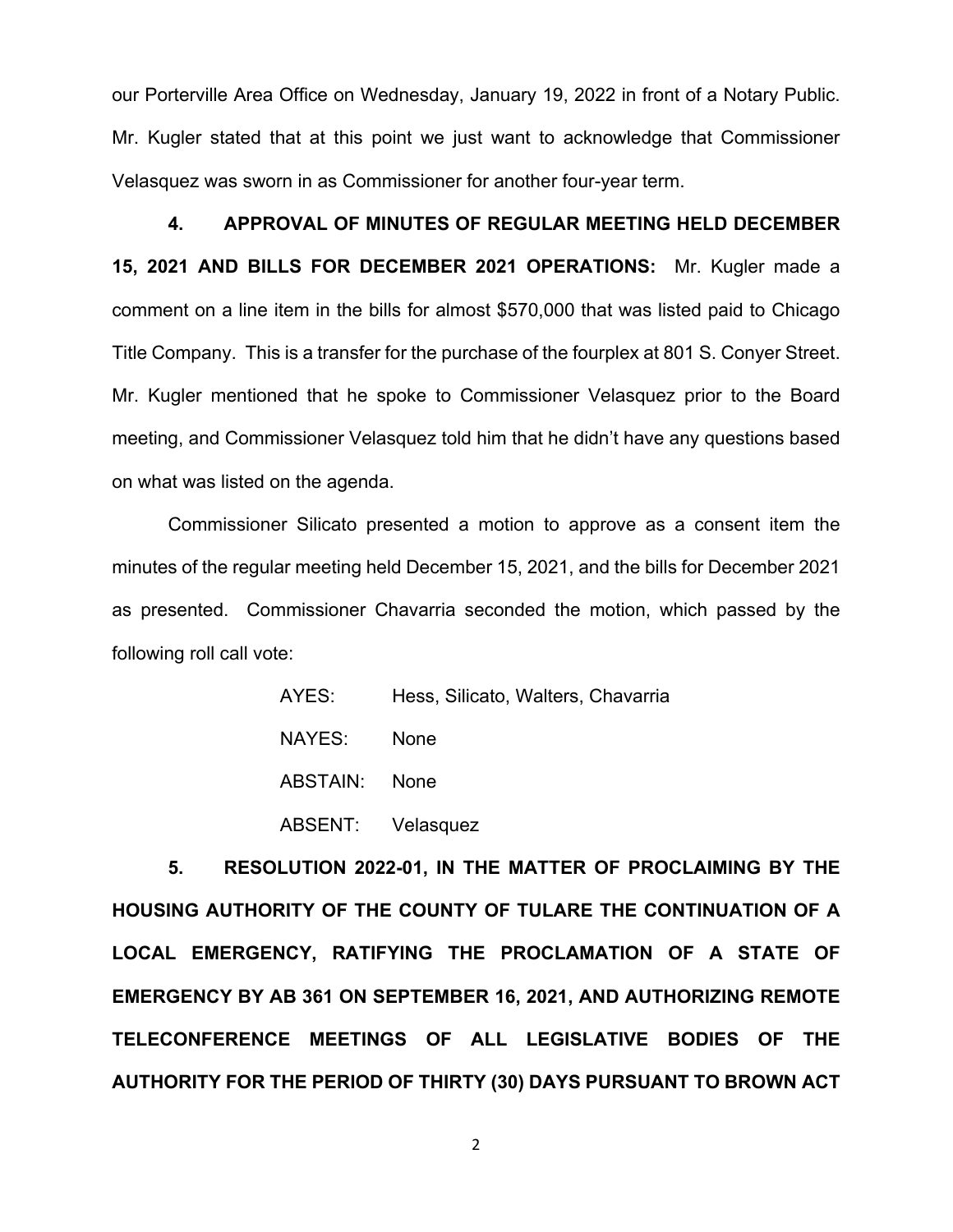**PROVISIONS:** Attorney Julia Lew presented to the Board Resolution 2022-01. Ms. Lew explained that this is not an extension of the previous resolutions adopted by the Board. This is a new resolution. Ms. Lew explained that in the event that any of the commissioners are not able to make the meeting in person, they can attend the meeting via teleconference. This resolution also allows us to hold the meeting via teleconference only where all commissioners and staff attend via teleconference. Teleconferences are also available for any member of the public who wishes to attend.

 Chairperson Hess asked if the resolution can be adopted for a longer period of time; more than the (30) thirty days. Ms. Lew answered that the ratification needs to be done every thirty (30) days.

Commissioner Chavarria presented a motion to approve Resolution 2022-01 as presented. Commissioner Walters seconded the motion, which passed by the following roll call vote:

| AYES:             | Hess, Silicato, Chavarria, Walters |
|-------------------|------------------------------------|
| NAYES: None       |                                    |
| ABSTAIN: None     |                                    |
| ABSENT: Velasquez |                                    |

# **6. PRESENTATION OF KAWEAH MANAGEMENT COMPANY AUDIT FOR YEAR-ENDED JUNE 30, 2021:** Mr. Kugler reviewed the audit and reported no findings. Mr. Kugler reviewed the current assets in the amount of \$89,940,808. Total Revenues reported for 2021 were \$8,851,505. Total Operating Expenses reported were \$4,261,609. Total Net Operating Income was \$4,589,896. Mr. Kugler also reported that our Non-operational expenses went up. Net Income (loss) before depreciation went up to \$3,253,892. Mr. Kugler concluded that changes in Net Assets were positive for a total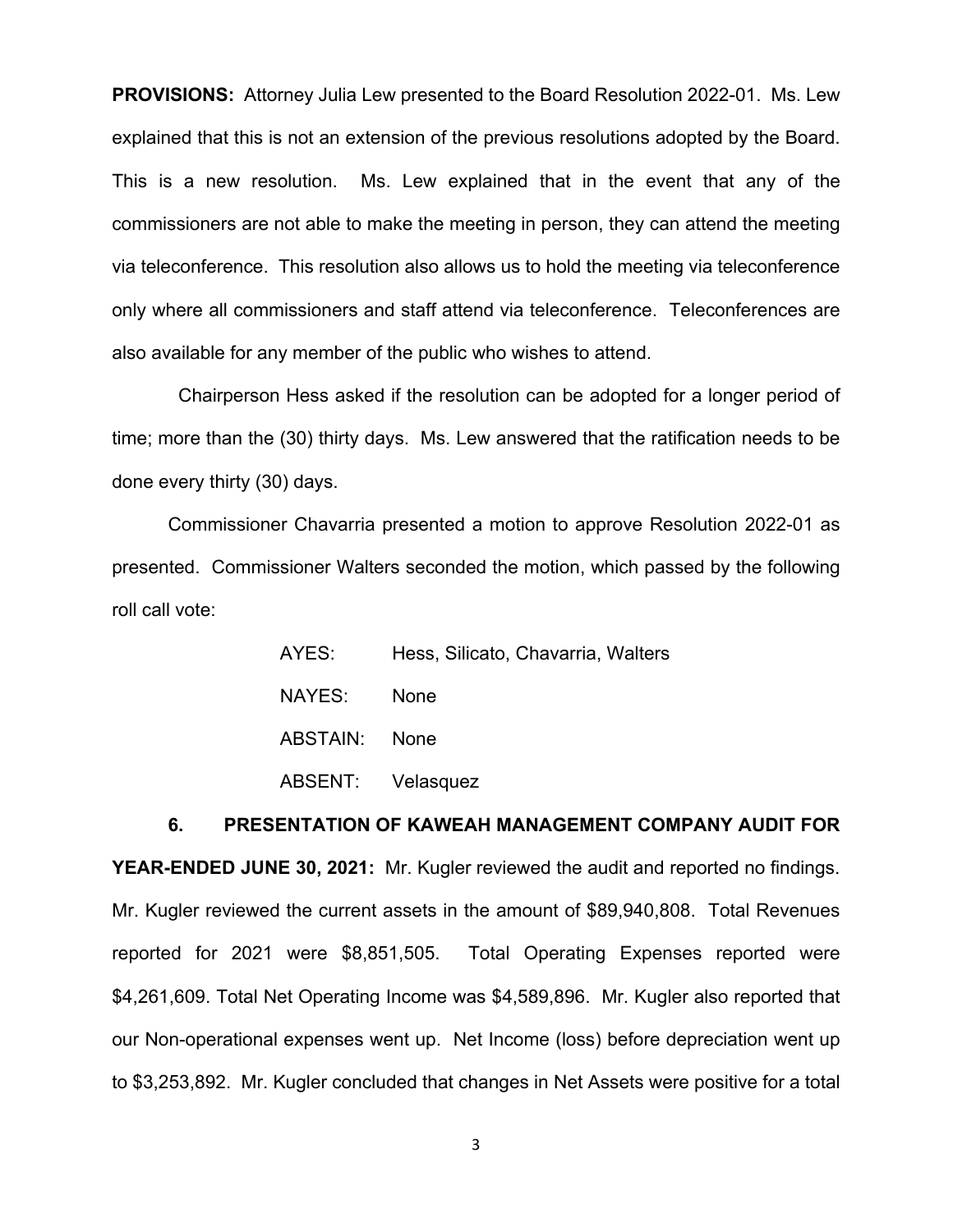of \$953,613, as opposed to last year when we experienced a loss of about \$563,225 in paper losses. Mr. Kugler reminded the Board that this is only a courtesy presentation for the Housing Authority Board. There is no need for approval.

**7. PRESENTATION AND REQUEST FOR APPROVAL OF THE CAPITAL FUND PROGRAM ANNUAL STATEMENT/PERFORMANCE AND EVALUATION REPORT FOR 2022-2023:** Mr. Kugler reported the Housing Authority held the annual public-comment period on January 13<sup>th</sup> at 3:00 P.M. to discuss the Capital Fund Program and anticipated expenditures. This provides the Housing Authority with an opportunity to inform the public of the plans and goals intended to achieve for the upcoming year and how funds will be allocated for the 710 public housing units.

This year, once again, the public hearing was conducted by teleconference since our offices are closed to the public. A total of 7 participants called in to attend the public hearing. Those in attendance had questions specific to their own situation and did not pertain the material presented nor did they have comments in regards to the 710 public housing units. Each person was referred to review their concerns with their Eligibility Clerk in order to ensure they are addressed.

Mr. Kugler reported the proposed expenses to the Board detailed in the Capital Fund Program Annual Statement and Performance Evaluation Report. The Capital Fund Program statement details the anticipated expenses for operations and administrative expenses, management improvements, site improvements, audit costs and dwelling and non-dwelling improvements. Mr. Kugler stated that members of the Public have the opportunity to review the proposed detailed expenses and can submit comments until February 14, 2022. If any public comments are received related to the Capital Fund Program, they will be presented at next month's meeting.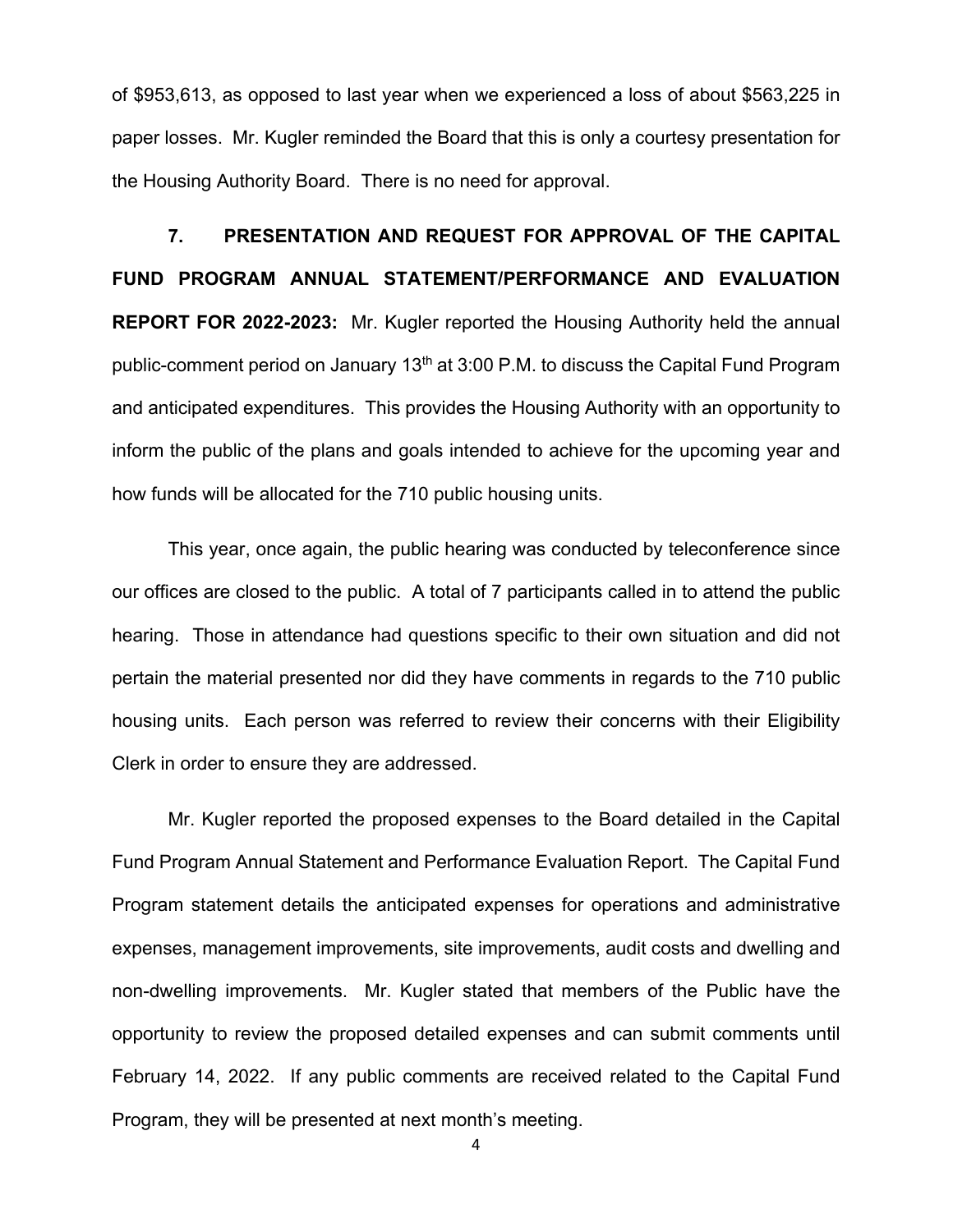Commissioner Silicato presented a motion to approve the presentation of the Capital Fund Program Annual Statement/Performance and Evaluation Report, as presented. Commissioner Walters seconded the motion, which was passed by the following roll call vote:

AYES: Hess, Silicato, Chavarria, Walters

NAYES: None

ABSTAIN: None

ABSENT: Velasquez

 **8. PRESENTATION OF THE MOVING-TO-WORK 2022-2023 PLAN:** Mr. Kugler reported that the annual public comment period was held on January  $13<sup>th</sup>$ , 2022 at 3:00 P.M. which covered the Moving-to-Work (MTW) plan. Anticipated short term goals are to reduce costs by achieving greater cost effectiveness in federal expenditures; increase incentives for families to seek employment, meet educational goals, to participate in job-training programs to achieve economic self-sufficiency, and to decrease incentives for families to underreport income by establishing fixed subsidies and fixed rents; increase housing choices for program participants; and increase organizational efficiency by improving productivity and work quality through the reduction of calculation errors and unnecessary work volume. Long term goals are to continue to work towards developing and implementing a program that encourages self-sufficiency. A total of 7 participants attended the meeting via teleconference, but did not have any comments related to the MTW Plan. Instead, they had questions about their individual cases. If we receive any comments related to the MTW Plan, they will be presented at next month's meeting.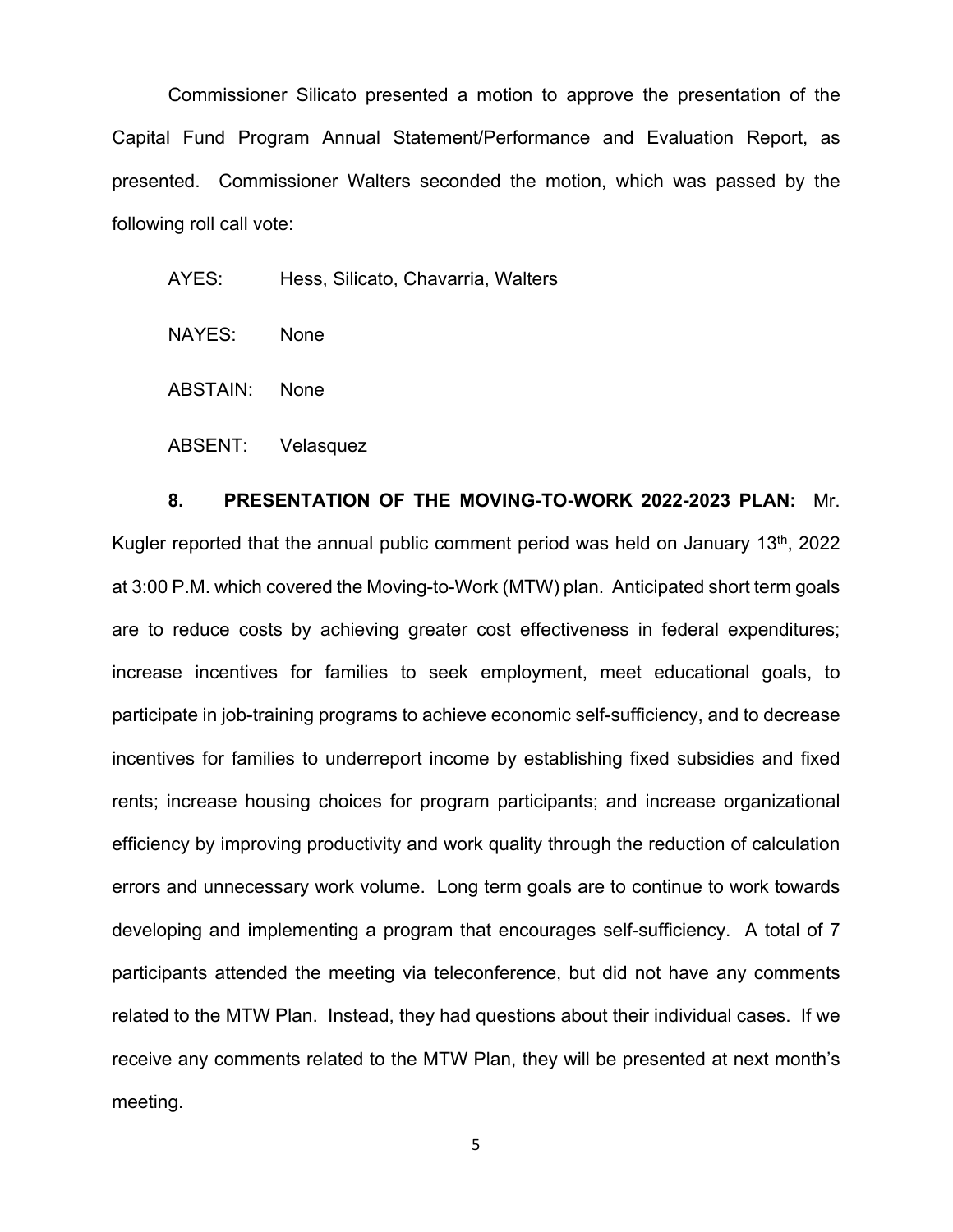Commissioner Silicato presented a motion to approve the presentation of the Moving-to-Work 2022-2023 Plan upon making the computation corrections stated during the presentation. Chairperson Hess seconded the motion, which was passed by the following roll call vote:

AYES: Hess, Silicato, Chavarria, Walters

NAYES: None

ABSTAIN: None

ABSENT: Velasquez

**9. PRESENTATION AND REQUEST FOR APPROVAL OF INVESTMENT REPORT FOR QUARTER-ENDED DECEMBER 31, 2021:** Ken Kugler presented a summation of the Housing Authority investment accounts for the quarter-ended December 31, 2021. He reported where all the cash funds were invested at the end of the year, broken down by funds. Mr. Kugler specified which banking institutions were being used and types of accounts. The cash and investment balances for the accounts as of December 31, 2021 were as follows: Bank of the West \$35,398,711; Stifel Nicolaus Bonds \$50,126,111; Stifel Nicolaus Cash \$567,307; Prudential Huntoon Paige \$1,340,236; Local Agency Investment Fund \$157,449; Rabo Bank \$390,166; California Bank and Trust \$1,074,768; Mortgage Holder Replacement Reserve \$2,038,431; and Developer/Ownership/Others \$937,004. The total fund balance for all accounts was \$92,030,183.

Commissioner Silicato presented a motion to approve the presentation of the Investment Report for Quarter Ended December 31, 2021 as presented. Commissioner Chavarria seconded the motion, which was passed by the following roll call vote: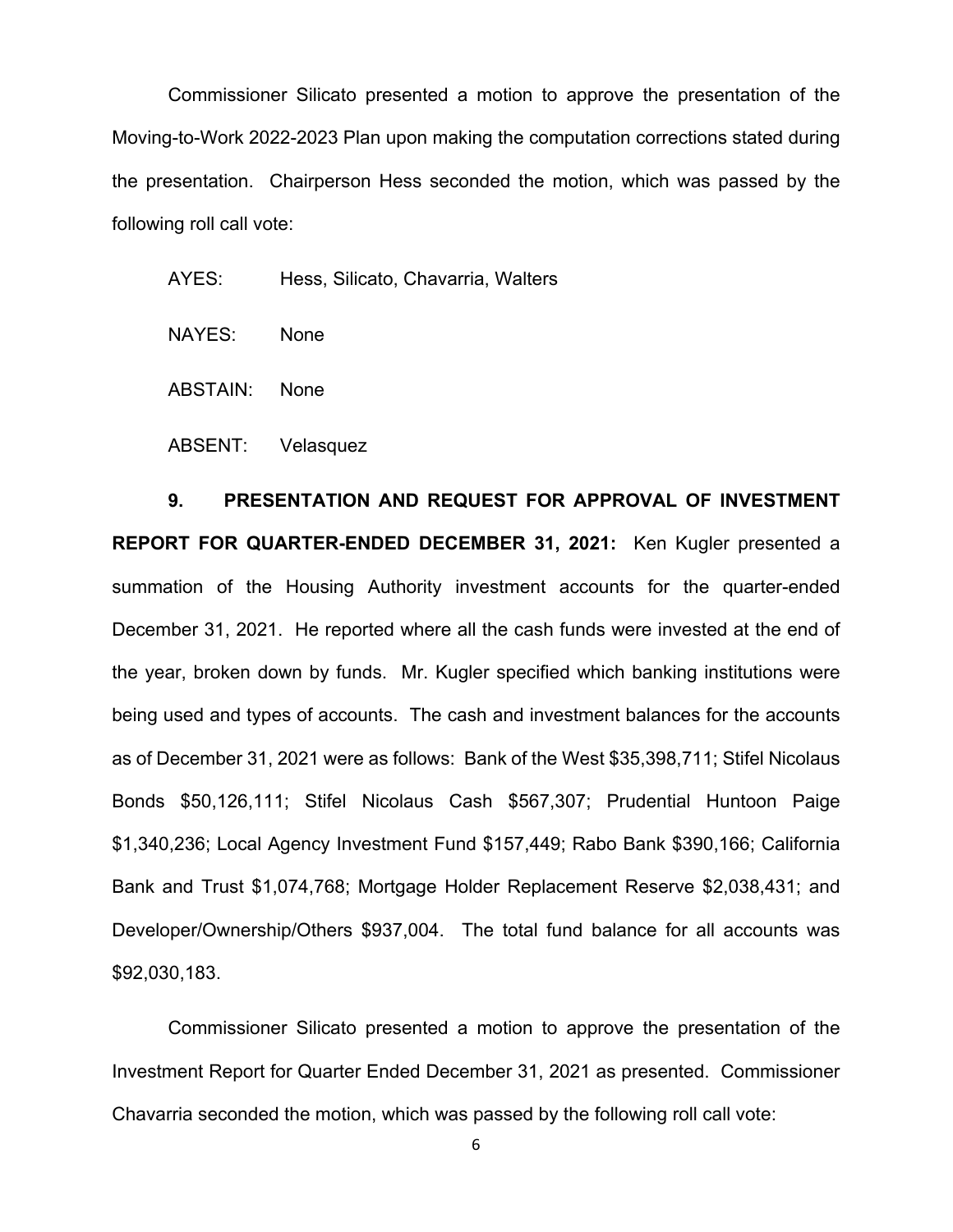AYES: Hess, Silicato, Chavarria, Walters

NAYES: None

ABSTAIN: None

ABSENT: Velasquez

**10. REQUEST FOR CONFIRMATION OF UPDATE TO PERSONNEL POLICY SECTION 407.4 ADDING "PARENTS-IN-LAW" TO THE CFRA SECTION:** Mr. Kugler asked Amy Powell, Human Resources Manager for the Housing Authority to please take over the discussion on proposed change for 2022. Ms. Powell informed the Board that although there were several laws that changed none required a significant change to the Housing Authority Personnel Policy. The request for confirmation and approval is more like an update to the items added and changed last year. Ms. Lew requested that the Board approve a resolution to approve the confirmation of the addition of parents-in-law to the Housing Authority Personnel Policy.

 Commissioner Silicato presented a motion to approve Resolution No. 2022- 02, Request for Confirmation of Update to Personnel Policy as presented. Commissioner Chavarria seconded the motion, which was passed by the following roll call vote:

- AYES: Hess, Silicato, Chavarria, Walters
- NAYES: None
- ABSTAIN: None
- ABSENT: Velasquez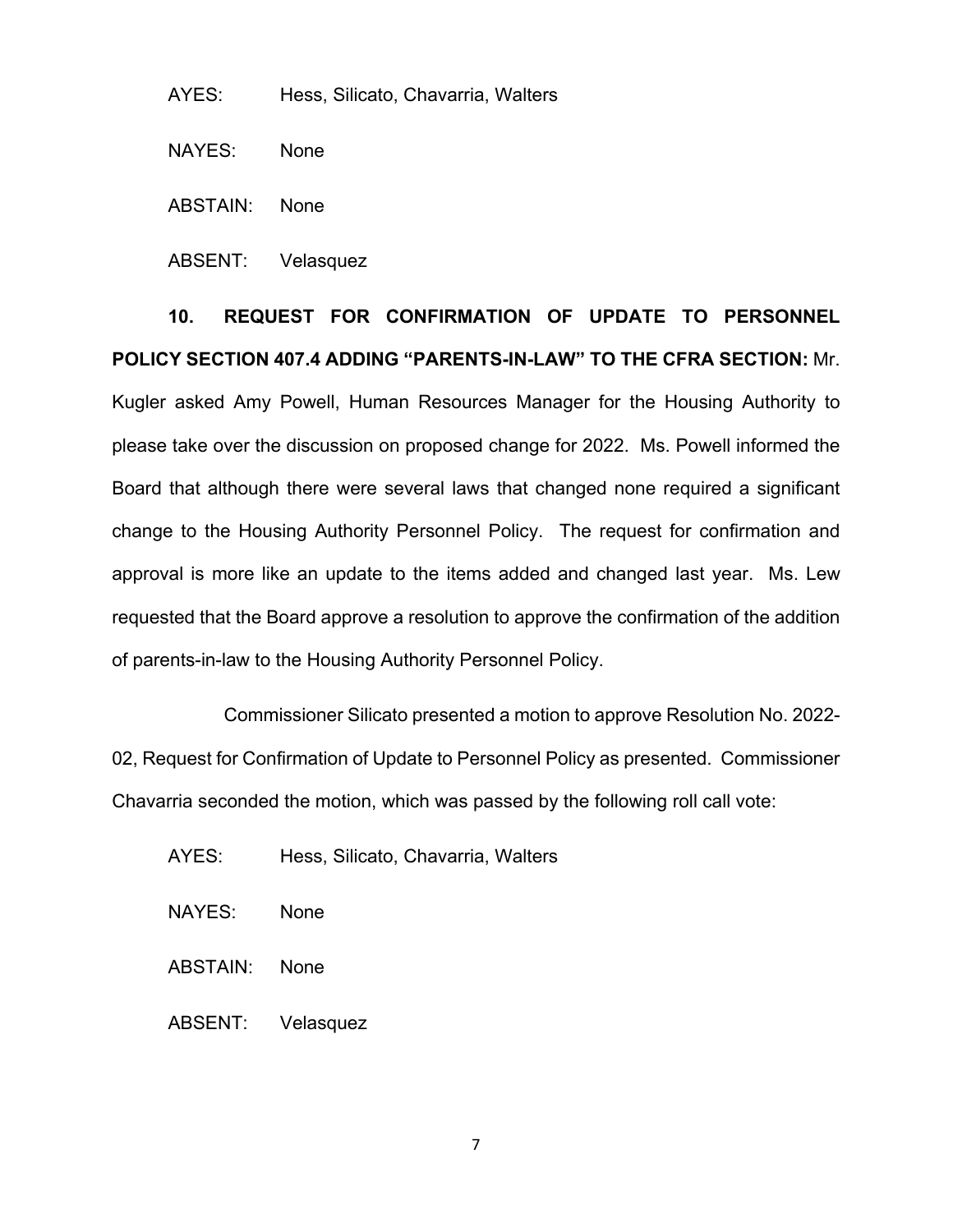**11. PRESENTATION AND REQUEST FOR APPROVAL OF REVISIONS TO THE MOVING-TO-WORK PUBLIC HOUSING POLICY:** Mr. Kugler informed the Board that what we want to do is to ask HUD to review and possibly revise the Fair Market Rents they have assigned for our area. The rents established by HUD are significantly below what is out there in the market today. We are also going to ask to be able to pay at 130% of what they establish as fair market. This increase will allow individuals to have better success in finding a unit when they are trying to lease up with a voucher. In addition, we want to increase the amount of flat subsidy that is paid to each one of the family sizes by \$50. This will help with the increase in rent costs and it will help us maintain a more realistic payment made compared to cost of rents which have increased 30% to 40%.

Commissioner Silicato presented a motion to approve the revisions to the Movingto-Work Public Housing Policy as presented. Commissioner Walters seconded the motion, which was passed by the following roll call vote:

- AYES: Hess, Silicato, Chavarria, Walters
- NAYES: None
- ABSTAIN: None
- ABSENT: Velasquez

**12. EXECUTIVE DIRECTOR'S REPORT:** Mr. Kugler informed the Board that we continue to be in contact with RH Builders for the sale of 99 Palms. They are working on the funding for the rehab. We might be looking into putting a sale contract before the end of March.

 Mr. Kugler informed the Board that in November he was informed that we had received site plan and approval from the City of Visalia Planning Commission for our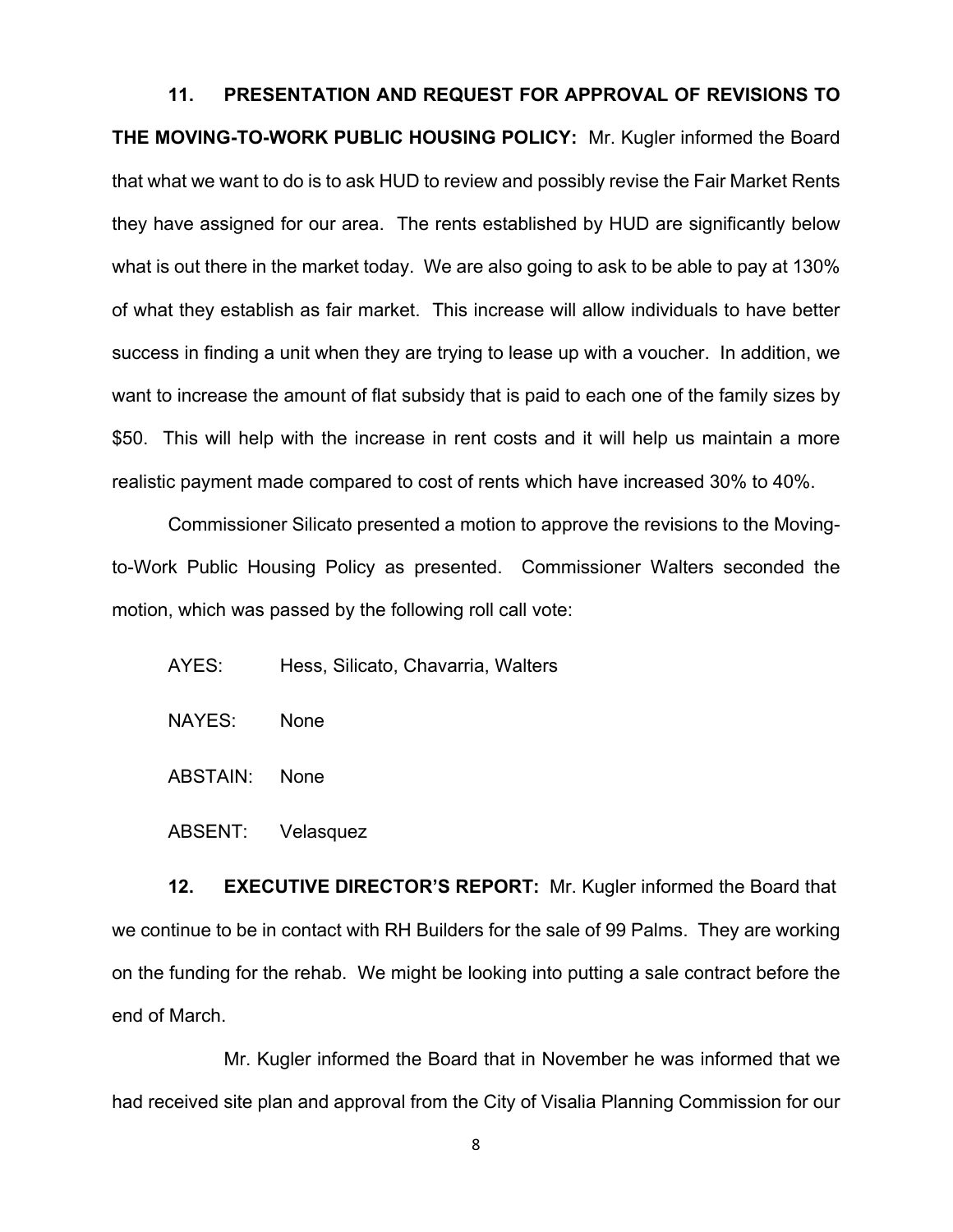Burke & Roosevelt Project. There was a delay on continuing that project because our architect Tom Hayslett had some setbacks because of COVID, but he was working on getting right back to work on our projects. However, after taking some time to take care of his health, Tom decided that it was not fair for us and our projects to wait on him. So, he decided that he would not be able to continue to work on our projects. We made contact with Scott Vincent and he has agreed to take over the project. Scott has done some work for us on 99 Palms, and is currently working on North Lane project with Caleb's group so we are hoping for a smooth transition.

 Mr. Kugler informed the Board that we have vacant land in Kingsburg, Goshen & Lovers Lane, Fulgham, Paradise and Santa Fe. We are hoping to work with Health and Human Services on a project at Fulgham. We are also looking to develop multi-family projects in Kingsburg, and Paradise & Santa Fe.

 Mr. Kugler informed the Board that Covid-19 has kept Amy super busy. Having to do the contact tracing and reporting is almost a full-time job at this point.

Mr. Kugler informed the Board that there have been some roof leaks at the Farm Labor Centers. So far there are about 35-40 units that are in need of repairs as well as the laundry room roofs.

Mr. Kugler informed the Board that Provost & Pritchard are still working on the plans for the construction of the TCP 123 at our Woodville Farm Labor Center. Some adjustments needed to be made to the plans as they found some old underground utilities.

Mr. Kugler informed the Board that we are still looking for an outside contractor to conduct the water treatment testing for our Farm Labor Center's water treatment plants and 99 Palms. Mr. Kugler mentioned that we don't have many options since there are not many companies that are willing to take on the work.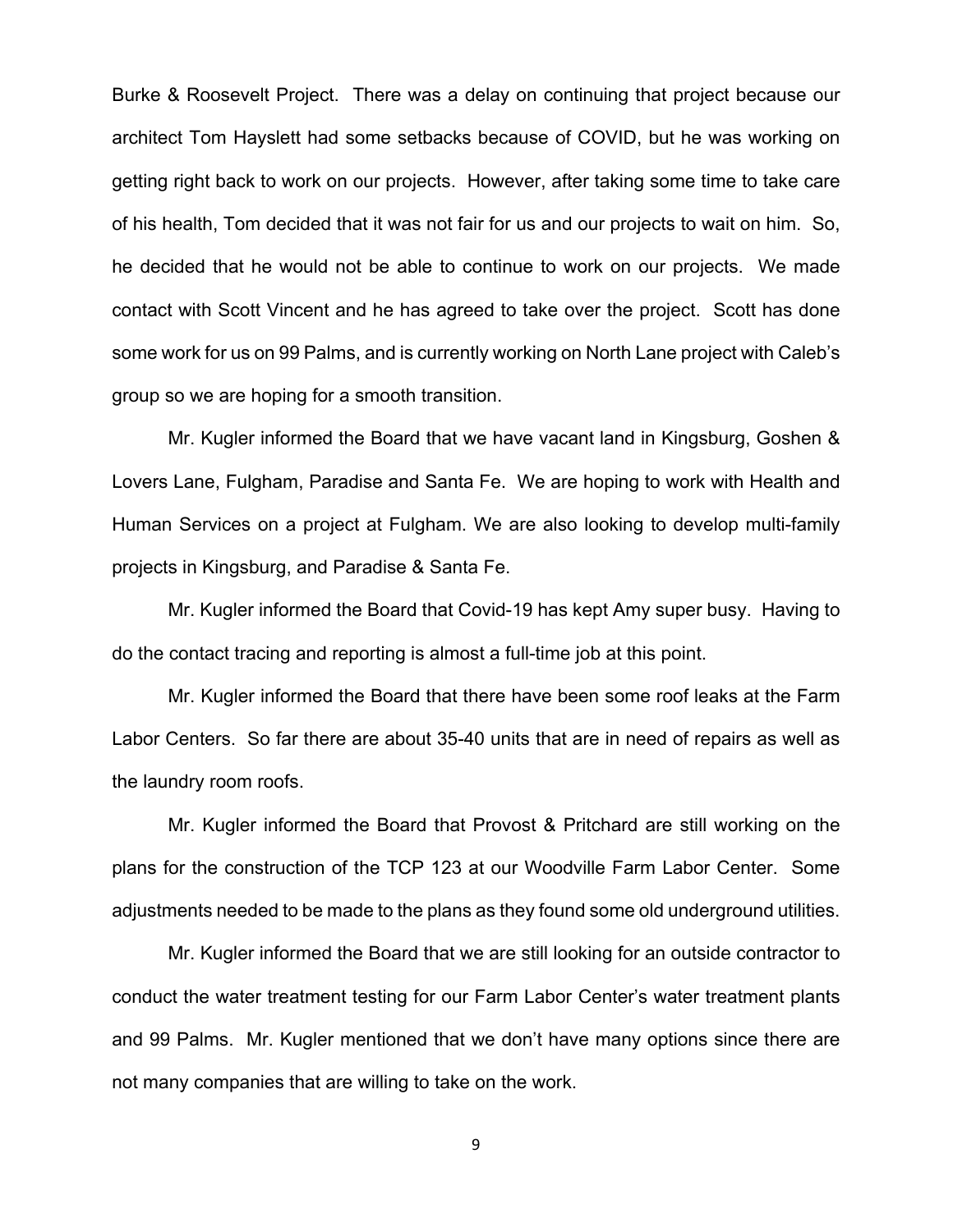**9. ATTORNEY/CLIENT CONFERENCE:** There was nothing to report.

**10. ADJOURMENT:** There being no further business to come before the Board, Chairperson Hess declared the meeting adjourned at 5:11 P.M.

Respectfully Submitted,

By \_\_\_\_\_\_\_\_\_\_\_\_\_\_\_\_\_\_\_\_\_\_\_\_\_\_\_\_

KEN KUGLER, Secretary

MW/Minutes/January2022.doc

.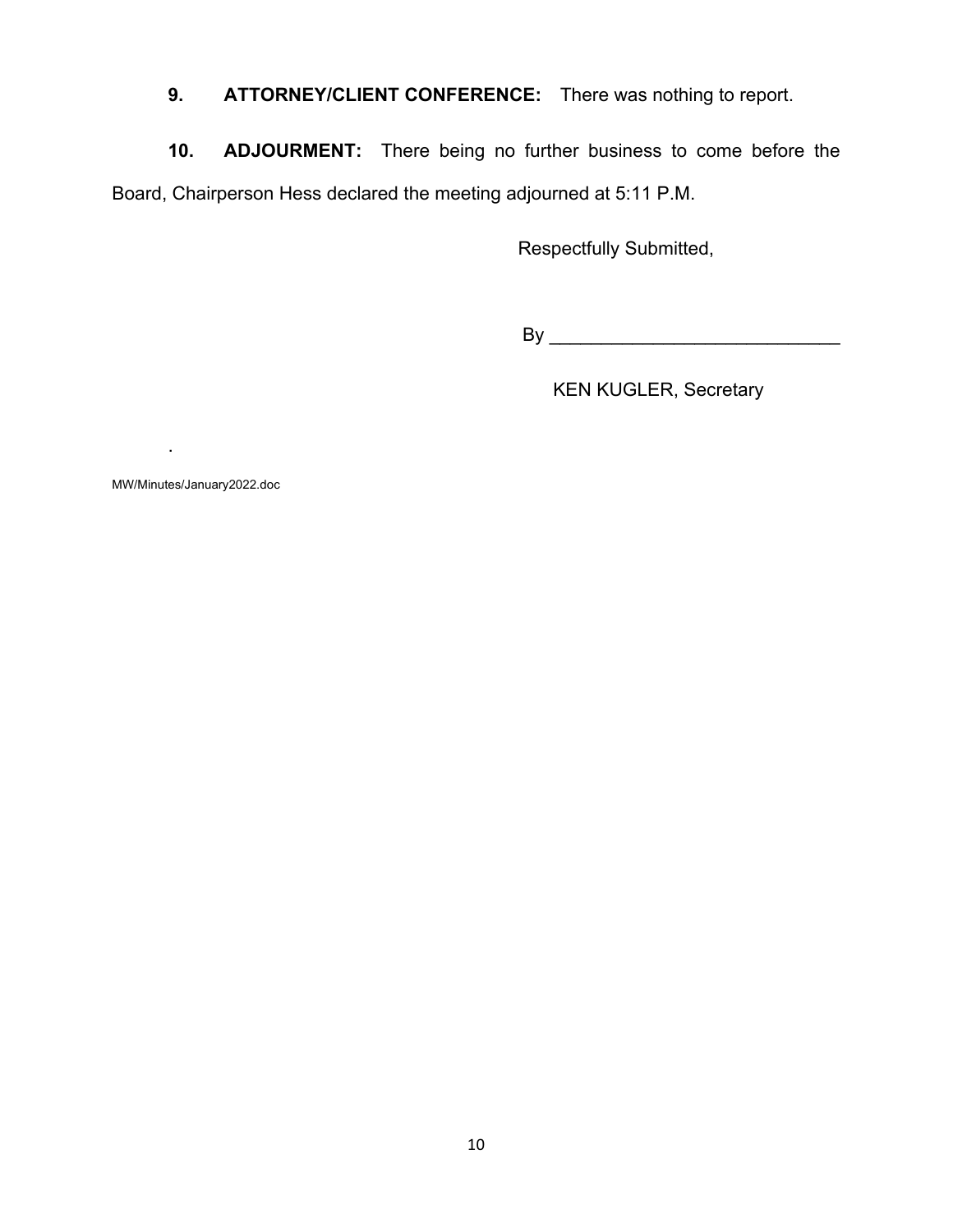| Vendor Name    | CheckTotal | $\overline{1}$ | LR              | <b>FLC</b>      | <b>TFLC</b>   | <b>ELMWD</b>  | SBRIDGE       | KBURGLD       | PDISELAND     | CC               | 830E RVLT      | SFP           | LS            | <b>ADMIN</b>  |                |
|----------------|------------|----------------|-----------------|-----------------|---------------|---------------|---------------|---------------|---------------|------------------|----------------|---------------|---------------|---------------|----------------|
|                |            | $\overline{c}$ | <b>RETIRE</b>   | KAWO            | <b>VICKIE</b> | <b>VGV</b>    | <b>LINMAR</b> | MILLCR        | <b>ROBIN</b>  | ZACRY            | <b>JACOB</b>   | SHADY         | <b>CYPGRD</b> | <b>DOUGLS</b> | $\overline{2}$ |
|                |            | 3              | <b>WPV</b>      | POPLAR          | <b>CRNSHW</b> | <b>PARKSD</b> | <b>EUCLID</b> | GW1           | <b>VILGRV</b> | CT&PDS           | <b>GROVES</b>  | <b>ENCINA</b> | <b>TULEV</b>  | <b>WTRL</b>   | 3              |
|                |            |                | SALLEE          | <b>VCHR</b>     | ALLOC         | <b>GW II</b>  | SULTAN        | <b>MYRTLE</b> | 1634 S GRDN   | <b>OAKWD</b>     | PALOMR         | <b>TRCYCT</b> | <b>NSP</b>    | <b>MANZTA</b> | $\overline{4}$ |
|                |            | 5              | <b>EKAW</b>     | <b>CYPCVE</b>   | <b>FAIRVW</b> | <b>ASHLAN</b> | <b>ASPEN</b>  | LOTAS         | SEQVIL        | <b>TMHSA</b>     | WILLOW         | LYNORA        | <b>NEWCOM</b> | ORIOLE        |                |
|                |            | 6              | LVRSLN          | <b>CTYMNR</b>   | <b>VISGAR</b> | <b>BRDMRS</b> | <b>BELMNT</b> | AVENAL        | KPC           | <b>SCNTRL</b>    | SCROWE         | <b>LESLIE</b> | <b>VICWD</b>  | ORNGWD        | 6              |
|                |            |                | S GRDN          | KMCSCTRL        | PACCOURT      | SSFETPLX      | VASSAR        | <b>BATES</b>  | QUINCE        | 1844SGRD         | <b>FULGHAM</b> | KIMBAL        | S1STDIBA      | LARK          | $\overline{7}$ |
|                |            | 8              | <b>ROOSEVLT</b> | <b>LYRA TPX</b> | LAKEVIW       | 99PALM        | <b>TBRA</b>   | W TUL         | CDBG          | <b>MYRTLESNR</b> | EHV            | S COURT       | CONYER        |               | 8              |
| 36 NORTH OIL   | 65.85      | $\overline{1}$ | 42.16           |                 |               |               |               |               |               |                  |                |               |               |               |                |
| CHANGERS, LLC  |            | $\overline{2}$ |                 |                 |               |               | 10.54         |               |               |                  |                |               |               |               |                |
|                |            |                |                 |                 |               | 5.27          |               |               |               |                  |                |               |               |               | 3              |
|                |            |                |                 |                 |               |               | 7.88          |               |               |                  |                |               |               |               |                |
|                |            |                |                 |                 |               |               |               |               |               |                  |                |               |               |               |                |
|                |            |                |                 |                 |               |               |               |               |               |                  |                |               |               |               |                |
|                |            |                |                 |                 |               |               |               |               |               |                  |                |               |               |               |                |
|                |            |                |                 |                 |               |               |               |               |               |                  |                |               |               |               |                |
| ADMIN LOAN     | 222,082.70 | $\overline{1}$ |                 |                 |               |               |               |               |               | 6,060.30         |                |               |               |               |                |
|                |            | $\overline{2}$ |                 | 140,119.61      |               | 9,542.54      |               |               |               |                  |                |               |               |               | $\overline{2}$ |
|                |            |                |                 |                 |               |               |               |               |               |                  |                |               |               |               | 3              |
|                |            |                |                 |                 |               |               |               |               |               | 9,536.10         |                |               |               |               |                |
|                |            |                |                 |                 | 2,603.04      | 4,130.52      |               |               | 5,851.14      |                  | 2,278.04       | 954.26        | 18,169.24     |               |                |
|                |            |                |                 |                 |               |               | 4,821.96      |               |               |                  | 2,513.06       | 2,489.55      |               |               |                |
|                |            |                |                 |                 |               |               |               |               |               |                  |                | 13,013.34     |               |               |                |
|                |            |                |                 |                 |               |               |               |               |               |                  |                |               |               |               |                |
| ADT COMMERCIAL | 2,702.38   | $\overline{1}$ | 467.55          | 619.24          | 12.61         |               |               |               |               |                  |                |               |               |               |                |
| <b>LLC</b>     |            | $\overline{2}$ |                 |                 |               |               |               |               |               |                  |                |               |               |               | $\overline{2}$ |
|                |            |                |                 |                 |               | 490.02        |               |               |               |                  |                |               |               |               |                |
|                |            |                |                 | 443.81          |               |               |               |               |               |                  |                |               |               |               |                |
|                |            |                |                 |                 |               |               | 248.12        |               |               |                  |                |               |               |               |                |
|                |            |                |                 |                 |               | 255.95        | 98.27         |               |               |                  |                |               |               |               |                |
|                |            |                |                 |                 |               |               |               |               |               |                  |                |               |               |               |                |
|                |            |                |                 |                 |               | 66.81         |               |               |               |                  |                |               |               |               |                |
| ADVANCED AUTO  | 649.93     | $\overline{1}$ |                 |                 |               |               |               |               |               |                  |                |               |               | 649.93        |                |
| & SMOG         |            | $\overline{2}$ |                 |                 |               |               |               |               |               |                  |                |               |               |               |                |
|                |            |                |                 |                 |               |               |               |               |               |                  |                |               |               |               |                |
|                |            |                |                 |                 |               |               |               |               |               |                  |                |               |               |               |                |
|                |            |                |                 |                 |               |               |               |               |               |                  |                |               |               |               |                |
|                |            |                |                 |                 |               |               |               |               |               |                  |                |               |               |               |                |
|                |            |                |                 |                 |               |               |               |               |               |                  |                |               |               |               |                |
|                |            | 8              |                 |                 |               |               |               |               |               |                  |                |               |               |               | 8              |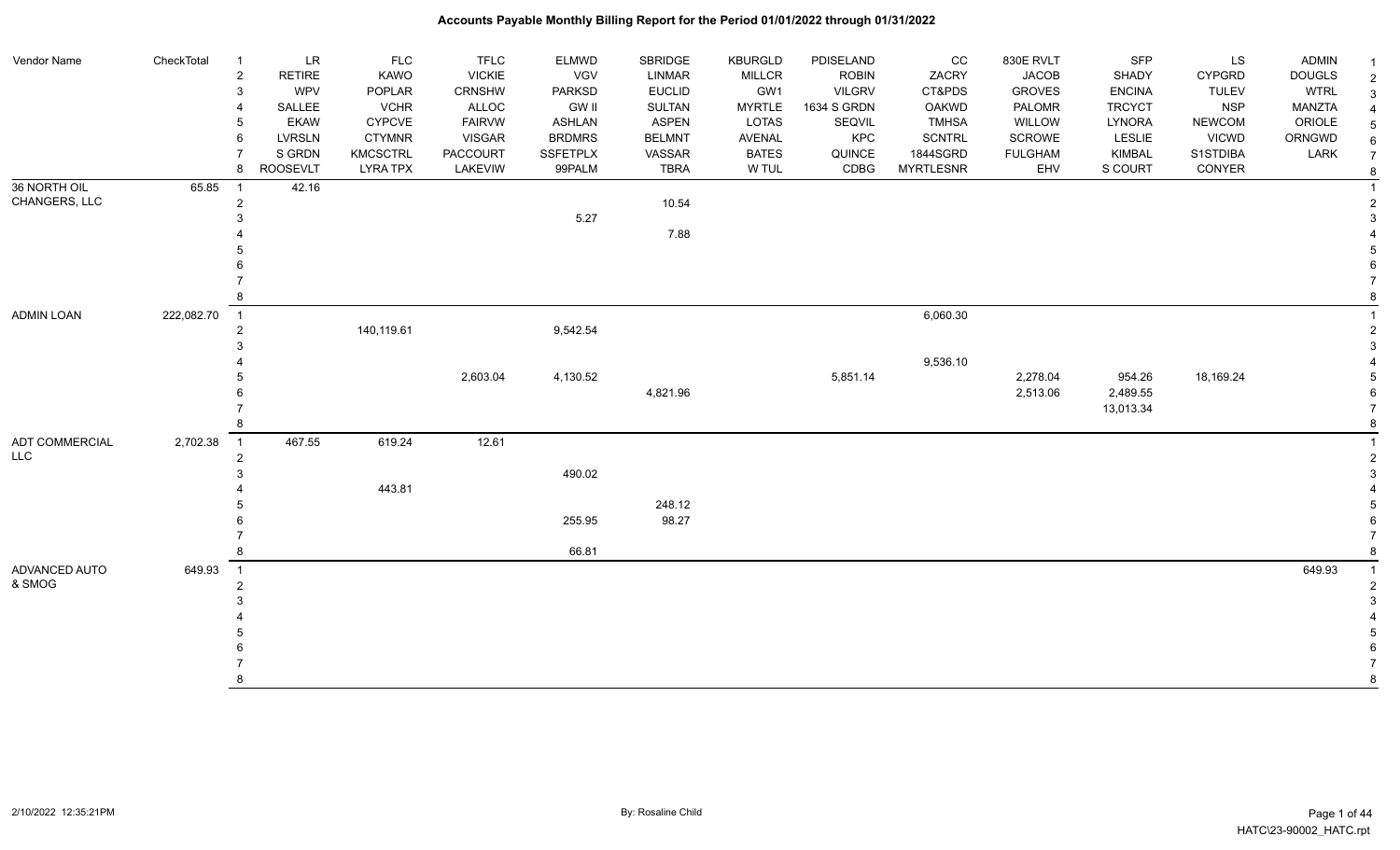| Vendor Name         | CheckTotal | $\overline{1}$          | LR              | <b>FLC</b>      | <b>TFLC</b>     | ELMWD         | SBRIDGE       | <b>KBURGLD</b> | PDISELAND     | cc               | 830E RVLT      | SFP           | LS            | <b>ADMIN</b>  |                 |
|---------------------|------------|-------------------------|-----------------|-----------------|-----------------|---------------|---------------|----------------|---------------|------------------|----------------|---------------|---------------|---------------|-----------------|
|                     |            | $\overline{\mathbf{c}}$ | <b>RETIRE</b>   | KAWO            | <b>VICKIE</b>   | VGV           | <b>LINMAR</b> | <b>MILLCR</b>  | <b>ROBIN</b>  | ZACRY            | <b>JACOB</b>   | SHADY         | <b>CYPGRD</b> | <b>DOUGLS</b> | $\sqrt{2}$      |
|                     |            | 3                       | <b>WPV</b>      | POPLAR          | <b>CRNSHW</b>   | <b>PARKSD</b> | <b>EUCLID</b> | GW1            | <b>VILGRV</b> | CT&PDS           | <b>GROVES</b>  | <b>ENCINA</b> | <b>TULEV</b>  | <b>WTRL</b>   | $\mathbf{3}$    |
|                     |            |                         | SALLEE          | <b>VCHR</b>     | ALLOC           | GW II         | SULTAN        | <b>MYRTLE</b>  | 1634 S GRDN   | <b>OAKWD</b>     | PALOMR         | <b>TRCYCT</b> | <b>NSP</b>    | MANZTA        | $\overline{4}$  |
|                     |            | 5                       | <b>EKAW</b>     | <b>CYPCVE</b>   | <b>FAIRVW</b>   | <b>ASHLAN</b> | <b>ASPEN</b>  | <b>LOTAS</b>   | SEQVIL        | <b>TMHSA</b>     | WILLOW         | <b>LYNORA</b> | <b>NEWCOM</b> | ORIOLE        | $\sqrt{5}$      |
|                     |            | 6                       | <b>LVRSLN</b>   | <b>CTYMNR</b>   | <b>VISGAR</b>   | <b>BRDMRS</b> | <b>BELMNT</b> | <b>AVENAL</b>  | <b>KPC</b>    | <b>SCNTRL</b>    | <b>SCROWE</b>  | <b>LESLIE</b> | <b>VICWD</b>  | ORNGWD        | $6\phantom{1}6$ |
|                     |            |                         | S GRDN          | <b>KMCSCTRL</b> | <b>PACCOURT</b> | SSFETPLX      | VASSAR        | <b>BATES</b>   | QUINCE        | 1844SGRD         | <b>FULGHAM</b> | <b>KIMBAL</b> | S1STDIBA      | LARK          | $\overline{7}$  |
|                     |            | 8                       | <b>ROOSEVLT</b> | <b>LYRA TPX</b> | LAKEVIW         | 99PALM        | <b>TBRA</b>   | W TUL          | CDBG          | <b>MYRTLESNR</b> | EHV            | S COURT       | CONYER        |               |                 |
| AFFORDABLE          | 583,237.00 | $\overline{1}$          |                 |                 |                 | 5,332.45      | 2,593.10      | 50.30          | 50.30         |                  | 50.30          |               |               |               |                 |
| <b>HOUSING RISK</b> |            | $\overline{2}$          |                 | 1,518.51        | 7,921.61        | 21,116.31     | 20,194.72     | 35,073.60      | 4,544.51      | 1,996.00         | 2,433.66       | 4,625.38      |               | 10,032.59     |                 |
|                     |            | 3                       | 8,544.87        | 29,170.00       | 1,549.32        | 13,168.00     |               |                | 15,968.00     | 11,101.00        |                | 1,778.26      |               |               | $\mathcal{R}$   |
|                     |            |                         | 1,643.84        |                 |                 |               | 15,646.43     | 15,155.50      | 1,449.50      | 7,254.04         |                | 2,970.69      | 2,991.55      | 1,469.91      | $\overline{4}$  |
|                     |            | 5                       | 2,442.36        | 18,387.15       | 2,412.99        |               | 24,872.00     | 4,098.70       | 11,019.00     | 16,001.00        | 5,281.57       |               | 36,173.00     | 5,511.33      |                 |
|                     |            |                         |                 | 21,492.93       | 14,342.52       | 35,099.00     | 15,101.00     |                |               |                  |                |               |               |               |                 |
|                     |            | 7                       | 1,866.60        | 9,665.85        | 11,475.24       | 3,738.01      | 3,180.60      | 5,039.60       | 2,689.22      | 7,974.86         | 50.30          | 34,161.01     | 957.30        | 2,400.47      | $\overline{7}$  |
|                     |            | 8                       | 8,867.23        | 5,065.23        | 4,225.63        | 14,069.69     |               | 2,036.52       |               |                  |                | 3,008.84      | 3,136.00      |               |                 |
| <b>AMERICAN</b>     | 480.69     | $\overline{1}$          | 105.07          | 31.50           | 3.22            |               |               |                |               | 0.11             |                | 0.66          | 0.44          | 123.36        |                 |
| <b>EXPRESS</b>      |            |                         |                 |                 |                 | 0.44          | 0.33          | 0.33           | 0.11          |                  |                |               |               |               |                 |
|                     |            |                         | 0.22            | 0.44            |                 | 0.11          | 0.22          |                |               | 0.22             |                |               | 0.44          |               |                 |
|                     |            |                         |                 | 173.58          |                 |               | 0.22          | 0.33           |               | 0.11             | 0.11           |               | 0.11          |               |                 |
|                     |            |                         |                 | 0.11            |                 | 0.11          | 0.22          |                | 0.11          | 0.22             | 0.11           |               | 0.44          |               |                 |
|                     |            |                         |                 |                 |                 | 0.44          | 0.11          |                |               |                  |                |               |               |               |                 |
|                     |            |                         |                 |                 | 0.11            |               |               |                |               | 0.02             |                | 0.66          |               |               |                 |
|                     |            |                         |                 |                 |                 |               |               |                |               | 36.35            |                |               |               |               |                 |
| <b>AMERICAN</b>     | 1,047.29   | $\overline{1}$          |                 |                 |                 |               |               |                |               |                  |                |               |               | 1,047.29      |                 |
| <b>INCORPORTED</b>  |            | $\mathfrak{p}$          |                 |                 |                 |               |               |                |               |                  |                |               |               |               |                 |
|                     |            |                         |                 |                 |                 |               |               |                |               |                  |                |               |               |               |                 |
|                     |            |                         |                 |                 |                 |               |               |                |               |                  |                |               |               |               |                 |
|                     |            |                         |                 |                 |                 |               |               |                |               |                  |                |               |               |               |                 |
|                     |            |                         |                 |                 |                 |               |               |                |               |                  |                |               |               |               |                 |
|                     |            |                         |                 |                 |                 |               |               |                |               |                  |                |               |               |               |                 |
|                     |            |                         |                 |                 |                 |               |               |                |               |                  |                |               |               |               |                 |
| AMERITAS GROUP      | 7,841.84   | $\overline{1}$          |                 |                 |                 |               |               |                |               |                  |                |               |               | 7,841.84      |                 |
|                     |            |                         |                 |                 |                 |               |               |                |               |                  |                |               |               |               |                 |
|                     |            |                         |                 |                 |                 |               |               |                |               |                  |                |               |               |               |                 |
|                     |            |                         |                 |                 |                 |               |               |                |               |                  |                |               |               |               |                 |
|                     |            |                         |                 |                 |                 |               |               |                |               |                  |                |               |               |               |                 |
|                     |            |                         |                 |                 |                 |               |               |                |               |                  |                |               |               |               |                 |
|                     |            |                         |                 |                 |                 |               |               |                |               |                  |                |               |               |               |                 |
|                     |            |                         |                 |                 |                 |               |               |                |               |                  |                |               |               |               | 8               |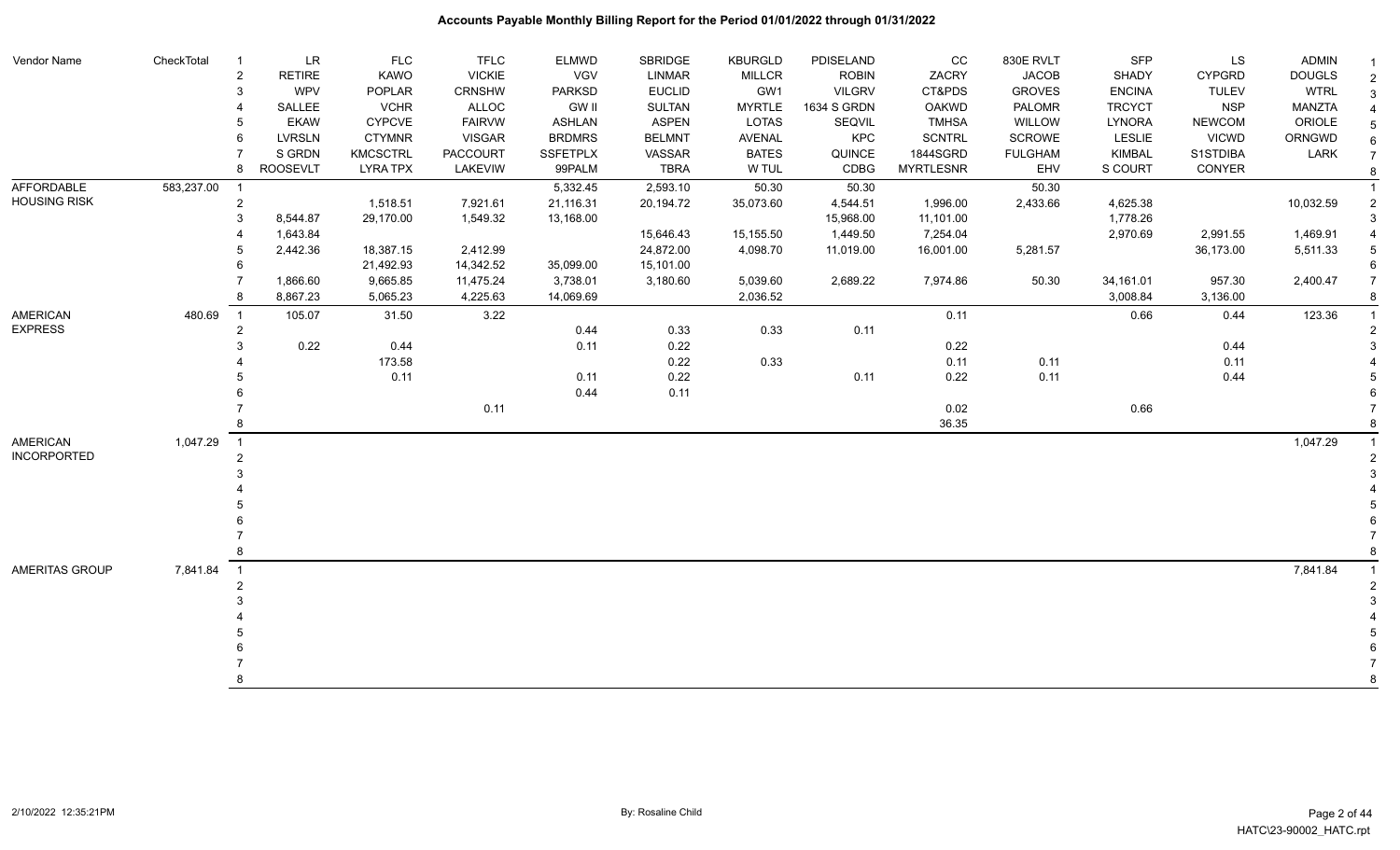| Vendor Name     | CheckTotal | $\overline{1}$             | <b>LR</b>       | <b>FLC</b>      | <b>TFLC</b>   | <b>ELMWD</b>    | SBRIDGE       | <b>KBURGLD</b> | PDISELAND     | cc               | 830E RVLT      | <b>SFP</b>    | LS            | <b>ADMIN</b>  |                |
|-----------------|------------|----------------------------|-----------------|-----------------|---------------|-----------------|---------------|----------------|---------------|------------------|----------------|---------------|---------------|---------------|----------------|
|                 |            | $\sqrt{2}$                 | <b>RETIRE</b>   | KAWO            | <b>VICKIE</b> | <b>VGV</b>      | LINMAR        | <b>MILLCR</b>  | <b>ROBIN</b>  | ZACRY            | <b>JACOB</b>   | SHADY         | CYPGRD        | <b>DOUGLS</b> | $\overline{2}$ |
|                 |            | $\mathbf{3}$               | <b>WPV</b>      | POPLAR          | CRNSHW        | <b>PARKSD</b>   | <b>EUCLID</b> | GW1            | <b>VILGRV</b> | CT&PDS           | <b>GROVES</b>  | <b>ENCINA</b> | <b>TULEV</b>  | <b>WTRL</b>   | 3              |
|                 |            | $\overline{4}$             | SALLEE          | <b>VCHR</b>     | ALLOC         | <b>GW II</b>    | <b>SULTAN</b> | <b>MYRTLE</b>  | 1634 S GRDN   | OAKWD            | <b>PALOMR</b>  | <b>TRCYCT</b> | <b>NSP</b>    | MANZTA        |                |
|                 |            | .5                         | <b>EKAW</b>     | <b>CYPCVE</b>   | <b>FAIRVW</b> | <b>ASHLAN</b>   | ASPEN         | LOTAS          | <b>SEQVIL</b> | TMHSA            | WILLOW         | LYNORA        | <b>NEWCOM</b> | ORIOLE        |                |
|                 |            | 6                          | LVRSLN          | <b>CTYMNR</b>   | <b>VISGAR</b> | <b>BRDMRS</b>   | <b>BELMNT</b> | AVENAL         | KPC           | <b>SCNTRL</b>    | SCROWE         | LESLIE        | <b>VICWD</b>  | ORNGWD        |                |
|                 |            | $\overline{7}$             | S GRDN          | <b>KMCSCTRL</b> | PACCOURT      | <b>SSFETPLX</b> | VASSAR        | <b>BATES</b>   | QUINCE        | 1844SGRD         | <b>FULGHAM</b> | <b>KIMBAL</b> | S1STDIBA      | LARK          |                |
|                 |            | 8                          | <b>ROOSEVLT</b> | <b>LYRA TPX</b> | LAKEVIW       | 99PALM          | <b>TBRA</b>   | W TUL          | CDBG          | <b>MYRTLESNR</b> | EHV            | S COURT       | CONYER        |               | 8              |
| <b>ANGELINA</b> | 2,241.00   | $\overline{1}$             | 779.00          |                 |               |                 |               |                |               |                  |                |               |               |               |                |
| <b>BARRAGAM</b> |            | $\sqrt{2}$                 |                 |                 |               |                 |               | 480.00         |               |                  |                |               |               |               |                |
|                 |            | 3                          |                 |                 |               |                 |               |                |               |                  |                |               |               |               |                |
|                 |            |                            |                 |                 |               |                 |               | 336.00         |               |                  |                |               |               |               |                |
|                 |            |                            |                 |                 |               |                 |               |                |               |                  |                |               |               |               |                |
|                 |            |                            |                 |                 |               |                 |               |                |               |                  |                |               |               |               |                |
|                 |            |                            |                 |                 | 310.00        |                 |               |                |               | 336.00           |                |               |               |               |                |
|                 |            | -8                         |                 |                 |               |                 |               |                |               |                  |                |               |               |               |                |
| ARMSTRONG       | 6,520.00   | $\overline{1}$             |                 |                 |               |                 |               |                |               |                  |                |               |               |               |                |
| PROPERTY        |            | $\overline{2}$             |                 |                 |               |                 |               |                |               |                  |                |               |               |               |                |
|                 |            | 3                          |                 |                 |               |                 |               |                |               |                  |                |               |               |               |                |
|                 |            |                            |                 |                 |               |                 |               |                |               |                  |                |               |               |               |                |
|                 |            |                            |                 |                 |               |                 |               |                |               |                  |                |               |               |               |                |
|                 |            | -6                         |                 |                 |               |                 |               |                |               |                  |                |               |               |               |                |
|                 |            |                            |                 |                 |               |                 |               |                |               |                  |                |               |               |               |                |
|                 |            | 8                          |                 |                 |               |                 |               |                |               |                  |                | 6,520.00      |               |               |                |
| ASHLEY SQUARE   | 356.00     | $\overline{1}$             |                 |                 |               |                 |               |                |               |                  |                |               |               |               |                |
| HOA             |            | $\overline{2}$             |                 |                 |               |                 |               |                |               | 356.00           |                |               |               |               |                |
|                 |            | 3                          |                 |                 |               |                 |               |                |               |                  |                |               |               |               |                |
|                 |            |                            |                 |                 |               |                 |               |                |               |                  |                |               |               |               |                |
|                 |            |                            |                 |                 |               |                 |               |                |               |                  |                |               |               |               |                |
|                 |            |                            |                 |                 |               |                 |               |                |               |                  |                |               |               |               |                |
|                 |            | $\overline{7}$             |                 |                 |               |                 |               |                |               |                  |                |               |               |               |                |
|                 |            | 8                          |                 |                 |               |                 |               |                |               |                  |                |               |               |               |                |
| AT & T          | 6,900.44   | $\overline{\phantom{0}}$ 1 | 1,466.60        | 301.29          | 22.63         |                 |               |                |               |                  |                | 208.60        | 37.87         | 24.08         |                |
|                 |            | $\overline{2}$             |                 |                 |               |                 |               | 486.05         |               |                  |                |               |               |               |                |
|                 |            | 3                          |                 | 168.60          |               | 276.41          | 325.08        |                | 218.41        |                  |                |               |               |               |                |
|                 |            |                            |                 | 1,182.82        |               |                 |               |                |               |                  | 449.30         |               |               |               |                |
|                 |            |                            |                 |                 |               | 5.82            | 688.89        | 6.41           | 11.08         |                  |                |               | 93.15         |               |                |
|                 |            |                            |                 |                 |               | 182.92          |               |                |               |                  |                |               |               |               |                |
|                 |            |                            |                 |                 |               |                 |               |                |               |                  |                |               |               |               |                |
|                 |            | 8                          |                 |                 |               | 744.43          |               |                |               |                  |                |               |               |               |                |
|                 |            |                            |                 |                 |               |                 |               |                |               |                  |                |               |               |               |                |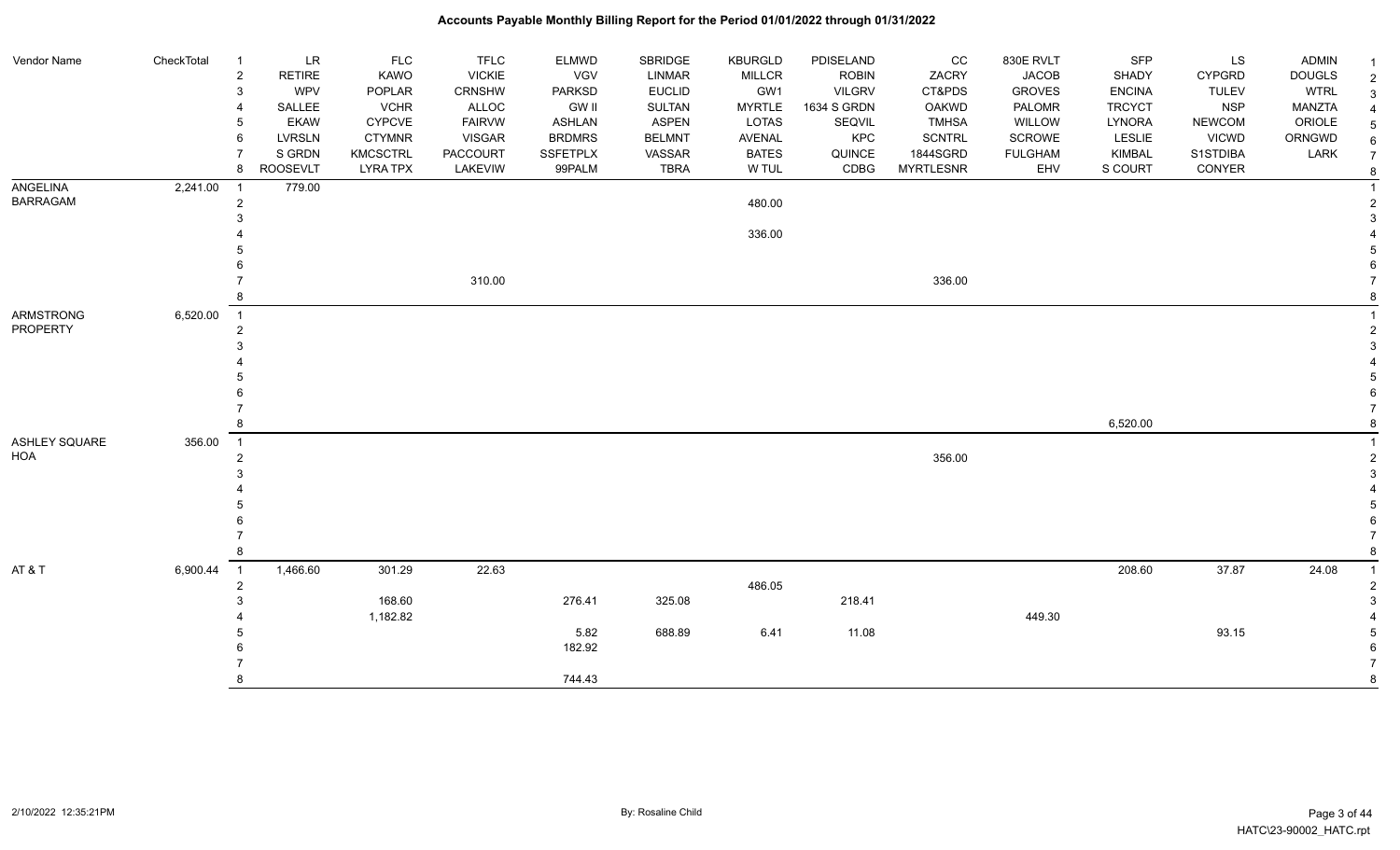| Vendor Name                             | CheckTotal | <b>LR</b><br>-1<br>RETIRE<br>$\overline{2}$<br>WPV<br>3<br>SALLEE | <b>FLC</b><br>KAWO<br>POPLAR<br><b>VCHR</b> | <b>TFLC</b><br><b>VICKIE</b><br>CRNSHW<br>ALLOC | <b>ELMWD</b><br><b>VGV</b><br><b>PARKSD</b><br><b>GW II</b> | SBRIDGE<br><b>LINMAR</b><br><b>EUCLID</b><br><b>SULTAN</b> | <b>KBURGLD</b><br><b>MILLCR</b><br>GW1<br><b>MYRTLE</b> | PDISELAND<br><b>ROBIN</b><br><b>VILGRV</b><br>1634 S GRDN | cc<br>ZACRY<br>CT&PDS<br><b>OAKWD</b> | 830E RVLT<br><b>JACOB</b><br><b>GROVES</b><br>PALOMR | SFP<br>SHADY<br><b>ENCINA</b><br><b>TRCYCT</b> | LS<br>CYPGRD<br><b>TULEV</b><br><b>NSP</b> | <b>ADMIN</b><br><b>DOUGLS</b><br><b>WTRL</b><br>MANZTA | -1<br>$\overline{2}$<br>3 |
|-----------------------------------------|------------|-------------------------------------------------------------------|---------------------------------------------|-------------------------------------------------|-------------------------------------------------------------|------------------------------------------------------------|---------------------------------------------------------|-----------------------------------------------------------|---------------------------------------|------------------------------------------------------|------------------------------------------------|--------------------------------------------|--------------------------------------------------------|---------------------------|
|                                         |            | <b>EKAW</b><br>LVRSLN<br>6                                        | <b>CYPCVE</b><br><b>CTYMNR</b>              | <b>FAIRVW</b><br><b>VISGAR</b>                  | <b>ASHLAN</b><br><b>BRDMRS</b>                              | <b>ASPEN</b><br><b>BELMNT</b>                              | LOTAS<br>AVENAL                                         | SEQVIL<br>KPC                                             | <b>TMHSA</b><br><b>SCNTRL</b>         | WILLOW<br>SCROWE                                     | LYNORA<br>LESLIE                               | <b>NEWCOM</b><br>VICWD                     | ORIOLE<br>ORNGWD                                       | 5<br>6                    |
|                                         |            | S GRDN                                                            | <b>KMCSCTRL</b>                             | PACCOURT                                        | <b>SSFETPLX</b>                                             | VASSAR                                                     | <b>BATES</b>                                            | QUINCE                                                    | 1844SGRD                              | <b>FULGHAM</b>                                       | KIMBAL                                         | S1STDIBA                                   | LARK                                                   | $\overline{7}$            |
|                                         |            | <b>ROOSEVLT</b><br>8                                              | <b>LYRA TPX</b>                             | LAKEVIW                                         | 99PALM                                                      | <b>TBRA</b>                                                | W TUL                                                   | CDBG                                                      | <b>MYRTLESNR</b>                      | EHV                                                  | S COURT                                        | CONYER                                     |                                                        |                           |
| <b>AUTO GLASS</b>                       | 304.16     |                                                                   |                                             |                                                 |                                                             |                                                            |                                                         |                                                           |                                       |                                                      |                                                |                                            | 304.16                                                 |                           |
| CENTRAL INC                             |            | 2                                                                 |                                             |                                                 |                                                             |                                                            |                                                         |                                                           |                                       |                                                      |                                                |                                            |                                                        |                           |
|                                         |            |                                                                   |                                             |                                                 |                                                             |                                                            |                                                         |                                                           |                                       |                                                      |                                                |                                            |                                                        |                           |
|                                         |            |                                                                   |                                             |                                                 |                                                             |                                                            |                                                         |                                                           |                                       |                                                      |                                                |                                            |                                                        |                           |
|                                         |            |                                                                   |                                             |                                                 |                                                             |                                                            |                                                         |                                                           |                                       |                                                      |                                                |                                            |                                                        |                           |
|                                         |            |                                                                   |                                             |                                                 |                                                             |                                                            |                                                         |                                                           |                                       |                                                      |                                                |                                            |                                                        |                           |
|                                         |            |                                                                   |                                             |                                                 |                                                             |                                                            |                                                         |                                                           |                                       |                                                      |                                                |                                            |                                                        |                           |
| AUTO ZONE<br><b>COMMERCIAL</b>          | 398.86     | 44.14<br>$\overline{1}$                                           |                                             |                                                 |                                                             |                                                            |                                                         |                                                           |                                       |                                                      | 3.74                                           | 2.31                                       | 338.66                                                 |                           |
|                                         |            |                                                                   | 1.78                                        |                                                 |                                                             |                                                            |                                                         |                                                           |                                       |                                                      |                                                |                                            |                                                        |                           |
|                                         |            |                                                                   | 3.95                                        |                                                 |                                                             |                                                            |                                                         |                                                           |                                       |                                                      |                                                |                                            |                                                        |                           |
|                                         |            |                                                                   |                                             |                                                 | 0.36                                                        |                                                            | 0.39                                                    | 0.68                                                      |                                       |                                                      |                                                | 2.85                                       |                                                        |                           |
|                                         |            |                                                                   |                                             |                                                 |                                                             |                                                            |                                                         |                                                           |                                       |                                                      |                                                |                                            |                                                        |                           |
|                                         |            |                                                                   |                                             |                                                 |                                                             |                                                            |                                                         |                                                           |                                       |                                                      |                                                |                                            |                                                        |                           |
|                                         |            |                                                                   |                                             |                                                 |                                                             |                                                            |                                                         |                                                           |                                       |                                                      |                                                |                                            |                                                        |                           |
| <b>B.R. FUNSTEN &amp;</b><br>CO DBA TOM | 3,996.63   | $\overline{1}$<br>2                                               |                                             |                                                 |                                                             |                                                            |                                                         |                                                           |                                       |                                                      |                                                |                                            | 3,996.63                                               |                           |
|                                         |            |                                                                   |                                             |                                                 |                                                             |                                                            |                                                         |                                                           |                                       |                                                      |                                                |                                            |                                                        |                           |
|                                         |            |                                                                   |                                             |                                                 |                                                             |                                                            |                                                         |                                                           |                                       |                                                      |                                                |                                            |                                                        |                           |
|                                         |            |                                                                   |                                             |                                                 |                                                             |                                                            |                                                         |                                                           |                                       |                                                      |                                                |                                            |                                                        |                           |
|                                         |            |                                                                   |                                             |                                                 |                                                             |                                                            |                                                         |                                                           |                                       |                                                      |                                                |                                            |                                                        |                           |
|                                         |            |                                                                   |                                             |                                                 |                                                             |                                                            |                                                         |                                                           |                                       |                                                      |                                                |                                            |                                                        |                           |
| <b>BATTERY</b>                          | 220.42     | 60.58<br>$\overline{1}$                                           | 4.63                                        |                                                 |                                                             |                                                            |                                                         |                                                           |                                       |                                                      |                                                |                                            | 155.21                                                 |                           |
| SYSTEMS, LLC                            |            |                                                                   |                                             |                                                 |                                                             |                                                            |                                                         |                                                           |                                       |                                                      |                                                |                                            |                                                        |                           |
|                                         |            |                                                                   |                                             |                                                 |                                                             |                                                            |                                                         |                                                           |                                       |                                                      |                                                |                                            |                                                        |                           |
|                                         |            |                                                                   |                                             |                                                 |                                                             |                                                            |                                                         |                                                           |                                       |                                                      |                                                |                                            |                                                        |                           |
|                                         |            |                                                                   |                                             |                                                 |                                                             |                                                            |                                                         |                                                           |                                       |                                                      |                                                |                                            |                                                        |                           |
|                                         |            |                                                                   |                                             |                                                 |                                                             |                                                            |                                                         |                                                           |                                       |                                                      |                                                |                                            |                                                        |                           |
|                                         |            |                                                                   |                                             |                                                 |                                                             |                                                            |                                                         |                                                           |                                       |                                                      |                                                |                                            |                                                        | 8                         |
|                                         |            |                                                                   |                                             |                                                 |                                                             |                                                            |                                                         |                                                           |                                       |                                                      |                                                |                                            |                                                        |                           |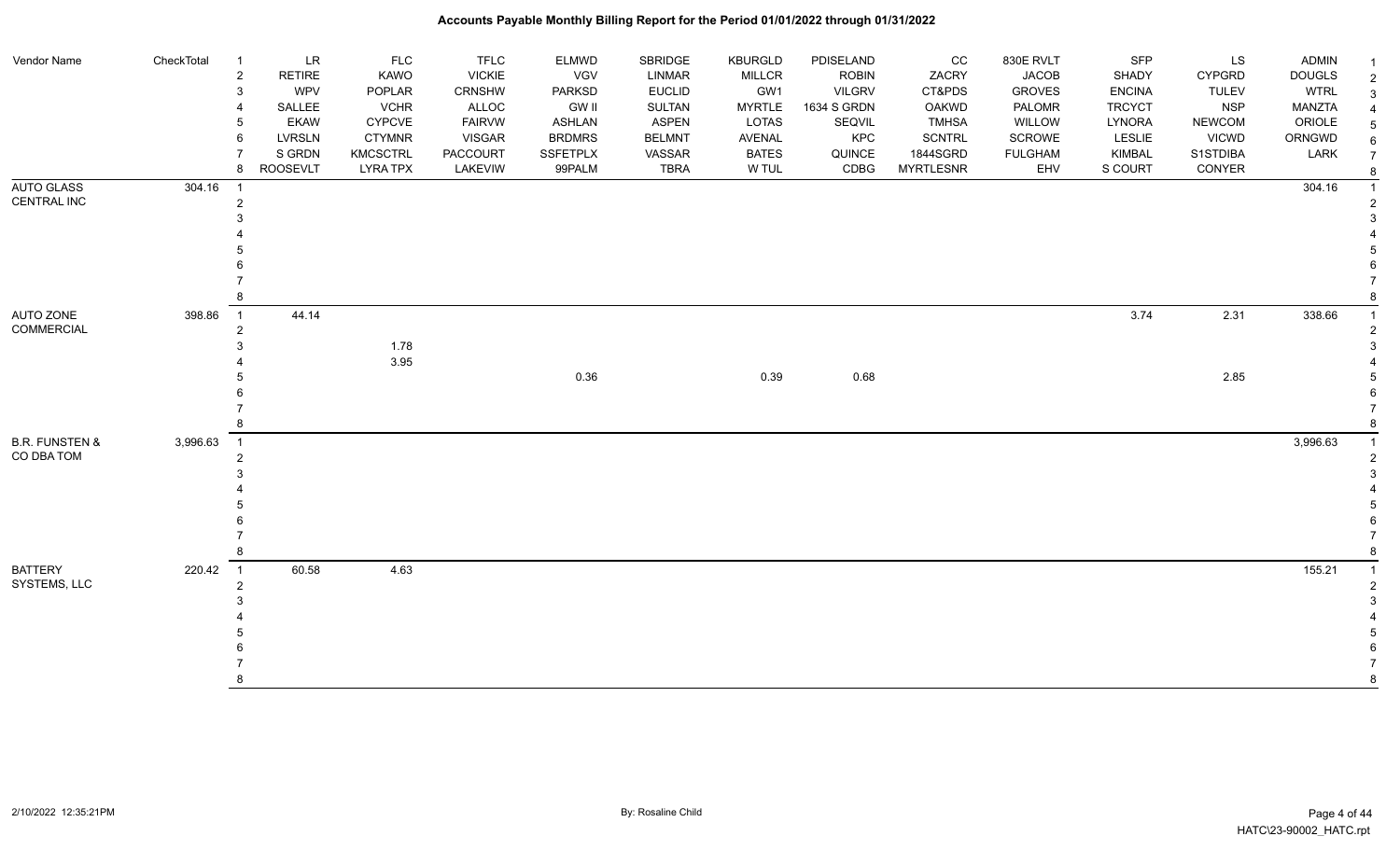#### Vendor Name CheckTotal 1 LR FLC FLC ELMWD SBRIDGE KBURGLD PDISELAND CC 830E RVLT SFP LS ADMIN <sub>1</sub> 2 RETIRE KAWO VICKIE VGV LINMAR MILLCR ROBIN ZACRY JACOB SHADY CYPGRD DOUGLS 2 3 WPV POPLAR CRNSHW PARKSD EUCLID GW1 VILGRV CT&PDS GROVES ENCINA TULEV WTRL 3 4 SALLEE VCHR ALLOC GW II SULTAN MYRTLE 1634 S GRDN OAKWD PALOMR TRCYCT NSP MANZTA 4 5 EKAW CYPCVE FAIRVW ASHLAN ASPEN LOTAS SEQVIL TMHSA WILLOW LYNORA NEWCOM ORIOLE 5 6 LVRSLN CTYMNR VISGAR BRDMRS BELMNT AVENAL KPC SCNTRL SCROWE LESLIE VICWD ORNGWD  $_{6}$ 7 SIGRDN KMCSCTRL PACCOURT SSFETPLX VASSAR BATES QUINCE 1844SGRD FULGHAM KIMBAL S1STDIBA LARK 7 8 ROOSEVLT LYRA TPX LAKEVIW 99PALM TBRA W TUL CDBG MYRTLESNR EHV S COURT CONYER <sub>8</sub> BENNETT'S, CAL OFFICE SUPPLIES 55.55 1 55.55 1 2 2  $3<sup>3</sup>$  4 4 5 5  $6$  7 7 8 8 BERKADIA COMMERCIAL 37,147.56 1 1 2 2  $2,500.00$  and  $2,500.00$  and  $3,8481.88$  and  $3,8481.88$  and  $3,874.06$  and  $3,874.06$  and  $3,874.06$  and  $3,874.06$  and  $3,874.06$  and  $3,874.06$  and  $3,874.06$  and  $3,874.06$  and  $3,874.06$  and  $3,874.06$  and  $3,874.06$  4 4 5 7,291.62 5  $6$  7 7 8 8 BONNEVILLE MULTIFAMILY 45,258.61 1 1 2 2  $3^{3}$  36,753.77 3 4 8,504.84 4 5 5  $6$  7 7 8 8 BOVEE ENVIRONMENTAL 500.00 1 1 2 2  $3<sup>3</sup>$  4 4  $500.00$  $6$  7 7 8 8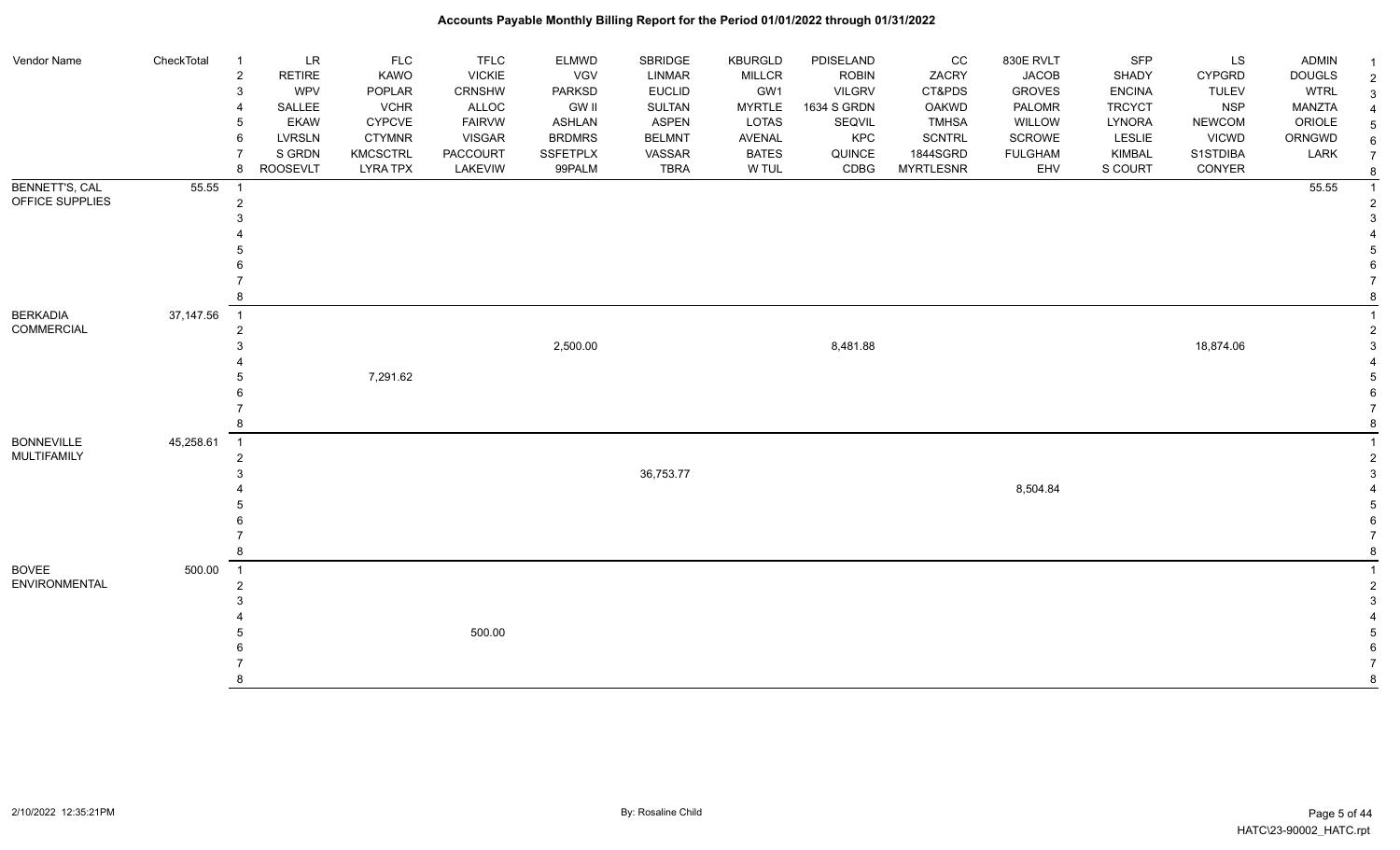| Vendor Name                            | CheckTotal | LR<br>$\overline{1}$<br>RETIRE<br>2<br>WPV<br>SALLEE<br><b>EKAW</b> | <b>FLC</b><br>KAWO<br>POPLAR<br><b>VCHR</b><br>CYPCVE | <b>TFLC</b><br><b>VICKIE</b><br>CRNSHW<br>ALLOC<br><b>FAIRVW</b> | <b>ELMWD</b><br><b>VGV</b><br>PARKSD<br><b>GW II</b><br><b>ASHLAN</b> | SBRIDGE<br>LINMAR<br><b>EUCLID</b><br>SULTAN<br><b>ASPEN</b> | <b>KBURGLD</b><br><b>MILLCR</b><br>GW1<br><b>MYRTLE</b><br>LOTAS | PDISELAND<br><b>ROBIN</b><br><b>VILGRV</b><br>1634 S GRDN<br>SEQVIL | CC<br>ZACRY<br>CT&PDS<br>OAKWD<br><b>TMHSA</b> | 830E RVLT<br><b>JACOB</b><br><b>GROVES</b><br>PALOMR<br>WILLOW | SFP<br>SHADY<br><b>ENCINA</b><br><b>TRCYCT</b><br><b>LYNORA</b> | LS<br><b>CYPGRD</b><br><b>TULEV</b><br><b>NSP</b><br><b>NEWCOM</b> | ADMIN<br><b>DOUGLS</b><br><b>WTRL</b><br>MANZTA<br>ORIOLE | $\overline{2}$<br>3<br>5 |
|----------------------------------------|------------|---------------------------------------------------------------------|-------------------------------------------------------|------------------------------------------------------------------|-----------------------------------------------------------------------|--------------------------------------------------------------|------------------------------------------------------------------|---------------------------------------------------------------------|------------------------------------------------|----------------------------------------------------------------|-----------------------------------------------------------------|--------------------------------------------------------------------|-----------------------------------------------------------|--------------------------|
|                                        |            | LVRSLN<br>S GRDN                                                    | <b>CTYMNR</b><br>KMCSCTRL                             | <b>VISGAR</b><br>PACCOURT                                        | <b>BRDMRS</b><br><b>SSFETPLX</b>                                      | <b>BELMNT</b><br>VASSAR                                      | AVENAL<br><b>BATES</b>                                           | KPC<br>QUINCE                                                       | <b>SCNTRL</b><br>1844SGRD                      | SCROWE<br><b>FULGHAM</b>                                       | LESLIE<br><b>KIMBAL</b>                                         | <b>VICWD</b><br>S1STDIBA                                           | ORNGWD<br>LARK                                            | 6                        |
|                                        |            | <b>ROOSEVLT</b><br>8                                                | <b>LYRA TPX</b>                                       | LAKEVIW                                                          | 99PALM                                                                | <b>TBRA</b>                                                  | W TUL                                                            | CDBG                                                                | <b>MYRTLESNR</b>                               | EHV                                                            | S COURT                                                         | CONYER                                                             |                                                           | $\overline{7}$<br>8      |
| <b>BRYAN COMPANY</b>                   | 13,470.92  | -1                                                                  |                                                       |                                                                  |                                                                       |                                                              |                                                                  |                                                                     |                                                |                                                                |                                                                 |                                                                    |                                                           |                          |
|                                        |            | 13,470.92                                                           |                                                       |                                                                  |                                                                       |                                                              |                                                                  |                                                                     |                                                |                                                                |                                                                 |                                                                    |                                                           |                          |
|                                        |            |                                                                     |                                                       |                                                                  |                                                                       |                                                              |                                                                  |                                                                     |                                                |                                                                |                                                                 |                                                                    |                                                           |                          |
| C C PROCESS<br><b>SERVICES</b>         | 300.00     | 200.00<br>$\overline{1}$                                            |                                                       |                                                                  |                                                                       | 100.00                                                       |                                                                  |                                                                     |                                                |                                                                |                                                                 |                                                                    |                                                           |                          |
|                                        |            |                                                                     |                                                       |                                                                  |                                                                       |                                                              |                                                                  |                                                                     |                                                |                                                                |                                                                 |                                                                    |                                                           |                          |
|                                        |            |                                                                     |                                                       |                                                                  |                                                                       |                                                              |                                                                  |                                                                     |                                                |                                                                |                                                                 |                                                                    |                                                           |                          |
| CAL STATE<br><b>DISTRIBUTING INC</b>   | 1,703.45   | $\overline{1}$                                                      |                                                       |                                                                  |                                                                       |                                                              |                                                                  |                                                                     |                                                |                                                                |                                                                 |                                                                    | 1,703.45                                                  |                          |
|                                        |            |                                                                     |                                                       |                                                                  |                                                                       |                                                              |                                                                  |                                                                     |                                                |                                                                |                                                                 |                                                                    |                                                           |                          |
|                                        |            |                                                                     |                                                       |                                                                  |                                                                       |                                                              |                                                                  |                                                                     |                                                |                                                                |                                                                 |                                                                    |                                                           |                          |
| <b>CALIFORNIA</b><br><b>COMPUFORMS</b> | 466.51     | $\overline{1}$                                                      |                                                       |                                                                  |                                                                       |                                                              |                                                                  |                                                                     |                                                |                                                                |                                                                 |                                                                    | 466.51                                                    |                          |
|                                        |            |                                                                     |                                                       |                                                                  |                                                                       |                                                              |                                                                  |                                                                     |                                                |                                                                |                                                                 |                                                                    |                                                           |                          |
|                                        |            |                                                                     |                                                       |                                                                  |                                                                       |                                                              |                                                                  |                                                                     |                                                |                                                                |                                                                 |                                                                    |                                                           |                          |
|                                        |            |                                                                     |                                                       |                                                                  |                                                                       |                                                              |                                                                  |                                                                     |                                                |                                                                |                                                                 |                                                                    |                                                           | 8                        |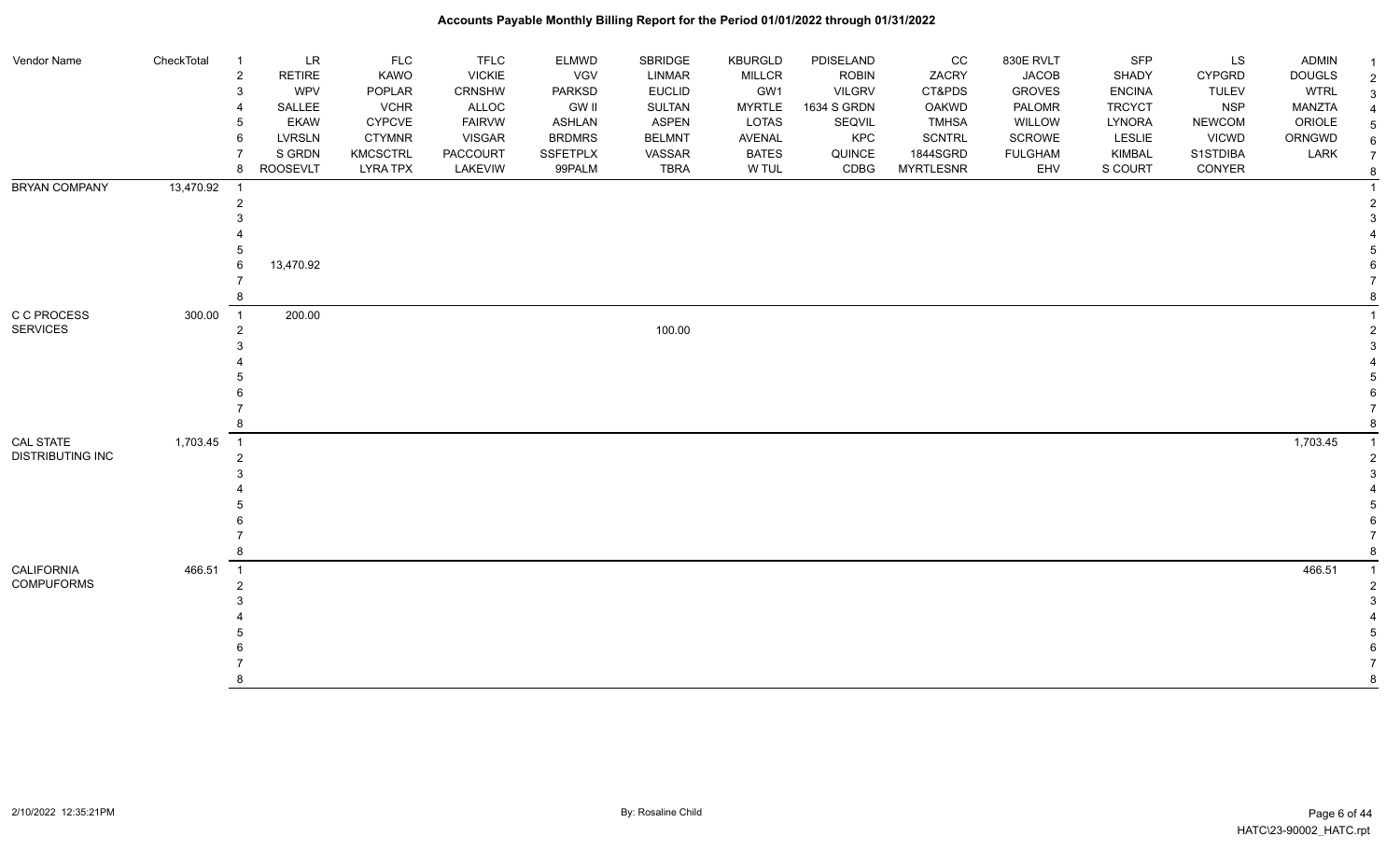| Vendor Name                | CheckTotal  | <b>LR</b><br>$\overline{1}$     | <b>FLC</b>      | <b>TFLC</b>     | <b>ELMWD</b>  | SBRIDGE       | <b>KBURGLD</b> | PDISELAND     | CC               | 830E RVLT      | SFP           | LS            | <b>ADMIN</b>  |   |
|----------------------------|-------------|---------------------------------|-----------------|-----------------|---------------|---------------|----------------|---------------|------------------|----------------|---------------|---------------|---------------|---|
|                            |             | <b>RETIRE</b><br>$\overline{2}$ | KAWO            | <b>VICKIE</b>   | VGV           | <b>LINMAR</b> | <b>MILLCR</b>  | <b>ROBIN</b>  | ZACRY            | <b>JACOB</b>   | SHADY         | <b>CYPGRD</b> | <b>DOUGLS</b> | 2 |
|                            |             | WPV<br>3                        | POPLAR          | CRNSHW          | PARKSD        | <b>EUCLID</b> | GW1            | <b>VILGRV</b> | CT&PDS           | <b>GROVES</b>  | <b>ENCINA</b> | <b>TULEV</b>  | <b>WTRL</b>   |   |
|                            |             | SALLEE                          | <b>VCHR</b>     | ALLOC           | <b>GW II</b>  | SULTAN        | <b>MYRTLE</b>  | 1634 S GRDN   | OAKWD            | PALOMR         | <b>TRCYCT</b> | <b>NSP</b>    | <b>MANZTA</b> |   |
|                            |             | <b>EKAW</b><br>5                | <b>CYPCVE</b>   | <b>FAIRVW</b>   | ASHLAN        | <b>ASPEN</b>  | LOTAS          | SEQVIL        | <b>TMHSA</b>     | WILLOW         | LYNORA        | <b>NEWCOM</b> | ORIOLE        |   |
|                            |             | <b>LVRSLN</b><br>6              | <b>CTYMNR</b>   | <b>VISGAR</b>   | <b>BRDMRS</b> | <b>BELMNT</b> | AVENAL         | KPC           | SCNTRL           | SCROWE         | LESLIE        | <b>VICWD</b>  | ORNGWD        |   |
|                            |             | S GRDN                          | <b>KMCSCTRL</b> | <b>PACCOURT</b> | SSFETPLX      | VASSAR        | <b>BATES</b>   | QUINCE        | 1844SGRD         | <b>FULGHAM</b> | <b>KIMBAL</b> | S1STDIBA      | LARK          |   |
|                            |             | <b>ROOSEVLT</b><br>8            | <b>LYRA TPX</b> | LAKEVIW         | 99PALM        | <b>TBRA</b>   | W TUL          | CDBG          | <b>MYRTLESNR</b> | EHV            | S COURT       | CONYER        |               |   |
| <b>CALIFORNIA</b>          | 85,833.00   | $\overline{1}$                  |                 |                 |               |               |                |               |                  |                |               |               | 85,833.00     |   |
| <b>HOUSING</b>             |             | $\overline{2}$                  |                 |                 |               |               |                |               |                  |                |               |               |               |   |
|                            |             |                                 |                 |                 |               |               |                |               |                  |                |               |               |               |   |
|                            |             |                                 |                 |                 |               |               |                |               |                  |                |               |               |               |   |
|                            |             |                                 |                 |                 |               |               |                |               |                  |                |               |               |               |   |
|                            |             |                                 |                 |                 |               |               |                |               |                  |                |               |               |               |   |
|                            |             |                                 |                 |                 |               |               |                |               |                  |                |               |               |               |   |
|                            |             |                                 |                 |                 |               |               |                |               |                  |                |               |               |               |   |
| <b>CALIFORNIA</b>          | 13,014.76 1 | 3,739.46                        | 385.80          | 1.21            |               |               |                |               | 59.82            |                |               |               | 115.88        |   |
| <b>WATER SERVICE</b>       |             | $\overline{2}$                  | 25.42           |                 | 840.65        |               | 2,661.23       | 228.36        |                  | 52.77          |               |               |               |   |
|                            |             | 334.45                          |                 |                 |               |               |                |               |                  |                | 45.32         |               |               |   |
|                            |             |                                 | 67.13           |                 |               |               | 739.97         |               |                  |                | 77.62         |               |               |   |
|                            |             |                                 |                 | 410.15          |               |               |                |               |                  | 267.91         |               |               |               |   |
|                            |             |                                 |                 |                 |               |               |                |               |                  |                |               |               |               |   |
|                            |             | 81.66                           | 192.12          | 432.33          |               | 220.68        |                |               | 486.03           |                | 1,548.79      |               |               |   |
|                            |             |                                 |                 |                 |               |               |                |               |                  |                |               |               |               |   |
| <b>CARPET RESCUE &amp;</b> | 716.00      | $\overline{1}$                  |                 |                 |               |               |                |               |                  |                |               |               |               |   |
| DRY OUTS INC.              |             | 2                               |                 |                 |               | 716.00        |                |               |                  |                |               |               |               |   |
|                            |             |                                 |                 |                 |               |               |                |               |                  |                |               |               |               |   |
|                            |             |                                 |                 |                 |               |               |                |               |                  |                |               |               |               |   |
|                            |             |                                 |                 |                 |               |               |                |               |                  |                |               |               |               |   |
|                            |             |                                 |                 |                 |               |               |                |               |                  |                |               |               |               |   |
|                            |             |                                 |                 |                 |               |               |                |               |                  |                |               |               |               |   |
|                            |             | 8                               |                 |                 |               |               |                |               |                  |                |               |               |               |   |
| CARROLL'S TIRE             | 940.63      | $\overline{1}$                  |                 |                 |               |               |                |               |                  |                |               |               | 940.63        |   |
| <b>WAREHOUSE</b>           |             | 2                               |                 |                 |               |               |                |               |                  |                |               |               |               |   |
|                            |             |                                 |                 |                 |               |               |                |               |                  |                |               |               |               |   |
|                            |             |                                 |                 |                 |               |               |                |               |                  |                |               |               |               |   |
|                            |             |                                 |                 |                 |               |               |                |               |                  |                |               |               |               |   |
|                            |             |                                 |                 |                 |               |               |                |               |                  |                |               |               |               |   |
|                            |             |                                 |                 |                 |               |               |                |               |                  |                |               |               |               |   |
|                            |             |                                 |                 |                 |               |               |                |               |                  |                |               |               |               |   |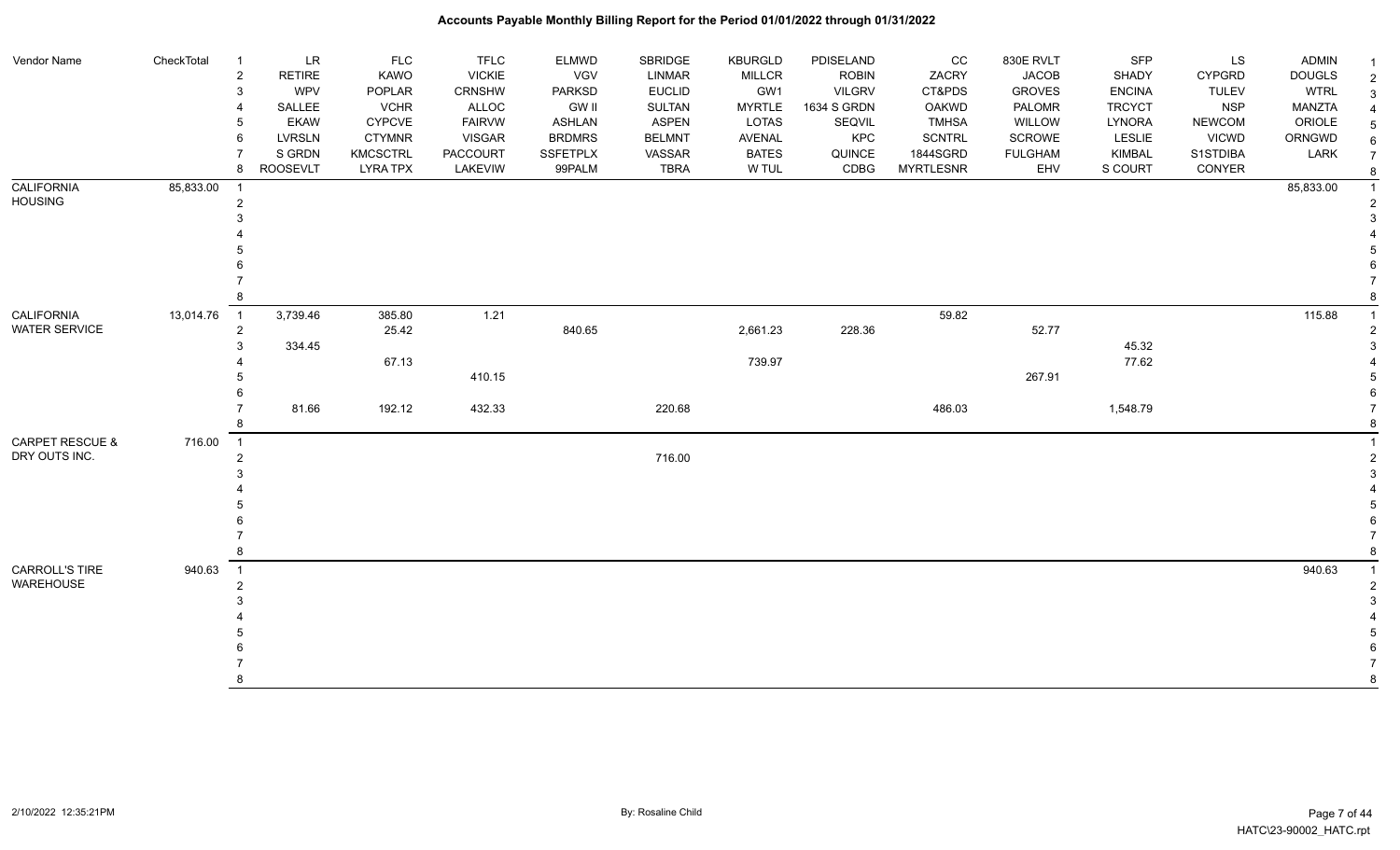| Vendor Name           | CheckTotal | -1                         | <b>LR</b>       | <b>FLC</b>      | <b>TFLC</b>     | <b>ELMWD</b>    | <b>SBRIDGE</b> | <b>KBURGLD</b> | PDISELAND     | CC               | 830E RVLT      | <b>SFP</b>    | LS            | ADMIN         |                |
|-----------------------|------------|----------------------------|-----------------|-----------------|-----------------|-----------------|----------------|----------------|---------------|------------------|----------------|---------------|---------------|---------------|----------------|
|                       |            | $\overline{2}$             | <b>RETIRE</b>   | <b>KAWO</b>     | <b>VICKIE</b>   | VGV             | <b>LINMAR</b>  | <b>MILLCR</b>  | <b>ROBIN</b>  | ZACRY            | <b>JACOB</b>   | <b>SHADY</b>  | <b>CYPGRD</b> | <b>DOUGLS</b> | $\overline{2}$ |
|                       |            | 3                          | WPV             | POPLAR          | CRNSHW          | <b>PARKSD</b>   | <b>EUCLID</b>  | GW1            | <b>VILGRV</b> | CT&PDS           | <b>GROVES</b>  | <b>ENCINA</b> | <b>TULEV</b>  | <b>WTRL</b>   | 3              |
|                       |            |                            | SALLEE          | <b>VCHR</b>     | ALLOC           | <b>GW II</b>    | <b>SULTAN</b>  | <b>MYRTLE</b>  | 1634 S GRDN   | <b>OAKWD</b>     | <b>PALOMR</b>  | <b>TRCYCT</b> | <b>NSP</b>    | MANZTA        |                |
|                       |            |                            | <b>EKAW</b>     | <b>CYPCVE</b>   | <b>FAIRVW</b>   | <b>ASHLAN</b>   | <b>ASPEN</b>   | LOTAS          | SEQVIL        | <b>TMHSA</b>     | WILLOW         | <b>LYNORA</b> | <b>NEWCOM</b> | ORIOLE        | 5              |
|                       |            | 6                          | <b>LVRSLN</b>   | <b>CTYMNR</b>   | <b>VISGAR</b>   | <b>BRDMRS</b>   | <b>BELMNT</b>  | AVENAL         | <b>KPC</b>    | <b>SCNTRL</b>    | SCROWE         | LESLIE        | VICWD         | ORNGWD        | 6              |
|                       |            |                            | S GRDN          | <b>KMCSCTRL</b> | <b>PACCOURT</b> | <b>SSFETPLX</b> | VASSAR         | <b>BATES</b>   | QUINCE        | 1844SGRD         | <b>FULGHAM</b> | <b>KIMBAL</b> | S1STDIBA      | LARK          | $\overline{7}$ |
|                       |            | 8                          | <b>ROOSEVLT</b> | <b>LYRA TPX</b> | LAKEVIW         | 99PALM          | <b>TBRA</b>    | W TUL          | CDBG          | <b>MYRTLESNR</b> | EHV            | S COURT       | CONYER        |               | 8              |
| <b>CDW</b>            | 2,332.36   |                            |                 |                 |                 |                 |                |                |               |                  |                |               |               | 2,332.36      |                |
| <b>GOVERNMENT</b>     |            | $\overline{2}$             |                 |                 |                 |                 |                |                |               |                  |                |               |               |               |                |
|                       |            |                            |                 |                 |                 |                 |                |                |               |                  |                |               |               |               |                |
|                       |            |                            |                 |                 |                 |                 |                |                |               |                  |                |               |               |               |                |
|                       |            |                            |                 |                 |                 |                 |                |                |               |                  |                |               |               |               |                |
|                       |            |                            |                 |                 |                 |                 |                |                |               |                  |                |               |               |               |                |
|                       |            |                            |                 |                 |                 |                 |                |                |               |                  |                |               |               |               |                |
|                       |            |                            |                 |                 |                 |                 |                |                |               |                  |                |               |               |               |                |
| CENTRAL VALLEY        | 7,374.98   | $\overline{1}$             |                 |                 |                 |                 |                |                |               |                  |                |               |               |               |                |
| COALITION FOR         |            | $\overline{2}$             |                 |                 |                 |                 |                |                |               |                  |                |               |               |               |                |
|                       |            |                            |                 |                 |                 | 833.33          | 833.33         |                | 250.00        | 416.66           |                |               |               |               |                |
|                       |            |                            |                 |                 |                 |                 |                |                |               |                  | 416.66         |               |               |               |                |
|                       |            |                            |                 |                 |                 |                 | 833.33         |                | 625.00        |                  |                |               | 1,250.00      |               |                |
|                       |            |                            |                 |                 |                 | 1,250.00        | 666.67         |                |               |                  |                |               |               |               |                |
|                       |            |                            |                 |                 |                 |                 |                |                |               |                  |                |               |               |               |                |
|                       |            |                            |                 |                 |                 |                 |                |                |               |                  |                |               |               |               |                |
| <b>CHARTER</b>        | 109.99     | $\overline{1}$             |                 |                 |                 |                 |                |                |               |                  |                |               |               |               |                |
| <b>COMMUNICATIONS</b> |            |                            |                 |                 |                 |                 |                |                |               |                  |                |               |               |               |                |
|                       |            |                            |                 |                 |                 |                 |                |                |               |                  |                |               |               |               |                |
|                       |            |                            |                 |                 |                 |                 |                |                |               |                  |                |               |               |               |                |
|                       |            |                            |                 |                 |                 |                 |                |                |               |                  |                |               | 109.99        |               |                |
|                       |            |                            |                 |                 |                 |                 |                |                |               |                  |                |               |               |               |                |
|                       |            |                            |                 |                 |                 |                 |                |                |               |                  |                |               |               |               |                |
|                       |            |                            |                 |                 |                 |                 |                |                |               |                  |                |               |               |               |                |
| <b>CINTAS</b>         | 3,376.14   | $\overline{\phantom{0}}$ 1 | 1,113.24        | 512.74          | 67.02           |                 |                |                |               | 2.20             |                | 66.05         | 47.32         | 971.94        |                |
| CORPORATION           |            | 2                          |                 | 1.13            |                 | 3.25            | 57.03          | 5.29           | 1.51          |                  | 0.30           |               |               |               |                |
|                       |            |                            | 2.39            | 20.67           |                 | 28.28           | 2.76           |                | 4.68          | 1.75             |                | 0.48          | 13.40         |               |                |
|                       |            |                            |                 | 276.50          |                 |                 | 44.72          | 3.28           |               | 3.09             | 0.73           | 0.44          | 2.41          |               |                |
|                       |            |                            | 0.73            | 2.86            | 1.20            | 0.54            | 13.40          | 7.12           | 12.22         | 3.77             | 1.82           | 3.36          | 20.75         |               |                |
|                       |            |                            |                 |                 |                 | 5.63            | 1.41           |                |               |                  |                |               |               |               |                |
|                       |            |                            | 1.32            |                 | 2.10            | 0.98            |                |                | 1.04          | 10.99            |                | 6.76          | 0.08          |               | $\overline{7}$ |
|                       |            |                            |                 | 2.25            |                 | 21.21           |                |                |               |                  |                |               |               |               | 8              |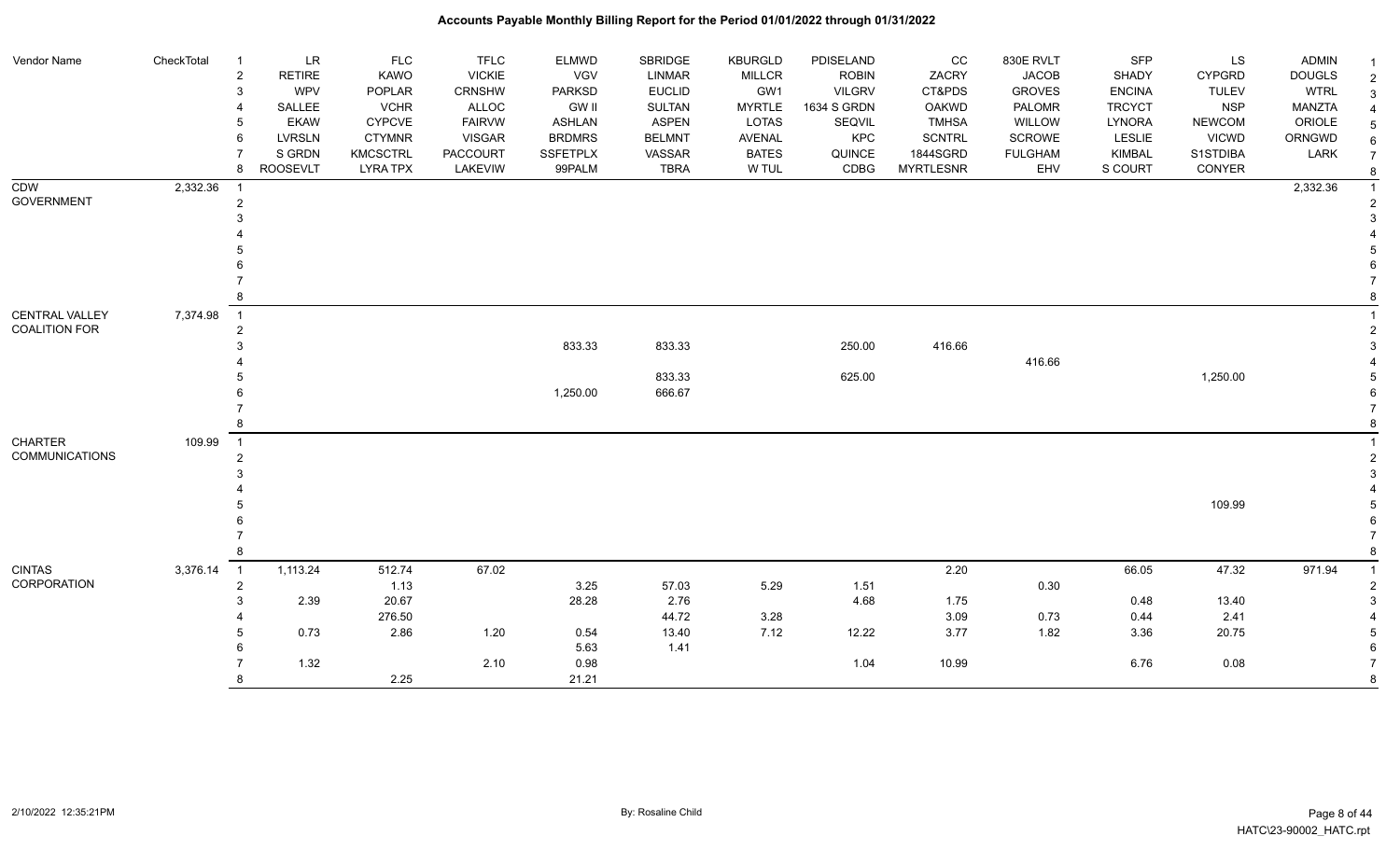| Vendor Name          | CheckTotal | $\overline{1}$             | <b>LR</b>       | <b>FLC</b>      | <b>TFLC</b>   | <b>ELMWD</b>    | SBRIDGE       | <b>KBURGLD</b> | PDISELAND     | cc               | 830E RVLT      | <b>SFP</b>    | LS            | <b>ADMIN</b>  |  |
|----------------------|------------|----------------------------|-----------------|-----------------|---------------|-----------------|---------------|----------------|---------------|------------------|----------------|---------------|---------------|---------------|--|
|                      |            | $\overline{2}$             | <b>RETIRE</b>   | KAWO            | <b>VICKIE</b> | VGV             | LINMAR        | <b>MILLCR</b>  | <b>ROBIN</b>  | ZACRY            | <b>JACOB</b>   | SHADY         | <b>CYPGRD</b> | <b>DOUGLS</b> |  |
|                      |            | 3                          | <b>WPV</b>      | POPLAR          | <b>CRNSHW</b> | <b>PARKSD</b>   | <b>EUCLID</b> | GW1            | <b>VILGRV</b> | CT&PDS           | <b>GROVES</b>  | <b>ENCINA</b> | <b>TULEV</b>  | <b>WTRL</b>   |  |
|                      |            | 4                          | SALLEE          | <b>VCHR</b>     | ALLOC         | GW II           | SULTAN        | <b>MYRTLE</b>  | 1634 S GRDN   | OAKWD            | PALOMR         | <b>TRCYCT</b> | <b>NSP</b>    | MANZTA        |  |
|                      |            | -5                         | <b>EKAW</b>     | <b>CYPCVE</b>   | <b>FAIRVW</b> | <b>ASHLAN</b>   | <b>ASPEN</b>  | LOTAS          | SEQVIL        | <b>TMHSA</b>     | WILLOW         | LYNORA        | <b>NEWCOM</b> | ORIOLE        |  |
|                      |            | 6                          | LVRSLN          | <b>CTYMNR</b>   | VISGAR        | <b>BRDMRS</b>   | <b>BELMNT</b> | AVENAL         | <b>KPC</b>    | SCNTRL           | <b>SCROWE</b>  | <b>LESLIE</b> | <b>VICWD</b>  | ORNGWD        |  |
|                      |            |                            | S GRDN          | <b>KMCSCTRL</b> | PACCOURT      | <b>SSFETPLX</b> | VASSAR        | <b>BATES</b>   | QUINCE        | 1844SGRD         | <b>FULGHAM</b> | KIMBAL        | S1STDIBA      | LARK          |  |
|                      |            | 8                          | <b>ROOSEVLT</b> | <b>LYRA TPX</b> | LAKEVIW       | 99PALM          | <b>TBRA</b>   | W TUL          | CDBG          | <b>MYRTLESNR</b> | EHV            | S COURT       | CONYER        |               |  |
| <b>CITIZENS</b>      | 67,489.73  | $\overline{\phantom{0}}$ 1 |                 |                 |               |                 |               |                |               |                  |                |               |               |               |  |
| <b>BUSINESS BANK</b> |            | $\overline{2}$             |                 | 16,617.04       |               |                 |               | 37,249.24      |               |                  |                |               |               |               |  |
|                      |            | 3                          |                 |                 |               |                 |               |                |               |                  |                |               |               |               |  |
|                      |            |                            |                 |                 |               |                 |               | 9,348.09       |               |                  |                |               |               |               |  |
|                      |            |                            |                 |                 |               |                 |               |                |               |                  |                |               |               | 4,275.36      |  |
|                      |            |                            |                 |                 |               |                 |               |                |               |                  |                |               |               |               |  |
|                      |            |                            |                 |                 |               |                 |               |                |               |                  |                |               |               |               |  |
|                      |            | 8                          |                 |                 |               |                 |               |                |               |                  |                |               |               |               |  |
| CITY OF DINUBA       | 11,694.52  | $\overline{1}$             | 7,206.26        |                 |               |                 |               |                |               |                  |                |               |               |               |  |
|                      |            | $\overline{2}$             |                 |                 |               |                 |               |                |               |                  |                |               |               |               |  |
|                      |            | 3                          |                 |                 |               |                 | 4,488.26      |                |               |                  |                |               |               |               |  |
|                      |            |                            |                 |                 |               |                 |               |                |               |                  |                |               |               |               |  |
|                      |            |                            |                 |                 |               |                 |               |                |               |                  |                |               |               |               |  |
|                      |            |                            |                 |                 |               |                 |               |                |               |                  |                |               |               |               |  |
|                      |            |                            |                 |                 |               |                 |               |                |               |                  |                |               |               |               |  |
|                      |            | 8                          |                 |                 |               |                 |               |                |               |                  |                |               |               |               |  |
| CITY OF EXETER       | 2,722.29   | $\overline{\phantom{0}}$ 1 |                 |                 |               |                 |               |                |               |                  |                |               |               |               |  |
|                      |            | $\overline{2}$             |                 |                 |               |                 |               |                |               |                  |                |               |               |               |  |
|                      |            | 3                          |                 |                 |               |                 |               |                |               |                  |                |               |               |               |  |
|                      |            |                            |                 |                 |               |                 |               |                |               |                  |                |               |               |               |  |
|                      |            |                            |                 |                 |               |                 |               |                |               |                  |                |               |               |               |  |
|                      |            |                            |                 |                 |               |                 | 2,388.96      |                |               |                  |                |               |               |               |  |
|                      |            |                            |                 |                 |               |                 |               |                | 333.33        |                  |                |               |               |               |  |
|                      |            | 8                          |                 |                 |               |                 |               |                |               |                  |                |               |               |               |  |
| CITY OF              | 5,535.49   | $\overline{\phantom{0}}$ 1 |                 |                 |               |                 |               |                |               |                  |                |               |               |               |  |
| <b>FARMERSVILLE</b>  |            | $\overline{2}$             |                 |                 |               |                 |               |                |               |                  |                |               |               |               |  |
|                      |            | 3                          |                 |                 |               |                 |               |                | 3,084.88      |                  |                |               |               |               |  |
|                      |            |                            |                 |                 |               |                 |               |                |               |                  | 2,450.61       |               |               |               |  |
|                      |            |                            |                 |                 |               |                 |               |                |               |                  |                |               |               |               |  |
|                      |            |                            |                 |                 |               |                 |               |                |               |                  |                |               |               |               |  |
|                      |            |                            |                 |                 |               |                 |               |                |               |                  |                |               |               |               |  |
|                      |            | 8                          |                 |                 |               |                 |               |                |               |                  |                |               |               |               |  |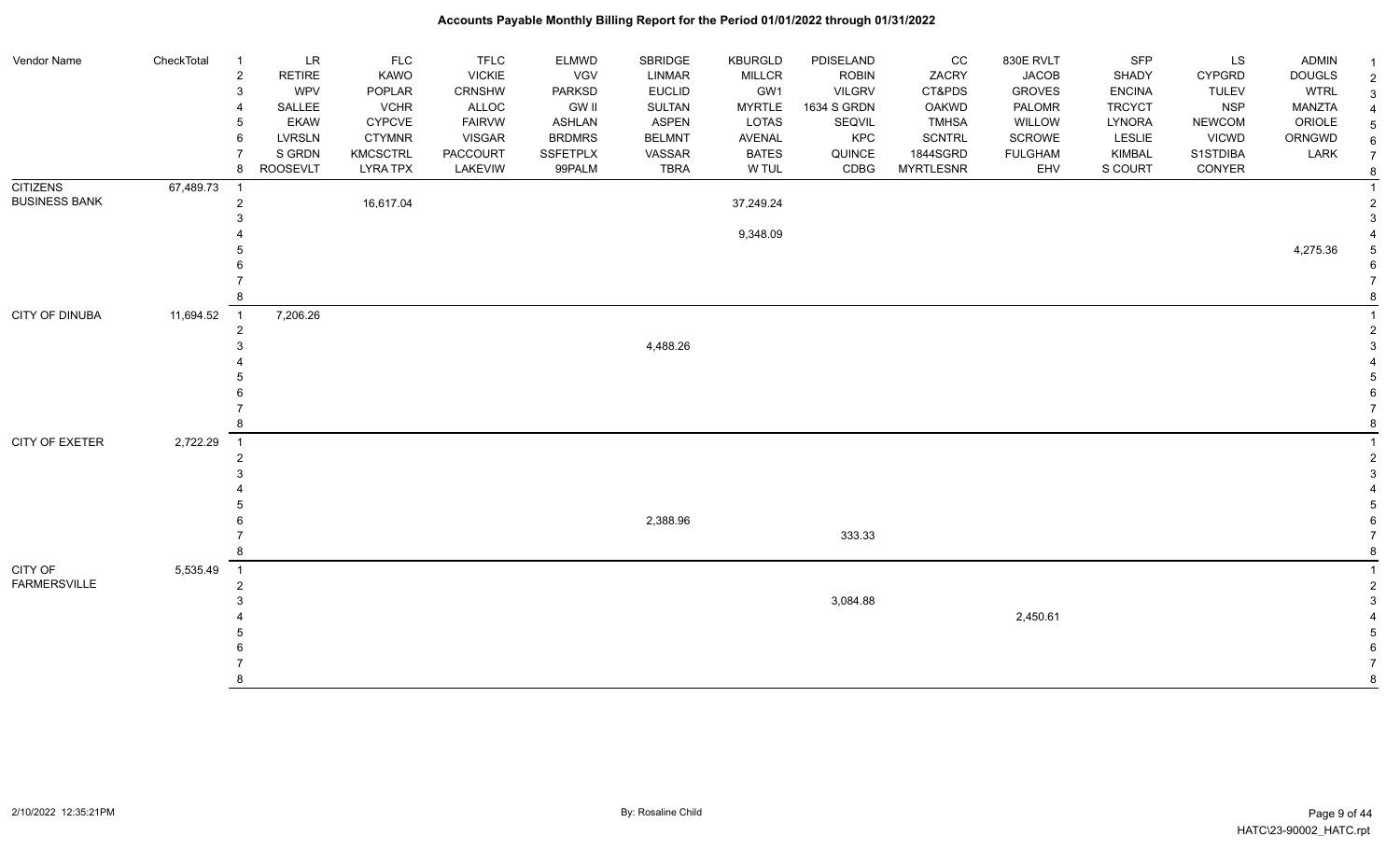#### Vendor Name CheckTotal 1 LR FLC FLC ELMWD SBRIDGE KBURGLD PDISELAND CC 830E RVLT SFP LS ADMIN <sub>1</sub> 2 RETIRE KAWO VICKIE VGV LINMAR MILLCR ROBIN ZACRY JACOB SHADY CYPGRD DOUGLS 2 3 WPV POPLAR CRNSHW PARKSD EUCLID GW1 VILGRV CT&PDS GROVES ENCINA TULEV WTRL 3 4 SALLEE VCHR ALLOC GW II SULTAN MYRTLE 1634 S GRDN OAKWD PALOMR TRCYCT NSP MANZTA 4 5 EKAW CYPCVE FAIRVW ASHLAN ASPEN LOTAS SEQVIL TMHSA WILLOW LYNORA NEWCOM ORIOLE 5 6 LVRSLN CTYMNR VISGAR BRDMRS BELMNT AVENAL KPC SCNTRL SCROWE LESLIE VICWD ORNGWD  $_{6}$ 7 SIGRDN KMCSCTRL PACCOURT SSFETPLX VASSAR BATES QUINCE 1844SGRD FULGHAM KIMBAL S1STDIBA LARK 7 8 ROOSEVLT LYRA TPX LAKEVIW 99PALM TBRA W TUL CDBG MYRTLESNR EHV S COURT CONYER <sub>8</sub> CITY OF KINGSBURG 2,346.20 1 1 2 and a set of the set of the set of the set of the set of the set of the set of the set of the set of the set of the set of the set of the set of the set of the set of the set of the set of the set of the set of the set  $3<sup>3</sup>$  4 4 5 5  $6$  7 7 8 8 CITY OF LINDSAY 1,051.42 1 1 2 2  $3<sup>3</sup>$  4 4 5 240.28 811.14 5  $6$  7 7 8 8 CITY OF PORTERVILLE 17,450.75 1 6,718.96 4,642.49 4,844.41 176.36 1 2 2  $3 \hspace{5cm} 12.90$  4 4 5 944.71 9.22 88.82 12.88 5  $6$  7 7 8 8 CITY OF TULARE 56,314.18 1 21,700.15 4,365.84 1,200 and 4,365.84 1,708.74 1,708.74 1,708.74 1,708.74 1,708.74 1,708.74 1,708.74 1,708.74 1,708.74 1,708.74 1,708.74 1,708.74 1,708.74 1,708.74 1,708.74 1,708.74 1,708.74 1,70 2 декабря — 228.38 году — 228.38 декабря — 2 декабря — 2 декабря — 2 декабря — 2 декабря — 2 декабря — 2 декабря — 2  $3 \times 6,690.07$  3 4 1,765.39 478.79 258.89 4 5 3,820.80 5,573.31 1,518.71 1,277.33 5 6 6,661.90 6 7 7 8 265.88 8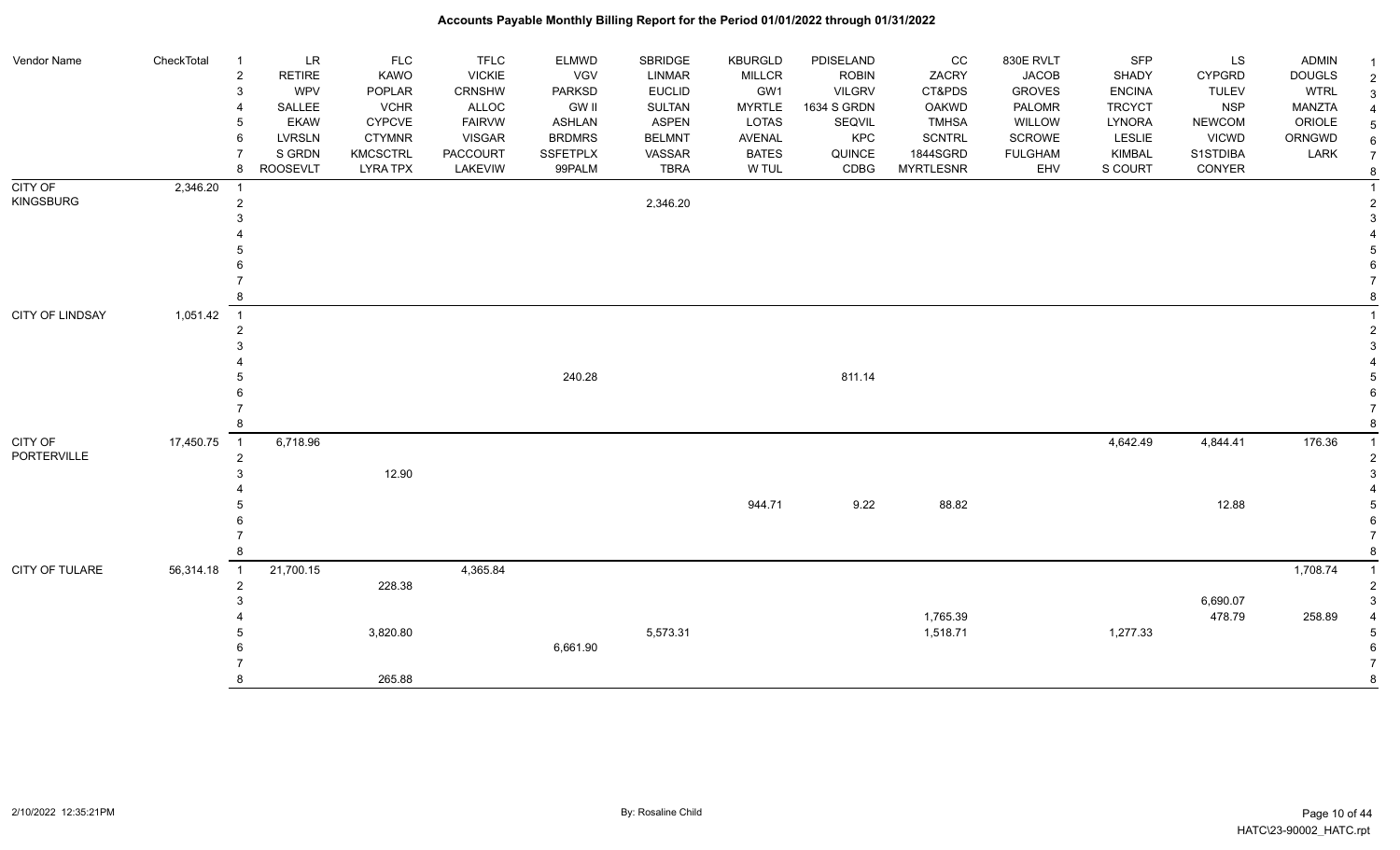| Vendor Name           | CheckTotal | LR<br>-1                    | FLC             | <b>TFLC</b>     | <b>ELMWD</b>    | SBRIDGE       | KBURGLD       | PDISELAND     | cc               | 830E RVLT      | SFP           | LS            | <b>ADMIN</b>  | -1             |
|-----------------------|------------|-----------------------------|-----------------|-----------------|-----------------|---------------|---------------|---------------|------------------|----------------|---------------|---------------|---------------|----------------|
|                       |            | RETIRE<br>$\overline{2}$    | KAWO            | <b>VICKIE</b>   | VGV             | LINMAR        | <b>MILLCR</b> | <b>ROBIN</b>  | ZACRY            | <b>JACOB</b>   | SHADY         | <b>CYPGRD</b> | <b>DOUGLS</b> | $\overline{2}$ |
|                       |            | <b>WPV</b><br>3             | POPLAR          | CRNSHW          | PARKSD          | <b>EUCLID</b> | GW1           | <b>VILGRV</b> | CT&PDS           | <b>GROVES</b>  | <b>ENCINA</b> | <b>TULEV</b>  | <b>WTRL</b>   | 3              |
|                       |            | SALLEE                      | <b>VCHR</b>     | <b>ALLOC</b>    | <b>GW II</b>    | <b>SULTAN</b> | <b>MYRTLE</b> | 1634 S GRDN   | <b>OAKWD</b>     | PALOMR         | <b>TRCYCT</b> | <b>NSP</b>    | <b>MANZTA</b> |                |
|                       |            | <b>EKAW</b>                 | <b>CYPCVE</b>   | <b>FAIRVW</b>   | <b>ASHLAN</b>   | <b>ASPEN</b>  | <b>LOTAS</b>  | SEQVIL        | <b>TMHSA</b>     | WILLOW         | LYNORA        | <b>NEWCOM</b> | ORIOLE        |                |
|                       |            | <b>LVRSLN</b><br>6          | <b>CTYMNR</b>   | <b>VISGAR</b>   | <b>BRDMRS</b>   | <b>BELMNT</b> | AVENAL        | KPC           | <b>SCNTRL</b>    | SCROWE         | <b>LESLIE</b> | <b>VICWD</b>  | ORNGWD        | 6              |
|                       |            | S GRDN                      | <b>KMCSCTRL</b> | <b>PACCOURT</b> | <b>SSFETPLX</b> | VASSAR        | <b>BATES</b>  | QUINCE        | 1844SGRD         | <b>FULGHAM</b> | <b>KIMBAL</b> | S1STDIBA      | LARK          | $\overline{7}$ |
|                       |            | <b>ROOSEVLT</b><br>8        | <b>LYRA TPX</b> | LAKEVIW         | 99PALM          | <b>TBRA</b>   | W TUL         | CDBG          | <b>MYRTLESNR</b> | EHV            | S COURT       | CONYER        |               | 8              |
| <b>CITY OF TULARE</b> | 276.60     | $\overline{1}$              |                 |                 |                 |               |               |               |                  |                |               |               |               |                |
| <b>FINANCE</b>        |            |                             |                 |                 |                 |               |               |               |                  |                |               |               |               |                |
|                       |            |                             |                 |                 |                 |               |               |               |                  |                |               |               |               |                |
|                       |            |                             |                 |                 |                 |               |               |               |                  |                |               | 276.60        |               |                |
|                       |            |                             |                 |                 |                 |               |               |               |                  |                |               |               |               |                |
|                       |            |                             |                 |                 |                 |               |               |               |                  |                |               |               |               |                |
|                       |            |                             |                 |                 |                 |               |               |               |                  |                |               |               |               |                |
|                       |            |                             |                 |                 |                 |               |               |               |                  |                |               |               |               |                |
| CITY OF VISALIA       | 39,126.96  | 10,576.22<br>$\overline{1}$ | 1,006.72        | 3.80            |                 |               |               |               | 545.17           |                |               |               | 1,613.38      |                |
|                       |            | $\overline{2}$              | 111.52          |                 | 3,469.19        |               | 3,604.31      | 545.97        |                  | 321.69         |               |               |               |                |
|                       |            | 1,357.14<br>3               |                 |                 |                 |               |               |               | 1,349.91         |                | 2,614.70      |               |               |                |
|                       |            |                             | 300.21          |                 |                 |               | 2,205.48      |               |                  |                | 164.35        |               |               |                |
|                       |            | 418.84                      |                 | 444.49          |                 |               |               |               | 575.08           | 553.29         |               |               |               |                |
|                       |            |                             |                 |                 |                 |               |               |               |                  | 416.40         |               |               |               |                |
|                       |            | 202.24                      | 511.43          | 1,507.93        | 746.78          | 216.14        |               |               | 1,080.26         |                | 2,664.32      |               |               |                |
|                       |            |                             |                 |                 |                 |               |               |               |                  |                |               |               |               |                |
| CITY OF               | 6,643.34   | 3,613.34<br>$\overline{1}$  |                 |                 |                 |               |               |               |                  |                |               |               |               |                |
| WOODLAKE              |            | $\overline{2}$              |                 |                 |                 |               |               |               |                  |                |               |               |               |                |
|                       |            |                             |                 |                 | 3,030.00        |               |               |               |                  |                |               |               |               |                |
|                       |            |                             |                 |                 |                 |               |               |               |                  |                |               |               |               |                |
|                       |            |                             |                 |                 |                 |               |               |               |                  |                |               |               |               |                |
|                       |            |                             |                 |                 |                 |               |               |               |                  |                |               |               |               |                |
|                       |            |                             |                 |                 |                 |               |               |               |                  |                |               |               |               |                |
|                       |            |                             |                 |                 |                 |               |               |               |                  |                |               |               |               |                |
| CLINE'S BUSINESS      | 430.00     | 144.05<br>$\overline{1}$    | 43.00           | 4.30            |                 |               |               |               |                  |                |               |               |               |                |
| <b>EQUIPMENT INC</b>  |            | $\overline{2}$              |                 |                 |                 |               |               |               |                  |                |               |               |               |                |
|                       |            |                             |                 |                 |                 |               |               |               |                  |                |               |               |               |                |
|                       |            |                             | 238.65          |                 |                 |               |               |               |                  |                |               |               |               |                |
|                       |            |                             |                 |                 |                 |               |               |               |                  |                |               |               |               |                |
|                       |            |                             |                 |                 |                 |               |               |               |                  |                |               |               |               |                |
|                       |            |                             |                 |                 |                 |               |               |               |                  |                |               |               |               |                |
|                       |            |                             |                 |                 |                 |               |               |               |                  |                |               |               |               | 8              |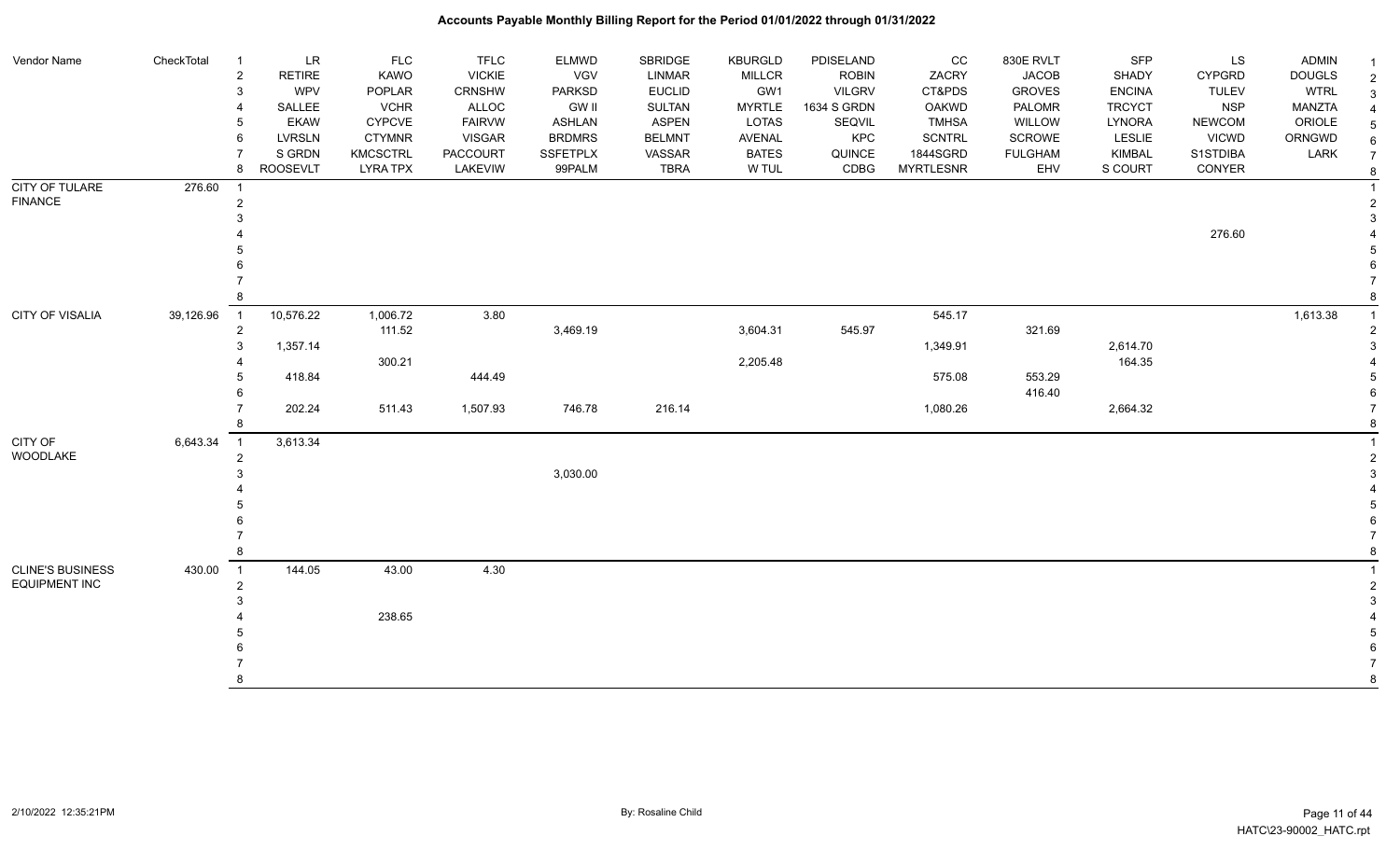| Vendor Name          | CheckTotal | $\overline{1}$ | LR              | <b>FLC</b>      | <b>TFLC</b>     | ELMWD         | SBRIDGE       | <b>KBURGLD</b> | PDISELAND     | cc               | 830E RVLT      | SFP           | LS            | <b>ADMIN</b>  |  |
|----------------------|------------|----------------|-----------------|-----------------|-----------------|---------------|---------------|----------------|---------------|------------------|----------------|---------------|---------------|---------------|--|
|                      |            | $\overline{c}$ | <b>RETIRE</b>   | KAWO            | <b>VICKIE</b>   | VGV           | LINMAR        | <b>MILLCR</b>  | <b>ROBIN</b>  | ZACRY            | <b>JACOB</b>   | SHADY         | <b>CYPGRD</b> | <b>DOUGLS</b> |  |
|                      |            | 3              | <b>WPV</b>      | POPLAR          | <b>CRNSHW</b>   | PARKSD        | <b>EUCLID</b> | GW1            | <b>VILGRV</b> | CT&PDS           | <b>GROVES</b>  | <b>ENCINA</b> | <b>TULEV</b>  | <b>WTRL</b>   |  |
|                      |            |                | SALLEE          | <b>VCHR</b>     | ALLOC           | <b>GW II</b>  | <b>SULTAN</b> | <b>MYRTLE</b>  | 1634 S GRDN   | <b>OAKWD</b>     | PALOMR         | <b>TRCYCT</b> | <b>NSP</b>    | <b>MANZTA</b> |  |
|                      |            | 5              | <b>EKAW</b>     | <b>CYPCVE</b>   | <b>FAIRVW</b>   | ASHLAN        | <b>ASPEN</b>  | LOTAS          | <b>SEQVIL</b> | <b>TMHSA</b>     | WILLOW         | <b>LYNORA</b> | <b>NEWCOM</b> | ORIOLE        |  |
|                      |            | 6              | <b>LVRSLN</b>   | <b>CTYMNR</b>   | <b>VISGAR</b>   | <b>BRDMRS</b> | <b>BELMNT</b> | AVENAL         | KPC           | <b>SCNTRL</b>    | SCROWE         | LESLIE        | <b>VICWD</b>  | ORNGWD        |  |
|                      |            |                | S GRDN          | <b>KMCSCTRL</b> | <b>PACCOURT</b> | SSFETPLX      | VASSAR        | <b>BATES</b>   | QUINCE        | 1844SGRD         | <b>FULGHAM</b> | KIMBAL        | S1STDIBA      | LARK          |  |
|                      |            | 8              | <b>ROOSEVLT</b> | <b>LYRA TPX</b> | LAKEVIW         | 99PALM        | <b>TBRA</b>   | W TUL          | CDBG          | <b>MYRTLESNR</b> | EHV            | S COURT       | CONYER        |               |  |
| <b>COLONY SQUARE</b> | 1,080.00   | $\overline{1}$ |                 |                 |                 |               |               |                |               |                  |                |               |               |               |  |
| <b>HOMEOWNERS</b>    |            | $\overline{2}$ |                 |                 |                 |               |               |                |               |                  |                |               |               |               |  |
|                      |            | 3              |                 |                 |                 |               |               |                |               |                  |                |               |               |               |  |
|                      |            |                |                 |                 |                 |               |               |                |               |                  |                |               |               |               |  |
|                      |            |                |                 |                 |                 |               |               |                |               |                  |                |               |               |               |  |
|                      |            |                |                 |                 |                 |               |               |                |               |                  |                |               |               |               |  |
|                      |            |                |                 |                 |                 |               | 1,080.00      |                |               |                  |                |               |               |               |  |
|                      |            | 8              |                 |                 |                 |               |               |                |               |                  |                |               |               |               |  |
| COMCAST              | 217.71     | $\overline{1}$ |                 |                 |                 |               |               |                |               |                  |                |               |               |               |  |
|                      |            | $\overline{2}$ |                 |                 |                 |               |               | 93.60          |               |                  |                |               |               |               |  |
|                      |            |                |                 |                 |                 |               |               |                |               |                  |                |               |               |               |  |
|                      |            |                |                 |                 |                 |               |               |                |               |                  |                |               |               |               |  |
|                      |            |                |                 |                 |                 |               |               |                |               |                  |                |               |               |               |  |
|                      |            |                |                 |                 |                 |               |               |                |               |                  |                |               |               |               |  |
|                      |            |                |                 |                 |                 |               |               |                |               |                  |                | 124.11        |               |               |  |
|                      |            | 8              |                 |                 |                 |               |               |                |               |                  |                |               |               |               |  |
| CORNERSTONE          | 210.00     | $\overline{1}$ |                 |                 |                 |               |               |                |               |                  |                |               |               |               |  |
| POOL SERVICE         |            | 2              |                 |                 |                 |               |               |                |               |                  |                |               |               |               |  |
|                      |            | 3              |                 |                 |                 |               |               |                |               |                  |                |               |               |               |  |
|                      |            |                |                 |                 |                 |               |               |                |               |                  |                |               |               |               |  |
|                      |            |                |                 |                 |                 |               |               |                |               |                  |                |               | 210.00        |               |  |
|                      |            |                |                 |                 |                 |               |               |                |               |                  |                |               |               |               |  |
|                      |            |                |                 |                 |                 |               |               |                |               |                  |                |               |               |               |  |
|                      |            | 8              |                 |                 |                 |               |               |                |               |                  |                |               |               |               |  |
| <b>COUNTER TOPS</b>  | 5,040.00   | $\overline{1}$ | 1,640.00        |                 |                 |               |               |                |               |                  |                |               | 440.00        |               |  |
| BY CHET RICHARD      |            | 2              |                 |                 |                 | 1,000.00      |               | 1,280.00       |               |                  |                |               |               |               |  |
|                      |            |                |                 |                 |                 |               |               |                |               |                  |                |               |               |               |  |
|                      |            |                |                 |                 |                 |               |               |                |               |                  |                |               |               |               |  |
|                      |            |                |                 |                 |                 |               |               |                | 680.00        |                  |                |               |               |               |  |
|                      |            |                |                 |                 |                 |               |               |                |               |                  |                |               |               |               |  |
|                      |            |                |                 |                 |                 |               |               |                |               |                  |                |               |               |               |  |
|                      |            | 8              |                 |                 |                 |               |               |                |               |                  |                |               |               |               |  |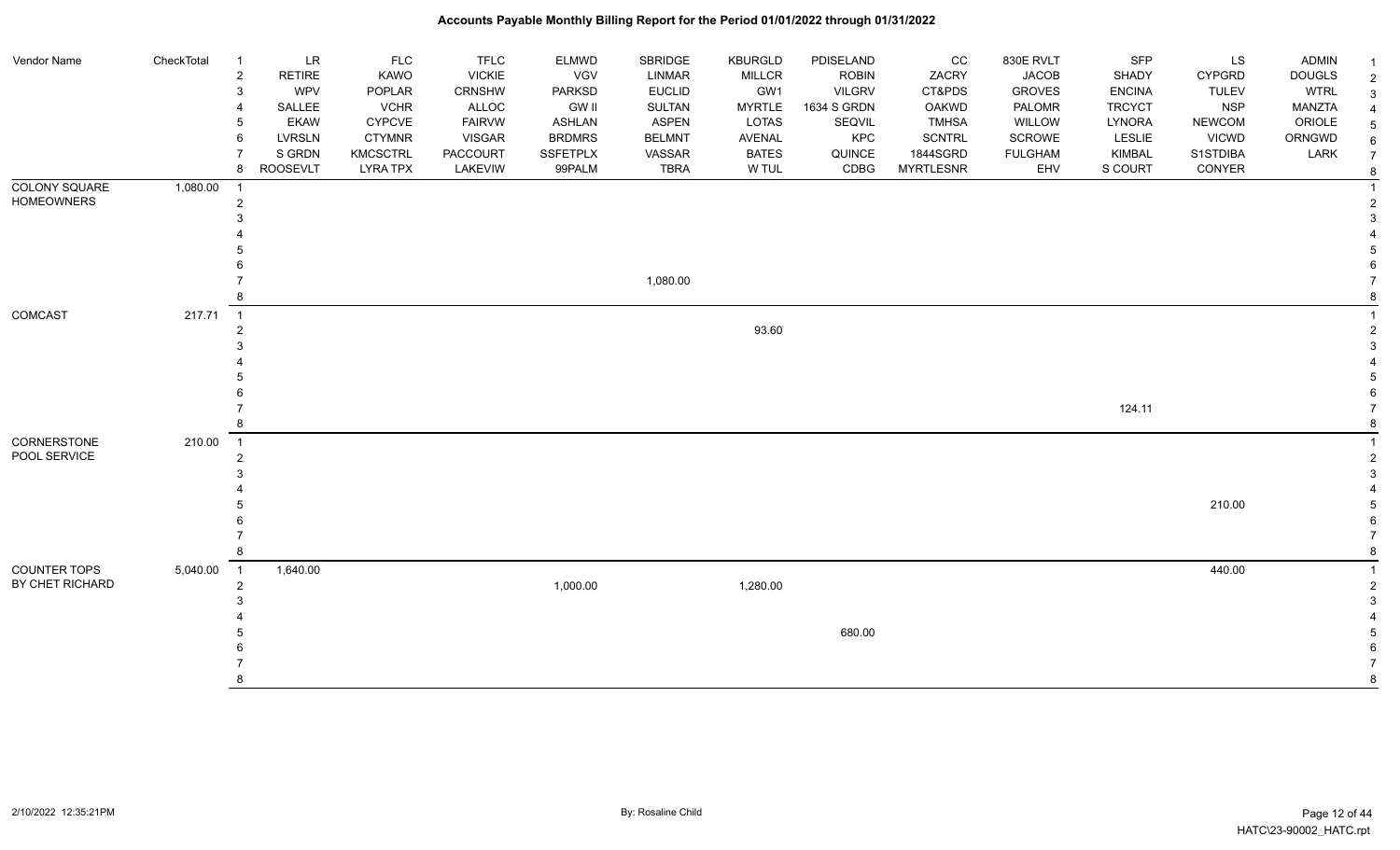#### Vendor Name CheckTotal 1 LR FLC FLC ELMWD SBRIDGE KBURGLD PDISELAND CC 830E RVLT SFP LS ADMIN <sub>1</sub> 2 RETIRE KAWO VICKIE VGV LINMAR MILLCR ROBIN ZACRY JACOB SHADY CYPGRD DOUGLS 2 3 WPV POPLAR CRNSHW PARKSD EUCLID GW1 VILGRV CT&PDS GROVES ENCINA TULEV WTRL 3 4 SALLEE VCHR ALLOC GW II SULTAN MYRTLE 1634 S GRDN OAKWD PALOMR TRCYCT NSP MANZTA 4 5 EKAW CYPCVE FAIRVW ASHLAN ASPEN LOTAS SEQVIL TMHSA WILLOW LYNORA NEWCOM ORIOLE 5 6 LVRSLN CTYMNR VISGAR BRDMRS BELMNT AVENAL KPC SCNTRL SCROWE LESLIE VICWD ORNGWD  $_{6}$ 7 SIGRDN KMCSCTRL PACCOURT SSFETPLX VASSAR BATES QUINCE 1844SGRD FULGHAM KIMBAL S1STDIBA LARK 7 8 ROOSEVLT LYRA TPX LAKEVIW 99PALM TBRA W TUL CDBG MYRTLESNR EHV S COURT CONYER <sub>8</sub> **CREATIVE** FLOWERS UNDER 95.43 1 95.43 1 2 2  $3<sup>3</sup>$  4 4 5 5  $6$  7 7 8 8 CUTLER PUBLIC UTILITY DISTRICT 3,410.00 1 3,410.00 1 2 2  $3<sup>3</sup>$  4 4 5 5  $6$  7 7 8 8 CYPRESS GARDENS OF 3,048.00 1 1 2 3,048.00 2  $3<sup>3</sup>$  4 4 5 5  $6$  7 7 8 8 DAN MUSTIN DBA CAL-AIR COOLING 1,659.73 1 1,581.73 1 2 мая также там топах в том топах в топах в топах в топах в топах в топах в топах в топах в топах в топах в го<br>2 мая топах в топах в топах в топах в топах в топах в топах в топах в топах в топах в топах в топах в топах в  $3<sup>3</sup>$  4 4 5 5  $6$  7 7 8 8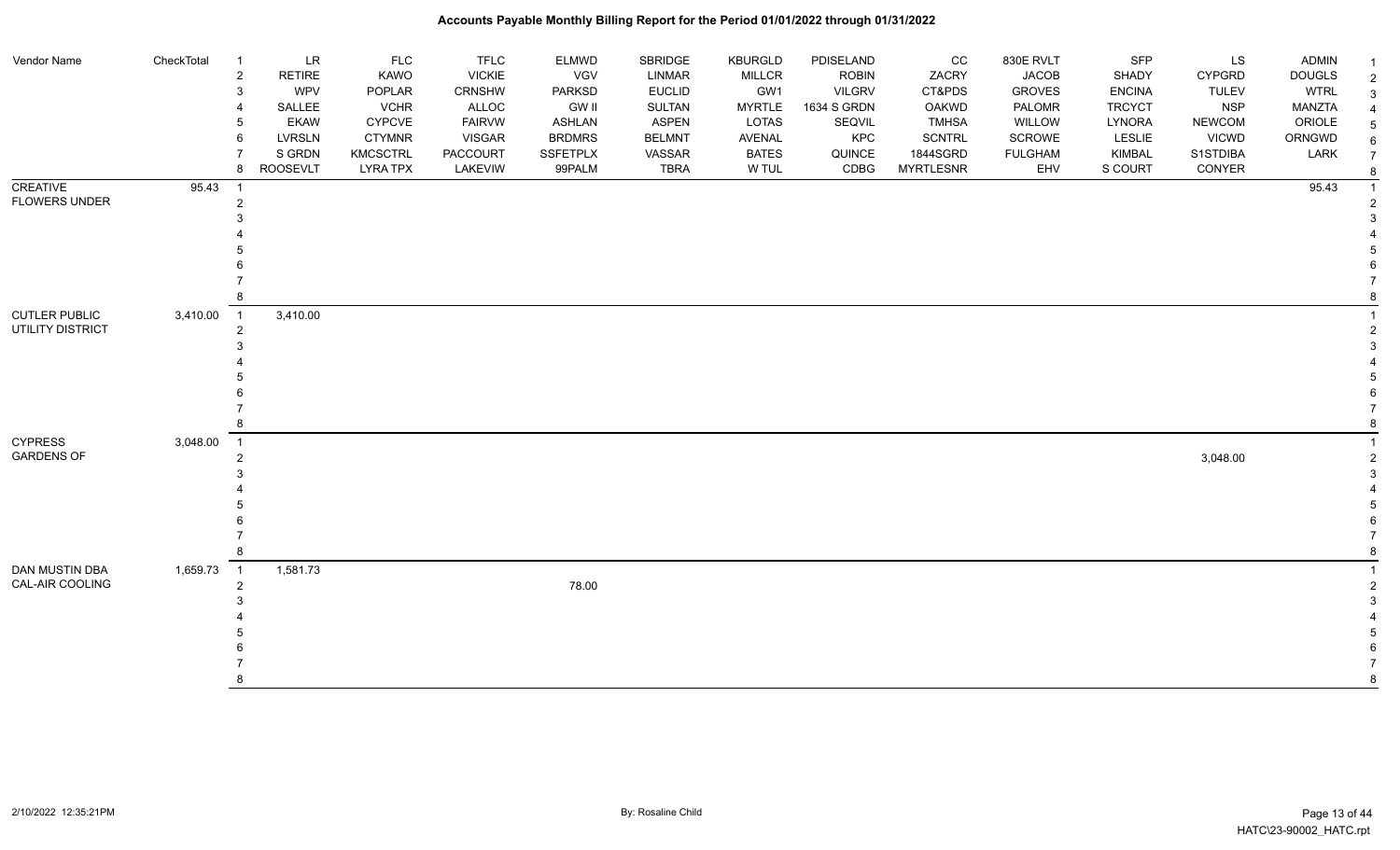| Vendor Name                               | CheckTotal  | $\overline{1}$ | <b>LR</b>       | <b>FLC</b>      | <b>TFLC</b>     | <b>ELMWD</b>    | SBRIDGE       | <b>KBURGLD</b> | PDISELAND     | cc               | 830E RVLT      | <b>SFP</b>    | LS            | <b>ADMIN</b>  | $\overline{1}$ |
|-------------------------------------------|-------------|----------------|-----------------|-----------------|-----------------|-----------------|---------------|----------------|---------------|------------------|----------------|---------------|---------------|---------------|----------------|
|                                           |             | $\sqrt{2}$     | <b>RETIRE</b>   | <b>KAWO</b>     | <b>VICKIE</b>   | <b>VGV</b>      | <b>LINMAR</b> | <b>MILLCR</b>  | <b>ROBIN</b>  | ZACRY            | <b>JACOB</b>   | SHADY         | <b>CYPGRD</b> | <b>DOUGLS</b> | $\overline{2}$ |
|                                           |             | 3              | <b>WPV</b>      | POPLAR          | CRNSHW          | PARKSD          | <b>EUCLID</b> | GW1            | <b>VILGRV</b> | CT&PDS           | <b>GROVES</b>  | <b>ENCINA</b> | <b>TULEV</b>  | <b>WTRL</b>   | 3              |
|                                           |             |                | SALLEE          | <b>VCHR</b>     | <b>ALLOC</b>    | <b>GW II</b>    | <b>SULTAN</b> | <b>MYRTLE</b>  | 1634 S GRDN   | <b>OAKWD</b>     | PALOMR         | <b>TRCYCT</b> | <b>NSP</b>    | <b>MANZTA</b> |                |
|                                           |             | 5              | <b>EKAW</b>     | <b>CYPCVE</b>   | <b>FAIRVW</b>   | <b>ASHLAN</b>   | <b>ASPEN</b>  | <b>LOTAS</b>   | SEQVIL        | <b>TMHSA</b>     | WILLOW         | LYNORA        | <b>NEWCOM</b> | ORIOLE        | 5              |
|                                           |             | 6              | <b>LVRSLN</b>   | <b>CTYMNR</b>   | <b>VISGAR</b>   | <b>BRDMRS</b>   | <b>BELMNT</b> | <b>AVENAL</b>  | KPC           | <b>SCNTRL</b>    | SCROWE         | LESLIE        | <b>VICWD</b>  | ORNGWD        | 6              |
|                                           |             |                | S GRDN          | <b>KMCSCTRL</b> | <b>PACCOURT</b> | <b>SSFETPLX</b> | VASSAR        | <b>BATES</b>   | QUINCE        | 1844SGRD         | <b>FULGHAM</b> | KIMBAL        | S1STDIBA      | LARK          | $\overline{7}$ |
|                                           |             | 8              | <b>ROOSEVLT</b> | <b>LYRA TPX</b> | LAKEVIW         | 99PALM          | <b>TBRA</b>   | W TUL          | CDBG          | <b>MYRTLESNR</b> | EHV            | S COURT       | CONYER        |               | 8              |
| <b>DAN TRONG</b>                          | 154.50      |                |                 |                 |                 |                 |               |                |               |                  |                |               |               | 154.50        |                |
| NGUYEN / TLD                              |             | $\overline{2}$ |                 |                 |                 |                 |               |                |               |                  |                |               |               |               |                |
|                                           |             | 3              |                 |                 |                 |                 |               |                |               |                  |                |               |               |               |                |
|                                           |             |                |                 |                 |                 |                 |               |                |               |                  |                |               |               |               |                |
|                                           |             |                |                 |                 |                 |                 |               |                |               |                  |                |               |               |               |                |
|                                           |             |                |                 |                 |                 |                 |               |                |               |                  |                |               |               |               |                |
|                                           |             |                |                 |                 |                 |                 |               |                |               |                  |                |               |               |               |                |
| DAVE SCOTT DBA<br>2,560.00<br>DAVES TUB & |             |                |                 |                 |                 |                 |               |                |               |                  |                |               |               |               |                |
|                                           |             | $\overline{1}$ |                 | 1,625.00        |                 |                 |               |                |               |                  |                |               | 475.00        |               |                |
|                                           |             | $\overline{2}$ |                 |                 |                 |                 |               |                |               |                  |                |               |               |               |                |
|                                           |             |                |                 |                 |                 |                 |               |                |               |                  |                |               |               |               |                |
|                                           |             |                |                 |                 |                 |                 |               | 200.00         |               |                  |                |               |               |               |                |
|                                           |             |                |                 |                 |                 |                 |               |                |               |                  |                |               |               |               |                |
|                                           |             |                |                 |                 |                 |                 |               |                |               |                  |                |               |               |               |                |
|                                           |             |                |                 |                 |                 |                 |               |                |               | 165.00           |                | 95.00         |               |               |                |
|                                           |             | 8              |                 |                 |                 |                 |               |                |               |                  |                |               |               |               | 8              |
| DAVID J. ADAMS,                           | 31,705.00 1 |                | 9,974.58        | 406.38          |                 |                 |               |                |               |                  |                | 2,060.52      | 2,202.44      | 1,319.16      |                |
| <b>DBA TWIN PALMS</b>                     |             | $\overline{2}$ |                 | 100.00          |                 | 2,100.00        |               | 2,035.00       | 760.00        |                  | 135.00         |               |               |               |                |
|                                           |             | 3              |                 | 1,528.83        |                 |                 | 1,000.00      |                | 1,000.00      | 750.00           |                | 200.00        |               |               |                |
|                                           |             |                |                 | 63.96           |                 |                 |               | 600.00         |               |                  |                | 425.00        |               |               |                |
|                                           |             |                | 150.00          |                 |                 | 5.75            |               | 6.34           | 10.95         | 375.00           |                |               | 1,046.09      |               |                |
|                                           |             |                |                 |                 |                 |                 | 225.00        |                |               |                  |                |               |               |               |                |
|                                           |             |                | 100.00          |                 | 345.00          | 360.00          |               |                | 320.00        | 525.00           |                | 1,575.00      |               |               |                |
|                                           |             | 8              |                 |                 |                 |                 |               |                |               |                  |                |               |               |               |                |
| DEL ORO WATER                             | 810.39      | $\overline{1}$ | 810.39          |                 |                 |                 |               |                |               |                  |                |               |               |               |                |
| <b>COMPANY</b>                            |             | $\overline{2}$ |                 |                 |                 |                 |               |                |               |                  |                |               |               |               |                |
|                                           |             |                |                 |                 |                 |                 |               |                |               |                  |                |               |               |               |                |
|                                           |             |                |                 |                 |                 |                 |               |                |               |                  |                |               |               |               |                |
|                                           |             |                |                 |                 |                 |                 |               |                |               |                  |                |               |               |               |                |
|                                           |             |                |                 |                 |                 |                 |               |                |               |                  |                |               |               |               |                |
|                                           |             |                |                 |                 |                 |                 |               |                |               |                  |                |               |               |               |                |
|                                           |             | 8              |                 |                 |                 |                 |               |                |               |                  |                |               |               |               | 8              |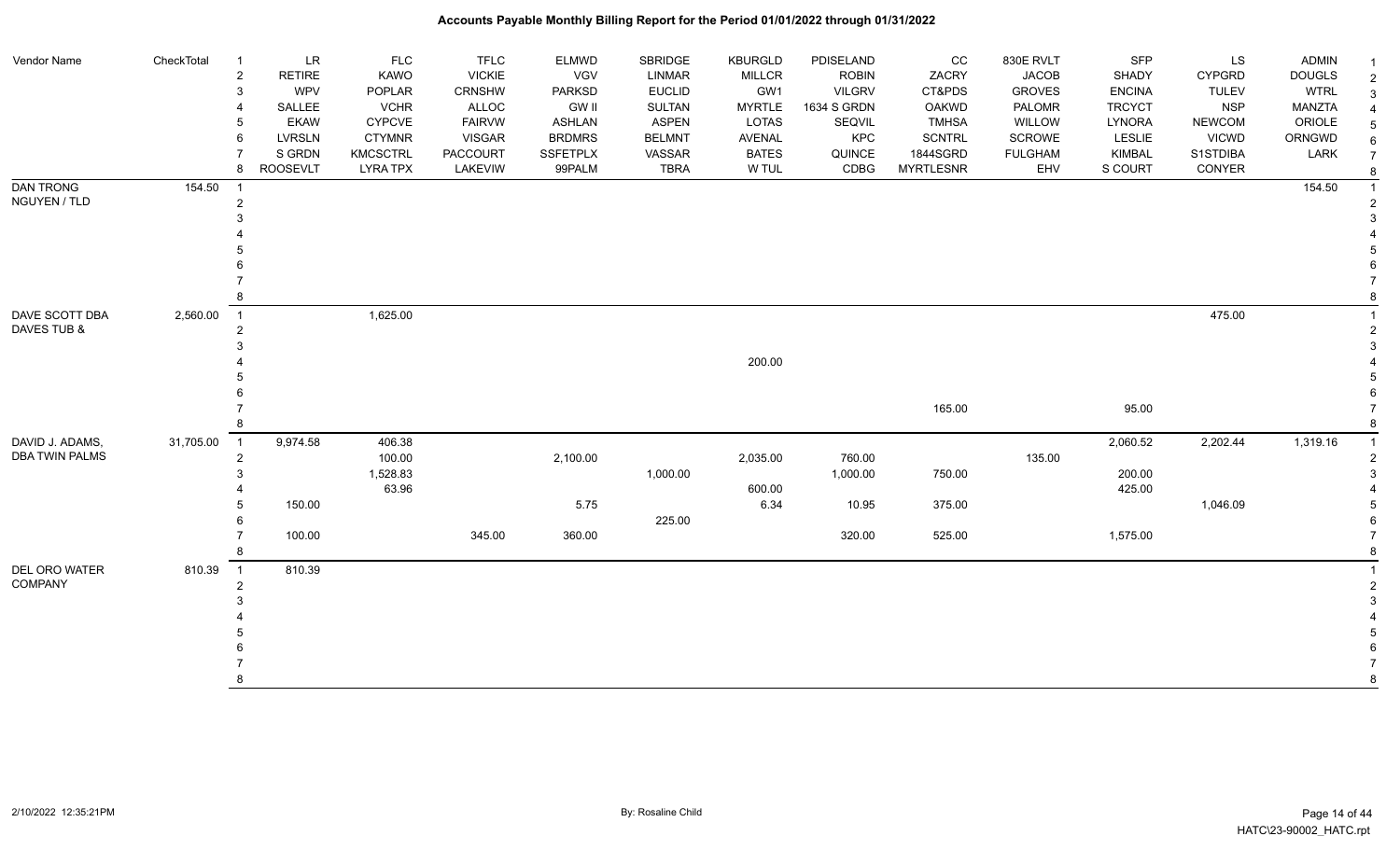#### Vendor Name CheckTotal 1 LR FLC FLC ELMWD SBRIDGE KBURGLD PDISELAND CC 830E RVLT SFP LS ADMIN <sub>1</sub> 2 RETIRE KAWO VICKIE VGV LINMAR MILLCR ROBIN ZACRY JACOB SHADY CYPGRD DOUGLS 2 3 WPV POPLAR CRNSHW PARKSD EUCLID GW1 VILGRV CT&PDS GROVES ENCINA TULEV WTRL 3 4 SALLEE VCHR ALLOC GW II SULTAN MYRTLE 1634 S GRDN OAKWD PALOMR TRCYCT NSP MANZTA 4 5 EKAW CYPCVE FAIRVW ASHLAN ASPEN LOTAS SEQVIL TMHSA WILLOW LYNORA NEWCOM ORIOLE 5 6 LVRSLN CTYMNR VISGAR BRDMRS BELMNT AVENAL KPC SCNTRL SCROWE LESLIE VICWD ORNGWD  $_{6}$ 7 SIGRDN KMCSCTRL PACCOURT SSFETPLX VASSAR BATES QUINCE 1844SGRD FULGHAM KIMBAL S1STDIBA LARK 7 8 ROOSEVLT LYRA TPX LAKEVIW 99PALM TBRA W TUL CDBG MYRTLESNR EHV S COURT CONYER <sub>8</sub> DEL R REED DBA AMERICAN 390.00 1 1 2 2  $3<sup>3</sup>$  4 4 5 195.00 5  $6$  7 7 8 195.00 8 DINUBA LUMBER COMPANY INC 89.70 1 89.70 1 2 2  $3<sup>3</sup>$  4 4 5 5  $6$  7 7 8 8 DMV RENEWAL 619.00 1 207.42 61.91 6.19 1 2 2  $3<sup>3</sup>$ 4 343.48 343.48 5 5  $6$  7 7 8 8 DON ERICKSON INC DBA COAST 975.19 1 1 2 103.28 2  $3 \times 138.04$  3 4 13.34 4 5 45.79 283.45 5 6 321.94 6 7 69.35 7 8 8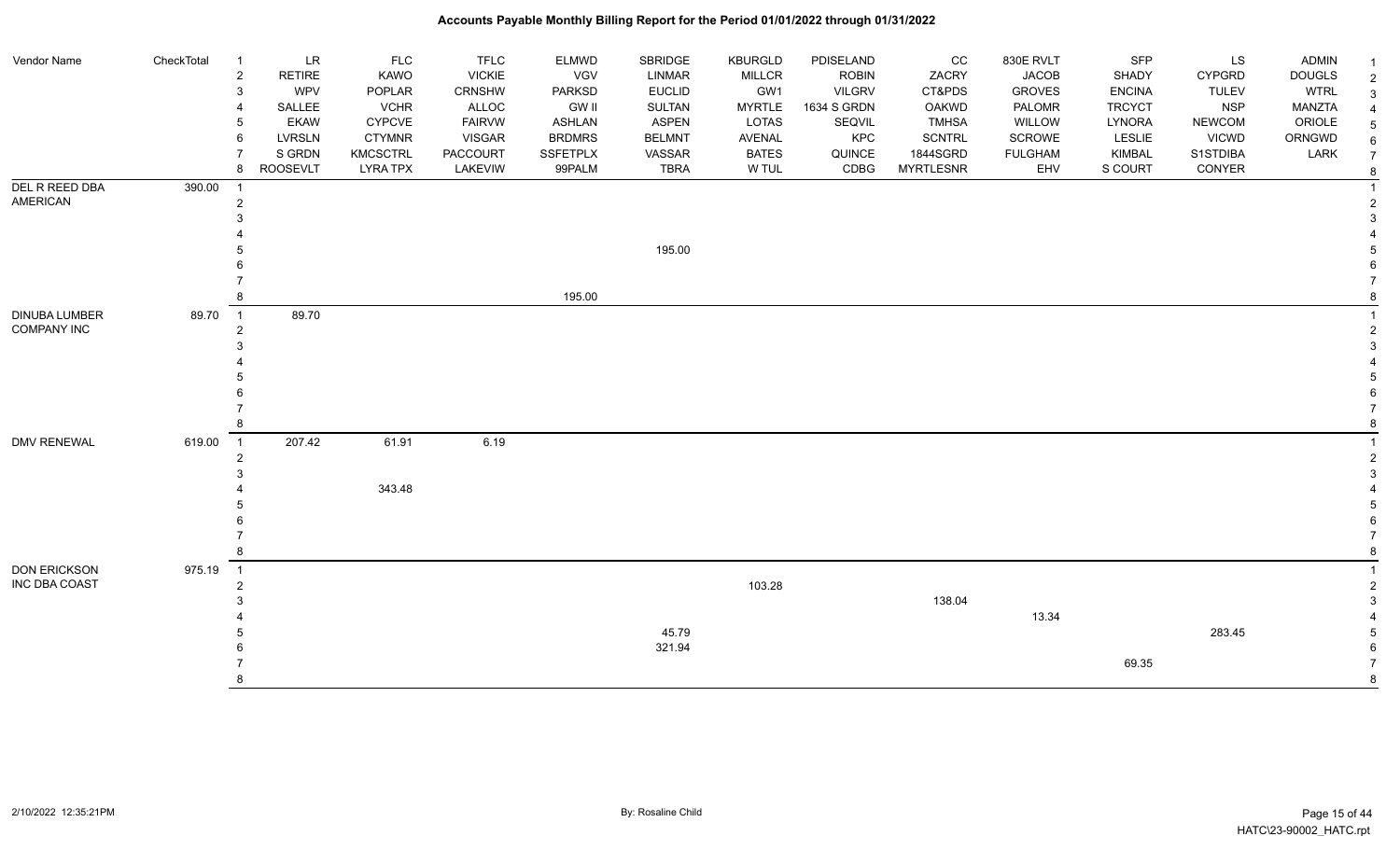| Vendor Name                               | CheckTotal | $\overline{1}$                               | <b>LR</b>     | <b>FLC</b>      | <b>TFLC</b>     | ELMWD           | SBRIDGE       | <b>KBURGLD</b> | PDISELAND     | cc               | 830E RVLT      | <b>SFP</b>    | LS            | ADMIN         | -1             |
|-------------------------------------------|------------|----------------------------------------------|---------------|-----------------|-----------------|-----------------|---------------|----------------|---------------|------------------|----------------|---------------|---------------|---------------|----------------|
|                                           |            | $\overline{c}$                               | <b>RETIRE</b> | KAWO            | <b>VICKIE</b>   | <b>VGV</b>      | <b>LINMAR</b> | <b>MILLCR</b>  | <b>ROBIN</b>  | ZACRY            | <b>JACOB</b>   | SHADY         | CYPGRD        | <b>DOUGLS</b> | $\overline{2}$ |
|                                           |            | 3                                            | <b>WPV</b>    | POPLAR          | CRNSHW          | <b>PARKSD</b>   | <b>EUCLID</b> | GW1            | <b>VILGRV</b> | CT&PDS           | <b>GROVES</b>  | <b>ENCINA</b> | <b>TULEV</b>  | <b>WTRL</b>   | 3              |
|                                           |            |                                              | SALLEE        | <b>VCHR</b>     | <b>ALLOC</b>    | <b>GW II</b>    | SULTAN        | <b>MYRTLE</b>  | 1634 S GRDN   | <b>OAKWD</b>     | <b>PALOMR</b>  | <b>TRCYCT</b> | <b>NSP</b>    | MANZTA        |                |
|                                           |            | 5                                            | <b>EKAW</b>   | <b>CYPCVE</b>   | <b>FAIRVW</b>   | <b>ASHLAN</b>   | <b>ASPEN</b>  | LOTAS          | SEQVIL        | <b>TMHSA</b>     | WILLOW         | LYNORA        | <b>NEWCOM</b> | ORIOLE        | 5              |
|                                           |            | 6                                            | LVRSLN        | <b>CTYMNR</b>   | <b>VISGAR</b>   | <b>BRDMRS</b>   | <b>BELMNT</b> | AVENAL         | KPC           | <b>SCNTRL</b>    | SCROWE         | LESLIE        | <b>VICWD</b>  | ORNGWD        |                |
|                                           |            |                                              | S GRDN        | <b>KMCSCTRL</b> | <b>PACCOURT</b> | <b>SSFETPLX</b> | VASSAR        | <b>BATES</b>   | QUINCE        | 1844SGRD         | <b>FULGHAM</b> | KIMBAL        | S1STDIBA      | LARK          |                |
|                                           |            | 8                                            | ROOSEVLT      | <b>LYRA TPX</b> | LAKEVIW         | 99PALM          | <b>TBRA</b>   | W TUL          | CDBG          | <b>MYRTLESNR</b> | EHV            | S COURT       | CONYER        |               |                |
| <b>EMPIRE SUPPLY</b>                      | 5,375.28   | $\overline{1}$                               | 488.49        | 107.42          |                 |                 |               |                |               |                  |                |               |               | 4,361.29      |                |
| COMPANY, INC                              |            | $\overline{c}$                               |               |                 |                 |                 |               |                |               |                  |                |               |               |               |                |
|                                           |            |                                              |               |                 |                 | 216.65          |               |                |               |                  |                |               |               |               |                |
|                                           |            |                                              |               |                 |                 |                 |               |                |               |                  |                |               |               |               |                |
|                                           |            |                                              | 76.03         |                 |                 |                 |               |                |               |                  |                |               |               |               |                |
|                                           |            |                                              |               |                 |                 |                 |               |                |               |                  |                |               |               |               |                |
|                                           |            |                                              |               |                 | 125.40          |                 |               |                |               |                  |                |               |               |               |                |
|                                           |            |                                              |               |                 |                 |                 |               |                |               |                  |                |               |               |               |                |
| <b>EVANS PROPERTY</b>                     | 2,250.00   | $\overline{1}$                               |               |                 |                 |                 |               |                |               |                  |                |               |               |               |                |
| <b>MANAGEMENT</b>                         |            | $\overline{2}$                               |               |                 |                 |                 |               |                |               |                  |                |               |               |               |                |
|                                           |            | 3                                            | 2,250.00      |                 |                 |                 |               |                |               |                  |                |               |               |               |                |
|                                           |            |                                              |               |                 |                 |                 |               |                |               |                  |                |               |               |               |                |
|                                           |            |                                              |               |                 |                 |                 |               |                |               |                  |                |               |               |               |                |
|                                           |            |                                              |               |                 |                 |                 |               |                |               |                  |                |               |               |               |                |
|                                           |            |                                              |               |                 |                 |                 |               |                |               |                  |                |               |               |               |                |
|                                           |            |                                              |               |                 |                 |                 |               |                |               |                  |                |               |               |               |                |
| <b>EXPRESS</b><br>SERVICES, INC           | 1,714.16   | $\overline{1}$                               | 857.08        |                 |                 |                 |               |                |               |                  |                |               |               |               |                |
|                                           |            | $\overline{2}$                               |               |                 |                 |                 |               |                |               |                  |                |               |               |               | 2              |
|                                           |            |                                              |               | 857.08          |                 |                 |               |                |               |                  |                |               |               |               |                |
|                                           |            |                                              |               |                 |                 |                 |               |                |               |                  |                |               |               |               |                |
|                                           |            |                                              |               |                 |                 |                 |               |                |               |                  |                |               |               |               |                |
|                                           |            |                                              |               |                 |                 |                 |               |                |               |                  |                |               |               |               |                |
|                                           |            |                                              |               |                 |                 |                 |               |                |               |                  |                |               |               |               | 8              |
|                                           | 10,243.38  |                                              |               |                 |                 |                 |               |                |               |                  |                |               |               |               |                |
| <b>FERGUSON</b><br><b>ENTERPRISES INC</b> |            | $\overline{\phantom{0}}$ 1<br>$\overline{2}$ |               |                 |                 |                 |               |                |               |                  | 971.70         |               |               | 9,166.22      | $\overline{2}$ |
|                                           |            |                                              |               |                 |                 |                 | 105.46        |                |               |                  |                |               |               |               |                |
|                                           |            |                                              |               |                 |                 |                 |               |                |               |                  |                |               |               |               |                |
|                                           |            |                                              |               |                 |                 |                 |               |                |               |                  |                |               |               |               |                |
|                                           |            |                                              |               |                 |                 |                 |               |                |               |                  |                |               |               |               |                |
|                                           |            |                                              |               |                 |                 |                 |               |                |               |                  |                |               |               |               |                |
|                                           |            |                                              |               |                 |                 |                 |               |                |               |                  |                |               |               |               |                |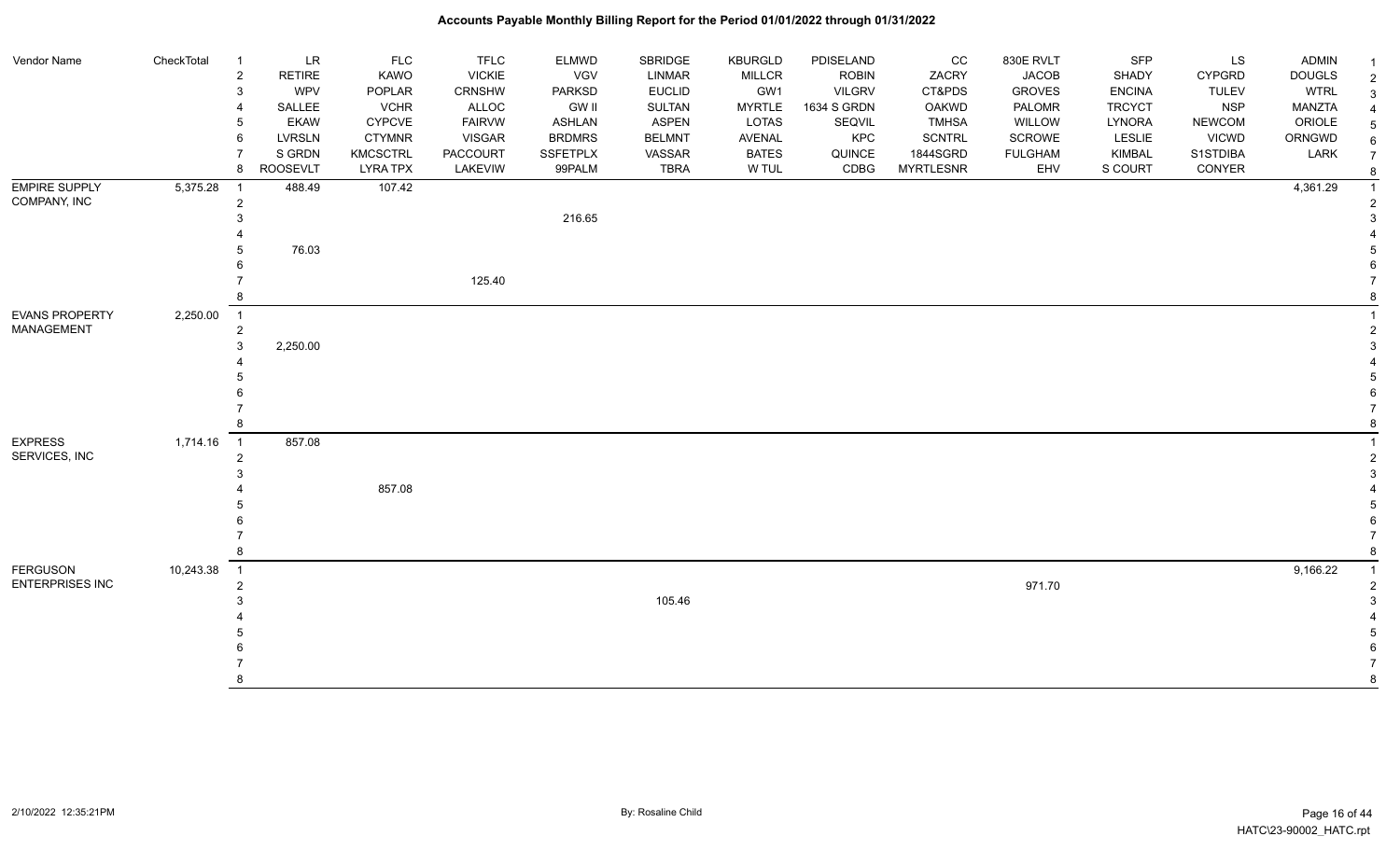| Vendor Name                            | CheckTotal | $\overline{1}$                               | <b>LR</b>               | <b>FLC</b>                         | TFLC                           | <b>ELMWD</b>                   | SBRIDGE                       | KBURGLD               | PDISELAND      | CC                           | 830E RVLT             | <b>SFP</b>        | LS                       | ADMIN         |                |
|----------------------------------------|------------|----------------------------------------------|-------------------------|------------------------------------|--------------------------------|--------------------------------|-------------------------------|-----------------------|----------------|------------------------------|-----------------------|-------------------|--------------------------|---------------|----------------|
|                                        |            | $\overline{2}$                               | RETIRE                  | KAWO                               | <b>VICKIE</b>                  | VGV                            | <b>LINMAR</b>                 | <b>MILLCR</b>         | <b>ROBIN</b>   | ZACRY                        | <b>JACOB</b>          | SHADY             | CYPGRD                   | <b>DOUGLS</b> | $\overline{2}$ |
|                                        |            | 3                                            | <b>WPV</b>              | POPLAR                             | CRNSHW                         | PARKSD                         | <b>EUCLID</b>                 | GW1                   | <b>VILGRV</b>  | CT&PDS                       | <b>GROVES</b>         | <b>ENCINA</b>     | <b>TULEV</b>             | <b>WTRL</b>   | 3              |
|                                        |            |                                              | SALLEE                  | <b>VCHR</b>                        | <b>ALLOC</b>                   | <b>GW II</b>                   | SULTAN                        | <b>MYRTLE</b>         | 1634 S GRDN    | OAKWD                        | PALOMR                | <b>TRCYCT</b>     | <b>NSP</b>               | <b>MANZTA</b> |                |
|                                        |            | 6                                            | <b>EKAW</b>             | <b>CYPCVE</b>                      | <b>FAIRVW</b><br><b>VISGAR</b> | <b>ASHLAN</b><br><b>BRDMRS</b> | <b>ASPEN</b><br><b>BELMNT</b> | LOTAS                 | SEQVIL         | <b>TMHSA</b>                 | WILLOW<br>SCROWE      | LYNORA            | <b>NEWCOM</b>            | ORIOLE        | 5              |
|                                        |            |                                              | <b>LVRSLN</b><br>S GRDN | <b>CTYMNR</b>                      |                                | <b>SSFETPLX</b>                |                               | AVENAL                | KPC            | <b>SCNTRL</b>                |                       | LESLIE            | <b>VICWD</b><br>S1STDIBA | ORNGWD        | 6              |
|                                        |            | 8                                            | <b>ROOSEVLT</b>         | <b>KMCSCTRL</b><br><b>LYRA TPX</b> | <b>PACCOURT</b><br>LAKEVIW     | 99PALM                         | VASSAR<br><b>TBRA</b>         | <b>BATES</b><br>W TUL | QUINCE<br>CDBG | 1844SGRD<br><b>MYRTLESNR</b> | <b>FULGHAM</b><br>EHV | KIMBAL<br>S COURT | CONYER                   | LARK          | $\overline{7}$ |
|                                        |            |                                              |                         |                                    |                                |                                |                               |                       |                |                              |                       |                   |                          |               | -8             |
| <b>FIRST AMERICAN</b><br>TITLE COMPANY | 171.00     | $\overline{\phantom{0}}$ 1<br>$\overline{2}$ |                         |                                    |                                |                                |                               |                       |                |                              |                       |                   |                          |               |                |
|                                        |            |                                              |                         |                                    |                                |                                |                               |                       |                |                              |                       |                   |                          |               |                |
|                                        |            |                                              |                         |                                    |                                |                                |                               |                       |                |                              |                       |                   |                          |               |                |
|                                        |            |                                              |                         |                                    |                                |                                |                               |                       |                |                              |                       |                   |                          |               |                |
|                                        |            |                                              |                         |                                    |                                |                                |                               |                       |                |                              |                       |                   |                          |               |                |
|                                        |            |                                              |                         |                                    |                                | 171.00                         |                               |                       |                |                              |                       |                   |                          |               |                |
|                                        |            |                                              |                         |                                    |                                |                                |                               |                       |                |                              |                       |                   |                          |               |                |
| <b>FRANK'S</b>                         | 9,769.72   | $\overline{1}$                               |                         |                                    |                                |                                |                               |                       |                |                              |                       |                   |                          | 9,670.72      |                |
| APPLIANCE, INC                         |            | $\overline{2}$                               |                         |                                    |                                |                                |                               |                       |                |                              |                       |                   |                          |               |                |
|                                        |            |                                              |                         |                                    |                                |                                |                               |                       |                |                              |                       |                   |                          |               |                |
|                                        |            |                                              |                         |                                    |                                |                                |                               |                       |                |                              |                       |                   |                          |               |                |
|                                        |            |                                              |                         |                                    |                                |                                | 99.00                         |                       |                |                              |                       |                   |                          |               |                |
|                                        |            |                                              |                         |                                    |                                |                                |                               |                       |                |                              |                       |                   |                          |               |                |
|                                        |            |                                              |                         |                                    |                                |                                |                               |                       |                |                              |                       |                   |                          |               |                |
|                                        |            |                                              |                         |                                    |                                |                                |                               |                       |                |                              |                       |                   |                          |               |                |
| FRANZEN-HILL                           | 156.60     | $\overline{1}$                               |                         |                                    |                                |                                |                               |                       |                |                              |                       |                   |                          | 156.60        |                |
|                                        |            | 2                                            |                         |                                    |                                |                                |                               |                       |                |                              |                       |                   |                          |               |                |
|                                        |            |                                              |                         |                                    |                                |                                |                               |                       |                |                              |                       |                   |                          |               |                |
|                                        |            |                                              |                         |                                    |                                |                                |                               |                       |                |                              |                       |                   |                          |               |                |
|                                        |            |                                              |                         |                                    |                                |                                |                               |                       |                |                              |                       |                   |                          |               |                |
|                                        |            |                                              |                         |                                    |                                |                                |                               |                       |                |                              |                       |                   |                          |               |                |
|                                        |            |                                              |                         |                                    |                                |                                |                               |                       |                |                              |                       |                   |                          |               |                |
|                                        |            |                                              |                         |                                    |                                |                                |                               |                       |                |                              |                       |                   |                          |               |                |
| <b>FRONTIER</b>                        | 226.86     | $\overline{\phantom{0}}$ 1                   |                         |                                    |                                |                                |                               |                       |                |                              |                       |                   |                          |               |                |
| CALIFORNIA INC.                        |            | $\mathfrak{p}$                               |                         |                                    |                                |                                |                               |                       |                |                              |                       |                   |                          |               |                |
|                                        |            |                                              |                         |                                    |                                |                                |                               |                       |                |                              |                       |                   |                          |               |                |
|                                        |            |                                              |                         |                                    |                                |                                |                               |                       |                |                              |                       |                   |                          |               |                |
|                                        |            |                                              |                         |                                    |                                |                                |                               |                       |                |                              |                       |                   |                          |               |                |
|                                        |            |                                              |                         |                                    |                                |                                | 226.86                        |                       |                |                              |                       |                   |                          |               |                |
|                                        |            |                                              |                         |                                    |                                |                                |                               |                       |                |                              |                       |                   |                          |               |                |
|                                        |            |                                              |                         |                                    |                                |                                |                               |                       |                |                              |                       |                   |                          |               | 8              |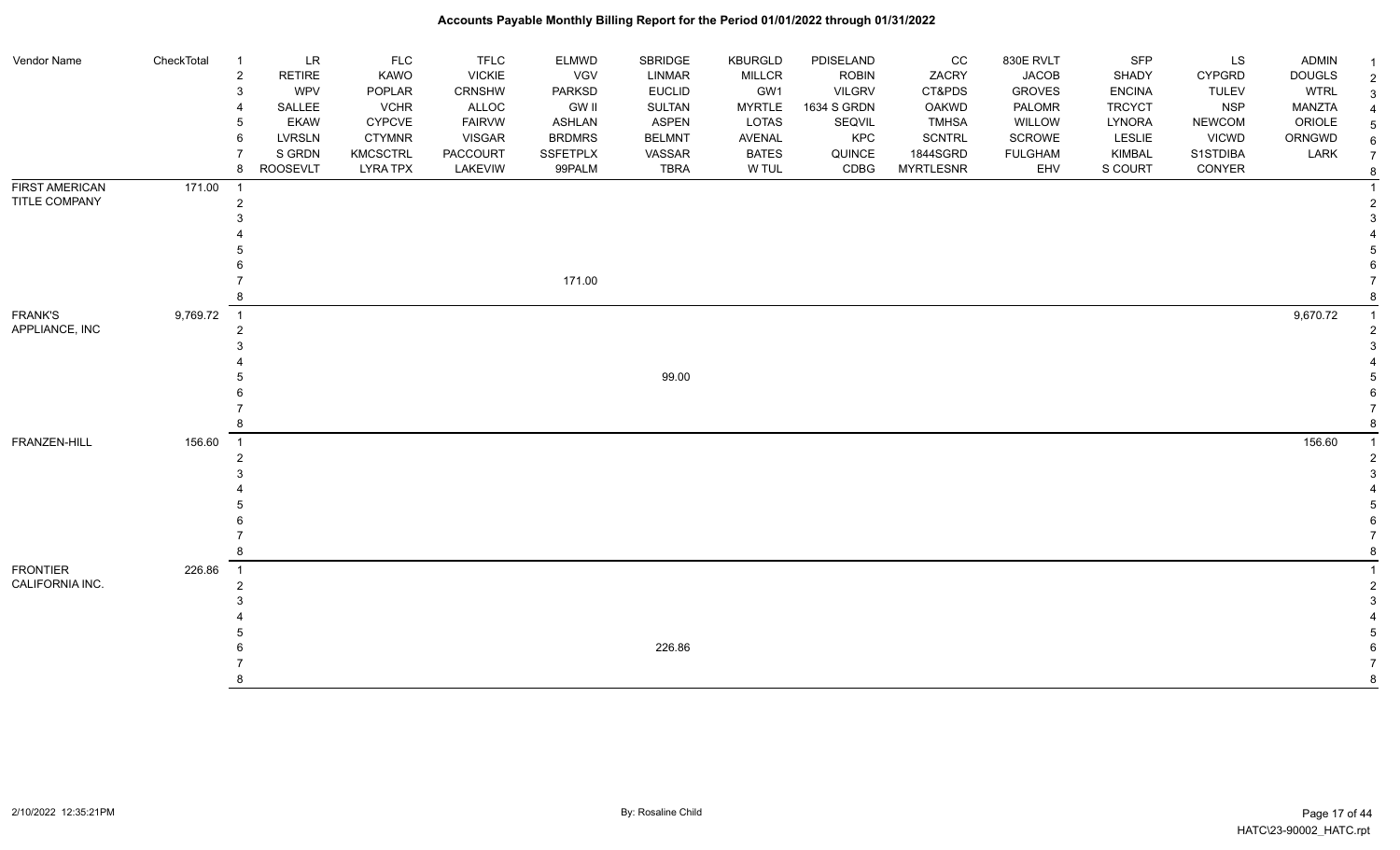#### Vendor Name CheckTotal 1 LR FLC FLC ELMWD SBRIDGE KBURGLD PDISELAND CC 830E RVLT SFP LS ADMIN <sub>1</sub> 2 RETIRE KAWO VICKIE VGV LINMAR MILLCR ROBIN ZACRY JACOB SHADY CYPGRD DOUGLS 2 3 WPV POPLAR CRNSHW PARKSD EUCLID GW1 VILGRV CT&PDS GROVES ENCINA TULEV WTRL 3 4 SALLEE VCHR ALLOC GW II SULTAN MYRTLE 1634 S GRDN OAKWD PALOMR TRCYCT NSP MANZTA 4 5 EKAW CYPCVE FAIRVW ASHLAN ASPEN LOTAS SEQVIL TMHSA WILLOW LYNORA NEWCOM ORIOLE 5 6 LVRSLN CTYMNR VISGAR BRDMRS BELMNT AVENAL KPC SCNTRL SCROWE LESLIE VICWD ORNGWD  $_{6}$ 7 SIGRDN KMCSCTRL PACCOURT SSFETPLX VASSAR BATES QUINCE 1844SGRD FULGHAM KIMBAL S1STDIBA LARK 7 8 ROOSEVLT LYRA TPX LAKEVIW 99PALM TBRA W TUL CDBG MYRTLESNR EHV S COURT CONYER <sub>8</sub> FRUIT GROWERS LABORATORY INC 68.00 1 1 2 2  $3<sup>3</sup>$  4 4 5 5  $6$  7 7 8 68.00 8 G & M CULVER PARTNERSHIP DBA 275.55 1 1 2 2  $3<sup>3</sup>$  4 4 5 5  $6$  7 275.55 7 8 8 GARDA CL WEST, INC CO 120 94.49 1 16.91 1 2 27.75 2  $3<sup>3</sup>$  4 4 5 4.41 22.78 22.64 5  $6$  7 7 8 8 GENERAL ELECTRIC CO 2,402.19 1 1 2 2  $2,402.19$  3 4 4 5 5  $6$  7 7 8 8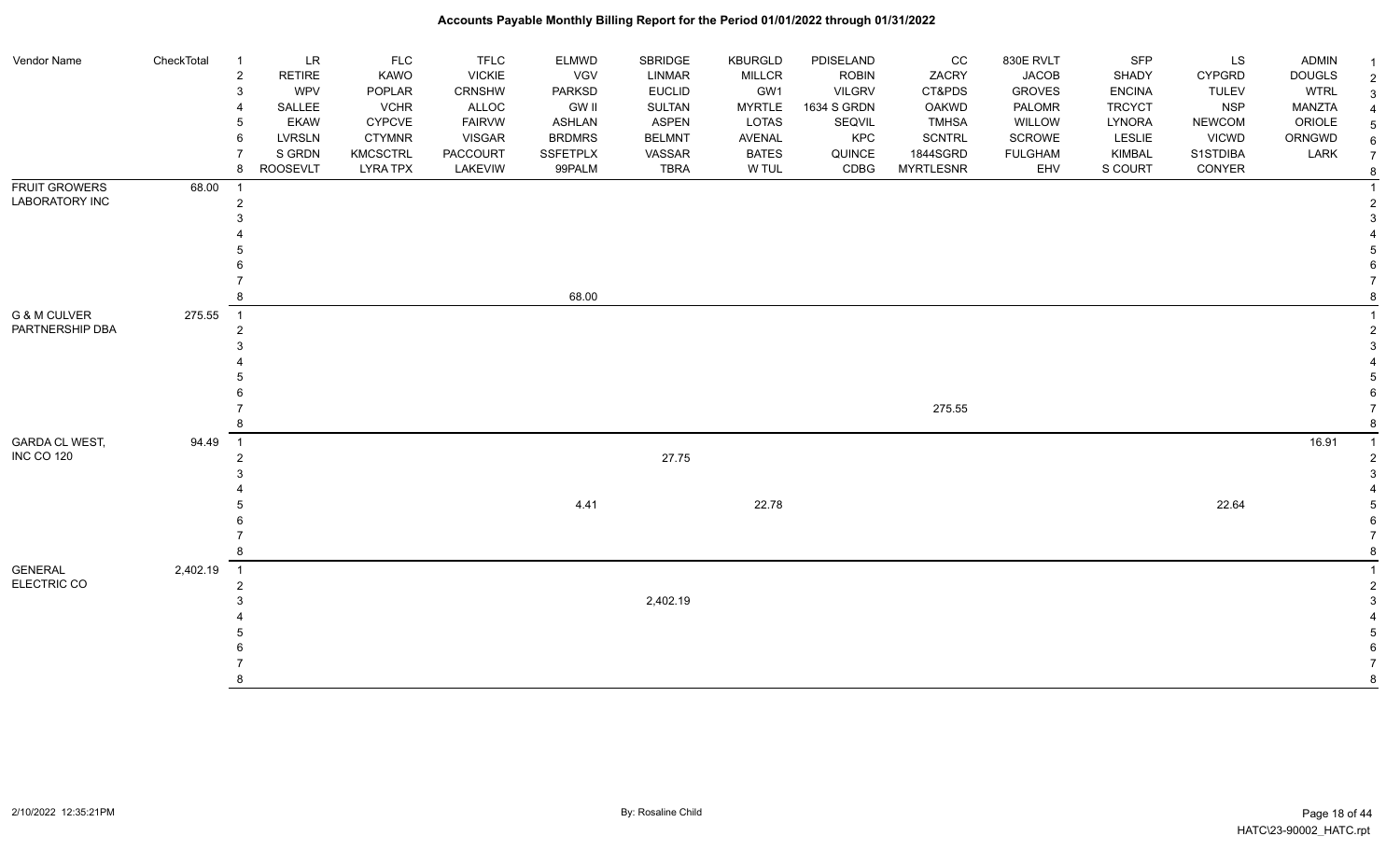#### Vendor Name CheckTotal 1 LR FLC FLC ELMWD SBRIDGE KBURGLD PDISELAND CC 830E RVLT SFP LS ADMIN <sub>1</sub> 2 RETIRE KAWO VICKIE VGV LINMAR MILLCR ROBIN ZACRY JACOB SHADY CYPGRD DOUGLS 2 3 WPV POPLAR CRNSHW PARKSD EUCLID GW1 VILGRV CT&PDS GROVES ENCINA TULEV WTRL 3 4 SALLEE VCHR ALLOC GW II SULTAN MYRTLE 1634 S GRDN OAKWD PALOMR TRCYCT NSP MANZTA 4 5 EKAW CYPCVE FAIRVW ASHLAN ASPEN LOTAS SEQVIL TMHSA WILLOW LYNORA NEWCOM ORIOLE 5 6 LVRSLN CTYMNR VISGAR BRDMRS BELMNT AVENAL KPC SCNTRL SCROWE LESLIE VICWD ORNGWD  $_{6}$ 7 SIGRDN KMCSCTRL PACCOURT SSFETPLX VASSAR BATES QUINCE 1844SGRD FULGHAM KIMBAL S1STDIBA LARK 7 8 ROOSEVLT LYRA TPX LAKEVIW 99PALM TBRA W TUL CDBG MYRTLESNR EHV S COURT CONYER <sub>8</sub> GEORGE YBARRA 48,090.00 1 1 2 2  $3<sup>3</sup>$  4 45,500.00 4 5 5  $6$  7 990.00 7 в в нашем последний последний последний последний последний последний последний последний последний последний в<br>В последний последний последний последний последний последний последний последний последний последний послед GOMEZ POOL SERVICE 250.00 1 1  $250.00$  $3<sup>3</sup>$  4 4 5 5  $6$  7 7 8 8 GOSHEN COMMUNITY 840.00 1 840.00 1 2 2  $3<sup>3</sup>$  4 4 5 5  $6$  7 7 8 8 GRAINGER, INC 861.33 1 861.33 1 2 2  $3<sup>3</sup>$  4 4 5 5  $6$  7 7 8 8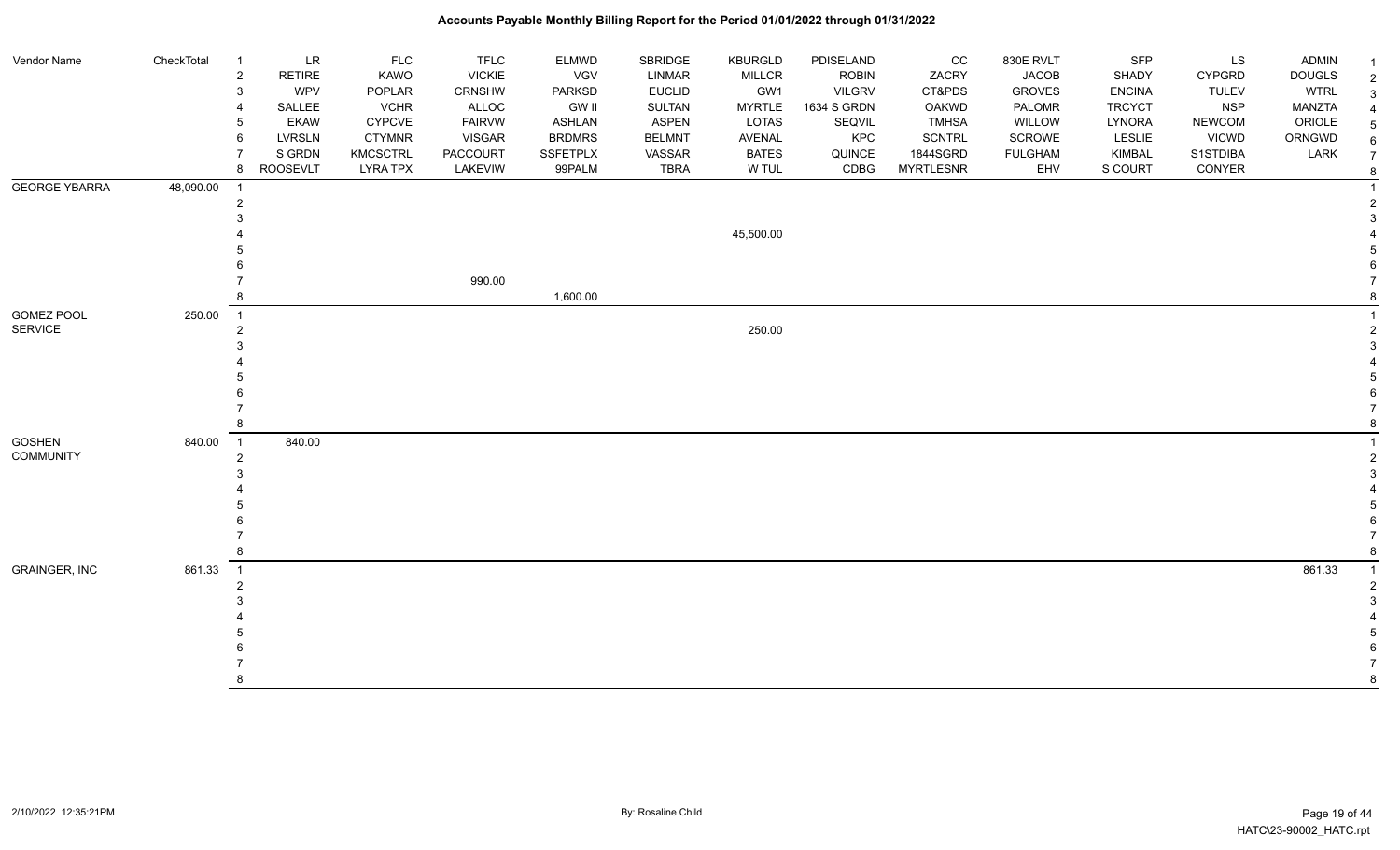| Vendor Name             | CheckTotal | $\overline{1}$       | <b>LR</b>       | <b>FLC</b>      | <b>TFLC</b>     | <b>ELMWD</b>    | <b>SBRIDGE</b> | <b>KBURGLD</b> | PDISELAND     | CC               | 830E RVLT      | <b>SFP</b>    | LS            | <b>ADMIN</b>  |   |
|-------------------------|------------|----------------------|-----------------|-----------------|-----------------|-----------------|----------------|----------------|---------------|------------------|----------------|---------------|---------------|---------------|---|
|                         |            | $\overline{2}$       | <b>RETIRE</b>   | <b>KAWO</b>     | <b>VICKIE</b>   | VGV             | <b>LINMAR</b>  | <b>MILLCR</b>  | <b>ROBIN</b>  | ZACRY            | <b>JACOB</b>   | SHADY         | <b>CYPGRD</b> | <b>DOUGLS</b> |   |
|                         |            | 3                    | WPV             | <b>POPLAR</b>   | <b>CRNSHW</b>   | <b>PARKSD</b>   | <b>EUCLID</b>  | GW1            | <b>VILGRV</b> | CT&PDS           | <b>GROVES</b>  | <b>ENCINA</b> | <b>TULEV</b>  | <b>WTRL</b>   | 3 |
|                         |            | 4                    | SALLEE          | <b>VCHR</b>     | ALLOC           | GW II           | SULTAN         | <b>MYRTLE</b>  | 1634 S GRDN   | <b>OAKWD</b>     | <b>PALOMR</b>  | <b>TRCYCT</b> | <b>NSP</b>    | <b>MANZTA</b> |   |
|                         |            | 5                    | <b>EKAW</b>     | <b>CYPCVE</b>   | <b>FAIRVW</b>   | <b>ASHLAN</b>   | <b>ASPEN</b>   | <b>LOTAS</b>   | SEQVIL        | <b>TMHSA</b>     | <b>WILLOW</b>  | <b>LYNORA</b> | <b>NEWCOM</b> | ORIOLE        |   |
|                         |            | 6                    | <b>LVRSLN</b>   | <b>CTYMNR</b>   | <b>VISGAR</b>   | <b>BRDMRS</b>   | <b>BELMNT</b>  | <b>AVENAL</b>  | KPC           | <b>SCNTRL</b>    | <b>SCROWE</b>  | LESLIE        | <b>VICWD</b>  | ORNGWD        |   |
|                         |            |                      | S GRDN          | <b>KMCSCTRL</b> | <b>PACCOURT</b> | <b>SSFETPLX</b> | VASSAR         | <b>BATES</b>   | QUINCE        | 1844SGRD         | <b>FULGHAM</b> | KIMBAL        | S1STDIBA      | LARK          |   |
|                         |            | 8                    | <b>ROOSEVLT</b> | <b>LYRA TPX</b> | LAKEVIW         | 99PALM          | <b>TBRA</b>    | W TUL          | CDBG          | <b>MYRTLESNR</b> | EHV            | S COURT       | CONYER        |               | 8 |
| GROSS &<br>STEVENS INC  | 69.95      | -1<br>$\overline{c}$ | 55.82           |                 | 14.13           |                 |                |                |               |                  |                |               |               |               |   |
|                         |            | 3                    |                 |                 |                 |                 |                |                |               |                  |                |               |               |               |   |
|                         |            |                      |                 |                 |                 |                 |                |                |               |                  |                |               |               |               |   |
|                         |            |                      |                 |                 |                 |                 |                |                |               |                  |                |               |               |               |   |
|                         |            |                      |                 |                 |                 |                 |                |                |               |                  |                |               |               |               |   |
|                         |            |                      |                 |                 |                 |                 |                |                |               |                  |                |               |               |               |   |
|                         |            |                      |                 |                 |                 |                 |                |                |               |                  |                |               |               |               |   |
| <b>HARRP HOUSING</b>    | 427,370.00 | $\overline{1}$       | 201,850.65      | 121,312.97      | 10,555.36       |                 |                |                |               | 3,355.84         |                | 599.43        | 516.78        | 37,175.33     |   |
| <b>AUTHORITIES RISK</b> |            | $\overline{2}$       |                 |                 |                 | 125.80          | 413.17         | 329.78         | 122.22        |                  | 27.31          |               |               |               |   |
|                         |            | 3                    | 112.72          | 253.31          |                 | 184.42          | 123.61         |                | 77.86         | 80.61            |                | 36.53         | 105.52        |               |   |
|                         |            |                      |                 | 23,200.06       |                 |                 | 569.77         | 146.94         |               | 109.31           | 158.38         | 13.65         | 43.81         |               |   |
|                         |            |                      | 27.30           | 274.43          | 64.20           | 1,997.74        | 75.09          | 54.61          | 172.04        | 97.03            | 64.86          | 1,132.77      | 421.21        |               |   |
|                         |            |                      | 63.70           |                 |                 | 88.74           | 120.21         |                |               | 1,597.95         | 1,724.41       | 2,035.63      | 634.32        | 13,421.06     |   |
|                         |            |                      | 88.75           |                 | 113.37          | 47.77           |                |                | 129.70        | 474.47           |                | 611.75        | 16.38         |               |   |
|                         |            | 8                    |                 | 20.48           |                 | 135.19          |                |                |               | 63.70            |                |               |               |               |   |
| HAYES GARAGE            | 1,840.00   | $\overline{1}$       | 1,552.58        | 12.42           |                 |                 |                |                |               |                  |                |               |               |               |   |
| <b>DOOR</b>             |            | $\overline{2}$       |                 |                 |                 |                 |                |                |               |                  |                |               |               |               |   |
|                         |            |                      |                 |                 |                 |                 |                |                |               |                  |                |               |               |               |   |
|                         |            |                      |                 |                 |                 |                 |                |                |               |                  |                |               |               |               |   |
|                         |            |                      |                 |                 |                 |                 |                |                | 275.00        |                  |                |               |               |               |   |
|                         |            |                      |                 |                 |                 |                 |                |                |               |                  |                |               |               |               |   |
|                         |            |                      |                 |                 |                 |                 |                |                |               |                  |                |               |               |               |   |
|                         |            | 8                    |                 |                 |                 |                 |                |                |               |                  |                |               |               |               |   |
| HCI SYSTEMS, INC        | 3,105.00   | $\overline{1}$       |                 |                 |                 |                 |                |                |               |                  |                |               |               |               |   |
|                         |            | $\overline{2}$       |                 |                 |                 |                 |                |                |               |                  |                |               |               |               |   |
|                         |            |                      |                 |                 |                 |                 |                |                |               |                  |                |               |               |               |   |
|                         |            |                      |                 |                 |                 |                 |                |                |               |                  |                |               |               |               |   |
|                         |            |                      |                 |                 |                 |                 | 605.00         |                |               |                  |                |               | 2,500.00      |               |   |
|                         |            |                      |                 |                 |                 |                 |                |                |               |                  |                |               |               |               |   |
|                         |            |                      |                 |                 |                 |                 |                |                |               |                  |                |               |               |               | R |
|                         |            |                      |                 |                 |                 |                 |                |                |               |                  |                |               |               |               |   |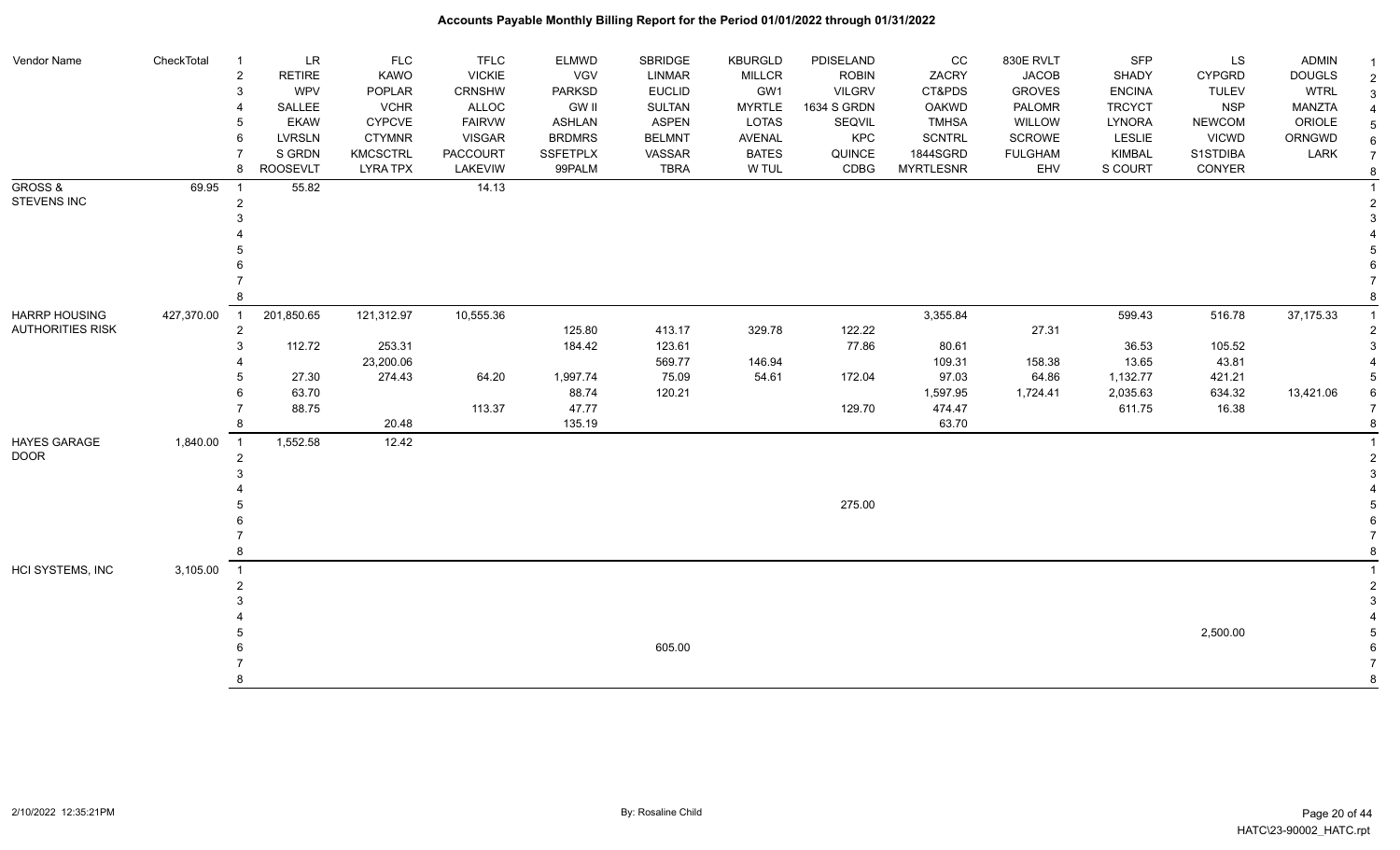#### Vendor Name CheckTotal 1 LR FLC FLC ELMWD SBRIDGE KBURGLD PDISELAND CC 830E RVLT SFP LS ADMIN <sub>1</sub> 2 RETIRE KAWO VICKIE VGV LINMAR MILLCR ROBIN ZACRY JACOB SHADY CYPGRD DOUGLS 2 3 WPV POPLAR CRNSHW PARKSD EUCLID GW1 VILGRV CT&PDS GROVES ENCINA TULEV WTRL 3 4 SALLEE VCHR ALLOC GW II SULTAN MYRTLE 1634 S GRDN OAKWD PALOMR TRCYCT NSP MANZTA 4 5 EKAW CYPCVE FAIRVW ASHLAN ASPEN LOTAS SEQVIL TMHSA WILLOW LYNORA NEWCOM ORIOLE 5 6 LVRSLN CTYMNR VISGAR BRDMRS BELMNT AVENAL KPC SCNTRL SCROWE LESLIE VICWD ORNGWD  $_{6}$ 7 SIGRDN KMCSCTRL PACCOURT SSFETPLX VASSAR BATES QUINCE 1844SGRD FULGHAM KIMBAL S1STDIBA LARK 7 8 ROOSEVLT LYRA TPX LAKEVIW 99PALM TBRA W TUL CDBG MYRTLESNR EHV S COURT CONYER <sub>8</sub> HIRE UP STAFFING SERVICES 26,532.29 1 2,243.56 6,257.59 827.05 1 2 690.90 690.90 2 3 2,377.81 690.90 1,036.35 915.49 3 4 1,453.80 690.90 54.46 690.90 27.23 4 5 101.21 908.75 67.47 414.54 472.34 690.90 5 6 690.90 690.90 6 та в селото в селото в 3,156.54 се при остава на селото в селото в 1990.90 селото в 1990.90 селото в 2,156.54 8 8 HOME DEPOT CREDIT SERVICES 8,665.16 1 2,976.72 1,018.96 93.14 226.59 219.20 841.53 1 2 година в 2005. године в 2005. године 265.48 година в 2005. године 2005. година в 2005. године 2006. година д  $3$  43.29 5.42 5.42 388.51 3 4 12.02 12.02 12.02 12.02 1,041.70 1,041.70 1,041.70 1,041.70 1,041.70 1,041.70 1,041.70 1,041.70 1,041.70 1,041.70 1,041.70 1,041.70 1,041.70 1,041.70 1,041.70 1,041.70 1,041.70 1,041.70 1,041.70 1,041.70 1,041.70 1,041.7 5 34.68 75.43 1.08 59.40 102.75 2.06 132.20 5 6 133.57 82.46 6 7 497.22 7 8 59.52 59.52 and the state of the state of the state of the state of the state of the state of the state of the state of the state of the state of the state of the state of the state of the state of the state of the state JANET YOUNG DBA AMERICAN BLIND 2,731.39 1 1,617.09 1 2  $128.57$   $26.04$  $3$  651.00  $3$  4 4 5 5  $6$  7 179.57 129.12 7 8 8 JC LANSDOWNE, INC 1,060.10 1 1,060.10 1 2 2  $3<sup>3</sup>$  4 4 5 5  $6$  7 7 8 8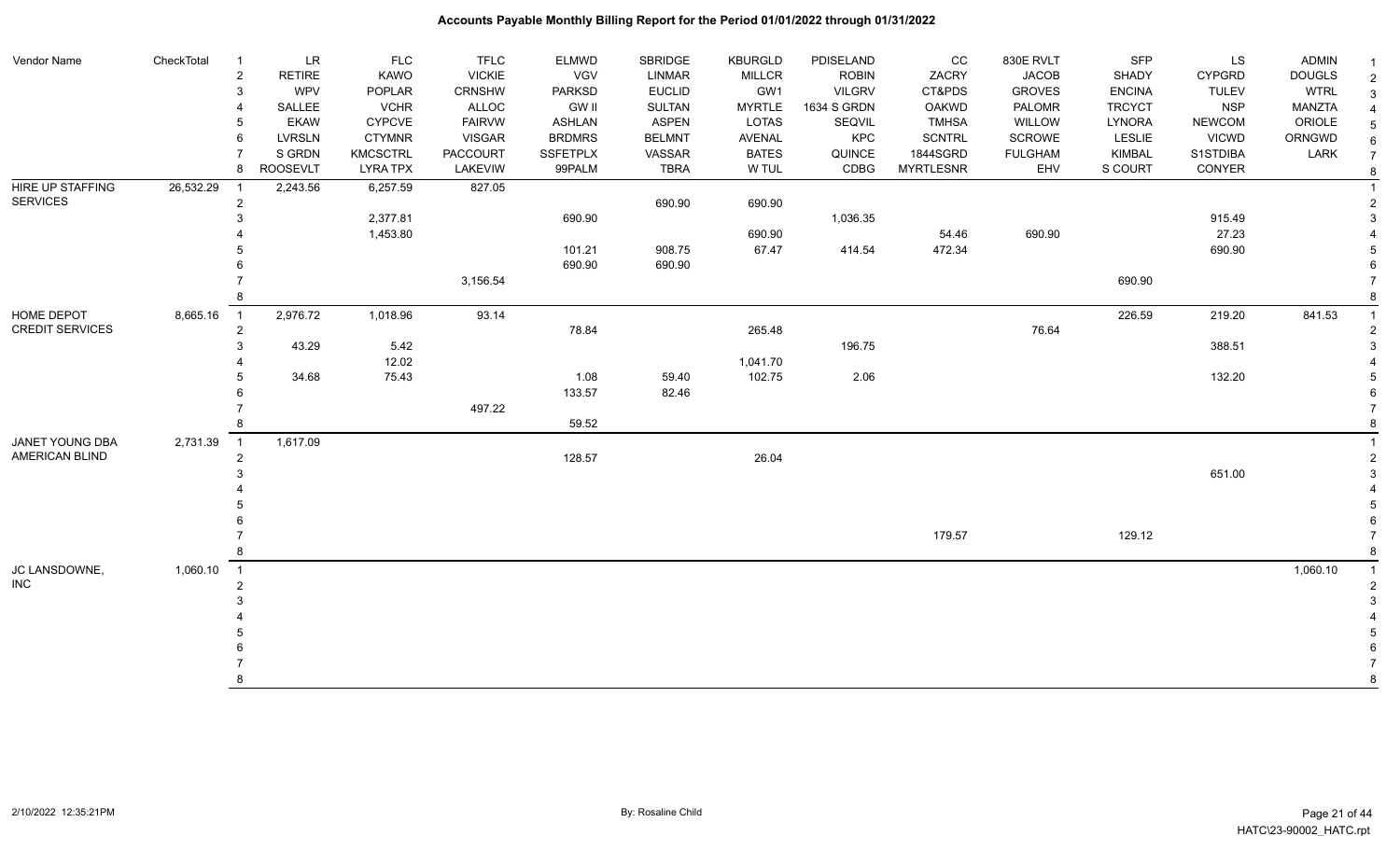#### Vendor Name CheckTotal 1 LR FLC FLC ELMWD SBRIDGE KBURGLD PDISELAND CC 830E RVLT SFP LS ADMIN <sub>1</sub> 2 RETIRE KAWO VICKIE VGV LINMAR MILLCR ROBIN ZACRY JACOB SHADY CYPGRD DOUGLS 2 3 WPV POPLAR CRNSHW PARKSD EUCLID GW1 VILGRV CT&PDS GROVES ENCINA TULEV WTRL 3 4 SALLEE VCHR ALLOC GW II SULTAN MYRTLE 1634 S GRDN OAKWD PALOMR TRCYCT NSP MANZTA 4 5 EKAW CYPCVE FAIRVW ASHLAN ASPEN LOTAS SEQVIL TMHSA WILLOW LYNORA NEWCOM ORIOLE 5 6 LVRSLN CTYMNR VISGAR BRDMRS BELMNT AVENAL KPC SCNTRL SCROWE LESLIE VICWD ORNGWD  $_{6}$ 7 SIGRDN KMCSCTRL PACCOURT SSFETPLX VASSAR BATES QUINCE 1844SGRD FULGHAM KIMBAL S1STDIBA LARK 7 8 ROOSEVLT LYRA TPX LAKEVIW 99PALM TBRA W TUL CDBG MYRTLESNR EHV S COURT CONYER <sub>8</sub> JENSEN & PILEGARD 493.65 1 493.65 1 2 2  $3<sup>3</sup>$  4 4 5 5  $6$  7 7 8 8 JOSE M MENDEZ / MENDEZ TIRE  $21.51$  1 19.98 1.53 1 2 2  $3<sup>3</sup>$  4 4 5 5  $6$  7 7 8 8 KAWEAH MANAGEMENT 1,320.00 1 1 е в последници производительно последници при последници по последници при последници при последници при последн<br>2012 году в последници при последници при последници при последници при последници при последници при послед  $3<sup>3</sup>$  4 4 5 5  $6$  7 7 8 8 KAWEAH MANAGEMENT 173,777.42 1 5,260.50 2,666.55 1 2 10,824.44 7,178.64 2,766.75 2,636.76 2,964.87 15,870.01 16,300.02 2  $1,921.36$   $3$  4 2,871.65 2,048.24 2,360.05 2,062.43 4 5 2,550.54 425.50 671.92 5  $6.978.68$   $8.157.21$  6.978.68 8.157.21 7 1,293.76 9,930.08 9,260.72 4,738.73 4,150.06 3,212.62 3,115.13 7,075.20 876.94 2,722.60 7 8 8 8,700.93 3,811.60 14,423.91 3,107.59 3,107.59 3,107.59 3,107.59 3,107.59 3,107.59 3,107.59 3,107.59 3 3,107.59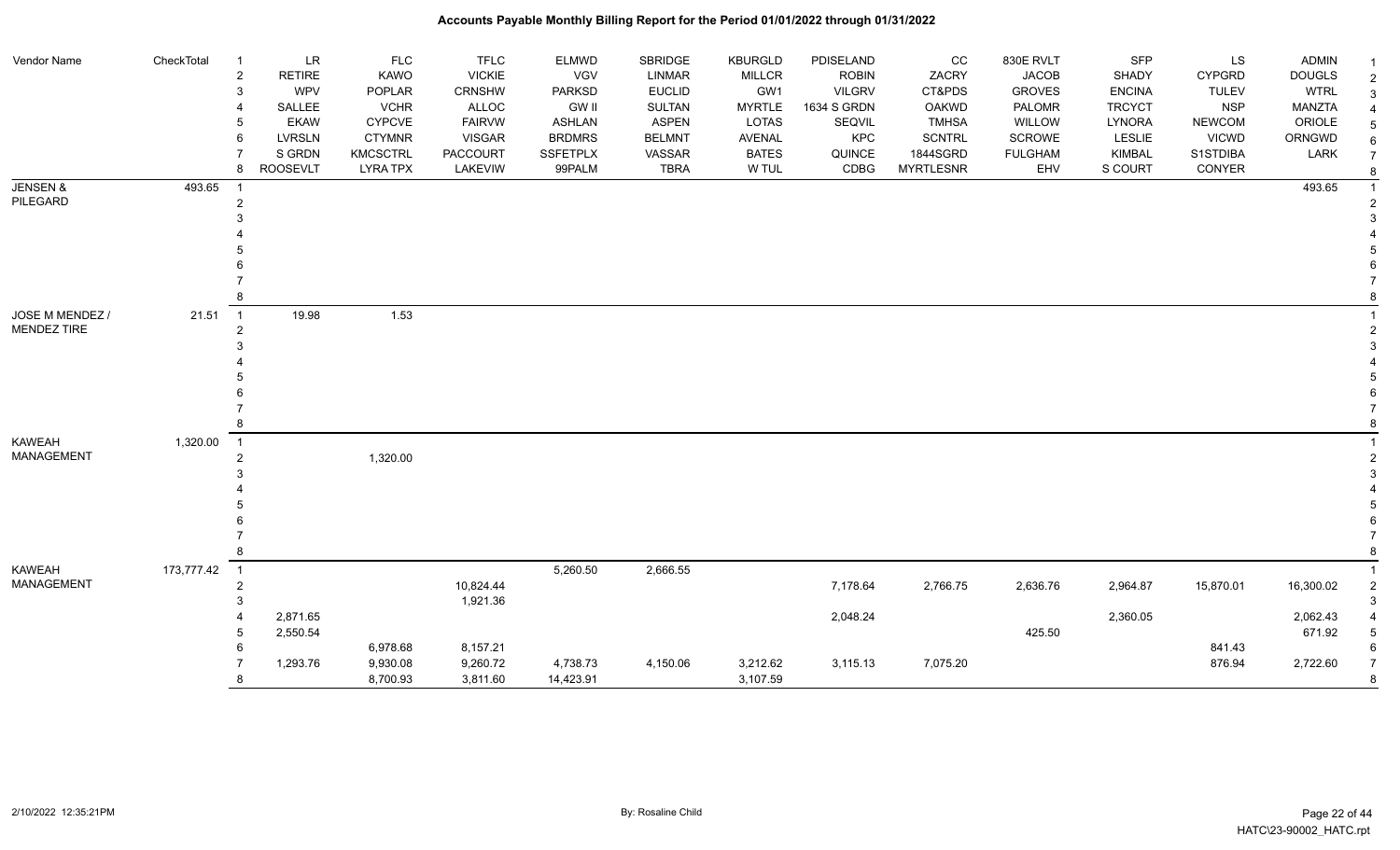| Vendor Name                     | CheckTotal | $\overline{1}$                   | <b>LR</b>       | <b>FLC</b>      | <b>TFLC</b>     | <b>ELMWD</b>  | SBRIDGE       | <b>KBURGLD</b> | PDISELAND     | CC               | 830E RVLT      | SFP           | LS            | <b>ADMIN</b>  | -1                      |
|---------------------------------|------------|----------------------------------|-----------------|-----------------|-----------------|---------------|---------------|----------------|---------------|------------------|----------------|---------------|---------------|---------------|-------------------------|
|                                 |            | $\overline{c}$                   | <b>RETIRE</b>   | KAWO            | <b>VICKIE</b>   | VGV           | LINMAR        | <b>MILLCR</b>  | <b>ROBIN</b>  | ZACRY            | <b>JACOB</b>   | SHADY         | <b>CYPGRD</b> | <b>DOUGLS</b> | $\overline{2}$          |
|                                 |            | 3                                | <b>WPV</b>      | POPLAR          | <b>CRNSHW</b>   | <b>PARKSD</b> | <b>EUCLID</b> | GW1            | <b>VILGRV</b> | CT&PDS           | <b>GROVES</b>  | <b>ENCINA</b> | <b>TULEV</b>  | <b>WTRL</b>   | 3                       |
|                                 |            | 4                                | SALLEE          | <b>VCHR</b>     | ALLOC           | <b>GW II</b>  | SULTAN        | <b>MYRTLE</b>  | 1634 S GRDN   | <b>OAKWD</b>     | PALOMR         | <b>TRCYCT</b> | <b>NSP</b>    | <b>MANZTA</b> | $\overline{4}$          |
|                                 |            | 5                                | <b>EKAW</b>     | <b>CYPCVE</b>   | <b>FAIRVW</b>   | <b>ASHLAN</b> | <b>ASPEN</b>  | LOTAS          | SEQVIL        | <b>TMHSA</b>     | WILLOW         | LYNORA        | <b>NEWCOM</b> | ORIOLE        | 5                       |
|                                 |            | 6                                | <b>LVRSLN</b>   | <b>CTYMNR</b>   | <b>VISGAR</b>   | <b>BRDMRS</b> | <b>BELMNT</b> | <b>AVENAL</b>  | KPC           | <b>SCNTRL</b>    | <b>SCROWE</b>  | LESLIE        | <b>VICWD</b>  | ORNGWD        |                         |
|                                 |            | $\overline{7}$                   | S GRDN          | <b>KMCSCTRL</b> | <b>PACCOURT</b> | SSFETPLX      | VASSAR        | <b>BATES</b>   | QUINCE        | 1844SGRD         | <b>FULGHAM</b> | <b>KIMBAL</b> | S1STDIBA      | LARK          |                         |
|                                 |            | 8                                | <b>ROOSEVLT</b> | <b>LYRA TPX</b> | LAKEVIW         | 99PALM        | <b>TBRA</b>   | W TUL          | CDBG          | <b>MYRTLESNR</b> | EHV            | S COURT       | CONYER        |               | 8                       |
| KNOWBE4 INC                     | 2,261.25   | $\overline{1}$                   | 757.53          | 226.12          | 22.61           |               |               |                |               |                  |                |               |               |               |                         |
|                                 |            | $\overline{2}$                   |                 |                 |                 |               |               |                |               |                  |                |               |               |               | $\overline{2}$          |
|                                 |            |                                  |                 |                 |                 |               |               |                |               |                  |                |               |               |               | 3                       |
|                                 |            |                                  |                 | 1,254.99        |                 |               |               |                |               |                  |                |               |               |               |                         |
|                                 |            |                                  |                 |                 |                 |               |               |                |               |                  |                |               |               |               |                         |
|                                 |            |                                  |                 |                 |                 |               |               |                |               |                  |                |               |               |               |                         |
|                                 |            |                                  |                 |                 |                 |               |               |                |               |                  |                |               |               |               |                         |
|                                 |            |                                  |                 |                 |                 |               |               |                |               |                  |                |               |               |               |                         |
| LANDSCAPE<br><b>DEVELOPMENT</b> | 13,334.00  | $\overline{1}$<br>$\overline{2}$ | 2,812.00        |                 | 805.00          |               |               |                |               | 375.00           |                |               |               | 290.00        | -1<br>2                 |
|                                 |            | 3                                | 1,725.00        |                 |                 | 700.00        |               |                |               |                  |                |               | 1,430.00      |               |                         |
|                                 |            |                                  |                 |                 |                 |               |               |                |               | 503.00           |                |               |               |               |                         |
|                                 |            |                                  |                 | 1,439.00        |                 |               | 1,010.00      |                |               |                  |                |               |               |               |                         |
|                                 |            |                                  |                 |                 |                 | 1,442.00      |               |                |               |                  |                |               |               |               |                         |
|                                 |            |                                  |                 |                 |                 |               |               |                |               |                  |                |               |               |               |                         |
|                                 |            | 8                                |                 |                 |                 | 803.00        |               |                |               |                  |                |               |               |               |                         |
| LEON                            | 500.00     | $\overline{1}$                   |                 |                 |                 |               |               |                |               |                  |                |               | 500.00        |               |                         |
| <b>ENVIRONMENTAL</b>            |            | $\overline{2}$                   |                 |                 |                 |               |               |                |               |                  |                |               |               |               | $\overline{2}$          |
|                                 |            |                                  |                 |                 |                 |               |               |                |               |                  |                |               |               |               | 3                       |
|                                 |            |                                  |                 |                 |                 |               |               |                |               |                  |                |               |               |               |                         |
|                                 |            |                                  |                 |                 |                 |               |               |                |               |                  |                |               |               |               |                         |
|                                 |            |                                  |                 |                 |                 |               |               |                |               |                  |                |               |               |               |                         |
|                                 |            |                                  |                 |                 |                 |               |               |                |               |                  |                |               |               |               |                         |
|                                 |            | 8                                |                 |                 |                 |               |               |                |               |                  |                |               |               |               | 8                       |
| <b>LINCOLN</b>                  | 4,067.62   | $\overline{\phantom{0}}$ 1       |                 |                 |                 |               |               |                |               |                  |                |               |               | 4,067.62      | $\overline{\mathbf{1}}$ |
| NATIONAL LIFE                   |            | $\overline{2}$                   |                 |                 |                 |               |               |                |               |                  |                |               |               |               | $\overline{2}$          |
|                                 |            |                                  |                 |                 |                 |               |               |                |               |                  |                |               |               |               |                         |
|                                 |            |                                  |                 |                 |                 |               |               |                |               |                  |                |               |               |               |                         |
|                                 |            |                                  |                 |                 |                 |               |               |                |               |                  |                |               |               |               |                         |
|                                 |            |                                  |                 |                 |                 |               |               |                |               |                  |                |               |               |               |                         |
|                                 |            |                                  |                 |                 |                 |               |               |                |               |                  |                |               |               |               | 8                       |
|                                 |            |                                  |                 |                 |                 |               |               |                |               |                  |                |               |               |               |                         |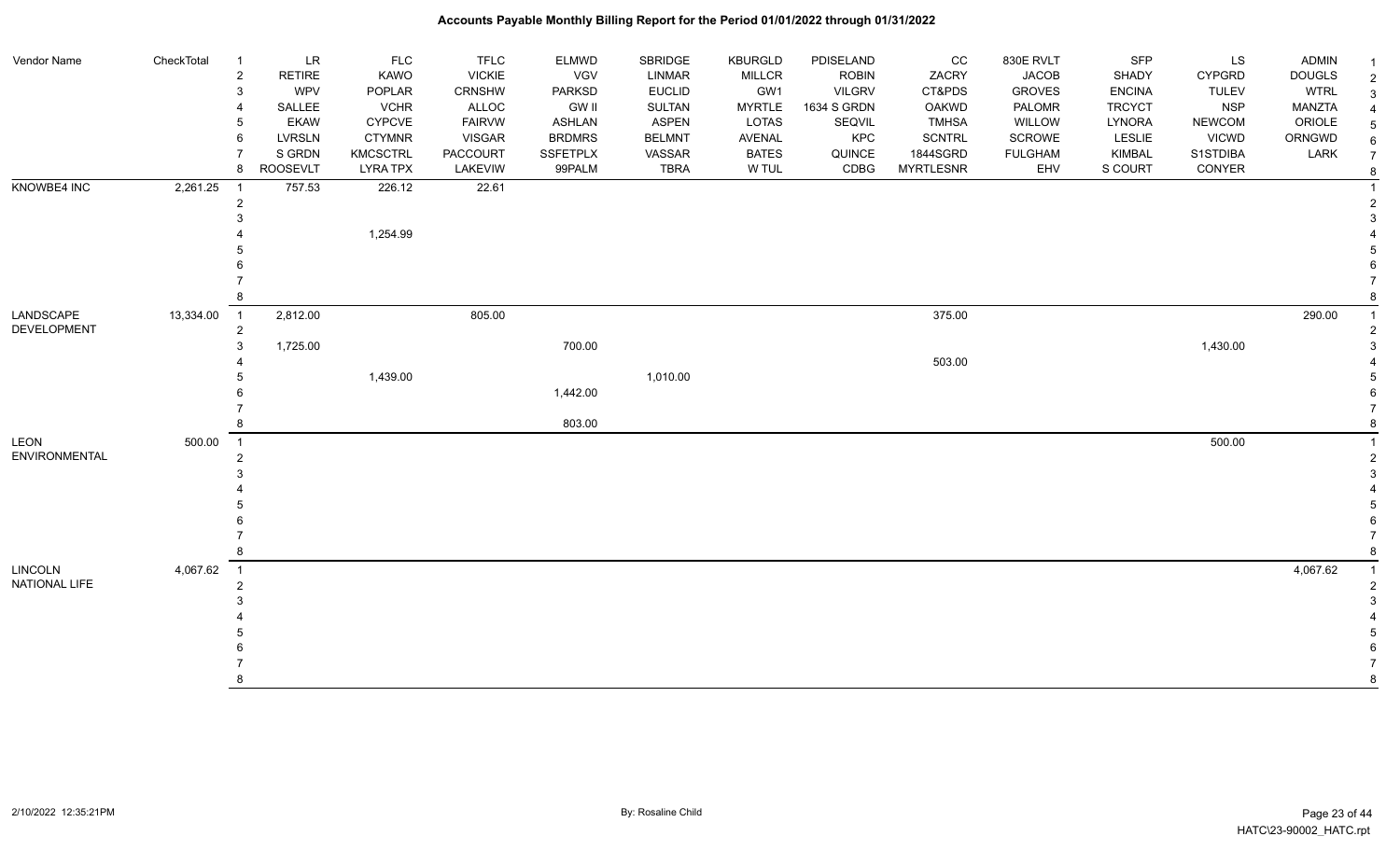| Vendor Name           | CheckTotal | $\overline{1}$             | <b>LR</b>       | FLC             | <b>TFLC</b>     | <b>ELMWD</b>    | SBRIDGE       | <b>KBURGLD</b> | PDISELAND     | cc               | 830E RVLT      | SFP           | LS            | <b>ADMIN</b>  |  |
|-----------------------|------------|----------------------------|-----------------|-----------------|-----------------|-----------------|---------------|----------------|---------------|------------------|----------------|---------------|---------------|---------------|--|
|                       |            | $\overline{2}$             | <b>RETIRE</b>   | <b>KAWO</b>     | <b>VICKIE</b>   | <b>VGV</b>      | LINMAR        | <b>MILLCR</b>  | <b>ROBIN</b>  | ZACRY            | <b>JACOB</b>   | SHADY         | <b>CYPGRD</b> | <b>DOUGLS</b> |  |
|                       |            | 3                          | <b>WPV</b>      | POPLAR          | CRNSHW          | <b>PARKSD</b>   | <b>EUCLID</b> | GW1            | <b>VILGRV</b> | CT&PDS           | <b>GROVES</b>  | <b>ENCINA</b> | <b>TULEV</b>  | <b>WTRL</b>   |  |
|                       |            | $\overline{4}$             | SALLEE          | <b>VCHR</b>     | ALLOC           | <b>GW II</b>    | SULTAN        | <b>MYRTLE</b>  | 1634 S GRDN   | <b>OAKWD</b>     | PALOMR         | <b>TRCYCT</b> | <b>NSP</b>    | MANZTA        |  |
|                       |            | 5                          | <b>EKAW</b>     | <b>CYPCVE</b>   | <b>FAIRVW</b>   | <b>ASHLAN</b>   | <b>ASPEN</b>  | LOTAS          | SEQVIL        | <b>TMHSA</b>     | WILLOW         | LYNORA        | <b>NEWCOM</b> | ORIOLE        |  |
|                       |            | 6                          | LVRSLN          | <b>CTYMNR</b>   | <b>VISGAR</b>   | <b>BRDMRS</b>   | <b>BELMNT</b> | AVENAL         | <b>KPC</b>    | <b>SCNTRL</b>    | <b>SCROWE</b>  | <b>LESLIE</b> | <b>VICWD</b>  | ORNGWD        |  |
|                       |            | $\overline{7}$             | S GRDN          | <b>KMCSCTRL</b> | <b>PACCOURT</b> | <b>SSFETPLX</b> | VASSAR        | <b>BATES</b>   | QUINCE        | 1844SGRD         | <b>FULGHAM</b> | KIMBAL        | S1STDIBA      | LARK          |  |
|                       |            | 8                          | <b>ROOSEVLT</b> | <b>LYRA TPX</b> | LAKEVIW         | 99PALM          | <b>TBRA</b>   | W TUL          | CDBG          | <b>MYRTLESNR</b> | EHV            | S COURT       | CONYER        |               |  |
| <b>LONDON</b>         | 1,590.00   | $\overline{1}$             | 1,590.00        |                 |                 |                 |               |                |               |                  |                |               |               |               |  |
| <b>COMMUNITY</b>      |            | $\overline{2}$             |                 |                 |                 |                 |               |                |               |                  |                |               |               |               |  |
|                       |            | 3                          |                 |                 |                 |                 |               |                |               |                  |                |               |               |               |  |
|                       |            |                            |                 |                 |                 |                 |               |                |               |                  |                |               |               |               |  |
|                       |            | 5                          |                 |                 |                 |                 |               |                |               |                  |                |               |               |               |  |
|                       |            |                            |                 |                 |                 |                 |               |                |               |                  |                |               |               |               |  |
|                       |            |                            |                 |                 |                 |                 |               |                |               |                  |                |               |               |               |  |
|                       |            | 8                          |                 |                 |                 |                 |               |                |               |                  |                |               |               |               |  |
| LOWES                 | 6,806.78   | $\overline{1}$             | 621.32          | 1,417.86        | 25.70           |                 |               |                |               |                  |                | 1,008.06      |               | 293.99        |  |
|                       |            | $\overline{2}$             |                 |                 |                 | 394.26          |               |                |               |                  | 1,178.49       |               |               |               |  |
|                       |            | 3                          |                 |                 |                 |                 |               |                | 22.64         | 131.56           |                |               | 144.96        |               |  |
|                       |            |                            |                 |                 |                 |                 |               |                |               |                  |                |               |               |               |  |
|                       |            |                            |                 |                 |                 |                 | 56.22         |                |               |                  |                |               | 749.52        |               |  |
|                       |            | 6                          |                 |                 |                 | 88.79           |               |                |               |                  |                |               |               |               |  |
|                       |            |                            |                 |                 |                 |                 | 290.77        |                |               | 347.36           |                | 35.28         |               |               |  |
|                       |            | 8                          |                 |                 |                 |                 |               |                |               |                  |                |               |               |               |  |
| MAJCO INC DBA         | 1,172.87   | $\overline{\phantom{0}}$ 1 | 607.61          |                 | 101.00          |                 |               |                |               |                  |                | 195.12        | 121.12        |               |  |
| <b>BIG BRAND TIRE</b> |            | $\overline{c}$             |                 |                 |                 |                 |               |                |               |                  |                |               |               |               |  |
|                       |            | 3                          |                 | 47.10           |                 |                 |               |                |               |                  |                |               |               |               |  |
|                       |            |                            |                 |                 |                 |                 |               |                |               |                  |                |               |               |               |  |
|                       |            |                            |                 |                 |                 |                 |               | 20.18          | 33.64         |                  |                |               | 47.10         |               |  |
|                       |            |                            |                 |                 |                 |                 |               |                |               |                  |                |               |               |               |  |
|                       |            |                            |                 |                 |                 |                 |               |                |               |                  |                |               |               |               |  |
|                       |            | 8                          |                 |                 |                 |                 |               |                |               |                  |                |               |               |               |  |
| MARIO PEREZ DBA       | 1,450.00   | $\overline{\phantom{0}}$ 1 |                 |                 |                 |                 |               |                |               |                  |                |               |               |               |  |
| <b>MARIOS</b>         |            | $\overline{2}$             |                 |                 |                 |                 | 1,000.00      |                |               |                  |                |               |               |               |  |
|                       |            | 3                          |                 |                 |                 |                 |               |                |               |                  |                |               |               |               |  |
|                       |            |                            |                 |                 |                 |                 |               |                |               |                  |                |               |               |               |  |
|                       |            | 5                          |                 |                 |                 | 100.00          |               | 100.00         |               | 250.00           |                |               |               |               |  |
|                       |            |                            |                 |                 |                 |                 |               |                |               |                  |                |               |               |               |  |
|                       |            |                            |                 |                 |                 |                 |               |                |               |                  |                |               |               |               |  |
|                       |            | 8                          |                 |                 |                 |                 |               |                |               |                  |                |               |               |               |  |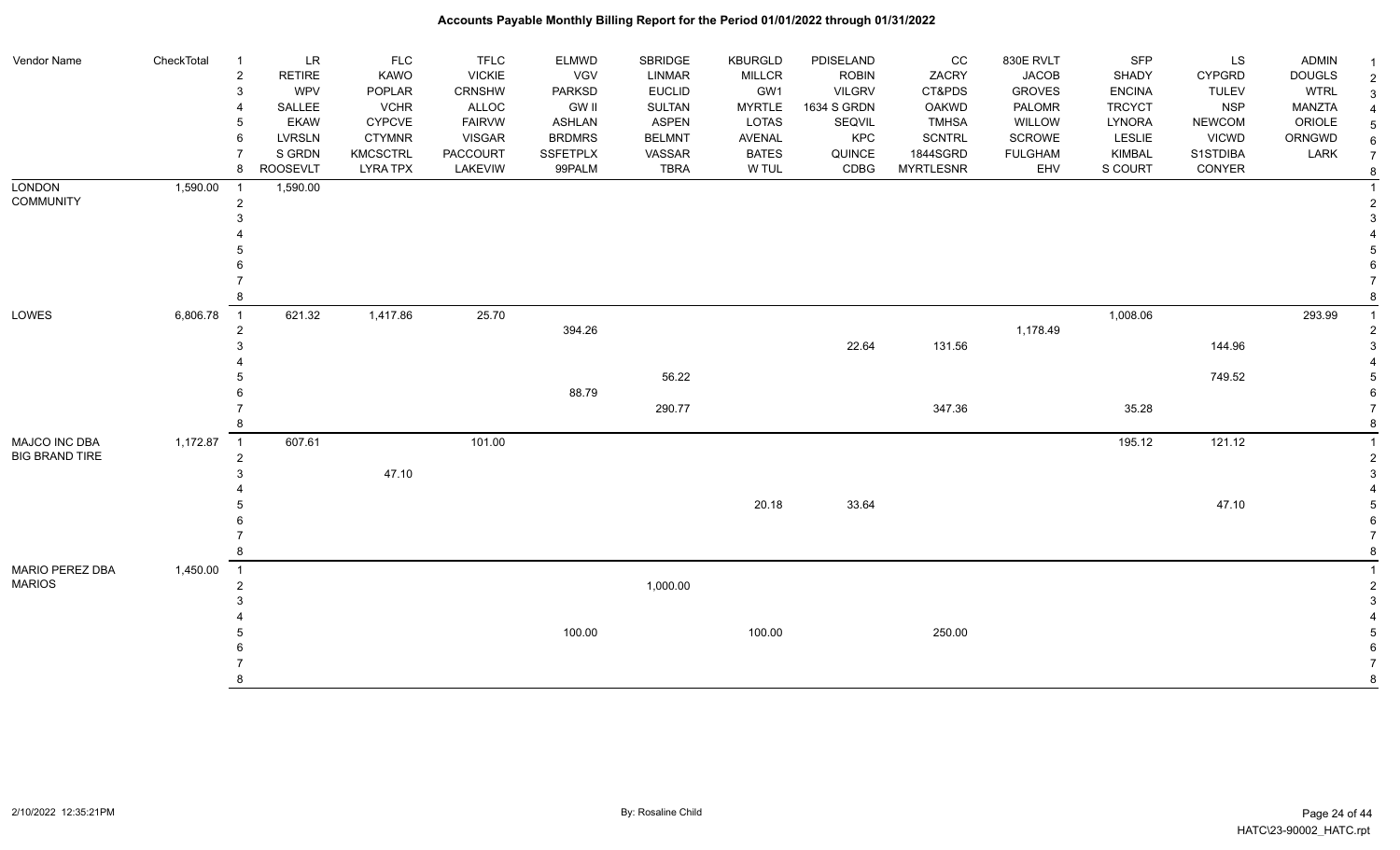#### Vendor Name CheckTotal 1 LR FLC FLC ELMWD SBRIDGE KBURGLD PDISELAND CC 830E RVLT SFP LS ADMIN <sub>1</sub> 2 RETIRE KAWO VICKIE VGV LINMAR MILLCR ROBIN ZACRY JACOB SHADY CYPGRD DOUGLS 2 3 WPV POPLAR CRNSHW PARKSD EUCLID GW1 VILGRV CT&PDS GROVES ENCINA TULEV WTRL 3 4 SALLEE VCHR ALLOC GW II SULTAN MYRTLE 1634 S GRDN OAKWD PALOMR TRCYCT NSP MANZTA 4 5 EKAW CYPCVE FAIRVW ASHLAN ASPEN LOTAS SEQVIL TMHSA WILLOW LYNORA NEWCOM ORIOLE 5 6 LVRSLN CTYMNR VISGAR BRDMRS BELMNT AVENAL KPC SCNTRL SCROWE LESLIE VICWD ORNGWD  $_{6}$ 7 SIGRDN KMCSCTRL PACCOURT SSFETPLX VASSAR BATES QUINCE 1844SGRD FULGHAM KIMBAL S1STDIBA LARK 7 8 ROOSEVLT LYRA TPX LAKEVIW 99PALM TBRA W TUL CDBG MYRTLESNR EHV S COURT CONYER <sub>8</sub> MATSON ALARM, INC 361.50 1 1 2 39.50 2  $33$  39.50  $39.50$  4 4 5 170.00 36.50 5  $6$  7 39.50 7 8 8 MCCORMICK, KABOT & LEW 8,893.50 1 1,910.48 47.60 4.76 1,012.00 457.30 1,015.00 1 2 308.55 2  $3$  533.50 59.50 59.50 59.50 59.50 59.50 59.50 59.50 59.50 59.50 59.50 59.50 59.50 59.50 59.50 59.50 59.50 59.50 59.50 59.50 59.50 59.50 59.50 59.50 59.50 59.50 59.50 59.50 59.50 59.50 59.50 59.50 59.50 59.50 59.50 59.50 4 2,416.01 17.00 4  $5 - 5$  59.50  $144.50$  5  $6$  7 7 8 701.25 187.00 8 <code>MECHANICS</code> BANK  $\,$   $\,$  7,584.82  $\,$  1  $\,$   $\,$  1  $\,$   $\,$  1  $\,$   $\,$  1  $\,$   $\,$  1  $\,$   $\,$  1  $\,$   $\,$  1  $\,$   $\,$  1  $\,$   $\,$  1  $\,$   $\,$  1  $\,$   $\,$  1  $\,$   $\,$  1  $\,$   $\,$   $\,$  1  $\,$   $\,$   $\,$   $\,$   $\,$   $\,$  2 2  $3<sup>3</sup>$  4 4 5 7,584.82 5  $6$  7 7 8 8 MEDICAL EYE SERVICES 979.53 1 979.53 1 2 2  $3<sup>3</sup>$  4 4 5 5  $6$  7 7 8 8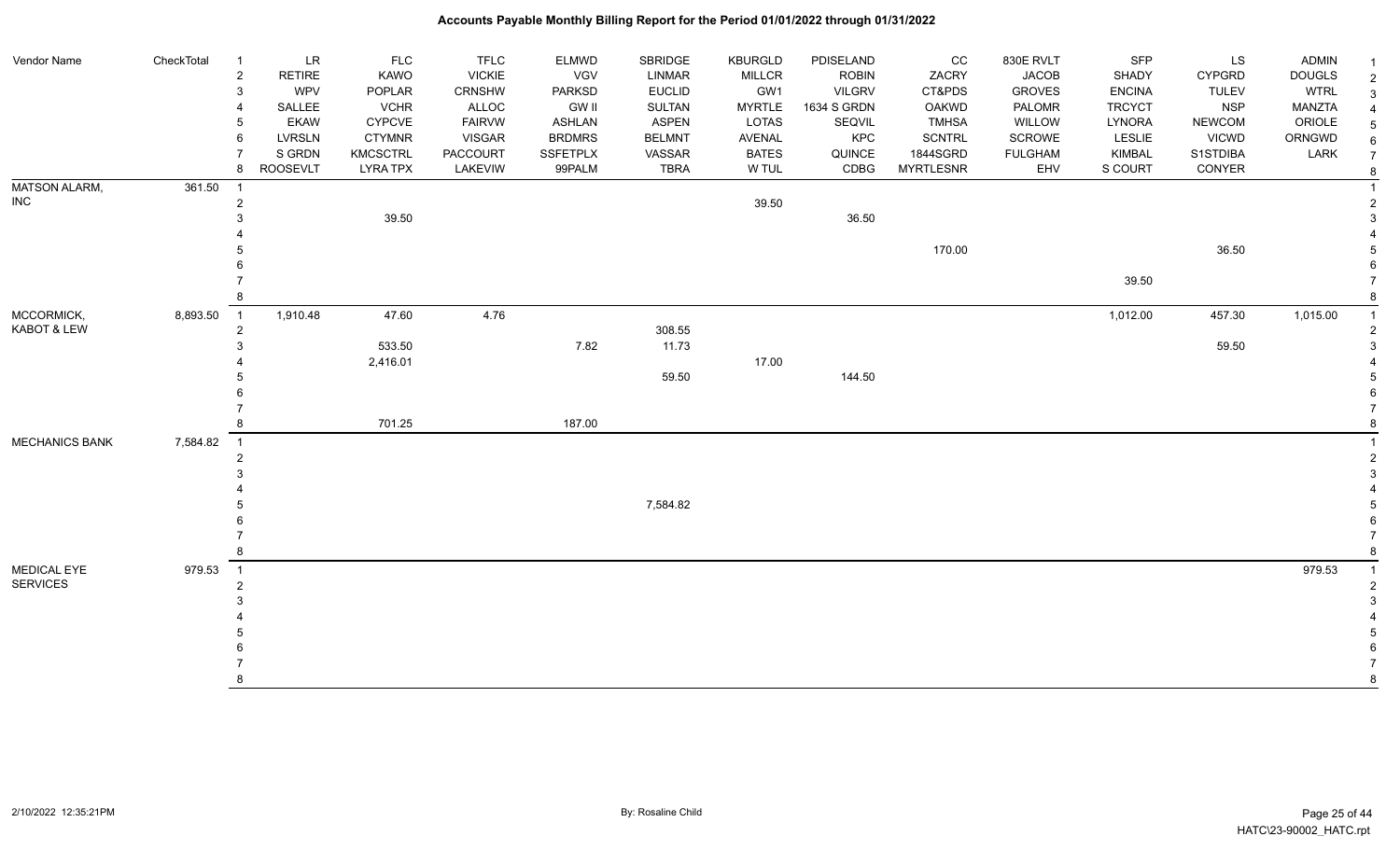| Vendor Name                   | CheckTotal  | $\overline{1}$           | <b>LR</b>     | <b>FLC</b>      | <b>TFLC</b>   | <b>ELMWD</b>    | SBRIDGE       | <b>KBURGLD</b> | PDISELAND     | CC               | 830E RVLT      | SFP           | LS            | <b>ADMIN</b>  |  |
|-------------------------------|-------------|--------------------------|---------------|-----------------|---------------|-----------------|---------------|----------------|---------------|------------------|----------------|---------------|---------------|---------------|--|
|                               |             | $\sqrt{2}$               | <b>RETIRE</b> | KAWO            | <b>VICKIE</b> | VGV             | <b>LINMAR</b> | MILLCR         | <b>ROBIN</b>  | ZACRY            | <b>JACOB</b>   | SHADY         | <b>CYPGRD</b> | <b>DOUGLS</b> |  |
|                               |             | 3                        | WPV           | POPLAR          | <b>CRNSHW</b> | <b>PARKSD</b>   | <b>EUCLID</b> | GW1            | <b>VILGRV</b> | CT&PDS           | <b>GROVES</b>  | <b>ENCINA</b> | <b>TULEV</b>  | <b>WTRL</b>   |  |
|                               |             | $\overline{4}$           | SALLEE        | <b>VCHR</b>     | ALLOC         | <b>GW II</b>    | SULTAN        | <b>MYRTLE</b>  | 1634 S GRDN   | <b>OAKWD</b>     | PALOMR         | <b>TRCYCT</b> | <b>NSP</b>    | MANZTA        |  |
|                               |             | 5                        | <b>EKAW</b>   | <b>CYPCVE</b>   | <b>FAIRVW</b> | <b>ASHLAN</b>   | ASPEN         | LOTAS          | SEQVIL        | <b>TMHSA</b>     | WILLOW         | LYNORA        | <b>NEWCOM</b> | ORIOLE        |  |
|                               |             | 6                        | LVRSLN        | <b>CTYMNR</b>   | <b>VISGAR</b> | <b>BRDMRS</b>   | <b>BELMNT</b> | <b>AVENAL</b>  | <b>KPC</b>    | <b>SCNTRL</b>    | <b>SCROWE</b>  | <b>LESLIE</b> | <b>VICWD</b>  | ORNGWD        |  |
|                               |             | $\overline{7}$           | S GRDN        | <b>KMCSCTRL</b> | PACCOURT      | <b>SSFETPLX</b> | VASSAR        | <b>BATES</b>   | QUINCE        | 1844SGRD         | <b>FULGHAM</b> | <b>KIMBAL</b> | S1STDIBA      | LARK          |  |
|                               |             | 8                        | ROOSEVLT      | <b>LYRA TPX</b> | LAKEVIW       | 99PALM          | TBRA          | W TUL          | CDBG          | <b>MYRTLESNR</b> | EHV            | S COURT       | CONYER        |               |  |
| METZNER INC dba               | 440.00      | $\overline{1}$           |               |                 |               |                 |               |                |               |                  |                |               |               |               |  |
| JACK & JEFF                   |             | $\overline{2}$           |               |                 |               |                 |               |                |               |                  |                |               |               |               |  |
|                               |             | 3                        |               |                 |               |                 |               |                |               |                  |                |               |               |               |  |
|                               |             |                          |               |                 |               |                 |               |                |               |                  |                |               |               |               |  |
|                               |             |                          |               |                 |               |                 |               |                |               |                  |                |               |               |               |  |
|                               |             |                          |               |                 |               |                 |               |                |               |                  |                |               |               |               |  |
|                               |             |                          |               |                 |               |                 |               |                |               |                  |                |               |               |               |  |
|                               |             | 8                        |               |                 |               | 440.00          |               |                |               |                  |                |               |               |               |  |
| MICHAEAL C.                   | 124.59      | $\overline{1}$           |               |                 |               |                 |               |                |               |                  |                |               |               | 124.59        |  |
| NELSON / NELSON               |             | $\overline{2}$           |               |                 |               |                 |               |                |               |                  |                |               |               |               |  |
|                               |             | 3                        |               |                 |               |                 |               |                |               |                  |                |               |               |               |  |
|                               |             |                          |               |                 |               |                 |               |                |               |                  |                |               |               |               |  |
|                               |             |                          |               |                 |               |                 |               |                |               |                  |                |               |               |               |  |
|                               |             | 6                        |               |                 |               |                 |               |                |               |                  |                |               |               |               |  |
|                               |             | 8                        |               |                 |               |                 |               |                |               |                  |                |               |               |               |  |
|                               |             |                          |               |                 |               |                 |               |                |               |                  |                |               |               |               |  |
| MID VALLEY<br><b>DISPOSAL</b> | 12,112.79 1 |                          | 1,873.53      | 9,310.28        |               |                 |               |                |               |                  |                |               |               |               |  |
|                               |             | $\overline{c}$<br>3      |               |                 |               |                 |               |                | 426.27        |                  |                |               |               |               |  |
|                               |             |                          |               |                 |               |                 |               |                |               |                  | 502.71         |               |               |               |  |
|                               |             |                          |               |                 |               |                 |               |                |               |                  |                |               |               |               |  |
|                               |             |                          |               |                 |               |                 |               |                |               |                  |                |               |               |               |  |
|                               |             |                          |               |                 |               |                 |               |                |               |                  |                |               |               |               |  |
|                               |             | 8                        |               |                 |               |                 |               |                |               |                  |                |               |               |               |  |
| <b>MORRIS LEVIN &amp;</b>     | 61.71       | $\overline{\phantom{1}}$ | 30.29         |                 |               |                 |               |                |               |                  |                |               |               |               |  |
| SON INC                       |             | $\overline{2}$           |               |                 |               |                 |               |                |               |                  |                |               |               |               |  |
|                               |             | 3                        |               |                 |               |                 |               |                |               |                  |                |               | 31.42         |               |  |
|                               |             |                          |               |                 |               |                 |               |                |               |                  |                |               |               |               |  |
|                               |             |                          |               |                 |               |                 |               |                |               |                  |                |               |               |               |  |
|                               |             |                          |               |                 |               |                 |               |                |               |                  |                |               |               |               |  |
|                               |             |                          |               |                 |               |                 |               |                |               |                  |                |               |               |               |  |
|                               |             | 8                        |               |                 |               |                 |               |                |               |                  |                |               |               |               |  |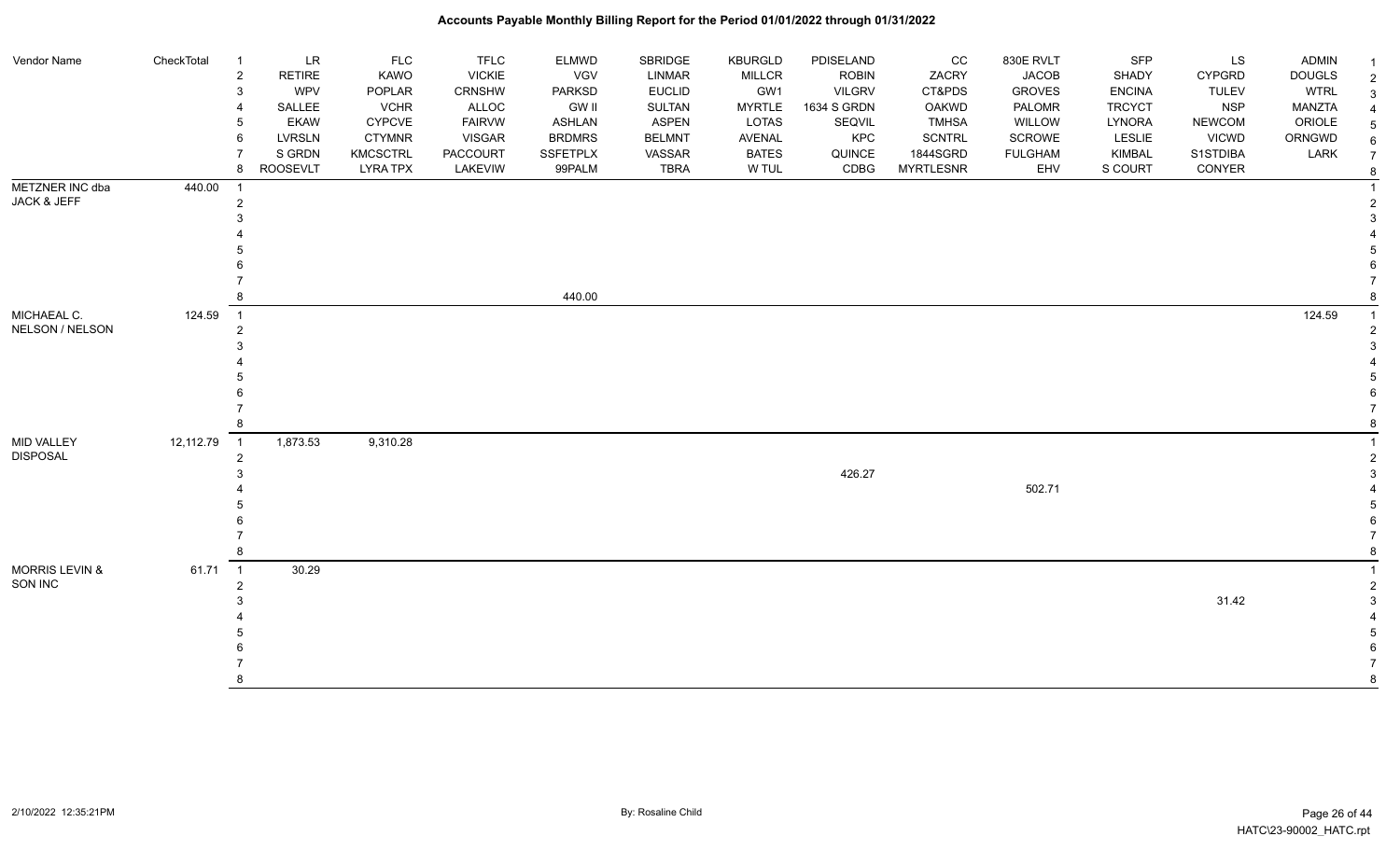| Vendor Name       | CheckTotal | $\overline{1}$      | <b>LR</b>       | FLC             | <b>TFLC</b>   | <b>ELMWD</b>    | SBRIDGE       | <b>KBURGLD</b> | PDISELAND     | $_{\rm CC}$      | 830E RVLT      | SFP           | LS            | <b>ADMIN</b>  |                |
|-------------------|------------|---------------------|-----------------|-----------------|---------------|-----------------|---------------|----------------|---------------|------------------|----------------|---------------|---------------|---------------|----------------|
|                   |            | $\sqrt{2}$          | <b>RETIRE</b>   | KAWO            | <b>VICKIE</b> | VGV             | <b>LINMAR</b> | <b>MILLCR</b>  | <b>ROBIN</b>  | ZACRY            | <b>JACOB</b>   | SHADY         | <b>CYPGRD</b> | <b>DOUGLS</b> | 2              |
|                   |            | $\mathsf 3$         | <b>WPV</b>      | POPLAR          | CRNSHW        | <b>PARKSD</b>   | <b>EUCLID</b> | GW1            | <b>VILGRV</b> | CT&PDS           | <b>GROVES</b>  | <b>ENCINA</b> | <b>TULEV</b>  | <b>WTRL</b>   |                |
|                   |            | $\overline{4}$      | SALLEE          | <b>VCHR</b>     | ALLOC         | <b>GW II</b>    | <b>SULTAN</b> | <b>MYRTLE</b>  | 1634 S GRDN   | OAKWD            | PALOMR         | <b>TRCYCT</b> | <b>NSP</b>    | <b>MANZTA</b> |                |
|                   |            | 5                   | <b>EKAW</b>     | <b>CYPCVE</b>   | <b>FAIRVW</b> | <b>ASHLAN</b>   | <b>ASPEN</b>  | <b>LOTAS</b>   | SEQVIL        | <b>TMHSA</b>     | WILLOW         | LYNORA        | <b>NEWCOM</b> | ORIOLE        |                |
|                   |            | 6                   | <b>LVRSLN</b>   | <b>CTYMNR</b>   | <b>VISGAR</b> | <b>BRDMRS</b>   | <b>BELMNT</b> | AVENAL         | KPC           | <b>SCNTRL</b>    | SCROWE         | <b>LESLIE</b> | <b>VICWD</b>  | ORNGWD        |                |
|                   |            | $\overline{7}$      | S GRDN          | <b>KMCSCTRL</b> | PACCOURT      | <b>SSFETPLX</b> | VASSAR        | <b>BATES</b>   | QUINCE        | 1844SGRD         | <b>FULGHAM</b> | <b>KIMBAL</b> | S1STDIBA      | LARK          |                |
|                   |            | 8                   | <b>ROOSEVLT</b> | <b>LYRA TPX</b> | LAKEVIW       | 99PALM          | <b>TBRA</b>   | W TUL          | CDBG          | <b>MYRTLESNR</b> | EHV            | S COURT       | CONYER        |               |                |
| NAN MCKAY AND     | 22,796.70  | $\overline{1}$      |                 |                 |               |                 |               |                |               |                  |                |               |               |               |                |
| ASSOCIATES, INC   |            | $\overline{2}$      |                 |                 |               |                 |               |                |               |                  |                |               |               |               |                |
|                   |            | $\mathbf{3}$        |                 |                 |               |                 |               |                |               |                  |                |               |               |               |                |
|                   |            | 4                   |                 | 22,762.84       |               |                 |               |                |               |                  |                |               |               |               |                |
|                   |            | 5                   |                 |                 |               |                 |               |                |               |                  |                |               |               |               |                |
|                   |            |                     |                 |                 |               |                 |               |                |               |                  |                |               |               |               |                |
|                   |            | 8                   |                 |                 |               |                 |               |                |               |                  | 33.86          |               |               |               |                |
|                   |            |                     |                 |                 |               |                 |               |                |               |                  |                |               |               |               |                |
| NATIONAL LEASED   | 660.00     | $\overline{1}$      | 221.10          | 66.00           | 6.60          |                 |               |                |               |                  |                |               |               |               |                |
| <b>HOUSING</b>    |            | $\overline{2}$<br>3 |                 |                 |               |                 |               |                |               |                  |                |               |               |               |                |
|                   |            |                     |                 | 366.30          |               |                 |               |                |               |                  |                |               |               |               |                |
|                   |            | 5                   |                 |                 |               |                 |               |                |               |                  |                |               |               |               |                |
|                   |            | 6                   |                 |                 |               |                 |               |                |               |                  |                |               |               |               |                |
|                   |            | $\overline{7}$      |                 |                 |               |                 |               |                |               |                  |                |               |               |               |                |
|                   |            | 8                   |                 |                 |               |                 |               |                |               |                  |                |               |               |               |                |
| <b>OACYS</b>      | 399.60     | $\overline{1}$      |                 |                 |               |                 |               |                |               |                  |                | 99.90         |               |               |                |
| <b>TECHNOLOGY</b> |            | $\overline{c}$      |                 |                 |               |                 |               |                |               |                  |                |               |               |               |                |
|                   |            | 3                   |                 | 99.90           |               |                 |               |                | 49.96         |                  |                |               |               |               |                |
|                   |            |                     |                 |                 |               |                 |               |                |               |                  | 49.94          |               |               |               |                |
|                   |            | 5                   |                 |                 |               |                 |               |                |               |                  |                |               |               |               |                |
|                   |            | 6                   |                 |                 |               |                 | 99.90         |                |               |                  |                |               |               |               |                |
|                   |            | $\overline{7}$      |                 |                 |               |                 |               |                |               |                  |                |               |               |               |                |
|                   |            | 8                   |                 |                 |               |                 |               |                |               |                  |                |               |               |               |                |
| OFELIA'S          | 3,850.00   | $\overline{1}$      | 680.00          |                 | 965.00        |                 |               |                |               |                  |                | 250.00        | 250.00        |               |                |
| <b>CLEANING</b>   |            | $\overline{2}$      |                 |                 |               |                 |               |                |               |                  |                |               |               |               | $\overline{2}$ |
|                   |            | 3                   |                 |                 |               |                 |               |                |               |                  |                |               | 785.00        |               |                |
|                   |            |                     |                 |                 |               |                 |               |                |               |                  |                |               |               |               |                |
|                   |            | 5                   |                 |                 |               |                 |               |                | 320.00        |                  |                |               |               |               |                |
|                   |            |                     |                 |                 |               | 600.00          |               |                |               |                  |                |               |               |               |                |
|                   |            |                     |                 |                 |               |                 |               |                |               |                  |                |               |               |               |                |
|                   |            | 8                   |                 |                 |               |                 |               |                |               |                  |                |               |               |               |                |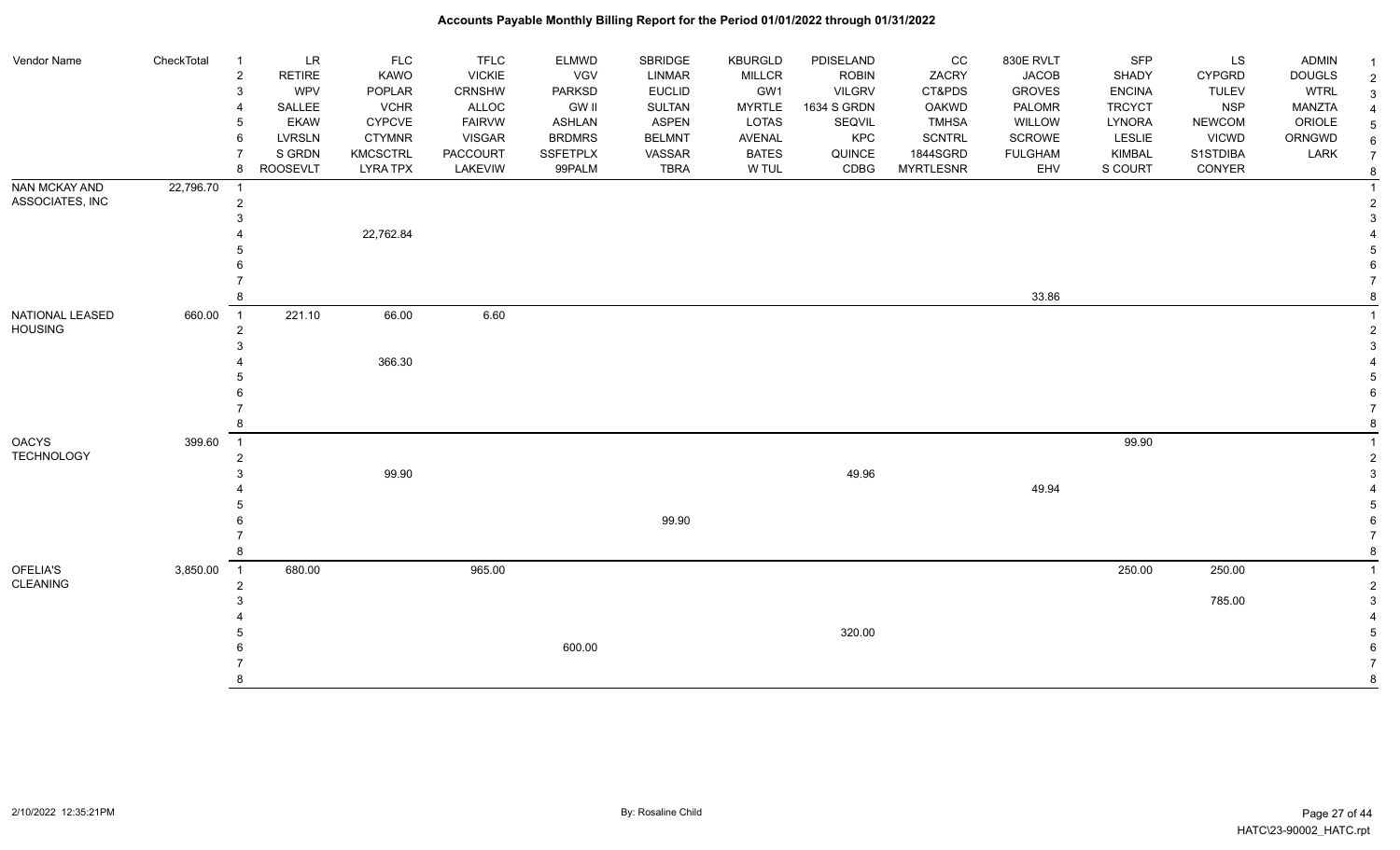| Vendor Name      | CheckTotal<br>-1            | LR                       | <b>FLC</b>      | <b>TFLC</b>     | ELMWD           | SBRIDGE       | <b>KBURGLD</b> | PDISELAND     | CC               | 830E RVLT      | SFP           | LS            | <b>ADMIN</b>  |                |
|------------------|-----------------------------|--------------------------|-----------------|-----------------|-----------------|---------------|----------------|---------------|------------------|----------------|---------------|---------------|---------------|----------------|
|                  |                             | RETIRE<br>$\overline{c}$ | KAWO            | <b>VICKIE</b>   | VGV             | <b>LINMAR</b> | <b>MILLCR</b>  | <b>ROBIN</b>  | ZACRY            | <b>JACOB</b>   | <b>SHADY</b>  | <b>CYPGRD</b> | <b>DOUGLS</b> |                |
|                  |                             | WPV<br>3                 | POPLAR          | <b>CRNSHW</b>   | PARKSD          | <b>EUCLID</b> | GW1            | <b>VILGRV</b> | CT&PDS           | <b>GROVES</b>  | <b>ENCINA</b> | <b>TULEV</b>  | <b>WTRL</b>   | 3              |
|                  |                             | SALLEE                   | <b>VCHR</b>     | ALLOC           | <b>GW II</b>    | <b>SULTAN</b> | <b>MYRTLE</b>  | 1634 S GRDN   | <b>OAKWD</b>     | PALOMR         | <b>TRCYCT</b> | <b>NSP</b>    | MANZTA        |                |
|                  |                             | <b>EKAW</b>              | <b>CYPCVE</b>   | <b>FAIRVW</b>   | <b>ASHLAN</b>   | <b>ASPEN</b>  | <b>LOTAS</b>   | SEQVIL        | <b>TMHSA</b>     | <b>WILLOW</b>  | <b>LYNORA</b> | <b>NEWCOM</b> | ORIOLE        |                |
|                  |                             | <b>LVRSLN</b><br>6       | <b>CTYMNR</b>   | <b>VISGAR</b>   | <b>BRDMRS</b>   | <b>BELMNT</b> | <b>AVENAL</b>  | <b>KPC</b>    | <b>SCNTRL</b>    | SCROWE         | LESLIE        | <b>VICWD</b>  | ORNGWD        |                |
|                  |                             | S GRDN                   | <b>KMCSCTRL</b> | <b>PACCOURT</b> | <b>SSFETPLX</b> | VASSAR        | <b>BATES</b>   | QUINCE        | 1844SGRD         | <b>FULGHAM</b> | <b>KIMBAL</b> | S1STDIBA      | LARK          |                |
|                  |                             | <b>ROOSEVLT</b><br>8     | <b>LYRA TPX</b> | LAKEVIW         | 99PALM          | <b>TBRA</b>   | W TUL          | CDBG          | <b>MYRTLESNR</b> | EHV            | S COURT       | CONYER        |               | 8              |
| OFFICE DEPOT     | 8,396.25<br>- 1             | 2,752.74                 | 318.48          | 41.26           |                 |               |                |               |                  |                | 534.19        | 330.49        | 2,538.41      |                |
|                  |                             | $\overline{2}$           |                 |                 |                 |               |                |               |                  |                |               |               |               |                |
|                  |                             |                          | 254.46          |                 | 2.06            | 4.12          |                |               |                  |                |               |               |               |                |
|                  |                             |                          | 1,009.89        |                 |                 |               |                |               |                  |                |               |               |               |                |
|                  |                             |                          |                 |                 | 50.78           |               | 55.92          | 96.67         |                  |                |               | 406.78        |               |                |
|                  |                             |                          |                 |                 |                 |               |                |               |                  |                |               |               |               |                |
|                  |                             |                          |                 |                 |                 |               |                |               |                  |                |               |               |               |                |
|                  |                             |                          |                 |                 |                 |               |                |               |                  |                |               |               |               |                |
| OFFICE PRIDE     | 2,210.64<br>$\overline{1}$  | 846.83                   | 94.51           | 9.45            |                 |               |                |               |                  |                | 170.49        | 105.48        | 3.29          |                |
|                  |                             |                          | 81.22           |                 |                 |               |                |               |                  |                |               |               |               |                |
|                  |                             |                          |                 |                 |                 |               |                |               |                  |                |               |               |               |                |
|                  |                             |                          | 704.61          |                 | 16.21           |               | 17.85          | 30.86         |                  |                |               | 129.84        |               |                |
|                  |                             |                          |                 |                 |                 |               |                |               |                  |                |               |               |               |                |
|                  |                             |                          |                 |                 |                 |               |                |               |                  |                |               |               |               |                |
|                  |                             |                          |                 |                 |                 |               |                |               |                  |                |               |               |               |                |
| OIL CHANGER INC  | 203.63<br>$\overline{1}$    | 162.49                   |                 | 41.14           |                 |               |                |               |                  |                |               |               |               |                |
|                  |                             |                          |                 |                 |                 |               |                |               |                  |                |               |               |               |                |
|                  |                             |                          |                 |                 |                 |               |                |               |                  |                |               |               |               |                |
|                  |                             |                          |                 |                 |                 |               |                |               |                  |                |               |               |               |                |
|                  |                             |                          |                 |                 |                 |               |                |               |                  |                |               |               |               |                |
|                  |                             |                          |                 |                 |                 |               |                |               |                  |                |               |               |               |                |
|                  |                             |                          |                 |                 |                 |               |                |               |                  |                |               |               |               |                |
|                  |                             |                          |                 |                 |                 |               |                |               |                  |                |               |               |               |                |
| ORWACA AGENCY    | $\overline{1}$<br>54,618.74 | 11,880.90                | 6,576.34        | 870.15          | 351.41          | 117.14        |                |               | 401.61           |                | 1,757.04      | 1,087.69      | 485.28        |                |
| <b>INSURANCE</b> |                             | $\overline{2}$           | 66.93           | 267.74          | 1,004.02        | 803.22        | 1,171.36       | 167.34        | 66.93            | 100.40         | 66.93         | 435.07        | 334.67        | 2              |
|                  |                             | 418.34                   | 836.68          | 50.20           | 401.61          | 953.82        | 803.22         | 803.22        | 334.67           | 1,221.56       | 50.20         | 953.82        | 819.95        | 3              |
|                  |                             | 66.93                    |                 |                 | 267.74          | 602.41        | 736.28         | 66.93         | 334.67           | 669.35         | 100.40        | 83.67         | 50.20         |                |
|                  |                             | 133.87                   | 870.15          | 133.87          | 167.34          | 786.48        | 133.87         | 317.94        | 970.55           | 167.34         | 66.93         | 1,338.69      | 200.80        | 5              |
|                  |                             |                          | 669.35          | 803.22          | 1,087.69        | 418.34        | 686.08         |               | 100.40           | 117.14         | 150.60        | 50.20         | 937.09        | 6              |
|                  |                             | 83.67                    | 401.61          | 552.21          | 167.34          | 117.13        | 234.27         | 100.40        | 334.67           |                | 1,589.75      | 33.47         | 66.93         | $\overline{7}$ |
|                  |                             | 401.61<br>8              | 217.54          | 167.34          | 937.09          |               | 66.93          |               |                  |                | 133.87        | 66.93         |               | 8              |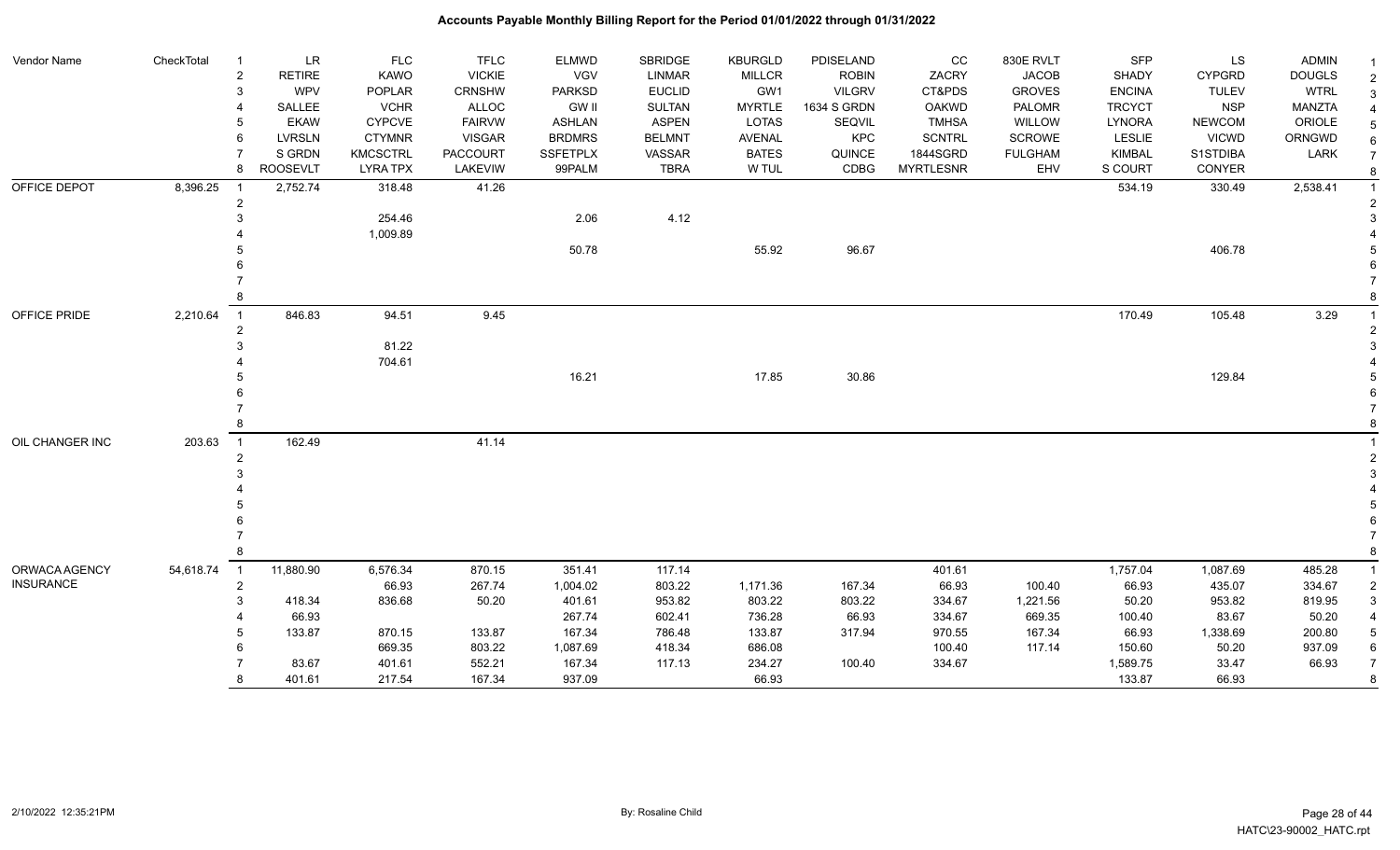| <b>Vendor Name</b> | CheckTotal | $\overline{1}$             | $\ensuremath{\mathsf{LR}}\xspace$ | FLC             | <b>TFLC</b>   | <b>ELMWD</b>    | SBRIDGE       | KBURGLD       | PDISELAND     | CC               | 830E RVLT      | <b>SFP</b>    | LS            | <b>ADMIN</b>  | $\mathbf{1}$   |
|--------------------|------------|----------------------------|-----------------------------------|-----------------|---------------|-----------------|---------------|---------------|---------------|------------------|----------------|---------------|---------------|---------------|----------------|
|                    |            | $\overline{2}$             | <b>RETIRE</b>                     | KAWO            | <b>VICKIE</b> | VGV             | LINMAR        | <b>MILLCR</b> | <b>ROBIN</b>  | ZACRY            | <b>JACOB</b>   | SHADY         | CYPGRD        | <b>DOUGLS</b> | $\overline{c}$ |
|                    |            | 3                          | WPV                               | POPLAR          | CRNSHW        | <b>PARKSD</b>   | <b>EUCLID</b> | GW1           | <b>VILGRV</b> | CT&PDS           | <b>GROVES</b>  | <b>ENCINA</b> | <b>TULEV</b>  | <b>WTRL</b>   | 3              |
|                    |            | $\overline{4}$             | SALLEE                            | <b>VCHR</b>     | ALLOC         | <b>GW II</b>    | <b>SULTAN</b> | <b>MYRTLE</b> | 1634 S GRDN   | <b>OAKWD</b>     | PALOMR         | <b>TRCYCT</b> | <b>NSP</b>    | <b>MANZTA</b> |                |
|                    |            | 5                          | <b>EKAW</b>                       | <b>CYPCVE</b>   | <b>FAIRVW</b> | <b>ASHLAN</b>   | <b>ASPEN</b>  | LOTAS         | SEQVIL        | <b>TMHSA</b>     | WILLOW         | LYNORA        | <b>NEWCOM</b> | ORIOLE        |                |
|                    |            | 6                          | LVRSLN                            | <b>CTYMNR</b>   | <b>VISGAR</b> | <b>BRDMRS</b>   | <b>BELMNT</b> | AVENAL        | KPC           | <b>SCNTRL</b>    | SCROWE         | LESLIE        | <b>VICWD</b>  | ORNGWD        |                |
|                    |            | $\overline{7}$             | S GRDN                            | <b>KMCSCTRL</b> | PACCOURT      | <b>SSFETPLX</b> | VASSAR        | <b>BATES</b>  | QUINCE        | 1844SGRD         | <b>FULGHAM</b> | KIMBAL        | S1STDIBA      | LARK          |                |
|                    |            | 8                          | <b>ROOSEVLT</b>                   | <b>LYRA TPX</b> | LAKEVIW       | 99PALM          | <b>TBRA</b>   | W TUL         | CDBG          | <b>MYRTLESNR</b> | EHV            | S COURT       | CONYER        |               | 8              |
| PACIFIC GAS &      | 1,185.83   | $\overline{\phantom{0}}$ 1 | 477.08                            |                 |               |                 |               |               |               |                  |                |               |               |               |                |
| <b>ELECTRIC</b>    |            | $\overline{2}$             |                                   |                 |               |                 | 284.40        |               |               |                  |                |               |               |               |                |
|                    |            | 3                          |                                   |                 |               | 3.36            | 230.17        |               |               |                  |                |               |               |               |                |
|                    |            |                            |                                   | 190.82          |               |                 |               |               |               |                  |                |               |               |               |                |
|                    |            |                            |                                   |                 |               |                 |               |               |               |                  |                |               |               |               |                |
|                    |            |                            |                                   |                 |               |                 |               |               |               |                  |                |               |               |               |                |
|                    |            |                            |                                   |                 |               |                 |               |               |               |                  |                |               |               |               |                |
|                    |            | 8                          |                                   |                 |               |                 |               |               |               |                  |                |               |               |               |                |
| <b>PACIFIC</b>     | 40.40      | $\overline{1}$             |                                   |                 |               |                 |               |               |               |                  |                |               |               |               |                |
| SUPPLY-VISALIA     |            | $\overline{2}$             |                                   |                 |               |                 |               |               |               |                  |                |               |               |               |                |
|                    |            | 3                          |                                   |                 |               |                 |               |               |               |                  |                |               |               |               |                |
|                    |            |                            |                                   |                 |               |                 |               |               |               |                  |                |               |               |               |                |
|                    |            |                            |                                   |                 |               |                 | 40.40         |               |               |                  |                |               |               |               |                |
|                    |            |                            |                                   |                 |               |                 |               |               |               |                  |                |               |               |               |                |
|                    |            |                            |                                   |                 |               |                 |               |               |               |                  |                |               |               |               |                |
|                    |            | 8                          |                                   |                 |               |                 |               |               |               |                  |                |               |               |               |                |
| PACIFIC WESTERN    | 10,843.85  | $\overline{1}$             |                                   |                 |               |                 |               |               |               |                  |                |               |               |               |                |
| <b>BANK</b>        |            | $\overline{2}$             |                                   |                 |               |                 |               |               |               |                  |                |               |               |               |                |
|                    |            | 3                          |                                   |                 |               |                 |               |               |               |                  |                |               |               |               |                |
|                    |            |                            |                                   |                 |               |                 |               |               |               |                  |                |               |               |               |                |
|                    |            |                            |                                   |                 |               |                 |               |               |               |                  |                |               |               |               |                |
|                    |            |                            |                                   |                 |               | 10,843.85       |               |               |               |                  |                |               |               |               |                |
|                    |            | 7                          |                                   |                 |               |                 |               |               |               |                  |                |               |               |               |                |
|                    |            | 8                          |                                   |                 |               |                 |               |               |               |                  |                |               |               |               |                |
| PACWEST DIRECT     | 444.89     | $\overline{1}$             | 149.06                            | 44.50           | 4.45          |                 |               |               |               |                  |                |               |               |               |                |
|                    |            | $\overline{2}$             |                                   |                 |               |                 |               |               |               |                  |                |               |               |               |                |
|                    |            | 3                          |                                   |                 |               |                 |               |               |               |                  |                |               |               |               |                |
|                    |            |                            |                                   | 246.88          |               |                 |               |               |               |                  |                |               |               |               |                |
|                    |            |                            |                                   |                 |               |                 |               |               |               |                  |                |               |               |               |                |
|                    |            |                            |                                   |                 |               |                 |               |               |               |                  |                |               |               |               |                |
|                    |            |                            |                                   |                 |               |                 |               |               |               |                  |                |               |               |               |                |
|                    |            | 8                          |                                   |                 |               |                 |               |               |               |                  |                |               |               |               | 8              |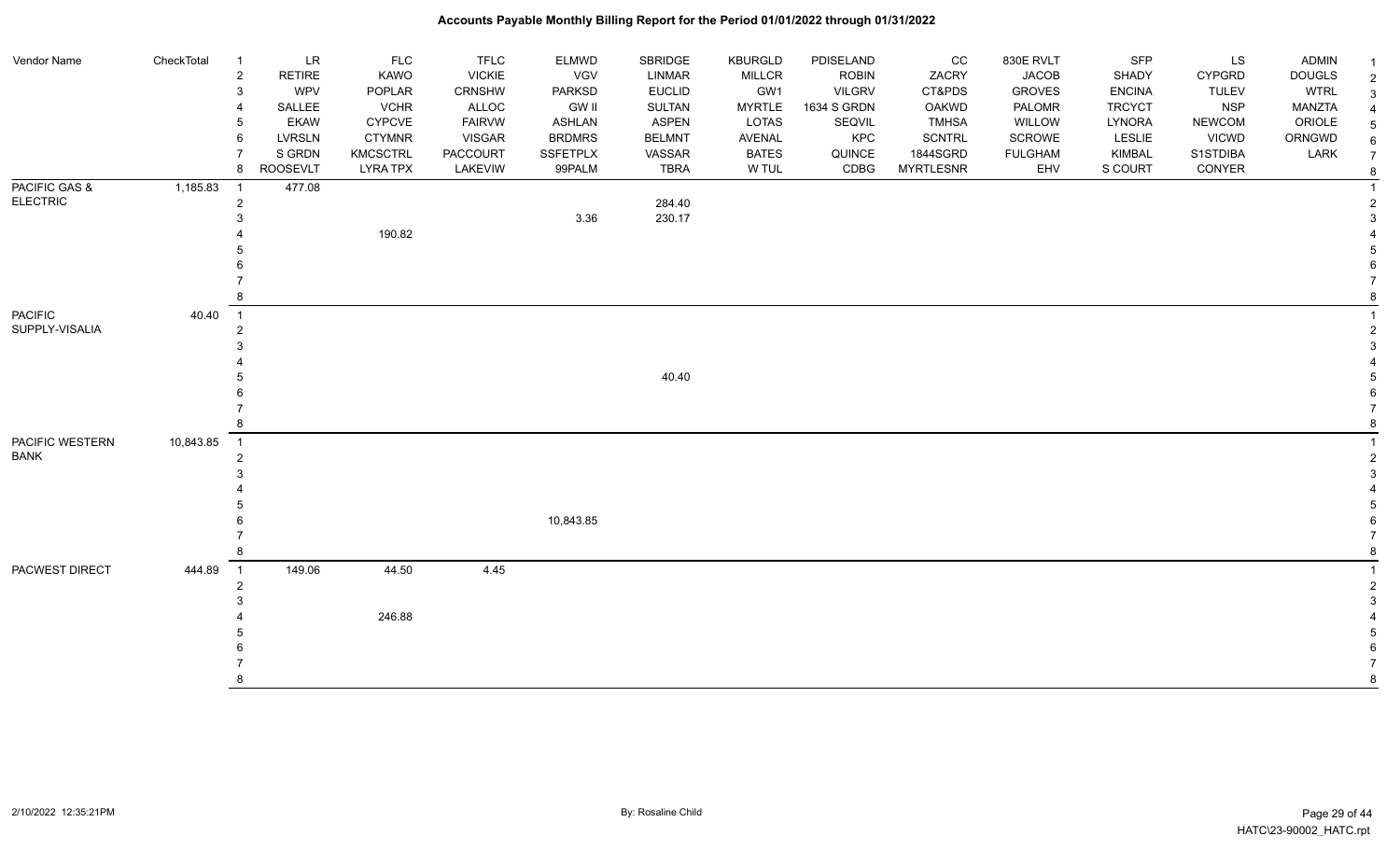| Vendor Name                | CheckTotal | $\overline{1}$                   | <b>LR</b>       | <b>FLC</b>      | <b>TFLC</b>   | <b>ELMWD</b>  | SBRIDGE       | <b>KBURGLD</b> | PDISELAND     | CC               | 830E RVLT      | <b>SFP</b>    | LS            | <b>ADMIN</b>  | $\mathbf 1$    |
|----------------------------|------------|----------------------------------|-----------------|-----------------|---------------|---------------|---------------|----------------|---------------|------------------|----------------|---------------|---------------|---------------|----------------|
|                            |            | $\overline{2}$                   | <b>RETIRE</b>   | <b>KAWO</b>     | <b>VICKIE</b> | VGV           | <b>LINMAR</b> | <b>MILLCR</b>  | <b>ROBIN</b>  | ZACRY            | <b>JACOB</b>   | SHADY         | <b>CYPGRD</b> | <b>DOUGLS</b> | $\overline{2}$ |
|                            |            | 3                                | <b>WPV</b>      | POPLAR          | CRNSHW        | <b>PARKSD</b> | <b>EUCLID</b> | GW1            | <b>VILGRV</b> | CT&PDS           | <b>GROVES</b>  | <b>ENCINA</b> | <b>TULEV</b>  | <b>WTRL</b>   | 3              |
|                            |            | 4                                | SALLEE          | <b>VCHR</b>     | ALLOC         | GW II         | <b>SULTAN</b> | <b>MYRTLE</b>  | 1634 S GRDN   | <b>OAKWD</b>     | PALOMR         | <b>TRCYCT</b> | <b>NSP</b>    | <b>MANZTA</b> |                |
|                            |            | 5                                | <b>EKAW</b>     | <b>CYPCVE</b>   | <b>FAIRVW</b> | <b>ASHLAN</b> | <b>ASPEN</b>  | <b>LOTAS</b>   | SEQVIL        | <b>TMHSA</b>     | WILLOW         | LYNORA        | <b>NEWCOM</b> | ORIOLE        | 5              |
|                            |            | 6                                | <b>LVRSLN</b>   | <b>CTYMNR</b>   | VISGAR        | <b>BRDMRS</b> | <b>BELMNT</b> | AVENAL         | KPC           | <b>SCNTRL</b>    | SCROWE         | LESLIE        | <b>VICWD</b>  | ORNGWD        | 6              |
|                            |            |                                  | S GRDN          | <b>KMCSCTRL</b> | PACCOURT      | SSFETPLX      | VASSAR        | <b>BATES</b>   | QUINCE        | 1844SGRD         | <b>FULGHAM</b> | KIMBAL        | S1STDIBA      | LARK          | $\overline{7}$ |
|                            |            | 8                                | <b>ROOSEVLT</b> | <b>LYRA TPX</b> | LAKEVIW       | 99PALM        | <b>TBRA</b>   | W TUL          | CDBG          | <b>MYRTLESNR</b> | EHV            | S COURT       | CONYER        |               | 8              |
| <b>PALM</b>                | 480.00     | - 1                              |                 |                 |               |               |               |                |               |                  |                |               |               | 480.00        |                |
| OCCUPATIONAL               |            | $\overline{2}$                   |                 |                 |               |               |               |                |               |                  |                |               |               |               |                |
|                            |            | 3                                |                 |                 |               |               |               |                |               |                  |                |               |               |               |                |
|                            |            |                                  |                 |                 |               |               |               |                |               |                  |                |               |               |               |                |
|                            |            |                                  |                 |                 |               |               |               |                |               |                  |                |               |               |               |                |
|                            |            |                                  |                 |                 |               |               |               |                |               |                  |                |               |               |               |                |
|                            |            |                                  |                 |                 |               |               |               |                |               |                  |                |               |               |               |                |
|                            |            |                                  |                 |                 |               |               |               |                |               |                  |                |               |               |               |                |
| PAULINE F.<br>RICHMOND DBA | 160.00     | $\overline{1}$                   | 53.60           | 16.00           | 1.60          |               |               |                |               |                  |                |               |               |               |                |
|                            |            | $\overline{2}$                   |                 |                 |               |               |               |                |               |                  |                |               |               |               |                |
|                            |            |                                  |                 |                 |               |               |               |                |               |                  |                |               |               |               |                |
|                            |            |                                  |                 | 88.80           |               |               |               |                |               |                  |                |               |               |               |                |
|                            |            |                                  |                 |                 |               |               |               |                |               |                  |                |               |               |               |                |
|                            |            |                                  |                 |                 |               |               |               |                |               |                  |                |               |               |               |                |
|                            |            |                                  |                 |                 |               |               |               |                |               |                  |                |               |               |               |                |
|                            |            |                                  |                 |                 |               |               |               |                |               |                  |                |               |               |               |                |
| PDQ SUPPLY INC             | 3,090.06   | $\overline{1}$<br>$\overline{2}$ | 291.75          |                 |               |               |               |                |               |                  |                |               |               | 2,798.31      |                |
|                            |            |                                  |                 |                 |               |               |               |                |               |                  |                |               |               |               |                |
|                            |            |                                  |                 |                 |               |               |               |                |               |                  |                |               |               |               |                |
|                            |            |                                  |                 |                 |               |               |               |                |               |                  |                |               |               |               |                |
|                            |            |                                  |                 |                 |               |               |               |                |               |                  |                |               |               |               |                |
|                            |            |                                  |                 |                 |               |               |               |                |               |                  |                |               |               |               |                |
|                            |            |                                  |                 |                 |               |               |               |                |               |                  |                |               |               |               |                |
| PENA'S DISPOSAL,           | 4,080.17   | $\overline{1}$                   | 2,731.67        |                 |               |               |               |                |               |                  |                |               |               |               |                |
| <b>INC</b>                 |            | 2                                |                 |                 |               |               |               |                |               |                  |                |               |               |               |                |
|                            |            |                                  |                 |                 |               | 0.58          | 164.87        |                |               |                  |                |               |               |               |                |
|                            |            |                                  |                 | 33.21           |               |               | 1,149.84      |                |               |                  |                |               |               |               |                |
|                            |            |                                  |                 |                 |               |               |               |                |               |                  |                |               |               |               |                |
|                            |            |                                  |                 |                 |               |               |               |                |               |                  |                |               |               |               |                |
|                            |            |                                  |                 |                 |               |               |               |                |               |                  |                |               |               |               |                |
|                            |            |                                  |                 |                 |               |               |               |                |               |                  |                |               |               |               | 8              |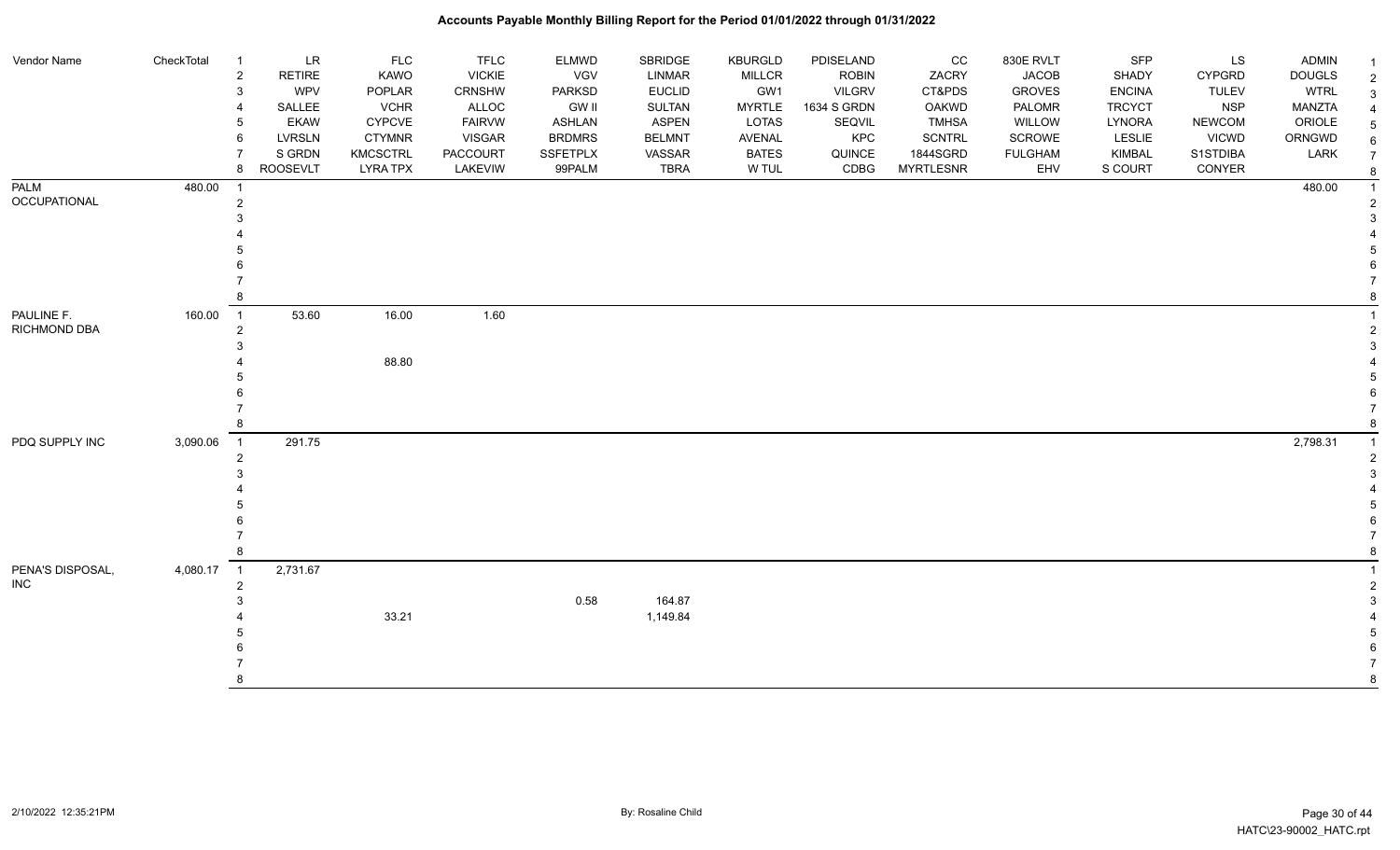| Vendor Name                       | CheckTotal | -1<br>$\overline{2}$<br>3<br>6   | <b>LR</b><br><b>RETIRE</b><br>WPV<br>SALLEE<br><b>EKAW</b><br><b>LVRSLN</b> | <b>FLC</b><br>KAWO<br>POPLAR<br><b>VCHR</b><br><b>CYPCVE</b><br><b>CTYMNR</b> | <b>TFLC</b><br><b>VICKIE</b><br>CRNSHW<br>ALLOC<br><b>FAIRVW</b><br><b>VISGAR</b> | <b>ELMWD</b><br><b>VGV</b><br>PARKSD<br><b>GW II</b><br><b>ASHLAN</b><br><b>BRDMRS</b> | SBRIDGE<br>LINMAR<br><b>EUCLID</b><br>SULTAN<br><b>ASPEN</b><br><b>BELMNT</b> | <b>KBURGLD</b><br><b>MILLCR</b><br>GW1<br><b>MYRTLE</b><br>LOTAS<br>AVENAL | PDISELAND<br><b>ROBIN</b><br><b>VILGRV</b><br>1634 S GRDN<br>SEQVIL<br>KPC | CC<br>ZACRY<br>CT&PDS<br>OAKWD<br><b>TMHSA</b><br><b>SCNTRL</b> | 830E RVLT<br><b>JACOB</b><br><b>GROVES</b><br>PALOMR<br>WILLOW<br>SCROWE | <b>SFP</b><br>SHADY<br><b>ENCINA</b><br><b>TRCYCT</b><br><b>LYNORA</b><br>LESLIE | LS<br><b>CYPGRD</b><br><b>TULEV</b><br><b>NSP</b><br><b>NEWCOM</b><br><b>VICWD</b> | <b>ADMIN</b><br><b>DOUGLS</b><br><b>WTRL</b><br>MANZTA<br>ORIOLE<br>ORNGWD | $\overline{2}$<br>3<br>$\overline{4}$<br>5<br>6 |
|-----------------------------------|------------|----------------------------------|-----------------------------------------------------------------------------|-------------------------------------------------------------------------------|-----------------------------------------------------------------------------------|----------------------------------------------------------------------------------------|-------------------------------------------------------------------------------|----------------------------------------------------------------------------|----------------------------------------------------------------------------|-----------------------------------------------------------------|--------------------------------------------------------------------------|----------------------------------------------------------------------------------|------------------------------------------------------------------------------------|----------------------------------------------------------------------------|-------------------------------------------------|
|                                   |            | 8                                | S GRDN<br><b>ROOSEVLT</b>                                                   | <b>KMCSCTRL</b><br><b>LYRA TPX</b>                                            | PACCOURT<br>LAKEVIW                                                               | <b>SSFETPLX</b><br>99PALM                                                              | VASSAR<br><b>TBRA</b>                                                         | <b>BATES</b><br>W TUL                                                      | QUINCE<br>CDBG                                                             | 1844SGRD<br><b>MYRTLESNR</b>                                    | <b>FULGHAM</b><br>EHV                                                    | <b>KIMBAL</b><br>S COURT                                                         | S1STDIBA<br>CONYER                                                                 | LARK                                                                       | $\overline{7}$                                  |
| PERFECT CARE<br>LANDSCAPE MAINT   | 1,267.50   | - 1<br>$\overline{2}$            |                                                                             |                                                                               |                                                                                   |                                                                                        |                                                                               |                                                                            |                                                                            |                                                                 |                                                                          |                                                                                  |                                                                                    |                                                                            |                                                 |
|                                   |            |                                  |                                                                             |                                                                               |                                                                                   |                                                                                        |                                                                               |                                                                            | 485.00                                                                     |                                                                 |                                                                          | 243.75                                                                           |                                                                                    | 295.00                                                                     |                                                 |
|                                   |            |                                  |                                                                             | 243.75                                                                        |                                                                                   |                                                                                        |                                                                               |                                                                            |                                                                            |                                                                 |                                                                          |                                                                                  |                                                                                    |                                                                            |                                                 |
| PERSONNEL<br>SOLUTIONS            | 2,476.99   | $\overline{1}$<br>$\overline{2}$ |                                                                             | 1,399.77                                                                      |                                                                                   |                                                                                        |                                                                               |                                                                            |                                                                            |                                                                 |                                                                          |                                                                                  |                                                                                    |                                                                            |                                                 |
|                                   |            |                                  |                                                                             | 1,077.22                                                                      |                                                                                   |                                                                                        |                                                                               |                                                                            |                                                                            |                                                                 |                                                                          |                                                                                  |                                                                                    |                                                                            |                                                 |
|                                   |            |                                  |                                                                             |                                                                               |                                                                                   |                                                                                        |                                                                               |                                                                            |                                                                            |                                                                 |                                                                          |                                                                                  |                                                                                    |                                                                            |                                                 |
| <b>POPLAR</b><br><b>COMMUNITY</b> | 3,000.00   | $\overline{1}$<br>$\overline{2}$ |                                                                             | 3,000.00                                                                      |                                                                                   |                                                                                        |                                                                               |                                                                            |                                                                            |                                                                 |                                                                          |                                                                                  |                                                                                    |                                                                            |                                                 |
|                                   |            |                                  |                                                                             |                                                                               |                                                                                   |                                                                                        |                                                                               |                                                                            |                                                                            |                                                                 |                                                                          |                                                                                  |                                                                                    |                                                                            |                                                 |
|                                   |            |                                  |                                                                             |                                                                               |                                                                                   |                                                                                        |                                                                               |                                                                            |                                                                            |                                                                 |                                                                          |                                                                                  |                                                                                    |                                                                            |                                                 |
| PORTERVILLE<br>CHAMBER OF         | 165.00     | $\overline{1}$<br>$\mathfrak{p}$ |                                                                             |                                                                               |                                                                                   |                                                                                        |                                                                               |                                                                            |                                                                            |                                                                 |                                                                          |                                                                                  |                                                                                    | 165.00                                                                     |                                                 |
|                                   |            |                                  |                                                                             |                                                                               |                                                                                   |                                                                                        |                                                                               |                                                                            |                                                                            |                                                                 |                                                                          |                                                                                  |                                                                                    |                                                                            |                                                 |
|                                   |            | 8                                |                                                                             |                                                                               |                                                                                   |                                                                                        |                                                                               |                                                                            |                                                                            |                                                                 |                                                                          |                                                                                  |                                                                                    |                                                                            | 8                                               |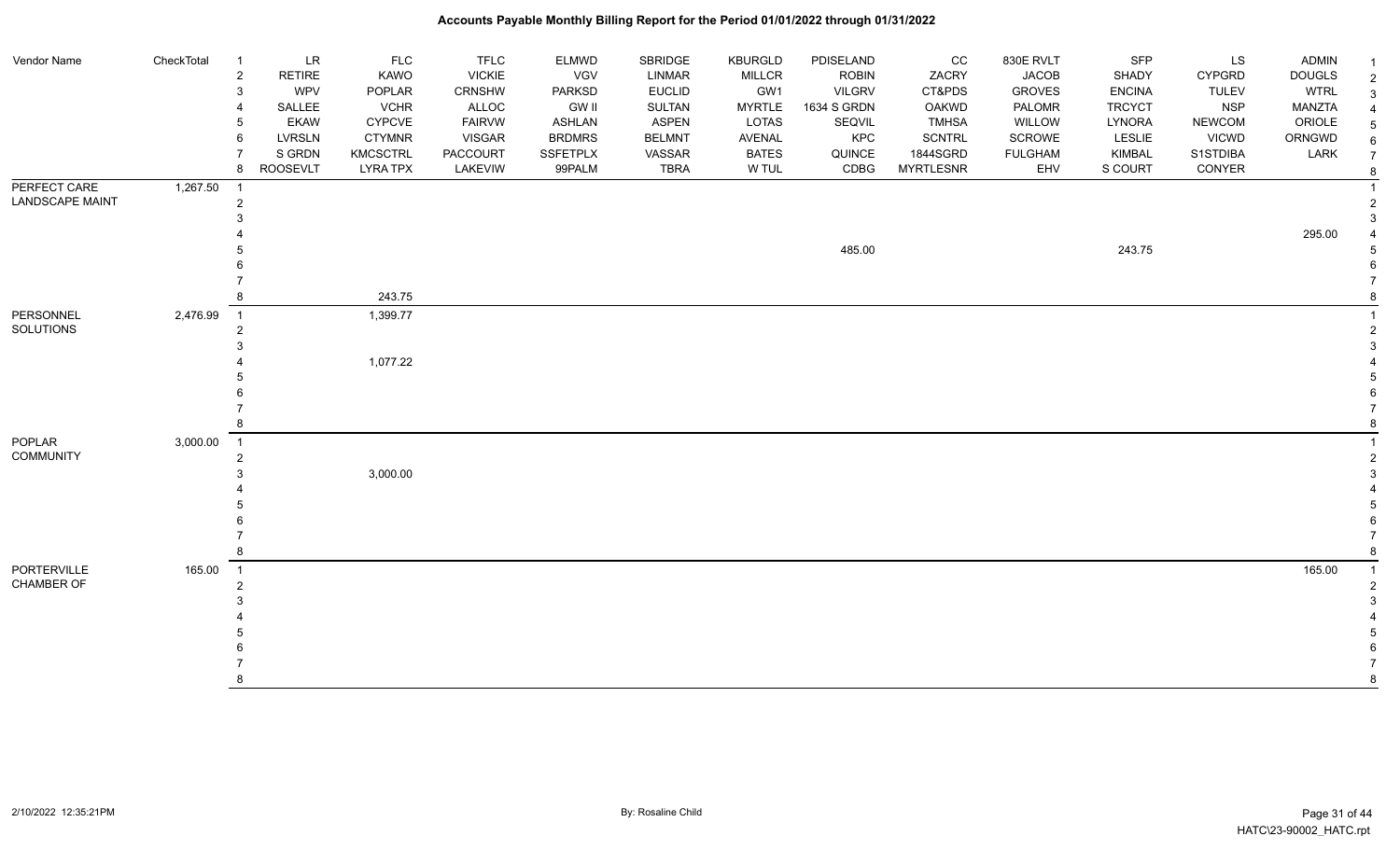| Vendor Name           | CheckTotal | -1               | <b>LR</b>       | <b>FLC</b>      | <b>TFLC</b>   | <b>ELMWD</b>    | SBRIDGE       | <b>KBURGLD</b> | PDISELAND     | CC               | 830E RVLT      | SFP           | LS            | <b>ADMIN</b>  |                     |
|-----------------------|------------|------------------|-----------------|-----------------|---------------|-----------------|---------------|----------------|---------------|------------------|----------------|---------------|---------------|---------------|---------------------|
|                       |            | $\overline{2}$   | <b>RETIRE</b>   | KAWO            | <b>VICKIE</b> | <b>VGV</b>      | LINMAR        | <b>MILLCR</b>  | <b>ROBIN</b>  | ZACRY            | <b>JACOB</b>   | <b>SHADY</b>  | <b>CYPGRD</b> | <b>DOUGLS</b> | $\overline{2}$      |
|                       |            | 3                | WPV             | POPLAR          | <b>CRNSHW</b> | <b>PARKSD</b>   | <b>EUCLID</b> | GW1            | <b>VILGRV</b> | CT&PDS           | <b>GROVES</b>  | <b>ENCINA</b> | <b>TULEV</b>  | <b>WTRL</b>   | 3                   |
|                       |            | 4                | SALLEE          | <b>VCHR</b>     | ALLOC         | <b>GW II</b>    | SULTAN        | <b>MYRTLE</b>  | 1634 S GRDN   | OAKWD            | PALOMR         | <b>TRCYCT</b> | <b>NSP</b>    | MANZTA        | $\overline{4}$      |
|                       |            | 5                | <b>EKAW</b>     | <b>CYPCVE</b>   | <b>FAIRVW</b> | ASHLAN          | <b>ASPEN</b>  | LOTAS          | SEQVIL        | <b>TMHSA</b>     | <b>WILLOW</b>  | LYNORA        | <b>NEWCOM</b> | ORIOLE        |                     |
|                       |            | 6                | LVRSLN          | <b>CTYMNR</b>   | <b>VISGAR</b> | <b>BRDMRS</b>   | <b>BELMNT</b> | <b>AVENAL</b>  | KPC           | <b>SCNTRL</b>    | <b>SCROWE</b>  | LESLIE        | <b>VICWD</b>  | ORNGWD        |                     |
|                       |            |                  | S GRDN          | <b>KMCSCTRL</b> | PACCOURT      | <b>SSFETPLX</b> | VASSAR        | <b>BATES</b>   | QUINCE        | 1844SGRD         | <b>FULGHAM</b> | <b>KIMBAL</b> | S1STDIBA      | LARK          | $\overline{7}$      |
|                       |            | 8                | <b>ROOSEVLT</b> | <b>LYRA TPX</b> | LAKEVIW       | 99PALM          | <b>TBRA</b>   | W TUL          | CDBG          | <b>MYRTLESNR</b> | EHV            | S COURT       | CONYER        |               | 8                   |
| PROVOST&<br>PRITCHARD | 9,432.57   | $\overline{1}$   |                 | 9,432.57        |               |                 |               |                |               |                  |                |               |               |               |                     |
|                       |            | $\overline{2}$   |                 |                 |               |                 |               |                |               |                  |                |               |               |               | $\overline{2}$<br>3 |
|                       |            |                  |                 |                 |               |                 |               |                |               |                  |                |               |               |               |                     |
|                       |            |                  |                 |                 |               |                 |               |                |               |                  |                |               |               |               |                     |
|                       |            |                  |                 |                 |               |                 |               |                |               |                  |                |               |               |               |                     |
|                       |            |                  |                 |                 |               |                 |               |                |               |                  |                |               |               |               |                     |
|                       |            |                  |                 |                 |               |                 |               |                |               |                  |                |               |               |               |                     |
| PRUDENTIAL            | 77,302.62  | $\overline{1}$   |                 |                 |               |                 |               |                |               |                  |                | 50,925.44     | 26,377.18     |               |                     |
| <b>HUNTOON PAIGE</b>  |            | $\boldsymbol{2}$ |                 |                 |               |                 |               |                |               |                  |                |               |               |               | $\overline{2}$      |
|                       |            |                  |                 |                 |               |                 |               |                |               |                  |                |               |               |               | 3                   |
|                       |            |                  |                 |                 |               |                 |               |                |               |                  |                |               |               |               |                     |
|                       |            |                  |                 |                 |               |                 |               |                |               |                  |                |               |               |               |                     |
|                       |            |                  |                 |                 |               |                 |               |                |               |                  |                |               |               |               |                     |
|                       |            |                  |                 |                 |               |                 |               |                |               |                  |                |               |               |               |                     |
|                       |            |                  |                 |                 |               |                 |               |                |               |                  |                |               |               |               |                     |
| <b>QLT CONSUMER</b>   | 21.82      | $\overline{1}$   |                 |                 |               |                 |               |                |               |                  |                | 21.82         |               |               |                     |
| <b>LEASE CONSUMER</b> |            | 2                |                 |                 |               |                 |               |                |               |                  |                |               |               |               | $\overline{2}$      |
|                       |            |                  |                 |                 |               |                 |               |                |               |                  |                |               |               |               | 3                   |
|                       |            |                  |                 |                 |               |                 |               |                |               |                  |                |               |               |               |                     |
|                       |            |                  |                 |                 |               |                 |               |                |               |                  |                |               |               |               |                     |
|                       |            |                  |                 |                 |               |                 |               |                |               |                  |                |               |               |               |                     |
|                       |            |                  |                 |                 |               |                 |               |                |               |                  |                |               |               |               |                     |
|                       |            |                  |                 |                 |               |                 |               |                |               |                  |                |               |               |               | 8                   |
| QUADIENT              | 6,353.17   | $\overline{1}$   | 2,264.75        | 375.06          | 68.09         |                 |               |                |               |                  |                |               |               |               |                     |
| FINANCE USA, INC      |            | $\overline{2}$   |                 |                 |               |                 |               |                |               |                  |                |               |               |               | $\overline{2}$      |
|                       |            |                  |                 |                 |               | 4.04            | 8.08          |                |               |                  |                |               |               |               |                     |
|                       |            |                  |                 | 3,633.15        |               |                 |               |                |               |                  |                |               |               |               |                     |
|                       |            |                  |                 |                 |               |                 |               |                |               |                  |                |               |               |               |                     |
|                       |            |                  |                 |                 |               |                 |               |                |               |                  |                |               |               |               |                     |
|                       |            |                  |                 |                 |               |                 |               |                |               |                  |                |               |               |               |                     |
|                       |            |                  |                 |                 |               |                 |               |                |               |                  |                |               |               |               | $\mathsf{R}$        |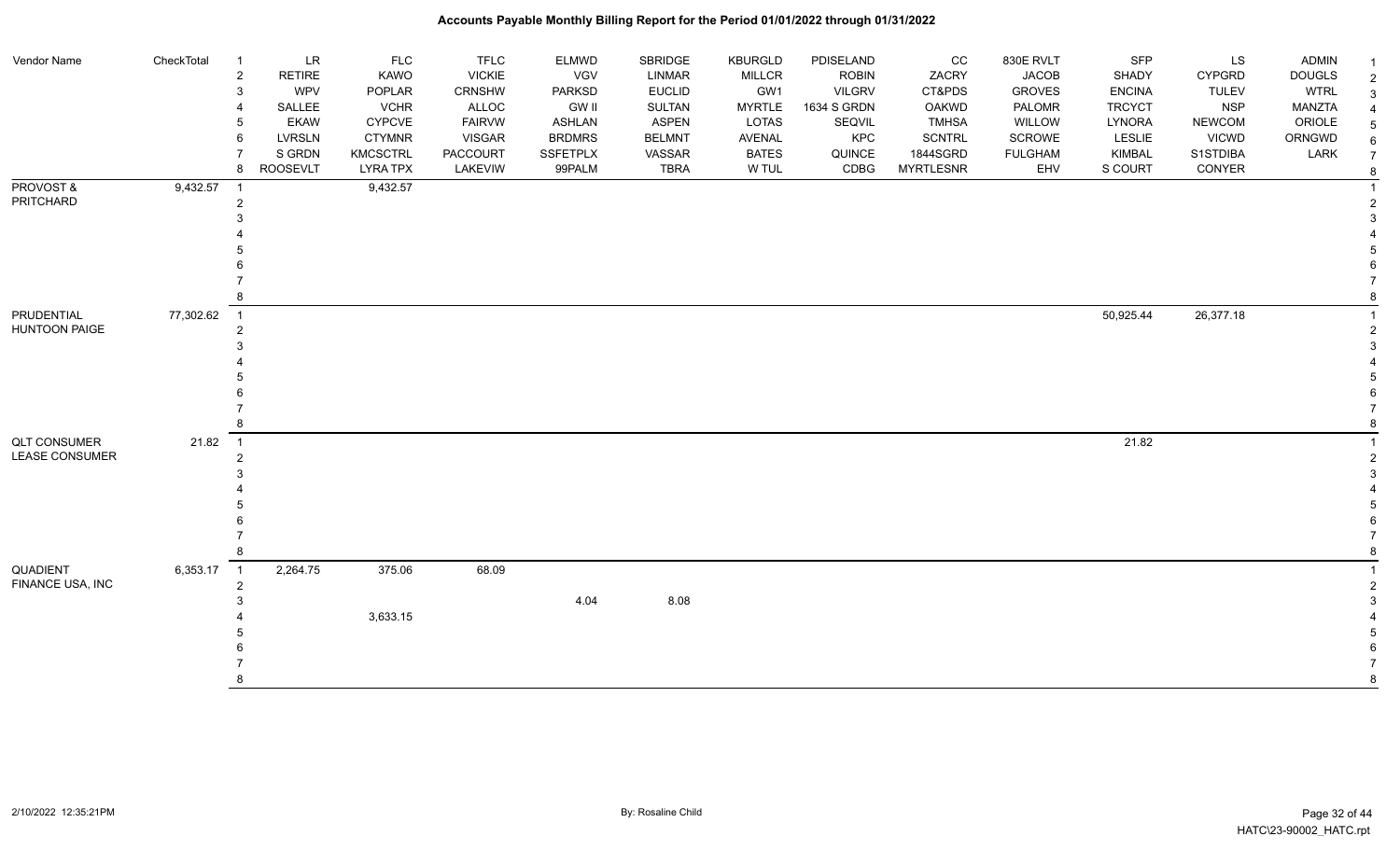| Vendor Name      | CheckTotal | $\overline{1}$ | <b>LR</b>       | <b>FLC</b>      | <b>TFLC</b>     | <b>ELMWD</b>  | SBRIDGE       | <b>KBURGLD</b> | PDISELAND     | CC               | 830E RVLT      | <b>SFP</b>    | LS            | ADMIN         |                |
|------------------|------------|----------------|-----------------|-----------------|-----------------|---------------|---------------|----------------|---------------|------------------|----------------|---------------|---------------|---------------|----------------|
|                  |            | $\sqrt{2}$     | <b>RETIRE</b>   | <b>KAWO</b>     | <b>VICKIE</b>   | VGV           | <b>LINMAR</b> | <b>MILLCR</b>  | <b>ROBIN</b>  | ZACRY            | <b>JACOB</b>   | <b>SHADY</b>  | <b>CYPGRD</b> | <b>DOUGLS</b> | $\overline{2}$ |
|                  |            | 3              | <b>WPV</b>      | POPLAR          | <b>CRNSHW</b>   | <b>PARKSD</b> | <b>EUCLID</b> | GW1            | <b>VILGRV</b> | CT&PDS           | <b>GROVES</b>  | <b>ENCINA</b> | <b>TULEV</b>  | <b>WTRL</b>   | 3              |
|                  |            | 4              | SALLEE          | <b>VCHR</b>     | ALLOC           | GW II         | SULTAN        | <b>MYRTLE</b>  | 1634 S GRDN   | <b>OAKWD</b>     | PALOMR         | <b>TRCYCT</b> | <b>NSP</b>    | MANZTA        |                |
|                  |            | 5              | <b>EKAW</b>     | <b>CYPCVE</b>   | <b>FAIRVW</b>   | <b>ASHLAN</b> | <b>ASPEN</b>  | <b>LOTAS</b>   | SEQVIL        | <b>TMHSA</b>     | WILLOW         | <b>LYNORA</b> | <b>NEWCOM</b> | ORIOLE        |                |
|                  |            | 6              | <b>LVRSLN</b>   | <b>CTYMNR</b>   | <b>VISGAR</b>   | <b>BRDMRS</b> | <b>BELMNT</b> | AVENAL         | KPC           | <b>SCNTRL</b>    | SCROWE         | LESLIE        | <b>VICWD</b>  | ORNGWD        | 6              |
|                  |            |                | S GRDN          | <b>KMCSCTRL</b> | <b>PACCOURT</b> | SSFETPLX      | VASSAR        | <b>BATES</b>   | QUINCE        | 1844SGRD         | <b>FULGHAM</b> | <b>KIMBAL</b> | S1STDIBA      | LARK          | $\overline{7}$ |
|                  |            | 8              | <b>ROOSEVLT</b> | <b>LYRA TPX</b> | LAKEVIW         | 99PALM        | <b>TBRA</b>   | W TUL          | CDBG          | <b>MYRTLESNR</b> | EHV            | S COURT       | CONYER        |               | 8              |
| <b>QUADIENT</b>  | 1,712.93   | - 1            | 624.32          | 69.26           | 24.83           |               |               |                |               |                  |                |               |               |               |                |
| LEASING USA, INC |            | $\overline{c}$ |                 |                 |                 |               |               |                |               |                  |                |               |               |               | $\mathcal{P}$  |
|                  |            | 3              |                 |                 |                 | 2.76          | 5.53          |                |               |                  |                |               |               |               | 3              |
|                  |            |                |                 | 986.23          |                 |               |               |                |               |                  |                |               |               |               |                |
|                  |            |                |                 |                 |                 |               |               |                |               |                  |                |               |               |               |                |
|                  |            |                |                 |                 |                 |               |               |                |               |                  |                |               |               |               |                |
|                  |            |                |                 |                 |                 |               |               |                |               |                  |                |               |               |               |                |
|                  |            |                |                 |                 |                 |               |               |                |               |                  |                |               |               |               |                |
| RANDALL LEE      | 300.00     | $\overline{1}$ |                 |                 |                 |               |               |                |               |                  |                |               |               |               |                |
| ROQUE DBA        |            | $\overline{2}$ |                 |                 |                 |               |               |                |               |                  |                |               |               |               |                |
|                  |            |                |                 |                 |                 |               | 300.00        |                |               |                  |                |               |               |               |                |
|                  |            |                |                 |                 |                 |               |               |                |               |                  |                |               |               |               |                |
|                  |            |                |                 |                 |                 |               |               |                |               |                  |                |               |               |               |                |
|                  |            |                |                 |                 |                 |               |               |                |               |                  |                |               |               |               |                |
|                  |            |                |                 |                 |                 |               |               |                |               |                  |                |               |               |               |                |
|                  |            | 8              |                 |                 |                 |               |               |                |               |                  |                |               |               |               |                |
| RAUL V ACEVEDO   | 1,437.99   | $\overline{1}$ | 985.50          |                 |                 |               |               |                |               |                  |                |               |               |               |                |
| DBA ACE HEATING  |            | $\overline{2}$ |                 |                 |                 |               |               |                |               |                  |                |               |               |               | $\overline{2}$ |
|                  |            |                |                 | 452.49          |                 |               |               |                |               |                  |                |               |               |               |                |
|                  |            |                |                 |                 |                 |               |               |                |               |                  |                |               |               |               |                |
|                  |            |                |                 |                 |                 |               |               |                |               |                  |                |               |               |               |                |
|                  |            |                |                 |                 |                 |               |               |                |               |                  |                |               |               |               |                |
|                  |            | 8              |                 |                 |                 |               |               |                |               |                  |                |               |               |               | 8              |
| REDI-ROOTER      |            |                |                 |                 |                 |               |               |                |               |                  |                |               |               |               | $\overline{1}$ |
| PLUMBING, INC    | 3,084.89   | $\overline{1}$ | 370.00          | 245.00          |                 |               |               |                |               |                  |                |               |               | 105.00        | $\overline{2}$ |
|                  |            | $\overline{2}$ |                 |                 |                 |               |               |                |               |                  |                |               | 246.65        |               | 3              |
|                  |            |                |                 |                 |                 |               |               | 169.15         |               |                  |                |               | 105.00        |               |                |
|                  |            |                |                 |                 |                 |               |               |                |               |                  | 100.00         |               |               |               |                |
|                  |            |                |                 |                 |                 |               | 284.09        |                |               |                  |                |               |               |               |                |
|                  |            |                |                 |                 | 600.00          |               |               |                |               |                  |                | 860.00        |               |               |                |
|                  |            |                |                 |                 |                 |               |               |                |               |                  |                |               |               |               | $\mathsf{R}$   |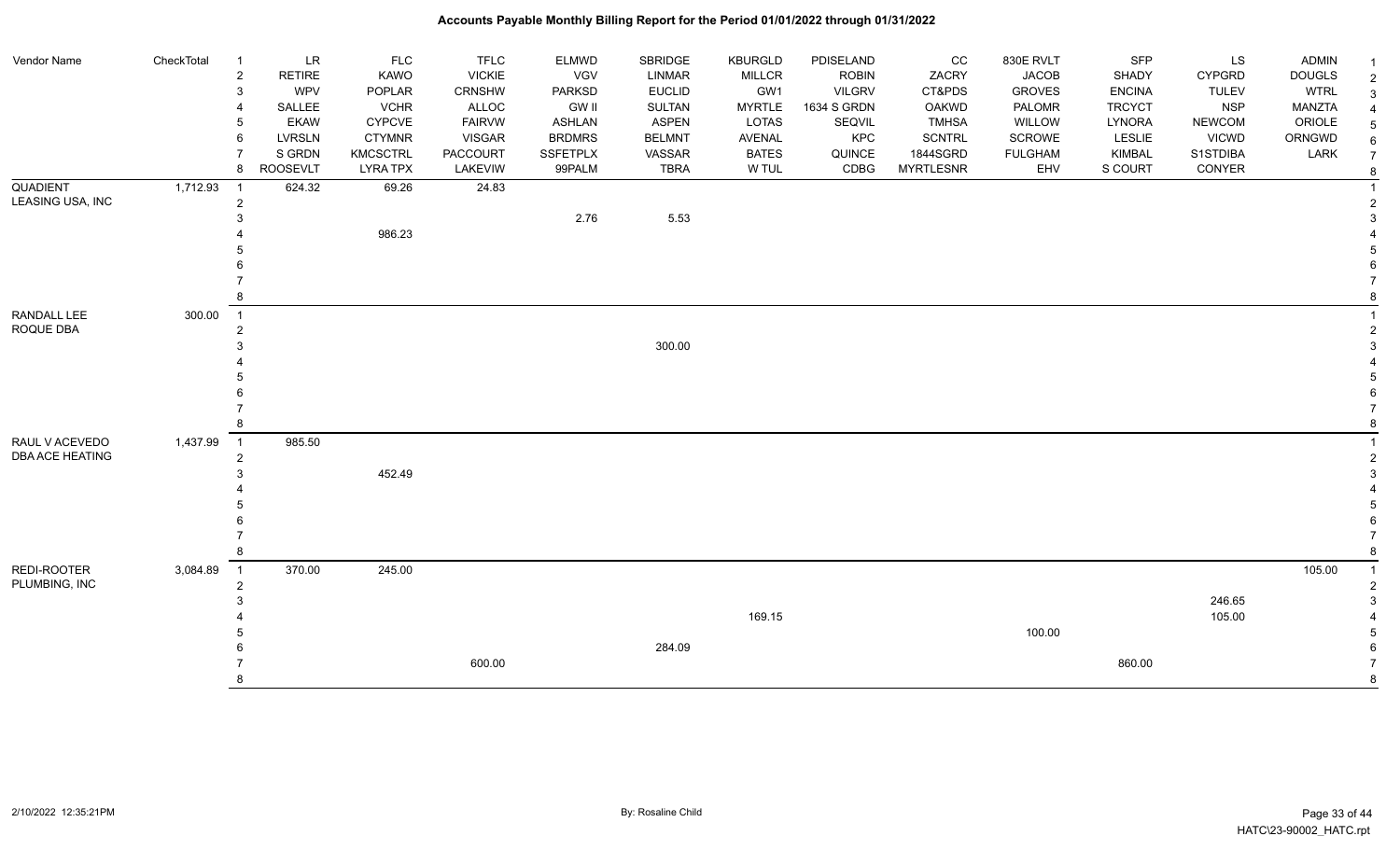| Vendor Name           | CheckTotal | $\overline{1}$ | <b>LR</b>     | <b>FLC</b>      | <b>TFLC</b>     | <b>ELMWD</b>    | SBRIDGE       | <b>KBURGLD</b> | PDISELAND     | CC               | 830E RVLT      | SFP           | <b>LS</b>     | <b>ADMIN</b>  |  |
|-----------------------|------------|----------------|---------------|-----------------|-----------------|-----------------|---------------|----------------|---------------|------------------|----------------|---------------|---------------|---------------|--|
|                       |            | $\overline{c}$ | <b>RETIRE</b> | KAWO            | <b>VICKIE</b>   | <b>VGV</b>      | LINMAR        | MILLCR         | <b>ROBIN</b>  | ZACRY            | <b>JACOB</b>   | <b>SHADY</b>  | <b>CYPGRD</b> | <b>DOUGLS</b> |  |
|                       |            | 3              | <b>WPV</b>    | POPLAR          | <b>CRNSHW</b>   | <b>PARKSD</b>   | <b>EUCLID</b> | GW1            | <b>VILGRV</b> | CT&PDS           | <b>GROVES</b>  | <b>ENCINA</b> | TULEV         | <b>WTRL</b>   |  |
|                       |            | $\overline{4}$ | SALLEE        | <b>VCHR</b>     | ALLOC           | <b>GW II</b>    | <b>SULTAN</b> | <b>MYRTLE</b>  | 1634 S GRDN   | OAKWD            | PALOMR         | <b>TRCYCT</b> | <b>NSP</b>    | MANZTA        |  |
|                       |            | 5              | <b>EKAW</b>   | <b>CYPCVE</b>   | <b>FAIRVW</b>   | <b>ASHLAN</b>   | <b>ASPEN</b>  | <b>LOTAS</b>   | SEQVIL        | <b>TMHSA</b>     | WILLOW         | LYNORA        | <b>NEWCOM</b> | ORIOLE        |  |
|                       |            | 6              | <b>LVRSLN</b> | <b>CTYMNR</b>   | <b>VISGAR</b>   | <b>BRDMRS</b>   | <b>BELMNT</b> | AVENAL         | <b>KPC</b>    | <b>SCNTRL</b>    | SCROWE         | LESLIE        | <b>VICWD</b>  | ORNGWD        |  |
|                       |            | $\overline{7}$ | S GRDN        | <b>KMCSCTRL</b> | <b>PACCOURT</b> | <b>SSFETPLX</b> | VASSAR        | <b>BATES</b>   | QUINCE        | 1844SGRD         | <b>FULGHAM</b> | <b>KIMBAL</b> | S1STDIBA      | LARK          |  |
|                       |            | 8              | ROOSEVLT      | LYRA TPX        | LAKEVIW         | 99PALM          | <b>TBRA</b>   | W TUL          | CDBG          | <b>MYRTLESNR</b> | EHV            | S COURT       | CONYER        |               |  |
| RONALD MORGAN /       | 200.00     | $\overline{1}$ | 40.00         |                 |                 |                 |               |                |               |                  |                |               |               |               |  |
| <b>BUGZILLA PEST</b>  |            | $\overline{2}$ |               |                 |                 |                 |               |                |               |                  |                |               |               |               |  |
|                       |            | 3              |               |                 |                 |                 |               |                |               |                  |                |               |               |               |  |
|                       |            |                |               |                 |                 |                 |               |                |               |                  |                |               |               |               |  |
|                       |            |                |               |                 |                 | 80.00           |               |                |               |                  |                |               | 80.00         |               |  |
|                       |            |                |               |                 |                 |                 |               |                |               |                  |                |               |               |               |  |
|                       |            |                |               |                 |                 |                 |               |                |               |                  |                |               |               |               |  |
|                       |            | 8              |               |                 |                 |                 |               |                |               |                  |                |               |               |               |  |
| ROSALINE CHILD        | 59.94      | $\overline{1}$ |               |                 |                 |                 |               |                |               |                  |                |               |               | 59.94         |  |
|                       |            | $\overline{2}$ |               |                 |                 |                 |               |                |               |                  |                |               |               |               |  |
|                       |            |                |               |                 |                 |                 |               |                |               |                  |                |               |               |               |  |
|                       |            |                |               |                 |                 |                 |               |                |               |                  |                |               |               |               |  |
|                       |            |                |               |                 |                 |                 |               |                |               |                  |                |               |               |               |  |
|                       |            |                |               |                 |                 |                 |               |                |               |                  |                |               |               |               |  |
|                       |            |                |               |                 |                 |                 |               |                |               |                  |                |               |               |               |  |
|                       |            | 8              |               |                 |                 |                 |               |                |               |                  |                |               |               |               |  |
| <b>SAN GABRIEL</b>    | 2,490.54   | $\overline{1}$ |               |                 |                 |                 |               |                |               |                  |                |               |               | 2,490.54      |  |
| <b>TEMPORARY</b>      |            | $\overline{2}$ |               |                 |                 |                 |               |                |               |                  |                |               |               |               |  |
|                       |            | 3              |               |                 |                 |                 |               |                |               |                  |                |               |               |               |  |
|                       |            |                |               |                 |                 |                 |               |                |               |                  |                |               |               |               |  |
|                       |            |                |               |                 |                 |                 |               |                |               |                  |                |               |               |               |  |
|                       |            |                |               |                 |                 |                 |               |                |               |                  |                |               |               |               |  |
|                       |            |                |               |                 |                 |                 |               |                |               |                  |                |               |               |               |  |
|                       |            | 8              |               |                 |                 |                 |               |                |               |                  |                |               |               |               |  |
| <b>SECURITY FIRST</b> | 45.00      | $\overline{1}$ |               |                 |                 |                 |               |                |               |                  |                |               |               |               |  |
| <b>ALARM KING</b>     |            | $\overline{2}$ |               |                 |                 |                 |               |                |               |                  |                |               |               |               |  |
|                       |            |                |               |                 |                 |                 | 45.00         |                |               |                  |                |               |               |               |  |
|                       |            |                |               |                 |                 |                 |               |                |               |                  |                |               |               |               |  |
|                       |            |                |               |                 |                 |                 |               |                |               |                  |                |               |               |               |  |
|                       |            |                |               |                 |                 |                 |               |                |               |                  |                |               |               |               |  |
|                       |            |                |               |                 |                 |                 |               |                |               |                  |                |               |               |               |  |
|                       |            | я              |               |                 |                 |                 |               |                |               |                  |                |               |               |               |  |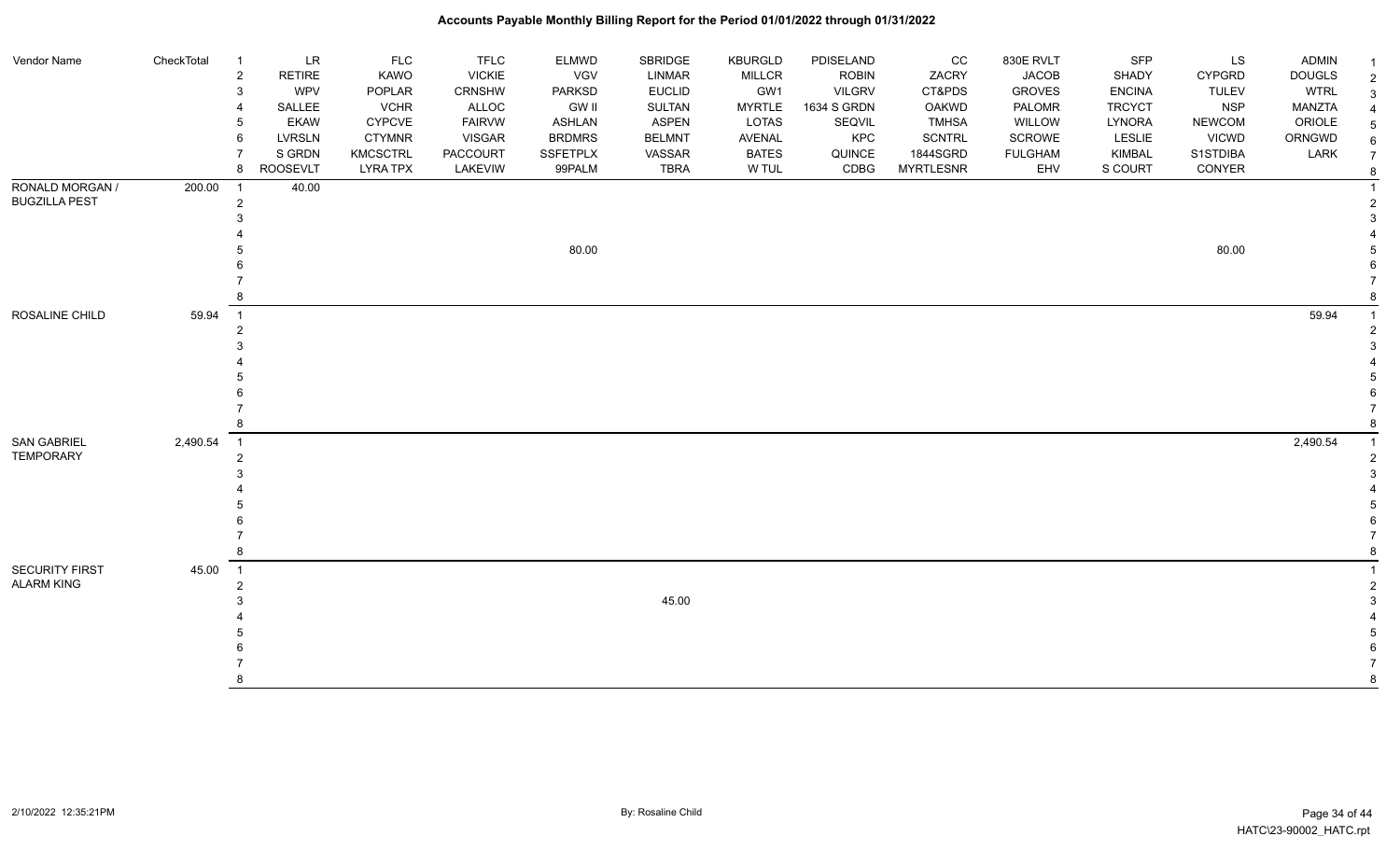| Vendor Name            | CheckTotal | - 1                        | <b>LR</b>       | <b>FLC</b>         | <b>TFLC</b>   | <b>ELMWD</b>     | <b>SBRIDGE</b> | <b>KBURGLD</b> | PDISELAND     | CC               | 830E RVLT      | <b>SFP</b>      | LS            | <b>ADMIN</b>  |                     |
|------------------------|------------|----------------------------|-----------------|--------------------|---------------|------------------|----------------|----------------|---------------|------------------|----------------|-----------------|---------------|---------------|---------------------|
|                        |            | $\overline{2}$             | <b>RETIRE</b>   | KAWO               | <b>VICKIE</b> | VGV              | <b>LINMAR</b>  | MILLCR         | <b>ROBIN</b>  | ZACRY            | <b>JACOB</b>   | SHADY           | <b>CYPGRD</b> | <b>DOUGLS</b> | $\overline{2}$      |
|                        |            | 3                          | WPV             | POPLAR             | <b>CRNSHW</b> | <b>PARKSD</b>    | <b>EUCLID</b>  | GW1            | <b>VILGRV</b> | CT&PDS           | <b>GROVES</b>  | <b>ENCINA</b>   | <b>TULEV</b>  | <b>WTRL</b>   | 3                   |
|                        |            |                            | SALLEE          | <b>VCHR</b>        | ALLOC         | <b>GW II</b>     | <b>SULTAN</b>  | <b>MYRTLE</b>  | 1634 S GRDN   | <b>OAKWD</b>     | PALOMR         | <b>TRCYCT</b>   | <b>NSP</b>    | <b>MANZTA</b> |                     |
|                        |            |                            | <b>EKAW</b>     | <b>CYPCVE</b>      | <b>FAIRVW</b> | <b>ASHLAN</b>    | <b>ASPEN</b>   | LOTAS          | SEQVIL        | <b>TMHSA</b>     | WILLOW         | <b>LYNORA</b>   | <b>NEWCOM</b> | ORIOLE        | 5                   |
|                        |            | 6                          | <b>LVRSLN</b>   | <b>CTYMNR</b>      | <b>VISGAR</b> | <b>BRDMRS</b>    | <b>BELMNT</b>  | <b>AVENAL</b>  | KPC           | <b>SCNTRL</b>    | SCROWE         | LESLIE          | <b>VICWD</b>  | ORNGWD        | 6                   |
|                        |            |                            | S GRDN          | KMCSCTRL           | PACCOURT      | <b>SSFETPLX</b>  | VASSAR         | <b>BATES</b>   | QUINCE        | 1844SGRD         | <b>FULGHAM</b> | <b>KIMBAL</b>   | S1STDIBA      | LARK          | $\overline{7}$      |
|                        |            | 8                          | <b>ROOSEVLT</b> | <b>LYRA TPX</b>    | LAKEVIW       | 99PALM           | <b>TBRA</b>    | W TUL          | CDBG          | <b>MYRTLESNR</b> | EHV            | S COURT         | CONYER        |               | 8                   |
| <b>SERVICEMASTER</b>   | 6,253.63   |                            |                 |                    |               |                  |                |                |               |                  |                |                 |               |               |                     |
| BY BENEVENTO           |            | $\overline{2}$             |                 |                    |               |                  |                |                |               |                  |                |                 |               |               |                     |
|                        |            |                            |                 |                    |               |                  |                |                |               |                  |                |                 |               |               |                     |
|                        |            |                            |                 |                    |               |                  |                |                |               |                  |                |                 |               |               |                     |
|                        |            |                            |                 |                    |               |                  |                |                |               |                  |                |                 |               |               |                     |
|                        |            |                            |                 |                    |               |                  |                |                |               |                  |                |                 |               |               |                     |
|                        |            |                            |                 |                    | 6,253.63      |                  |                |                |               |                  |                |                 |               |               |                     |
|                        |            |                            |                 |                    |               |                  |                |                |               |                  |                |                 |               |               |                     |
| <b>SLAKEY BROS INC</b> | 3,679.54   | $\overline{\phantom{0}}$ 1 |                 |                    |               |                  |                |                |               |                  |                |                 |               | 3,679.54      |                     |
|                        |            |                            |                 |                    |               |                  |                |                |               |                  |                |                 |               |               | 2                   |
|                        |            |                            |                 |                    |               |                  |                |                |               |                  |                |                 |               |               |                     |
|                        |            |                            |                 |                    |               |                  |                |                |               |                  |                |                 |               |               |                     |
|                        |            |                            |                 |                    |               |                  |                |                |               |                  |                |                 |               |               |                     |
|                        |            |                            |                 |                    |               |                  |                |                |               |                  |                |                 |               |               |                     |
|                        |            |                            |                 |                    |               |                  |                |                |               |                  |                |                 |               |               |                     |
|                        |            |                            |                 |                    |               |                  |                |                |               |                  |                |                 |               |               |                     |
| <b>SMITH AUTO</b>      | 99.48      | $\overline{1}$             |                 |                    |               |                  |                |                |               |                  |                |                 |               | 99.48         |                     |
| <b>PARTS</b>           |            | $\mathfrak{p}$             |                 |                    |               |                  |                |                |               |                  |                |                 |               |               |                     |
|                        |            |                            |                 |                    |               |                  |                |                |               |                  |                |                 |               |               |                     |
|                        |            |                            |                 |                    |               |                  |                |                |               |                  |                |                 |               |               |                     |
|                        |            |                            |                 |                    |               |                  |                |                |               |                  |                |                 |               |               |                     |
|                        |            |                            |                 |                    |               |                  |                |                |               |                  |                |                 |               |               |                     |
|                        |            |                            |                 |                    |               |                  |                |                |               |                  |                |                 |               |               |                     |
|                        |            |                            |                 |                    |               |                  |                |                |               |                  |                |                 |               |               |                     |
| SOUTHERN<br>CALIFORNIA | 86,867.99  | $\overline{1}$             | 16,746.65       | 14,774.09          | 818.62        |                  |                |                |               | 911.18           |                | 36,465.52       | 615.60        |               |                     |
|                        |            | $\overline{2}$             |                 |                    |               | 551.88<br>346.91 |                | 614.61         |               |                  | 12.39          |                 |               |               | $\overline{2}$<br>3 |
|                        |            |                            |                 | 364.54<br>5,266.90 |               |                  |                | 28.55          | 344.03        | 132.13<br>294.11 | 826.10         | 139.99<br>33.02 | 218.89        |               |                     |
|                        |            |                            | 167.10          | 816.84             |               | 73.97            | 802.39         | 280.32         | 303.67        | 154.54           |                |                 | 953.42        |               | 5                   |
|                        |            |                            |                 |                    |               | 591.16           | 446.93         |                |               |                  | 47.22          |                 |               |               |                     |
|                        |            |                            |                 |                    | 238.39        | 240.04           |                |                |               | 11.94            |                | 906.45          |               |               |                     |
|                        |            |                            |                 |                    |               | 1,327.90         |                |                |               |                  |                |                 |               |               | 8                   |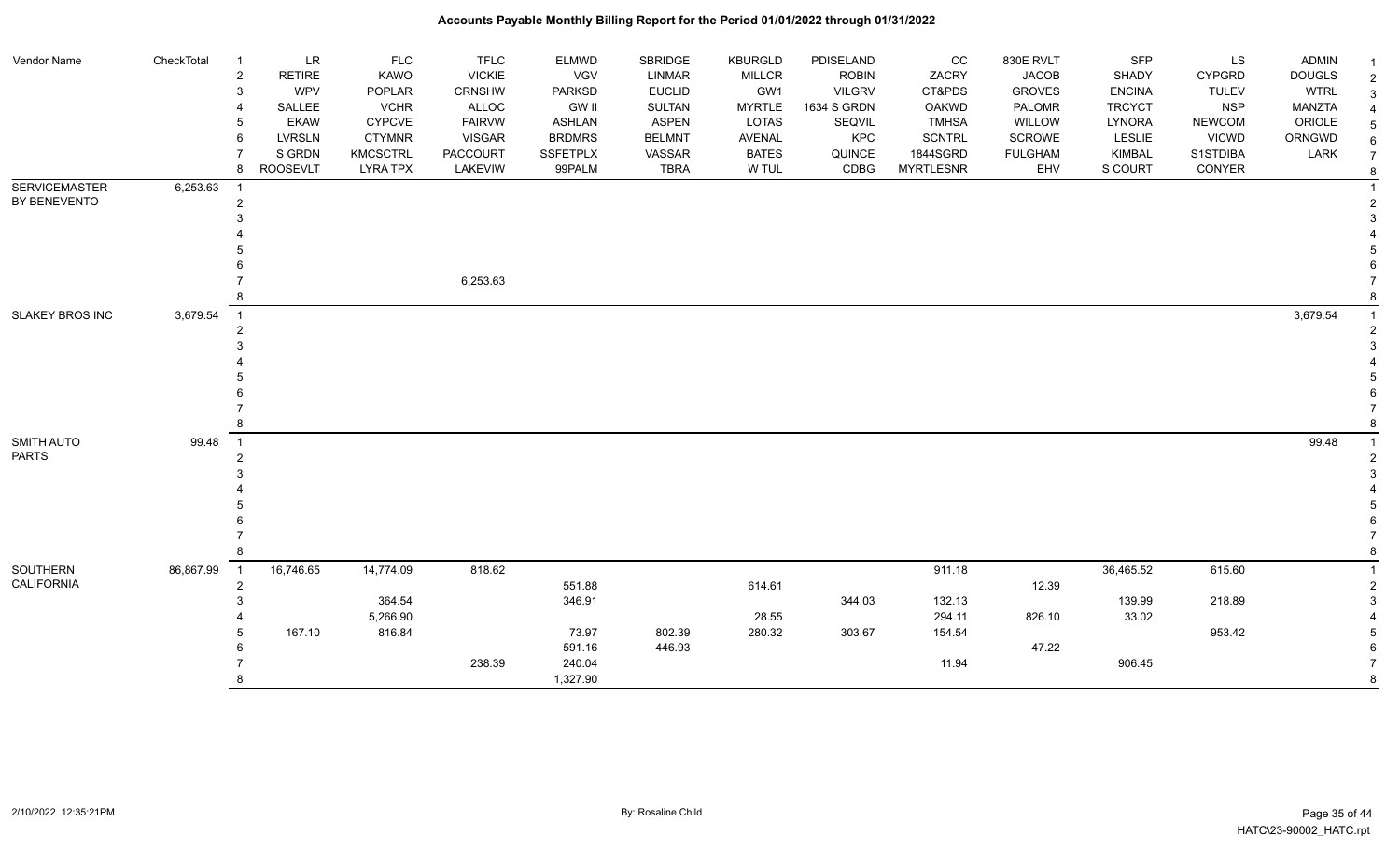| Vendor Name           | CheckTotal | $\overline{1}$ | <b>LR</b>       | <b>FLC</b>      | <b>TFLC</b>   | <b>ELMWD</b>    | SBRIDGE       | <b>KBURGLD</b> | PDISELAND     | CC               | 830E RVLT      | SFP           | LS            | ADMIN         |                |
|-----------------------|------------|----------------|-----------------|-----------------|---------------|-----------------|---------------|----------------|---------------|------------------|----------------|---------------|---------------|---------------|----------------|
|                       |            | $\overline{2}$ | <b>RETIRE</b>   | KAWO            | <b>VICKIE</b> | <b>VGV</b>      | <b>LINMAR</b> | <b>MILLCR</b>  | <b>ROBIN</b>  | ZACRY            | <b>JACOB</b>   | <b>SHADY</b>  | <b>CYPGRD</b> | <b>DOUGLS</b> | $\overline{2}$ |
|                       |            | 3              | WPV             | POPLAR          | CRNSHW        | <b>PARKSD</b>   | <b>EUCLID</b> | GW1            | <b>VILGRV</b> | CT&PDS           | <b>GROVES</b>  | <b>ENCINA</b> | <b>TULEV</b>  | <b>WTRL</b>   | $\mathbf{3}$   |
|                       |            |                | SALLEE          | <b>VCHR</b>     | ALLOC         | <b>GW II</b>    | <b>SULTAN</b> | <b>MYRTLE</b>  | 1634 S GRDN   | OAKWD            | PALOMR         | <b>TRCYCT</b> | <b>NSP</b>    | MANZTA        | $\overline{4}$ |
|                       |            |                | <b>EKAW</b>     | <b>CYPCVE</b>   | <b>FAIRVW</b> | <b>ASHLAN</b>   | <b>ASPEN</b>  | LOTAS          | SEQVIL        | <b>TMHSA</b>     | WILLOW         | <b>LYNORA</b> | <b>NEWCOM</b> | ORIOLE        | $\sqrt{5}$     |
|                       |            | 6              | LVRSLN          | <b>CTYMNR</b>   | <b>VISGAR</b> | <b>BRDMRS</b>   | <b>BELMNT</b> | AVENAL         | KPC           | <b>SCNTRL</b>    | SCROWE         | LESLIE        | <b>VICWD</b>  | ORNGWD        | $\,6$          |
|                       |            |                | S GRDN          | <b>KMCSCTRL</b> | PACCOURT      | <b>SSFETPLX</b> | VASSAR        | <b>BATES</b>   | QUINCE        | 1844SGRD         | <b>FULGHAM</b> | <b>KIMBAL</b> | S1STDIBA      | LARK          | $\overline{7}$ |
|                       |            | 8              | <b>ROOSEVLT</b> | <b>LYRA TPX</b> | LAKEVIW       | 99PALM          | <b>TBRA</b>   | W TUL          | CDBG          | <b>MYRTLESNR</b> | EHV            | S COURT       | CONYER        |               |                |
| <b>SOUTHERN</b>       | 7,991.55   | - 1            | 2,415.41        | 765.19          | 140.80        |                 |               |                |               | 186.96           |                | 1,400.26      | 83.64         | 242.18        |                |
| <b>CALIFORNIA GAS</b> |            | $\overline{2}$ |                 |                 |               | 31.38           | 87.81         | 134.74         |               |                  |                |               |               |               |                |
|                       |            | 3              | 17.35           | 29.02           |               | 85.35           | 96.35         |                | 96.01         | 24.73            |                |               | 54.79         |               | 3              |
|                       |            |                |                 | 503.57          |               |                 |               | 37.58          |               | 39.49            | 72.80          |               |               |               |                |
|                       |            |                | 11.20           | 90.84           |               | 47.29           | 43.27         | 115.99         | 97.80         | 16.67            |                |               |               |               |                |
|                       |            |                |                 |                 |               | 153.52          | 95.06         |                |               |                  | 22.59          |               |               |               |                |
|                       |            |                |                 | 23.36           | 79.51         |                 |               |                |               |                  |                | 313.75        |               |               |                |
|                       |            |                |                 |                 |               | 335.29          |               |                |               |                  |                |               |               |               |                |
| STOP ALARM, INC       | 114.00     | $\overline{1}$ | 22.43           |                 |               |                 |               |                |               |                  |                | 21.23         | 13.13         | 0.41          |                |
|                       |            |                |                 |                 |               |                 |               |                |               |                  |                |               |               |               |                |
|                       |            |                |                 | 10.11           |               |                 |               |                |               |                  |                |               |               |               |                |
|                       |            |                |                 | 22.44           |               |                 |               |                |               |                  |                |               |               |               |                |
|                       |            |                |                 |                 |               | 2.02            |               | 2.22           | 3.84          |                  |                |               | 16.17         |               |                |
|                       |            |                |                 |                 |               |                 |               |                |               |                  |                |               |               |               |                |
|                       |            |                |                 |                 |               |                 |               |                |               |                  |                |               |               |               |                |
|                       |            |                |                 |                 |               |                 |               |                |               |                  |                |               |               |               |                |
| <b>SULTANA</b>        | 3,090.29   | $\overline{1}$ |                 |                 |               |                 |               |                |               |                  |                |               |               |               |                |
| <b>COMMUNITY</b>      |            |                |                 |                 |               |                 |               |                |               |                  |                |               |               |               |                |
|                       |            |                |                 |                 |               |                 |               |                |               |                  |                |               |               |               |                |
|                       |            |                |                 |                 |               |                 | 3,090.29      |                |               |                  |                |               |               |               |                |
|                       |            |                |                 |                 |               |                 |               |                |               |                  |                |               |               |               |                |
|                       |            |                |                 |                 |               |                 |               |                |               |                  |                |               |               |               |                |
|                       |            |                |                 |                 |               |                 |               |                |               |                  |                |               |               |               |                |
|                       |            |                |                 |                 |               |                 |               |                |               |                  |                |               |               |               |                |
| SWRCB FEES            | 14,972.00  | $\overline{1}$ |                 | 14,972.00       |               |                 |               |                |               |                  |                |               |               |               |                |
| <b>SWRCB</b>          |            |                |                 |                 |               |                 |               |                |               |                  |                |               |               |               | $\overline{2}$ |
|                       |            |                |                 |                 |               |                 |               |                |               |                  |                |               |               |               |                |
|                       |            |                |                 |                 |               |                 |               |                |               |                  |                |               |               |               |                |
|                       |            |                |                 |                 |               |                 |               |                |               |                  |                |               |               |               |                |
|                       |            |                |                 |                 |               |                 |               |                |               |                  |                |               |               |               |                |
|                       |            |                |                 |                 |               |                 |               |                |               |                  |                |               |               |               |                |
|                       |            |                |                 |                 |               |                 |               |                |               |                  |                |               |               |               | 8              |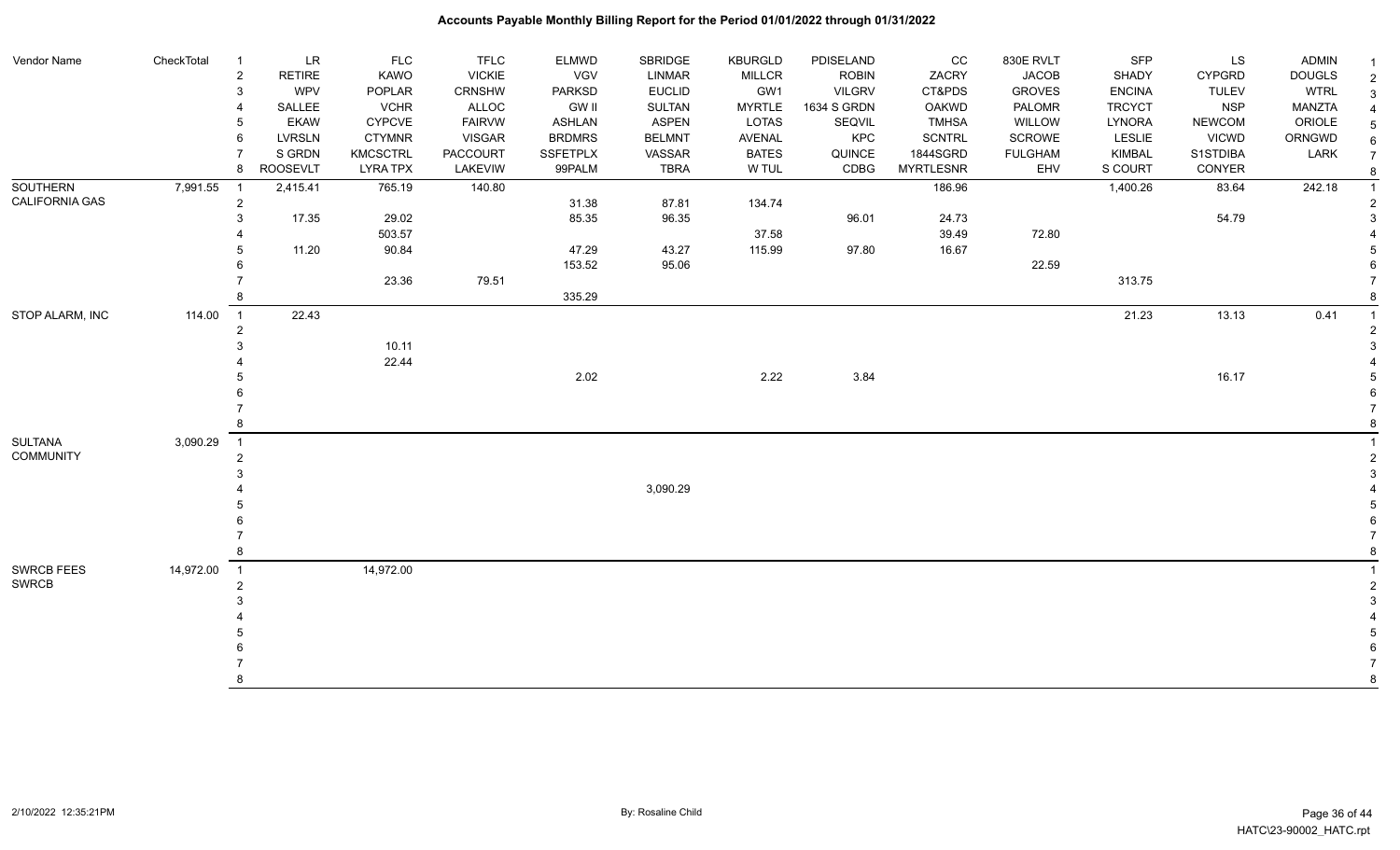| Vendor Name           | CheckTotal | $\overline{1}$          | $\ensuremath{\mathsf{LR}}\xspace$ | FLC             | <b>TFLC</b>   | ELMWD         | SBRIDGE       | <b>KBURGLD</b> | PDISELAND     | cc               | 830E RVLT      | <b>SFP</b>    | LS            | <b>ADMIN</b>  |   |
|-----------------------|------------|-------------------------|-----------------------------------|-----------------|---------------|---------------|---------------|----------------|---------------|------------------|----------------|---------------|---------------|---------------|---|
|                       |            | $\overline{2}$          | <b>RETIRE</b>                     | KAWO            | <b>VICKIE</b> | VGV           | <b>LINMAR</b> | <b>MILLCR</b>  | <b>ROBIN</b>  | ZACRY            | <b>JACOB</b>   | SHADY         | <b>CYPGRD</b> | <b>DOUGLS</b> |   |
|                       |            | $\mathbf{3}$            | <b>WPV</b>                        | POPLAR          | CRNSHW        | <b>PARKSD</b> | <b>EUCLID</b> | GW1            | <b>VILGRV</b> | CT&PDS           | <b>GROVES</b>  | <b>ENCINA</b> | <b>TULEV</b>  | <b>WTRL</b>   | 3 |
|                       |            | $\overline{4}$          | SALLEE                            | <b>VCHR</b>     | ALLOC         | GW II         | <b>SULTAN</b> | <b>MYRTLE</b>  | 1634 S GRDN   | OAKWD            | PALOMR         | <b>TRCYCT</b> | <b>NSP</b>    | MANZTA        |   |
|                       |            | 5                       | <b>EKAW</b>                       | <b>CYPCVE</b>   | <b>FAIRVW</b> | <b>ASHLAN</b> | <b>ASPEN</b>  | <b>LOTAS</b>   | SEQVIL        | <b>TMHSA</b>     | WILLOW         | LYNORA        | <b>NEWCOM</b> | ORIOLE        |   |
|                       |            | 6                       | <b>LVRSLN</b>                     | <b>CTYMNR</b>   | <b>VISGAR</b> | <b>BRDMRS</b> | <b>BELMNT</b> | AVENAL         | KPC           | <b>SCNTRL</b>    | <b>SCROWE</b>  | LESLIE        | <b>VICWD</b>  | ORNGWD        |   |
|                       |            |                         | S GRDN                            | <b>KMCSCTRL</b> | PACCOURT      | SSFETPLX      | VASSAR        | <b>BATES</b>   | QUINCE        | 1844SGRD         | <b>FULGHAM</b> | KIMBAL        | S1STDIBA      | LARK          |   |
|                       |            | 8                       | <b>ROOSEVLT</b>                   | <b>LYRA TPX</b> | LAKEVIW       | 99PALM        | <b>TBRA</b>   | W TUL          | CDBG          | <b>MYRTLESNR</b> | EHV            | S COURT       | CONYER        |               |   |
| <b>TEKTEGRITY INC</b> | 229.00     | $\overline{\mathbf{1}}$ |                                   |                 |               |               |               |                |               |                  |                |               |               |               |   |
|                       |            | $\overline{c}$          |                                   |                 |               |               |               |                |               |                  |                |               |               |               |   |
|                       |            | 3                       |                                   |                 |               |               |               |                |               |                  |                |               |               |               |   |
|                       |            |                         |                                   |                 |               |               |               |                |               |                  | 229.00         |               |               |               |   |
|                       |            |                         |                                   |                 |               |               |               |                |               |                  |                |               |               |               |   |
|                       |            |                         |                                   |                 |               |               |               |                |               |                  |                |               |               |               |   |
|                       |            |                         |                                   |                 |               |               |               |                |               |                  |                |               |               |               |   |
|                       |            | 8                       |                                   |                 |               |               |               |                |               |                  |                |               |               |               |   |
| <b>TELDATA INC</b>    | 37.50      | $\overline{1}$          | 12.60                             | 3.75            | 0.38          |               |               |                |               |                  |                |               |               |               |   |
|                       |            | $\overline{c}$          |                                   |                 |               |               |               |                |               |                  |                |               |               |               |   |
|                       |            | 3                       |                                   |                 |               |               |               |                |               |                  |                |               |               |               |   |
|                       |            |                         |                                   | 20.77           |               |               |               |                |               |                  |                |               |               |               |   |
|                       |            |                         |                                   |                 |               |               |               |                |               |                  |                |               |               |               |   |
|                       |            |                         |                                   |                 |               |               |               |                |               |                  |                |               |               |               |   |
|                       |            |                         |                                   |                 |               |               |               |                |               |                  |                |               |               |               |   |
|                       |            | 8                       |                                   |                 |               |               |               |                |               |                  |                |               |               |               |   |
| <b>TERRA BELLA</b>    | 302.49     | $\overline{1}$          |                                   | 302.49          |               |               |               |                |               |                  |                |               |               |               |   |
| <b>IRRIGATION</b>     |            | $\overline{c}$          |                                   |                 |               |               |               |                |               |                  |                |               |               |               |   |
|                       |            | 3                       |                                   |                 |               |               |               |                |               |                  |                |               |               |               |   |
|                       |            |                         |                                   |                 |               |               |               |                |               |                  |                |               |               |               |   |
|                       |            |                         |                                   |                 |               |               |               |                |               |                  |                |               |               |               |   |
|                       |            |                         |                                   |                 |               |               |               |                |               |                  |                |               |               |               |   |
|                       |            |                         |                                   |                 |               |               |               |                |               |                  |                |               |               |               |   |
|                       |            | 8                       |                                   |                 |               |               |               |                |               |                  |                |               |               |               |   |
| THE CARPET            | 29,161.00  | $\overline{1}$          | 12,479.00                         |                 |               |               |               |                |               |                  |                |               | 2,199.00      |               |   |
| SHOPPE                |            | $\overline{2}$          |                                   |                 |               |               |               | 2,249.00       |               |                  |                |               |               |               |   |
|                       |            | 3                       |                                   |                 |               |               |               |                |               |                  |                |               | 1,859.00      |               |   |
|                       |            |                         |                                   |                 |               |               |               | 1,489.00       |               |                  |                |               |               |               |   |
|                       |            |                         |                                   |                 |               |               |               |                |               |                  |                |               | 5,528.00      |               |   |
|                       |            |                         |                                   |                 |               |               | 3,358.00      |                |               |                  |                |               |               |               |   |
|                       |            |                         |                                   |                 |               |               |               |                |               |                  |                |               |               |               |   |
|                       |            | 8                       |                                   |                 |               |               |               |                |               |                  |                |               |               |               |   |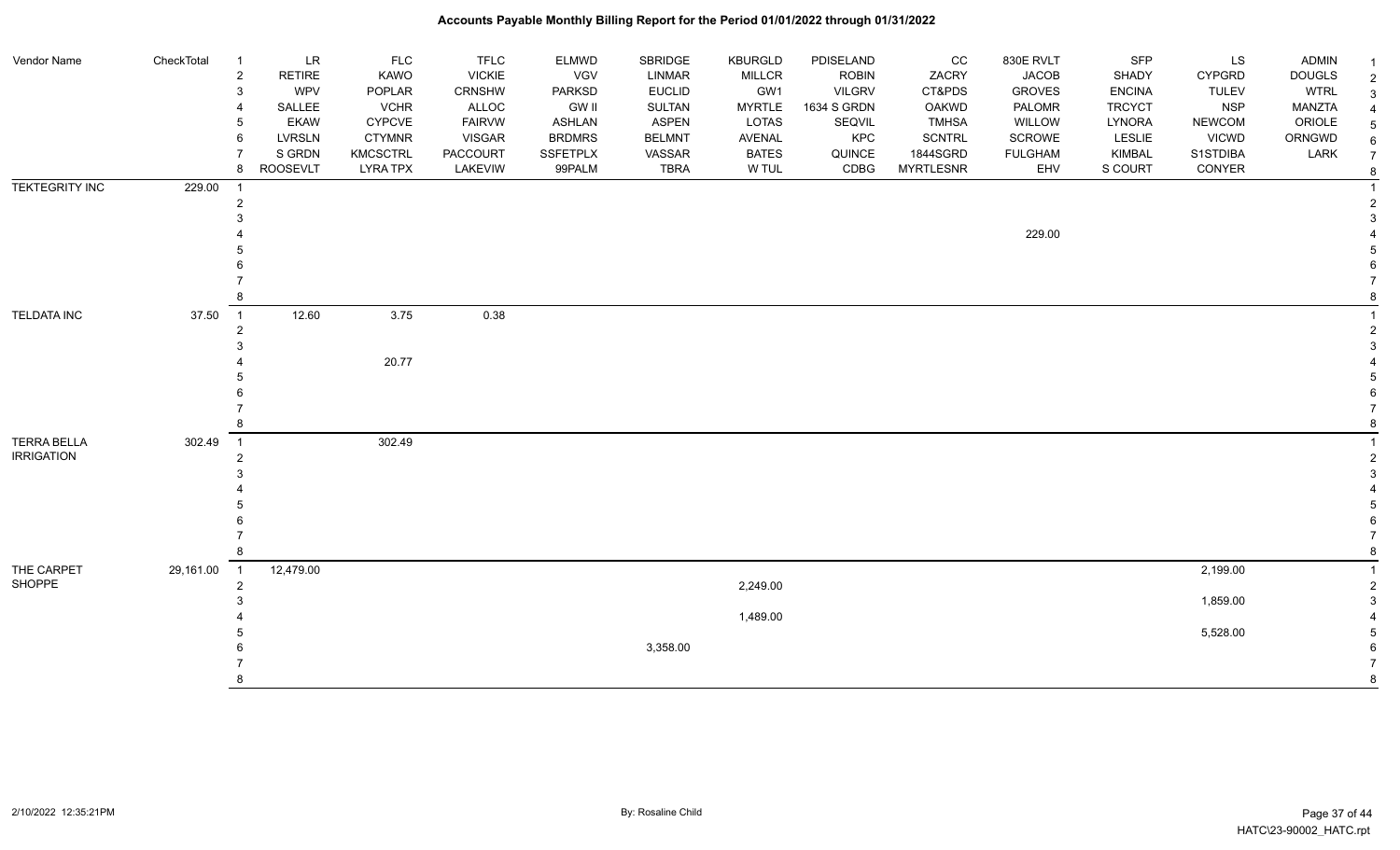| Vendor Name                   | CheckTotal | $\overline{1}$ | LR              | <b>FLC</b>      | <b>TFLC</b>   | <b>ELMWD</b>  | <b>SBRIDGE</b> | KBURGLD       | PDISELAND     | CC               | 830E RVLT      | <b>SFP</b>    | LS            | <b>ADMIN</b>  | $\overline{1}$ |
|-------------------------------|------------|----------------|-----------------|-----------------|---------------|---------------|----------------|---------------|---------------|------------------|----------------|---------------|---------------|---------------|----------------|
|                               |            | $\overline{c}$ | <b>RETIRE</b>   | <b>KAWO</b>     | <b>VICKIE</b> | VGV           | <b>LINMAR</b>  | <b>MILLCR</b> | <b>ROBIN</b>  | ZACRY            | <b>JACOB</b>   | SHADY         | <b>CYPGRD</b> | <b>DOUGLS</b> | $\overline{2}$ |
|                               |            | 3              | <b>WPV</b>      | POPLAR          | CRNSHW        | <b>PARKSD</b> | <b>EUCLID</b>  | GW1           | <b>VILGRV</b> | CT&PDS           | <b>GROVES</b>  | <b>ENCINA</b> | <b>TULEV</b>  | <b>WTRL</b>   | 3              |
|                               |            | 4              | SALLEE          | <b>VCHR</b>     | ALLOC         | <b>GW II</b>  | <b>SULTAN</b>  | <b>MYRTLE</b> | 1634 S GRDN   | <b>OAKWD</b>     | PALOMR         | <b>TRCYCT</b> | <b>NSP</b>    | <b>MANZTA</b> |                |
|                               |            | 5              | <b>EKAW</b>     | <b>CYPCVE</b>   | <b>FAIRVW</b> | <b>ASHLAN</b> | <b>ASPEN</b>   | LOTAS         | SEQVIL        | <b>TMHSA</b>     | WILLOW         | LYNORA        | <b>NEWCOM</b> | ORIOLE        | 5              |
|                               |            | 6              | <b>LVRSLN</b>   | <b>CTYMNR</b>   | <b>VISGAR</b> | <b>BRDMRS</b> | <b>BELMNT</b>  | AVENAL        | KPC           | <b>SCNTRL</b>    | SCROWE         | <b>LESLIE</b> | <b>VICWD</b>  | ORNGWD        | 6              |
|                               |            |                | S GRDN          | <b>KMCSCTRL</b> | PACCOURT      | SSFETPLX      | VASSAR         | <b>BATES</b>  | QUINCE        | 1844SGRD         | <b>FULGHAM</b> | KIMBAL        | S1STDIBA      | LARK          | $\overline{7}$ |
|                               |            | 8              | <b>ROOSEVLT</b> | <b>LYRA TPX</b> | LAKEVIW       | 99PALM        | <b>TBRA</b>    | W TUL         | CDBG          | <b>MYRTLESNR</b> | EHV            | S COURT       | CONYER        |               | 8              |
| THE FLOWER MILL,              | 88.38      |                |                 |                 |               |               |                |               |               |                  |                |               |               | 88.38         |                |
| INC.                          |            | 2              |                 |                 |               |               |                |               |               |                  |                |               |               |               |                |
|                               |            |                |                 |                 |               |               |                |               |               |                  |                |               |               |               |                |
|                               |            |                |                 |                 |               |               |                |               |               |                  |                |               |               |               |                |
|                               |            |                |                 |                 |               |               |                |               |               |                  |                |               |               |               |                |
|                               |            |                |                 |                 |               |               |                |               |               |                  |                |               |               |               |                |
|                               |            |                |                 |                 |               |               |                |               |               |                  |                |               |               |               |                |
|                               |            |                |                 |                 |               |               |                |               |               |                  |                |               |               |               |                |
| THE GLASS SHOP                | 1,384.52   | $\overline{1}$ | 1,203.54        | 140.97          |               |               |                |               |               |                  |                |               |               |               |                |
| <b>INC</b>                    |            | $\overline{2}$ |                 |                 |               |               |                |               |               |                  |                |               |               |               |                |
|                               |            |                |                 |                 |               |               |                |               |               | 40.01            |                |               |               |               |                |
|                               |            |                |                 |                 |               |               |                |               |               |                  |                |               |               |               |                |
|                               |            |                |                 |                 |               |               |                |               |               |                  |                |               |               |               |                |
|                               |            |                |                 |                 |               |               |                |               |               |                  |                |               |               |               |                |
|                               |            |                |                 |                 |               |               |                |               |               |                  |                |               |               |               |                |
|                               |            |                |                 |                 |               |               |                |               |               |                  |                |               |               |               |                |
| THE HOME DEPOT                | 24,957.08  | $\overline{1}$ | 779.01          | 3,527.19        |               |               |                |               |               |                  |                |               |               | 20,453.41     |                |
| <b>SUPPLY</b>                 |            | 2              |                 |                 |               |               |                |               |               |                  |                |               |               |               |                |
|                               |            |                |                 |                 |               |               | 197.47         |               |               |                  |                |               |               |               |                |
|                               |            |                |                 |                 |               |               |                |               |               |                  |                |               |               |               |                |
|                               |            |                |                 |                 |               |               |                |               |               |                  |                |               |               |               |                |
|                               |            |                |                 |                 |               |               |                |               |               |                  |                |               |               |               |                |
|                               |            |                |                 |                 |               |               |                |               |               |                  |                |               |               |               | 8              |
|                               |            |                |                 |                 |               |               |                |               |               |                  |                |               |               |               |                |
| <b>THE</b><br>SHERWIN-WILLIAM | 5,446.31   | $\overline{1}$ | 853.94          |                 |               |               |                |               |               |                  |                |               |               | 4,250.85      |                |
|                               |            | $\overline{2}$ |                 |                 |               |               |                |               |               |                  |                |               |               |               |                |
|                               |            |                |                 |                 |               |               |                |               |               |                  |                |               |               |               |                |
|                               |            |                |                 |                 |               |               |                |               |               |                  |                |               |               |               |                |
|                               |            |                |                 |                 |               |               | 200.42         |               |               |                  |                |               |               |               |                |
|                               |            |                |                 |                 | 103.89        |               |                |               |               |                  |                | 37.21         |               |               |                |
|                               |            |                |                 |                 |               |               |                |               |               |                  |                |               |               |               | 8              |
|                               |            |                |                 |                 |               |               |                |               |               |                  |                |               |               |               |                |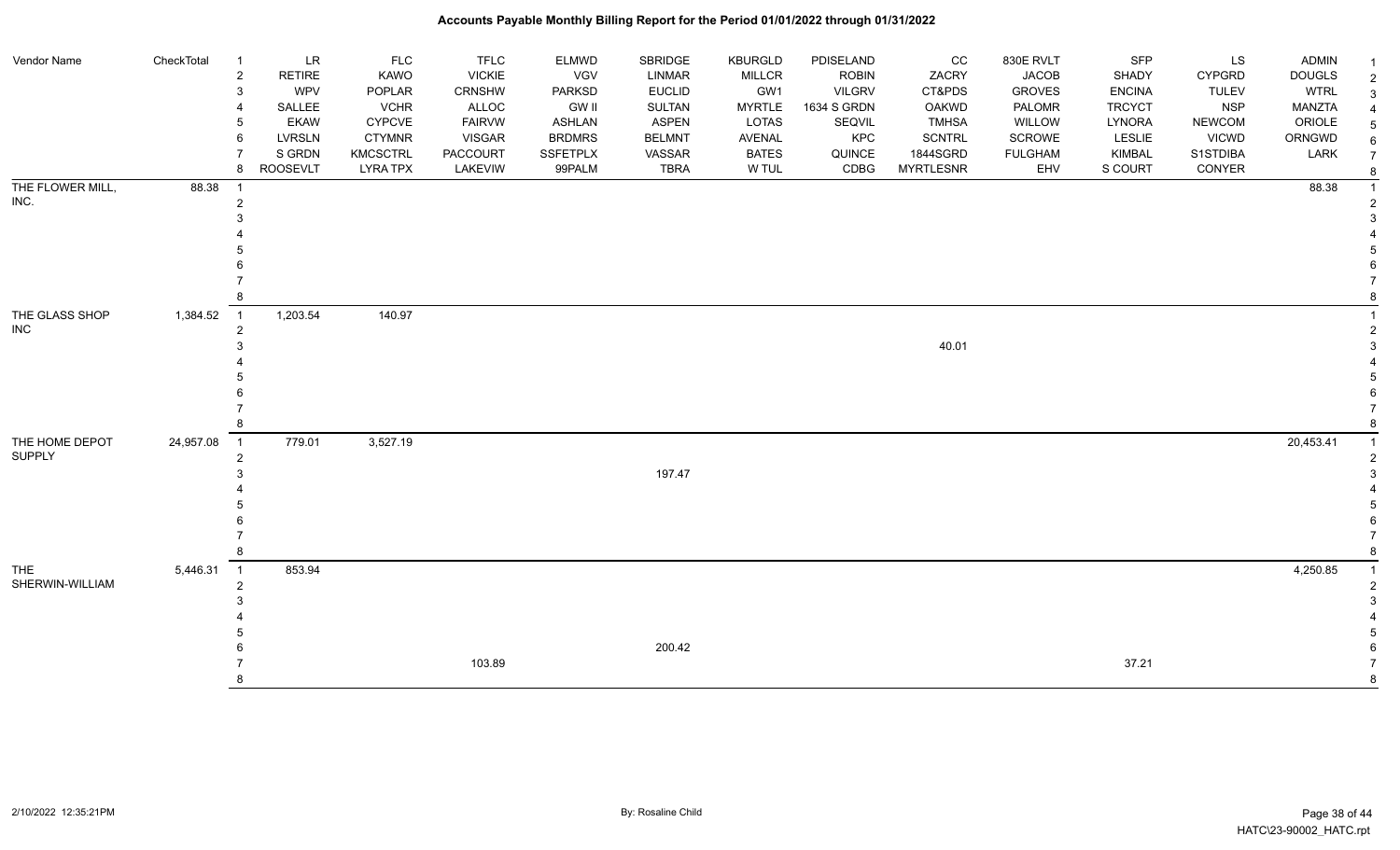#### Vendor Name CheckTotal 1 LR FLC FLC ELMWD SBRIDGE KBURGLD PDISELAND CC 830E RVLT SFP LS ADMIN <sub>1</sub> 2 RETIRE KAWO VICKIE VGV LINMAR MILLCR ROBIN ZACRY JACOB SHADY CYPGRD DOUGLS 2 3 WPV POPLAR CRNSHW PARKSD EUCLID GW1 VILGRV CT&PDS GROVES ENCINA TULEV WTRL 3 4 SALLEE VCHR ALLOC GW II SULTAN MYRTLE 1634 S GRDN OAKWD PALOMR TRCYCT NSP MANZTA 4 5 EKAW CYPCVE FAIRVW ASHLAN ASPEN LOTAS SEQVIL TMHSA WILLOW LYNORA NEWCOM ORIOLE 5 6 LVRSLN CTYMNR VISGAR BRDMRS BELMNT AVENAL KPC SCNTRL SCROWE LESLIE VICWD ORNGWD  $_{6}$ 7 SIGRDN KMCSCTRL PACCOURT SSFETPLX VASSAR BATES QUINCE 1844SGRD FULGHAM KIMBAL S1STDIBA LARK 7 8 ROOSEVLT LYRA TPX LAKEVIW 99PALM TBRA W TUL CDBG MYRTLESNR EHV S COURT CONYER <sub>8</sub> TK ELEVATOR CORP 9,777.76 1 9,777.76 1 2 2  $3<sup>3</sup>$  4 4 5 5  $6$  7 7 8 8 T-MOBILE USA INC 194.95 1 65.28 19.50 1 2 2  $3<sup>3</sup>$ 4 108.22 108.22 **108.22 108.22 108.22 10.0**  5 5  $6$  7 7 8 8 TRANS UNION CORPORATION 317.34 1 218.20 32.22 0.06 6.41 1 2 2  $3 \t 6.41$  3 4 3.42 3.42 5 6.41 25.20 5 **6** 12.60 6 7 7 8 6.41 8 TRAVER SEWER 365.00 1 365.00 1 2 2  $3<sup>3</sup>$  4 4 5 5  $6$  7 7 8 8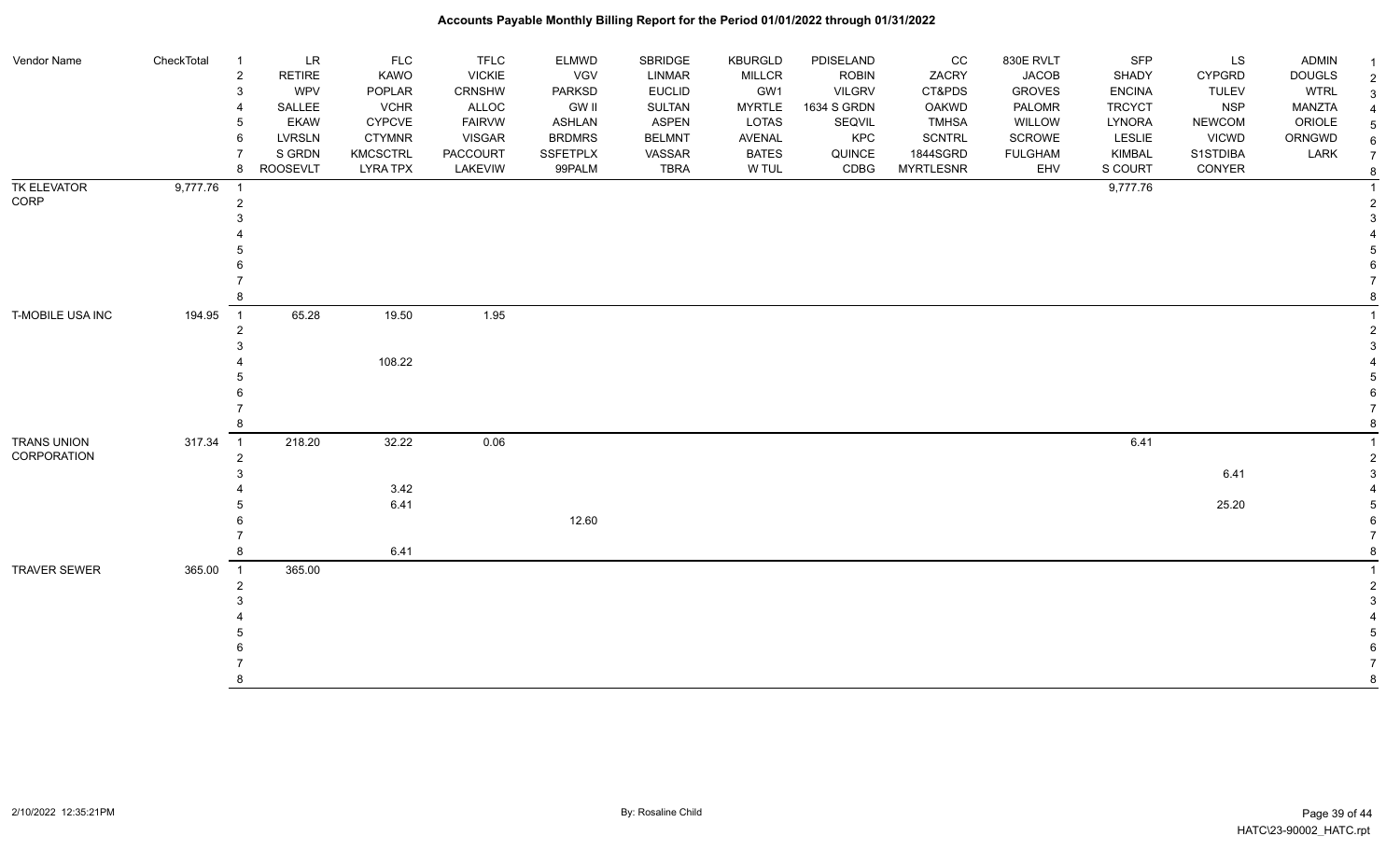| Vendor Name                              | CheckTotal | $\overline{1}$<br>$\overline{2}$<br>3<br>5<br>6<br>8 | <b>LR</b><br>RETIRE<br>WPV<br>SALLEE<br><b>EKAW</b><br><b>LVRSLN</b><br>S GRDN<br><b>ROOSEVLT</b> | <b>FLC</b><br>KAWO<br>POPLAR<br><b>VCHR</b><br><b>CYPCVE</b><br><b>CTYMNR</b><br><b>KMCSCTRL</b><br><b>LYRA TPX</b> | <b>TFLC</b><br><b>VICKIE</b><br>CRNSHW<br>ALLOC<br><b>FAIRVW</b><br><b>VISGAR</b><br><b>PACCOURT</b><br>LAKEVIW | <b>ELMWD</b><br>VGV<br>PARKSD<br><b>GW II</b><br><b>ASHLAN</b><br><b>BRDMRS</b><br>SSFETPLX<br>99PALM | <b>SBRIDGE</b><br>LINMAR<br><b>EUCLID</b><br><b>SULTAN</b><br><b>ASPEN</b><br><b>BELMNT</b><br>VASSAR<br><b>TBRA</b> | <b>KBURGLD</b><br><b>MILLCR</b><br>GW1<br><b>MYRTLE</b><br>LOTAS<br>AVENAL<br><b>BATES</b><br>W TUL | PDISELAND<br><b>ROBIN</b><br><b>VILGRV</b><br>1634 S GRDN<br>SEQVIL<br>KPC<br>QUINCE<br>CDBG | CC<br>ZACRY<br>CT&PDS<br><b>OAKWD</b><br><b>TMHSA</b><br><b>SCNTRL</b><br>1844SGRD<br><b>MYRTLESNR</b> | 830E RVLT<br><b>JACOB</b><br><b>GROVES</b><br>PALOMR<br>WILLOW<br>SCROWE<br><b>FULGHAM</b><br>EHV | <b>SFP</b><br>SHADY<br><b>ENCINA</b><br><b>TRCYCT</b><br>LYNORA<br>LESLIE<br>KIMBAL<br>S COURT | LS<br><b>CYPGRD</b><br><b>TULEV</b><br><b>NSP</b><br><b>NEWCOM</b><br><b>VICWD</b><br>S1STDIBA<br>CONYER | <b>ADMIN</b><br><b>DOUGLS</b><br><b>WTRL</b><br>MANZTA<br>ORIOLE<br>ORNGWD<br>LARK |  |
|------------------------------------------|------------|------------------------------------------------------|---------------------------------------------------------------------------------------------------|---------------------------------------------------------------------------------------------------------------------|-----------------------------------------------------------------------------------------------------------------|-------------------------------------------------------------------------------------------------------|----------------------------------------------------------------------------------------------------------------------|-----------------------------------------------------------------------------------------------------|----------------------------------------------------------------------------------------------|--------------------------------------------------------------------------------------------------------|---------------------------------------------------------------------------------------------------|------------------------------------------------------------------------------------------------|----------------------------------------------------------------------------------------------------------|------------------------------------------------------------------------------------|--|
| <b>TROPICAL LAWN</b><br>SERVICE, INC     | 465.00     | $\overline{2}$                                       |                                                                                                   |                                                                                                                     |                                                                                                                 |                                                                                                       |                                                                                                                      |                                                                                                     |                                                                                              |                                                                                                        | 465.00                                                                                            |                                                                                                |                                                                                                          |                                                                                    |  |
| TRUCK PARTS AND<br>SERVICE INC           | 5,171.88   | $\overline{1}$<br>2<br>8                             |                                                                                                   | 26.04                                                                                                               |                                                                                                                 |                                                                                                       |                                                                                                                      |                                                                                                     |                                                                                              |                                                                                                        |                                                                                                   |                                                                                                |                                                                                                          | 5,145.84                                                                           |  |
| <b>TUCOEMAS</b><br><b>FEDERAL CREDIT</b> | 6,670.00   | $\overline{1}$<br>$\overline{2}$<br>8                |                                                                                                   |                                                                                                                     |                                                                                                                 |                                                                                                       |                                                                                                                      |                                                                                                     |                                                                                              |                                                                                                        |                                                                                                   |                                                                                                |                                                                                                          | 6,670.00                                                                           |  |
| TULARE COUNTY<br>SOLID WASTE             | 524.96     | $\overline{1}$<br>$\overline{2}$<br>8                | 323.81                                                                                            | 0.89<br>64.45                                                                                                       | 4.28                                                                                                            | 0.50<br>0.18<br>103.10                                                                                | 1.00                                                                                                                 | 0.20                                                                                                | 0.34                                                                                         |                                                                                                        | 21.76                                                                                             | 1.86                                                                                           | 1.15<br>1.42                                                                                             | 0.02                                                                               |  |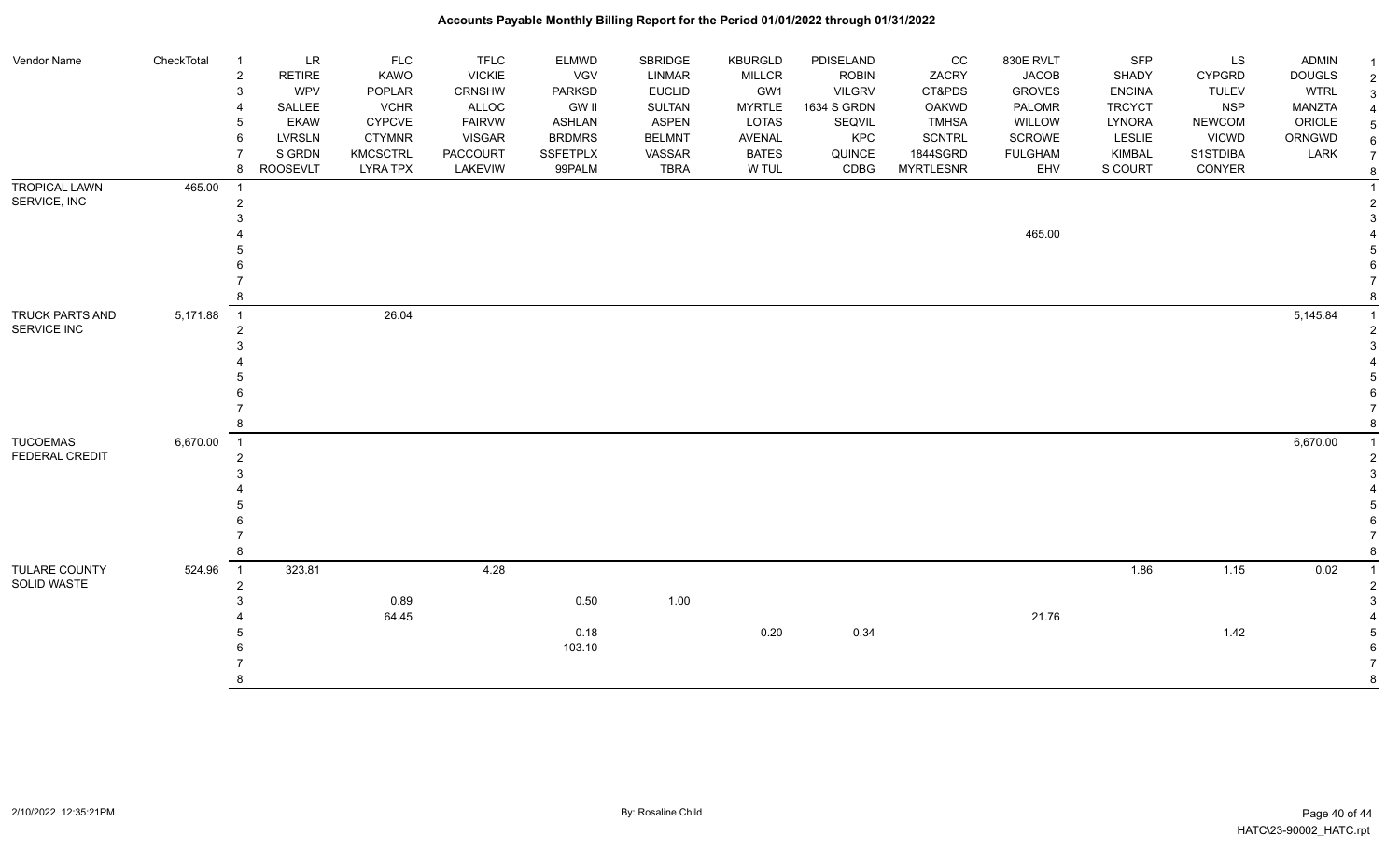| Vendor Name          | CheckTotal | $\overline{1}$             | LR              | <b>FLC</b>      | <b>TFLC</b>     | <b>ELMWD</b>  | SBRIDGE       | <b>KBURGLD</b> | PDISELAND     | cc               | 830E RVLT      | SFP           | <b>LS</b>     | <b>ADMIN</b>  |                |
|----------------------|------------|----------------------------|-----------------|-----------------|-----------------|---------------|---------------|----------------|---------------|------------------|----------------|---------------|---------------|---------------|----------------|
|                      |            | $\sqrt{2}$                 | RETIRE          | KAWO            | <b>VICKIE</b>   | VGV           | LINMAR        | <b>MILLCR</b>  | <b>ROBIN</b>  | ZACRY            | <b>JACOB</b>   | SHADY         | <b>CYPGRD</b> | <b>DOUGLS</b> | $\overline{c}$ |
|                      |            | $\mathbf{3}$               | WPV             | POPLAR          | CRNSHW          | <b>PARKSD</b> | <b>EUCLID</b> | GW1            | <b>VILGRV</b> | CT&PDS           | <b>GROVES</b>  | <b>ENCINA</b> | <b>TULEV</b>  | <b>WTRL</b>   | 3              |
|                      |            | $\overline{4}$             | SALLEE          | <b>VCHR</b>     | ALLOC           | <b>GW II</b>  | <b>SULTAN</b> | <b>MYRTLE</b>  | 1634 S GRDN   | <b>OAKWD</b>     | <b>PALOMR</b>  | <b>TRCYCT</b> | <b>NSP</b>    | <b>MANZTA</b> |                |
|                      |            | 5                          | <b>EKAW</b>     | <b>CYPCVE</b>   | <b>FAIRVW</b>   | ASHLAN        | <b>ASPEN</b>  | <b>LOTAS</b>   | SEQVIL        | <b>TMHSA</b>     | WILLOW         | LYNORA        | <b>NEWCOM</b> | ORIOLE        | 5              |
|                      |            | $6\phantom{1}6$            | <b>LVRSLN</b>   | <b>CTYMNR</b>   | <b>VISGAR</b>   | <b>BRDMRS</b> | <b>BELMNT</b> | <b>AVENAL</b>  | KPC           | <b>SCNTRL</b>    | SCROWE         | LESLIE        | <b>VICWD</b>  | ORNGWD        | 6              |
|                      |            | $\overline{7}$             | S GRDN          | <b>KMCSCTRL</b> | <b>PACCOURT</b> | SSFETPLX      | VASSAR        | <b>BATES</b>   | QUINCE        | 1844SGRD         | <b>FULGHAM</b> | KIMBAL        | S1STDIBA      | LARK          | $\overline{7}$ |
|                      |            | 8                          | <b>ROOSEVLT</b> | <b>LYRA TPX</b> | LAKEVIW         | 99PALM        | <b>TBRA</b>   | W TUL          | CDBG          | <b>MYRTLESNR</b> | EHV            | S COURT       | CONYER        |               | 8              |
| <b>TULARE COUNTY</b> | 18,909.88  | - 1                        |                 |                 |                 |               |               |                |               |                  |                |               |               |               |                |
| TAX COLLECTOR        |            | $\overline{2}$             |                 | 872.00          |                 |               |               |                |               |                  |                |               |               |               |                |
|                      |            | 3                          |                 |                 |                 |               |               |                |               |                  |                |               |               |               |                |
|                      |            |                            |                 |                 |                 |               |               |                |               |                  |                |               |               |               |                |
|                      |            | 5                          |                 |                 |                 |               |               |                |               |                  |                |               |               |               |                |
|                      |            | 6<br>$\overline{7}$        |                 |                 |                 |               |               |                |               |                  |                |               |               |               |                |
|                      |            |                            |                 |                 |                 |               |               |                |               |                  |                |               |               |               |                |
|                      |            | 8                          |                 |                 | 18,037.88       |               |               |                |               |                  |                |               |               |               |                |
| <b>TULARE GLASS</b>  | 707.64     | $\overline{1}$             | 58.89           |                 | 239.06          |               |               |                |               |                  |                |               |               |               |                |
| COMPANY, INC         |            | $\overline{2}$             |                 |                 |                 |               |               |                |               |                  |                |               |               |               |                |
|                      |            | 3                          |                 |                 |                 |               |               |                |               |                  |                |               |               |               |                |
|                      |            |                            |                 |                 |                 |               |               |                |               | 409.69           |                |               |               |               |                |
|                      |            | 6                          |                 |                 |                 |               |               |                |               |                  |                |               |               |               |                |
|                      |            |                            |                 |                 |                 |               |               |                |               |                  |                |               |               |               |                |
|                      |            | 8                          |                 |                 |                 |               |               |                |               |                  |                |               |               |               |                |
| VALLEY EXPETEC       | 124.00     | $\overline{1}$             | 41.54           | 12.40           | 1.24            |               |               |                |               |                  |                |               |               |               |                |
|                      |            | $\overline{2}$             |                 |                 |                 |               |               |                |               |                  |                |               |               |               |                |
|                      |            | 3                          |                 |                 |                 |               |               |                |               |                  |                |               |               |               |                |
|                      |            |                            |                 | 68.82           |                 |               |               |                |               |                  |                |               |               |               |                |
|                      |            |                            |                 |                 |                 |               |               |                |               |                  |                |               |               |               |                |
|                      |            | 6                          |                 |                 |                 |               |               |                |               |                  |                |               |               |               |                |
|                      |            | $\overline{7}$             |                 |                 |                 |               |               |                |               |                  |                |               |               |               |                |
|                      |            | 8                          |                 |                 |                 |               |               |                |               |                  |                |               |               |               |                |
| Vicki Needham        | 190.00     | $\overline{\phantom{0}}$ 1 |                 |                 |                 |               |               |                |               |                  |                |               |               |               |                |
|                      |            | $\overline{2}$             |                 |                 |                 |               | 190.00        |                |               |                  |                |               |               |               |                |
|                      |            | 3                          |                 |                 |                 |               |               |                |               |                  |                |               |               |               |                |
|                      |            |                            |                 |                 |                 |               |               |                |               |                  |                |               |               |               |                |
|                      |            |                            |                 |                 |                 |               |               |                |               |                  |                |               |               |               |                |
|                      |            |                            |                 |                 |                 |               |               |                |               |                  |                |               |               |               |                |
|                      |            |                            |                 |                 |                 |               |               |                |               |                  |                |               |               |               |                |
|                      |            | $\mathsf{R}$               |                 |                 |                 |               |               |                |               |                  |                |               |               |               |                |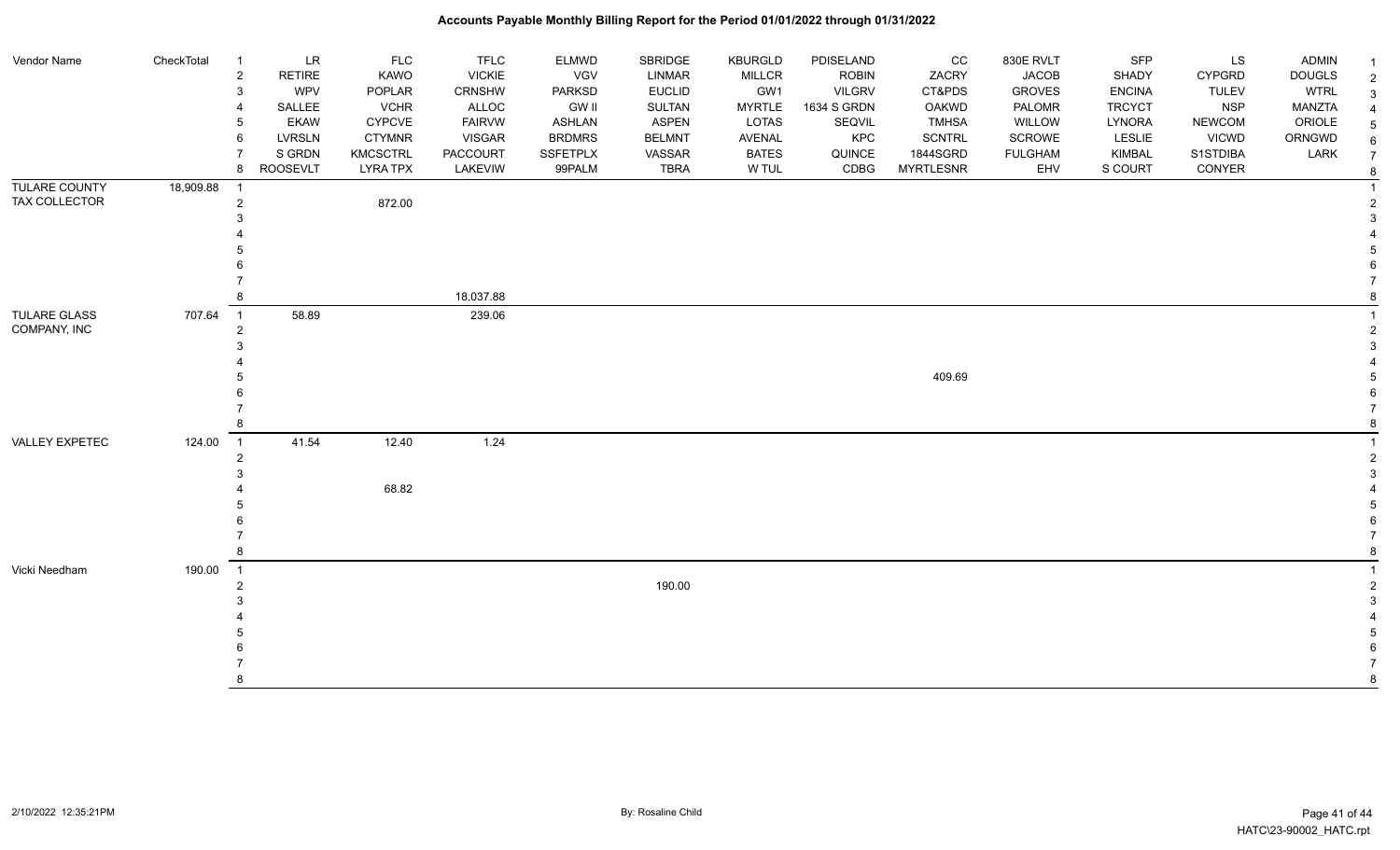| Vendor Name             | CheckTotal | <b>LR</b><br>$\overline{1}$     | <b>FLC</b>      | <b>TFLC</b>   | ELMWD           | <b>SBRIDGE</b> | <b>KBURGLD</b> | PDISELAND     | CC               | 830E RVLT      | <b>SFP</b>    | LS            | <b>ADMIN</b>  |                |
|-------------------------|------------|---------------------------------|-----------------|---------------|-----------------|----------------|----------------|---------------|------------------|----------------|---------------|---------------|---------------|----------------|
|                         |            | $\overline{2}$<br><b>RETIRE</b> | KAWO            | <b>VICKIE</b> | VGV             | LINMAR         | <b>MILLCR</b>  | <b>ROBIN</b>  | ZACRY            | <b>JACOB</b>   | SHADY         | <b>CYPGRD</b> | <b>DOUGLS</b> | $\overline{2}$ |
|                         |            | <b>WPV</b><br>3                 | POPLAR          | <b>CRNSHW</b> | PARKSD          | <b>EUCLID</b>  | GW1            | <b>VILGRV</b> | CT&PDS           | <b>GROVES</b>  | <b>ENCINA</b> | <b>TULEV</b>  | <b>WTRL</b>   |                |
|                         |            | SALLEE                          | <b>VCHR</b>     | ALLOC         | <b>GW II</b>    | SULTAN         | <b>MYRTLE</b>  | 1634 S GRDN   | OAKWD            | PALOMR         | <b>TRCYCT</b> | <b>NSP</b>    | <b>MANZTA</b> |                |
|                         |            | <b>EKAW</b>                     | <b>CYPCVE</b>   | <b>FAIRVW</b> | <b>ASHLAN</b>   | ASPEN          | LOTAS          | SEQVIL        | <b>TMHSA</b>     | WILLOW         | LYNORA        | <b>NEWCOM</b> | ORIOLE        |                |
|                         |            | <b>LVRSLN</b><br>6              | <b>CTYMNR</b>   | <b>VISGAR</b> | <b>BRDMRS</b>   | <b>BELMNT</b>  | AVENAL         | KPC           | <b>SCNTRL</b>    | SCROWE         | LESLIE        | <b>VICWD</b>  | ORNGWD        |                |
|                         |            | S GRDN                          | <b>KMCSCTRL</b> | PACCOURT      | <b>SSFETPLX</b> | VASSAR         | <b>BATES</b>   | QUINCE        | 1844SGRD         | <b>FULGHAM</b> | KIMBAL        | S1STDIBA      | LARK          |                |
|                         |            | <b>ROOSEVLT</b><br>8            | <b>LYRA TPX</b> | LAKEVIW       | 99PALM          | <b>TBRA</b>    | W TUL          | CDBG          | <b>MYRTLESNR</b> | EHV            | S COURT       | CONYER        |               |                |
| VISALIA AUTO            | 1,295.20   | $\overline{1}$                  |                 |               |                 |                |                |               |                  |                |               |               | 1,295.20      |                |
| <b>BODY INC</b>         |            | 2                               |                 |               |                 |                |                |               |                  |                |               |               |               |                |
|                         |            |                                 |                 |               |                 |                |                |               |                  |                |               |               |               |                |
|                         |            |                                 |                 |               |                 |                |                |               |                  |                |               |               |               |                |
|                         |            |                                 |                 |               |                 |                |                |               |                  |                |               |               |               |                |
|                         |            |                                 |                 |               |                 |                |                |               |                  |                |               |               |               |                |
|                         |            |                                 |                 |               |                 |                |                |               |                  |                |               |               |               |                |
|                         |            |                                 |                 |               |                 |                |                |               |                  |                |               |               |               |                |
| VISALIA LUMBER          | 9,022.86   | 2,567.28<br>$\overline{1}$      | 358.51          |               |                 |                |                |               |                  |                |               |               | 3,393.87      |                |
| COMPANY, INC            |            | 2                               |                 |               |                 |                | 1,674.68       |               |                  |                |               |               |               |                |
|                         |            |                                 |                 |               |                 |                |                |               | 152.20           |                |               |               |               |                |
|                         |            |                                 |                 |               |                 |                | 226.42         |               |                  |                |               |               |               |                |
|                         |            |                                 |                 |               |                 |                |                |               |                  |                |               |               |               |                |
|                         |            |                                 |                 |               |                 | 504.92         |                |               |                  |                |               |               |               |                |
|                         |            |                                 |                 |               | 144.98          |                |                |               |                  |                |               |               |               |                |
|                         |            |                                 |                 |               |                 |                |                |               |                  |                |               |               |               |                |
| <b>VISALIA RADIATOR</b> | 1,644.12   | 182.47<br>$\overline{1}$        |                 | 46.20         |                 |                |                |               |                  |                |               |               | 1,415.45      |                |
| <b>SERVICE</b>          |            | $\overline{2}$                  |                 |               |                 |                |                |               |                  |                |               |               |               |                |
|                         |            |                                 |                 |               |                 |                |                |               |                  |                |               |               |               |                |
|                         |            |                                 |                 |               |                 |                |                |               |                  |                |               |               |               |                |
|                         |            |                                 |                 |               |                 |                |                |               |                  |                |               |               |               |                |
|                         |            |                                 |                 |               |                 |                |                |               |                  |                |               |               |               |                |
|                         |            |                                 |                 |               |                 |                |                |               |                  |                |               |               |               |                |
|                         |            |                                 |                 |               |                 |                |                |               |                  |                |               |               |               |                |
| <b>VISALIA</b>          | 90.00      | $\overline{1}$                  |                 |               |                 |                |                |               |                  |                |               |               | 90.00         |                |
| <b>TIMES-DELTA</b>      |            | $\overline{2}$                  |                 |               |                 |                |                |               |                  |                |               |               |               |                |
|                         |            |                                 |                 |               |                 |                |                |               |                  |                |               |               |               |                |
|                         |            |                                 |                 |               |                 |                |                |               |                  |                |               |               |               |                |
|                         |            |                                 |                 |               |                 |                |                |               |                  |                |               |               |               |                |
|                         |            |                                 |                 |               |                 |                |                |               |                  |                |               |               |               |                |
|                         |            |                                 |                 |               |                 |                |                |               |                  |                |               |               |               |                |
|                         |            |                                 |                 |               |                 |                |                |               |                  |                |               |               |               | 8              |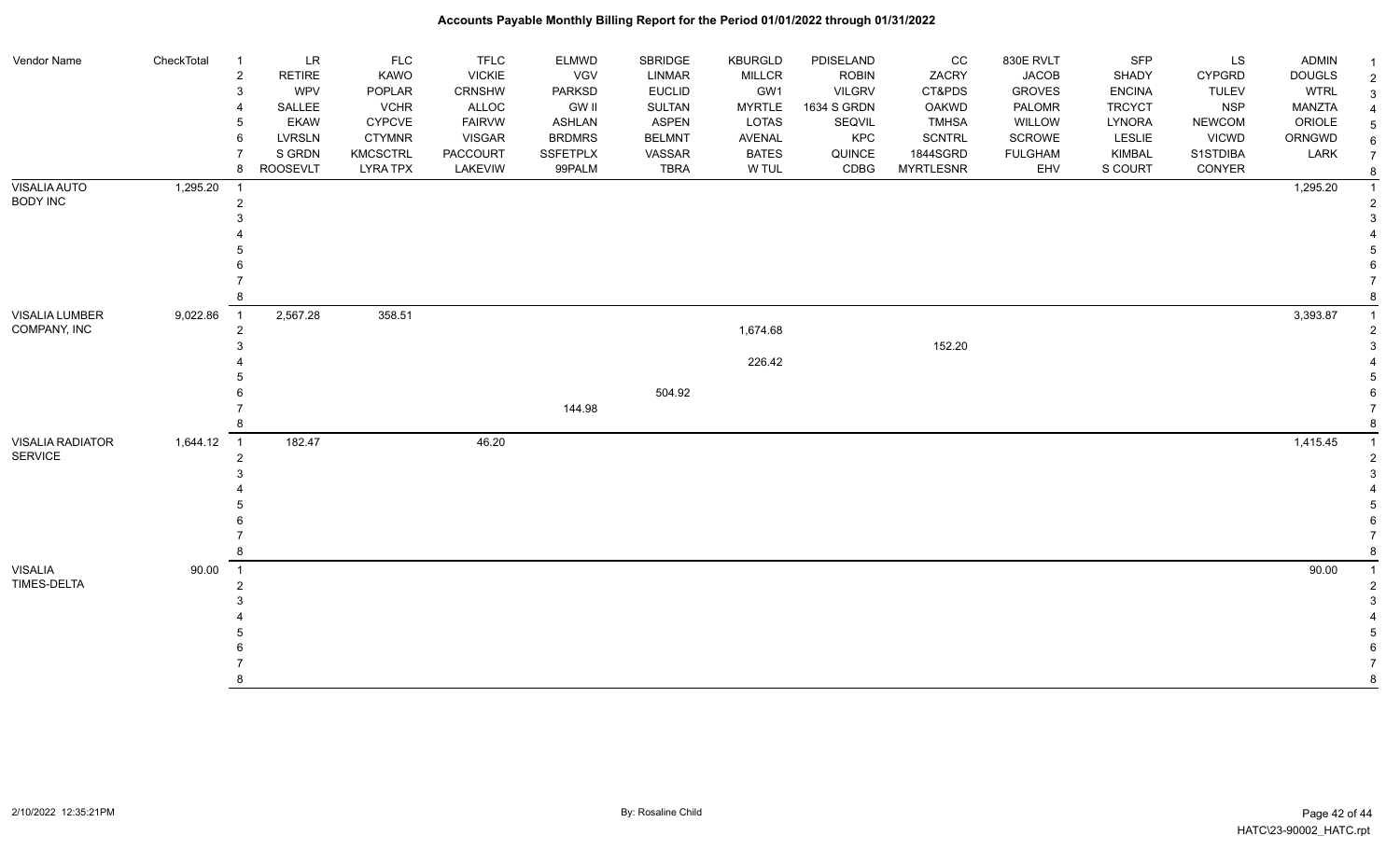| Vendor Name           | CheckTotal | $\overline{1}$ | LR              | <b>FLC</b>      | <b>TFLC</b>     | <b>ELMWD</b>    | SBRIDGE       | KBURGLD       | PDISELAND     | cc               | 830E RVLT      | <b>SFP</b>    | LS            | <b>ADMIN</b>  |  |
|-----------------------|------------|----------------|-----------------|-----------------|-----------------|-----------------|---------------|---------------|---------------|------------------|----------------|---------------|---------------|---------------|--|
|                       |            | $\overline{2}$ | <b>RETIRE</b>   | KAWO            | <b>VICKIE</b>   | VGV             | LINMAR        | <b>MILLCR</b> | <b>ROBIN</b>  | ZACRY            | <b>JACOB</b>   | SHADY         | <b>CYPGRD</b> | <b>DOUGLS</b> |  |
|                       |            | 3              | <b>WPV</b>      | POPLAR          | CRNSHW          | PARKSD          | <b>EUCLID</b> | GW1           | <b>VILGRV</b> | CT&PDS           | <b>GROVES</b>  | <b>ENCINA</b> | <b>TULEV</b>  | <b>WTRL</b>   |  |
|                       |            | 4              | SALLEE          | <b>VCHR</b>     | ALLOC           | <b>GW II</b>    | SULTAN        | <b>MYRTLE</b> | 1634 S GRDN   | OAKWD            | PALOMR         | <b>TRCYCT</b> | <b>NSP</b>    | <b>MANZTA</b> |  |
|                       |            | 5              | <b>EKAW</b>     | <b>CYPCVE</b>   | <b>FAIRVW</b>   | <b>ASHLAN</b>   | <b>ASPEN</b>  | LOTAS         | SEQVIL        | <b>TMHSA</b>     | WILLOW         | LYNORA        | <b>NEWCOM</b> | ORIOLE        |  |
|                       |            | 6              | <b>LVRSLN</b>   | <b>CTYMNR</b>   | <b>VISGAR</b>   | <b>BRDMRS</b>   | <b>BELMNT</b> | AVENAL        | KPC           | <b>SCNTRL</b>    | SCROWE         | LESLIE        | <b>VICWD</b>  | ORNGWD        |  |
|                       |            |                | S GRDN          | <b>KMCSCTRL</b> | <b>PACCOURT</b> | <b>SSFETPLX</b> | VASSAR        | <b>BATES</b>  | QUINCE        | 1844SGRD         | <b>FULGHAM</b> | KIMBAL        | S1STDIBA      | LARK          |  |
|                       |            | 8              | <b>ROOSEVLT</b> | <b>LYRA TPX</b> | LAKEVIW         | 99PALM          | <b>TBRA</b>   | W TUL         | CDBG          | <b>MYRTLESNR</b> | EHV            | S COURT       | CONYER        |               |  |
| <b>VISALIA TOYOTA</b> | 130.09     |                |                 |                 |                 |                 |               |               |               |                  |                |               |               | 130.09        |  |
|                       |            | $\overline{2}$ |                 |                 |                 |                 |               |               |               |                  |                |               |               |               |  |
|                       |            |                |                 |                 |                 |                 |               |               |               |                  |                |               |               |               |  |
|                       |            |                |                 |                 |                 |                 |               |               |               |                  |                |               |               |               |  |
|                       |            |                |                 |                 |                 |                 |               |               |               |                  |                |               |               |               |  |
|                       |            |                |                 |                 |                 |                 |               |               |               |                  |                |               |               |               |  |
|                       |            |                |                 |                 |                 |                 |               |               |               |                  |                |               |               |               |  |
|                       |            |                |                 |                 |                 |                 |               |               |               |                  |                |               |               |               |  |
| <b>WAGEWORKS INC</b>  | 276.69     | $\overline{1}$ |                 |                 |                 |                 |               |               |               |                  |                |               |               | 276.69        |  |
|                       |            | $\overline{2}$ |                 |                 |                 |                 |               |               |               |                  |                |               |               |               |  |
|                       |            |                |                 |                 |                 |                 |               |               |               |                  |                |               |               |               |  |
|                       |            |                |                 |                 |                 |                 |               |               |               |                  |                |               |               |               |  |
|                       |            |                |                 |                 |                 |                 |               |               |               |                  |                |               |               |               |  |
|                       |            |                |                 |                 |                 |                 |               |               |               |                  |                |               |               |               |  |
|                       |            |                |                 |                 |                 |                 |               |               |               |                  |                |               |               |               |  |
|                       |            |                |                 |                 |                 |                 |               |               |               |                  |                |               |               |               |  |
| WASTE                 | 12,382.43  | $\overline{1}$ |                 | 9,091.27        |                 |                 |               |               |               |                  |                |               |               |               |  |
| <b>MANAGEMENT USA</b> |            | $\overline{2}$ |                 |                 |                 |                 |               |               |               |                  |                |               |               |               |  |
|                       |            |                |                 | 2,678.45        |                 |                 |               |               |               |                  |                |               |               |               |  |
|                       |            |                |                 |                 |                 |                 |               |               |               |                  |                |               |               |               |  |
|                       |            |                |                 |                 |                 |                 |               |               |               |                  |                |               |               |               |  |
|                       |            |                |                 |                 |                 |                 |               |               |               |                  |                |               |               |               |  |
|                       |            |                |                 |                 |                 |                 |               |               |               |                  |                |               |               |               |  |
|                       |            |                |                 |                 |                 | 612.71          |               |               |               |                  |                |               |               |               |  |
| WEISENBERGERS         | 124.52     | $\overline{1}$ |                 |                 |                 |                 |               |               |               |                  |                |               |               |               |  |
|                       |            | $\overline{2}$ |                 |                 |                 |                 |               |               |               |                  |                |               |               |               |  |
|                       |            |                |                 |                 |                 |                 |               |               |               |                  |                |               |               |               |  |
|                       |            |                |                 |                 |                 |                 |               |               |               |                  |                |               |               |               |  |
|                       |            |                |                 |                 |                 |                 |               | 98.31         |               |                  |                |               | 26.21         |               |  |
|                       |            |                |                 |                 |                 |                 |               |               |               |                  |                |               |               |               |  |
|                       |            |                |                 |                 |                 |                 |               |               |               |                  |                |               |               |               |  |
|                       |            |                |                 |                 |                 |                 |               |               |               |                  |                |               |               |               |  |